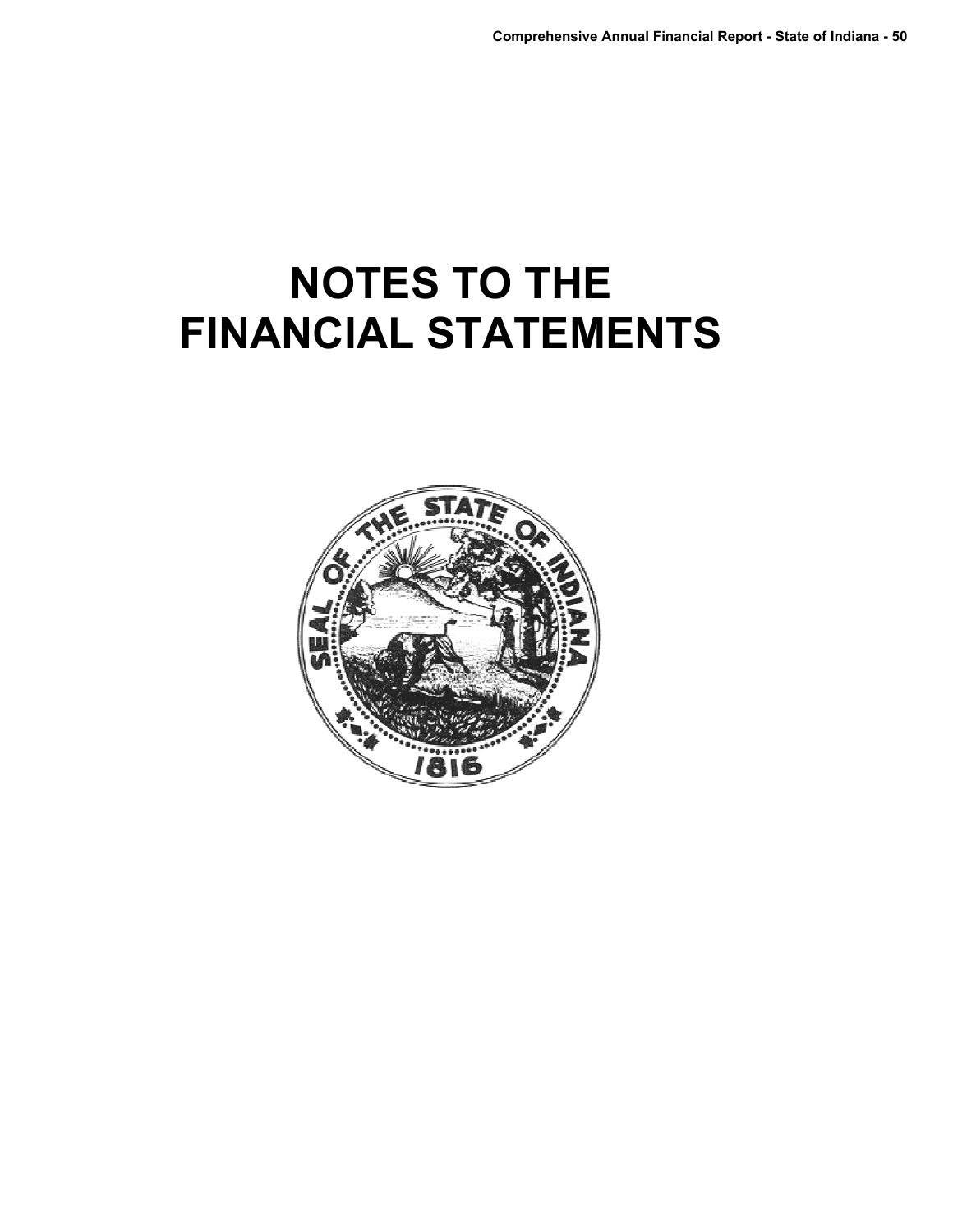## STATE OF INDIANA

## Notes to the Financial Statements June 30, 2011

| L.   |                                                                                            |  |
|------|--------------------------------------------------------------------------------------------|--|
|      |                                                                                            |  |
|      |                                                                                            |  |
|      | C. Measurement Focus, Basis of Accounting, and Financial Statement Presentation  56        |  |
|      |                                                                                            |  |
|      |                                                                                            |  |
|      |                                                                                            |  |
|      |                                                                                            |  |
|      |                                                                                            |  |
|      |                                                                                            |  |
|      |                                                                                            |  |
|      |                                                                                            |  |
|      |                                                                                            |  |
|      |                                                                                            |  |
|      |                                                                                            |  |
|      |                                                                                            |  |
| Ш.   |                                                                                            |  |
|      | A. Reconciliation of the Government Funds Balance Sheet to the Statement of Net Assets  63 |  |
|      | B. Reconciliation of the Statement of Revenues, Expenditures, and Changes in Fund          |  |
|      |                                                                                            |  |
|      |                                                                                            |  |
| III. |                                                                                            |  |
|      |                                                                                            |  |
|      |                                                                                            |  |
|      |                                                                                            |  |
|      |                                                                                            |  |
|      |                                                                                            |  |
|      | 1. Primary Government - Other than Major Moves and Next Generation Funds,                  |  |
|      |                                                                                            |  |
|      | 2. Pension and Other Employee Benefit Trust Funds - Primary Government  73                 |  |
|      |                                                                                            |  |
|      |                                                                                            |  |
|      |                                                                                            |  |
|      |                                                                                            |  |
|      |                                                                                            |  |
|      |                                                                                            |  |
|      |                                                                                            |  |
|      |                                                                                            |  |
|      |                                                                                            |  |
|      |                                                                                            |  |
|      |                                                                                            |  |
|      |                                                                                            |  |
|      |                                                                                            |  |
|      |                                                                                            |  |
|      | F. Other Postemployment Benefits - Defined Benefit and Defined Contribution Plans  116     |  |
|      |                                                                                            |  |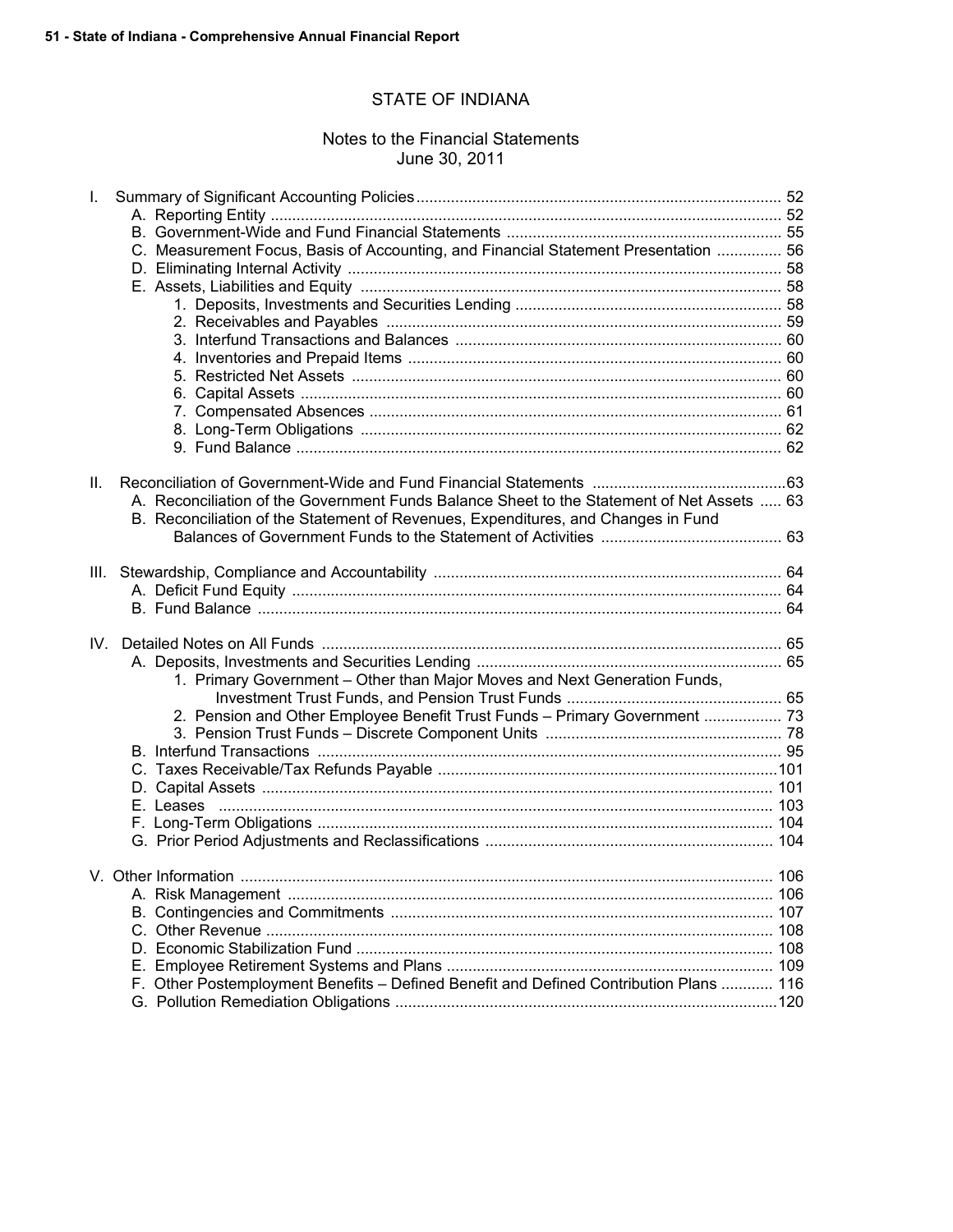## **STATE OF INDIANA Notes to the Financial Statements June 30, 2011 (schedule amounts are expressed in thousands)**

## **I. SUMMARY OF SIGNIFICANT ACCOUNTING POLICIES**

## **A. Reporting Entity**

As required by generally accepted accounting principles, these financial statements present the government (State of Indiana) and its component units. Blended component units, although legally separate entities, are in substance part of the government's operations; data from these units are combined with data of the primary government. Discretely presented component units are reported in one column in the government-wide financial statements. This column contains the governmental fund types, proprietary fund types and colleges and universities. This is to emphasize that, as well as being legally separate from the government, they also provide services to and benefit local governments and/or the citizens of the State of Indiana. Of the component units, the Indiana Housing and Community Development Authority, Ports of Indiana, Indiana State Fair Commission, Indiana Comprehensive Health Insurance Association, and the Indiana Political Subdivision Risk Management Commission have a December 31, 2010, fiscal year-end.

## *Blended Component Units*

The following component units are reported under the blended method as the primary government appoints a voting majority of the board and is able to impose its will. These units, although legally separate from the State, are reported as part of the State because they provide services entirely or almost entirely to the State. These component units are audited by the State Board of Accounts.

The Bureau of Motor Vehicle Commission (BMVC) was established by state law to develop and update Bureau of Motor Vehicles (BMV) policy, establish standards for the operation and maintenance of license branches, and submit budget proposals for the BMVC, BMV, and license branches. The BMVC has significant interrelated operations with the BMV and license branches. The BMV is responsible for the accurate and timely distribution of the fees and taxes (excise and wheel) collected at the license branches for driver licenses, auto and watercraft registrations, and license plates.

The BMVC consists of four individuals appointed by the governor and the chairperson who is the commissioner of the BMV. No more than three of the members may be of the same political party. The BMVC is reported as a non-major governmental fund.

The State Student Assistance Commission of Indiana (SSACI) was established by state law to assist the State in increasing the opportunities of higher education for every person who resides in Indiana and who, though being highly qualified and desiring to receive a higher education, is deterred by financial considerations. They provide data to the General Assembly to allow them to make educated policy decisions about financial aid. In addition, they assist the State in identifying which students qualify for financial aid enabling the State to efficiently distribute funds.

The SSACI consists of ten citizens appointed by the governor. Each of Indiana's nine congressional districts must be represented by a resident of the district. An at-large student member who is a student at an approved postsecondary educational institution is also an appointed member. The SSACI is reported as a non-major governmental fund.

## *Discretely Presented Component Units*

The following are discretely presented component units of the State of Indiana. The primary government appoints a voting majority of their boards and is able to impose its will. All governmental and proprietary component units are audited by outside auditors except for the Indiana Economic Development Corporation and State Fair Commission which are audited by the State Board of Accounts. The State Board of Accounts audits the colleges, universities, and the discrete pension trust funds. College and university foundations are audited by outside auditors.

The Indiana Economic Development Corporation (IEDC) was created to improve the quality of life for the citizens of Indiana by encouraging the diversification of Indiana's economy, by the orderly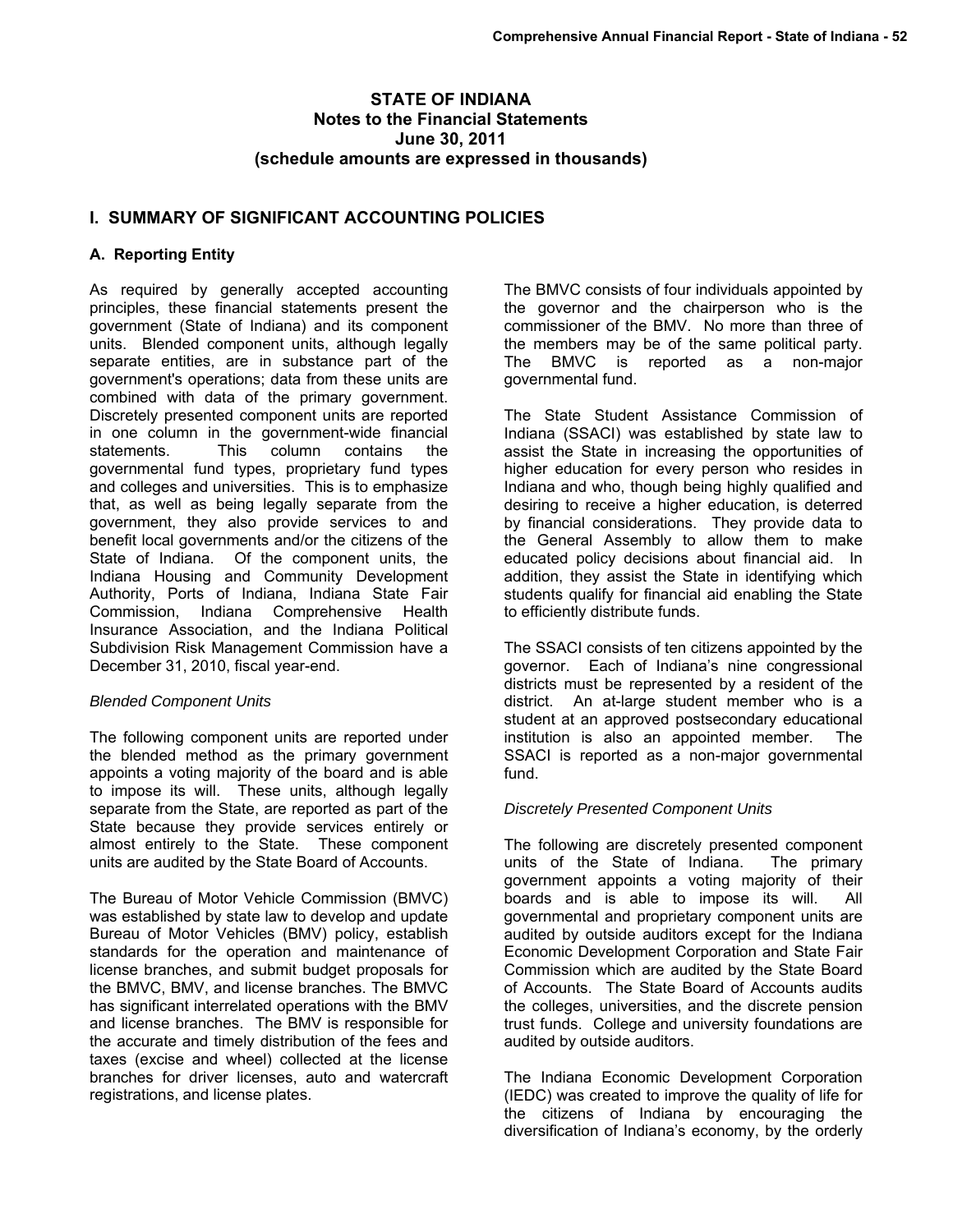economic development and growth of Indiana, the creation of new jobs, the retention of existing jobs, the growth and modernization of existing industry and the promotion of Indiana. The IEDC is composed of 12 members, none of whom may be members of the general assembly. These members consist of the governor and 11 individuals appointed by the governor. At least five members must belong to the same political party as the governor. At least three members must belong to a major political party other than the party of which the governor is a member. The IEDC is reported as a non-major governmental fund. The IEDC does not issue their own separately audited financial statements.

Formed on May 15, 2005, the Indiana Finance Authority (IFA) combined five formerly independent bodies under one entity. The entities combined included the Indiana Development Finance Authority, State Office Building Commission, Indiana Transportation Finance Authority, Recreational Development Commission and the State Revolving Fund. Effective July 1, 2005, all records, money, and other property held by the Auditor of State with respect to the Supplemental Drinking Water and Wastewater Assistance Programs were transferred to the IFA as the successor entity. The IFA is a body both corporate and politic, and though separate from the State of Indiana (State); the exercise by the IFA of its powers constitutes an essential governmental function. Indiana's constitution restricts State incurrence of debt. As a result, the General Assembly created the IFA and authorized it to issue revenue bonds and other obligations to finance projects for lease to the State.

The IFA finances and refinances state hospitals, state office buildings, state garages, correctional facilities, recreational facilities, highways, bridges, airport facilities, and other related facilities for the benefit of the State. The IFA also provides low interest loans to Indiana communities for environmental improvements. It also promotes business and employment opportunities by issuing tax-exempt financing for industrial development projects, rural development projects, childcare financing, and educational facility projects.

The IFA's revenue bonds and notes are special and limited obligations of the IFA, payable from lease rental revenue, bond or note proceeds and investment income. The IFA's revenue bonds are not general obligations of the IFA nor are they State debt within the meaning of any constitutional provision or limitation. The IFA cannot compel the General Assembly to make appropriations to pay

lease rentals. The Authority is reported as a proprietary fund.

The Indiana Bond Bank, created in 1984, is controlled by a board composed of the Treasurer of State, Director of Public Finance and five appointees of the Governor. The Bond Bank issues debt obligations and invests the proceeds in various projects of State and local governments. The unit is reported as a proprietary fund.

The Indiana Housing and Community Development Authority was created in 1978 for the purpose of financing residential housing for persons and families of low and moderate incomes. The Authority's board consists of the Public Finance Director of the Indiana Finance Authority, the Lieutenant Governor, the State Treasurer and four persons appointed by the Governor. The Lieutenant Governor chairs the board. The unit is reported as a proprietary fund.

The Indiana Board for Depositories was established to ensure the safekeeping and prompt payment of all public funds deposited in Indiana banks. The Board, consisting of the Governor, Treasurer of State, Auditor of State, Chairman of the Commission for Financial Institutions, State Examiner of the State Board of Accounts and four members appointed by the Governor, provides insurance on public funds in excess of the Federal Deposit Insurance Corporation limit. The unit is reported as a proprietary fund.

The Indiana Secondary Market for Education Loans, Inc. (ISM) was formed at the request of the Governor to purchase education loans in the secondary market. The Governor appointed the original Board of Directors. ISM provides in its articles of incorporation that changes in the composition of its directors or in its bylaws are subject to the approval of the Governor. The unit is reported as a proprietary fund.

The State Lottery Commission of Indiana is composed of five members appointed by the Governor. Net proceeds from the Lottery are distributed to the State to be used to supplement teachers' retirement, public employees' retirement, and the Build Indiana Fund. A portion of the Build Indiana Fund is then used to supplement the Motor Vehicle Excise Tax Replacement Fund. The Commission is reported as a proprietary fund.

Effective May 15, 2005, the Indiana Stadium and Convention Building Authority was established pursuant to House Bill 1120, which has now been codified at Indiana Code 5-1-17, as an entity of the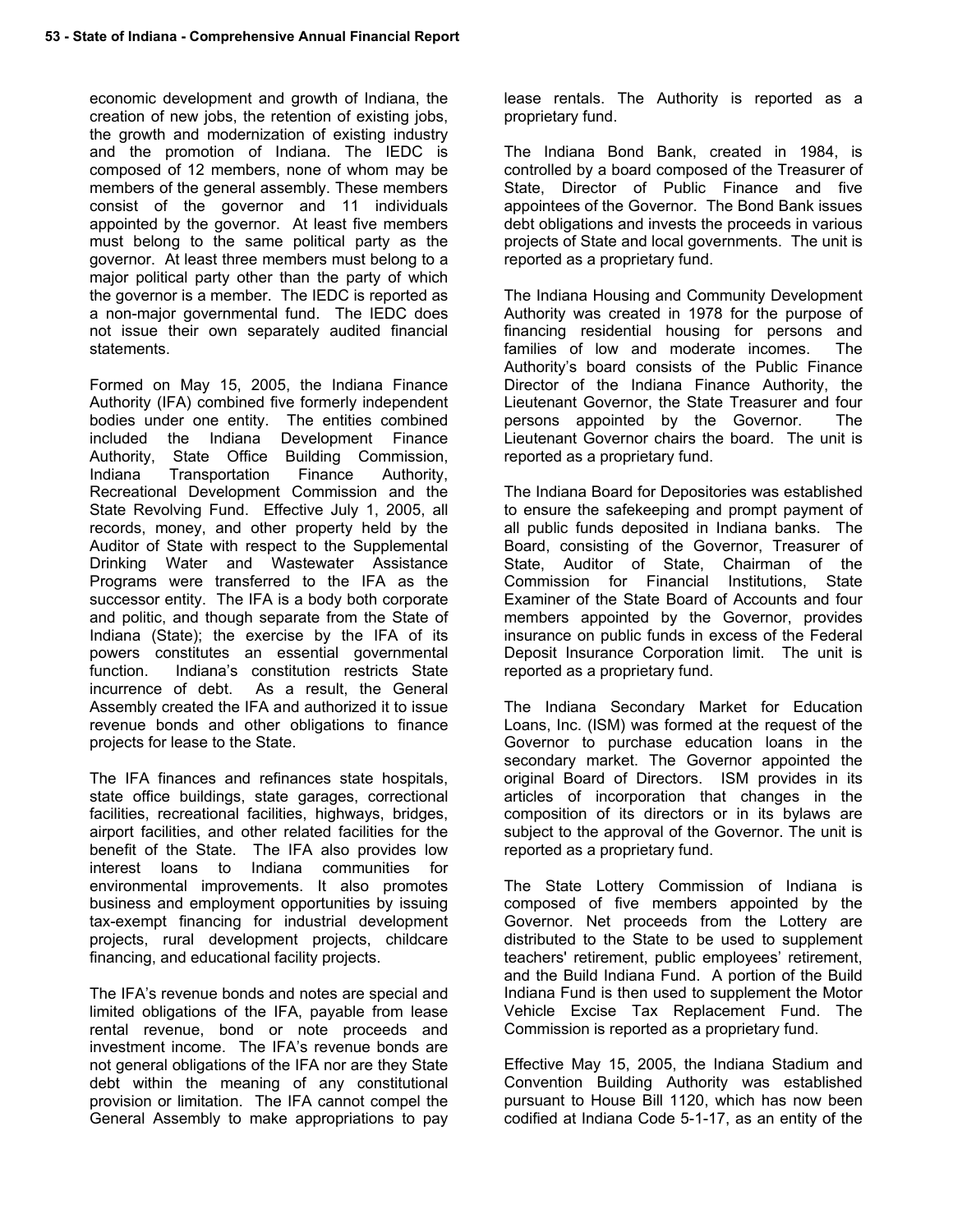State to finance, design, construct and own the new Indiana Stadium in Indianapolis and the upcoming expansion of the adjacent Indiana Convention Center. The Building Authority is governed by a seven member board, comprised of four appointments by the Governor, two appointments by the Mayor of the City of Indianapolis and one appointment by the Governor following nomination from one of the counties surrounding Marion County. The Authority is reported as a proprietary fund.

The White River State Park Development Commission has the responsibility to design and implement a plan for the establishment and development of park, exposition, educational, athletic, and recreational projects to be located within one mile from the banks of the Indiana White River in a consolidated first-class city and county. The Commission is reported as a non-major proprietary fund.

The Ports of Indiana is created under Indiana Code 8-10-1-3 to construct, maintain, and operate public ports with terminal facilities and traffic exchange points for all forms of transportation on Lake Michigan and the Ohio and Wabash Rivers. The Commission consists of seven members appointed by the governor. The Commission is reported as a non-major proprietary fund.

The State Fair Commission was established per Indiana Code 15-13-2 as the trustee for and on behalf of the people of the State of Indiana to administer the State Fairgrounds as trust property of the State of Indiana. The Commission is responsible for holding the annual Indiana State Fair in August, as well as providing accessible, cost-effective, secure and modern facilities for the variety of events held at the Fairgrounds and other properties it owns. The Commission consists of eight members appointed by the governor. The Commission is reported as a non-major proprietary fund.

The Indiana Comprehensive Health Insurance Association was created by the State of Indiana to assure that health insurance is made available throughout the year to each eligible Indiana resident applying to the Association for coverage. The board of directors of the Association consists of nine members whose principal residence is in Indiana. Four members are appointed by the insurance commissioner from the members of the Association, one of which must be a representative of a health maintenance organization. Two members are appointed by the commissioner and shall be consumers representing policyholders.

Other members are the state budget director or designee and the commissioner of the department of insurance or designee. One member appointed by the commissioner must be a representative of health care providers. The Association is reported as a non-major proprietary fund.

The Indiana Political Subdivision Risk Management Commission was created per Indiana Code 27-1-29 to administer the Political Subdivision Risk Management Fund (Basic fund) and the Political Subdivision Catastrophic Liability Fund (Catastrophic fund). These funds aid political subdivisions in protecting themselves against liabilities. The Commission consists of eleven members appointed by the governor. The Commission is reported as a non-major proprietary fund.

Effective July 1, 2000, the Public Employees' Retirement Fund (PERF) became an independent body corporate and politic. PERF is not a department or agency for the State but is an independent instrumentality exercising essential government functions. The PERF board is composed of five trustees appointed by the Governor and the director of the budget agency or the director's designee as an ex officio voting member of the board. The board of trustees administers the following funds: Public Employees' Retirement Fund, Judges' Retirement System, Excise Police, Gaming Agent, Gaming Control Officer and Conservation Enforcement Officers' Retirement Plan, the 1977 Police Officers' and Firefighters' Pension and Disability Fund, the Legislators' Retirement System Defined Benefit Plan, the Legislators' Retirement System Defined Contribution Plan, the Prosecuting Attorneys' Retirement Fund, the Pension Relief Fund, and two death benefit funds. For more information on PERF see Note V(E) Employee Retirement Systems and Plans. All of these funds have been aggregated for presentation from PERF's financial statements.

Effective July 1, 2000, the Teachers' Retirement Fund (TRF) became an independent body corporate and politic. TRF is not a department or agency for the State but is an independent instrumentality exercising essential government functions. The TRF board is composed of five trustees appointed by the Governor and the director of the budget agency or director's designee as an ex officio voting member of the board. For more information on TRF see Note V(E) Employee Retirement Systems and Plans.

Effective July 1, 2011, the Indiana Public Retirement System (INPRS) was established as an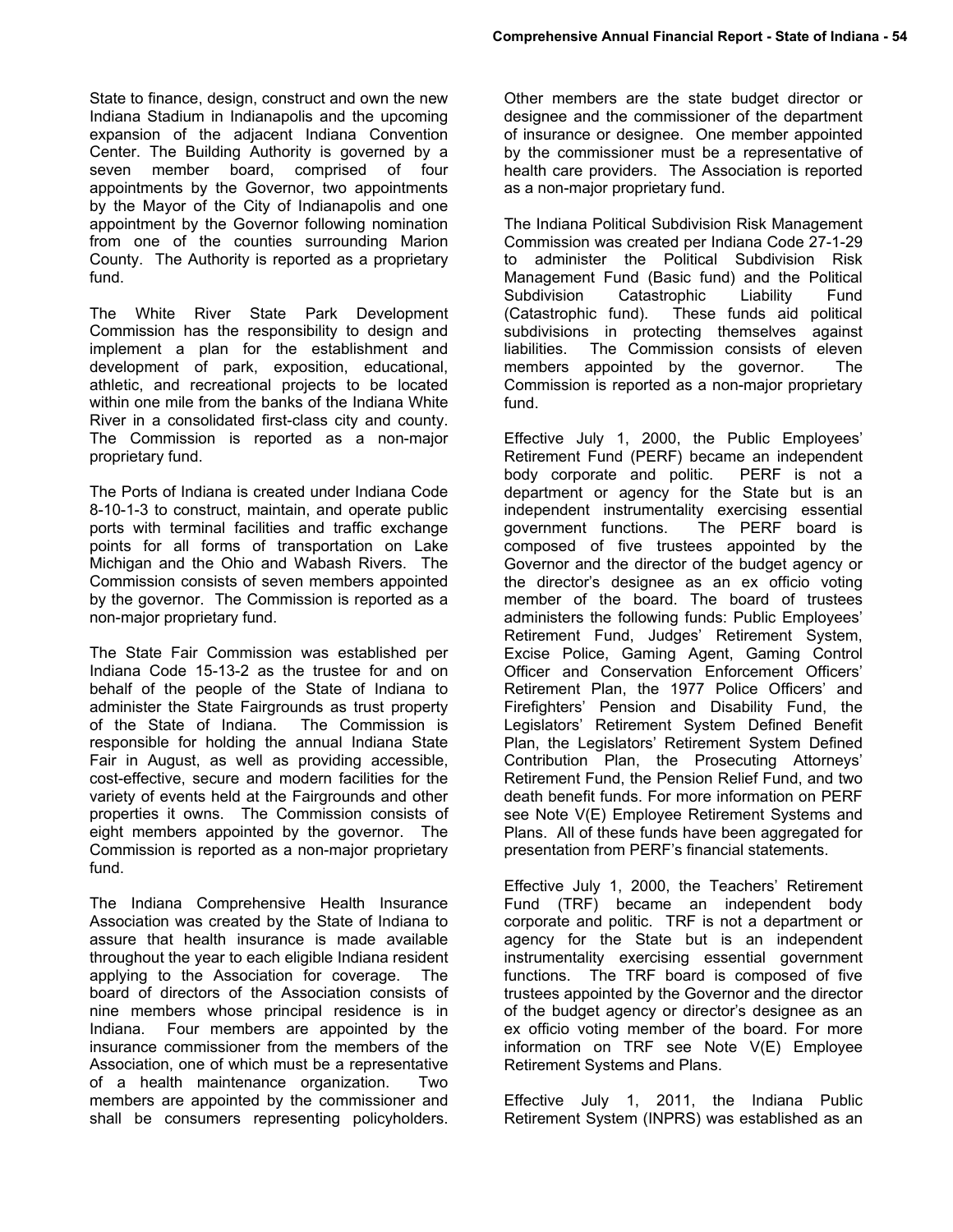independent body corporate and politic. All of the funds previously administered by PERF and TRF are now administered by INPRS. The INPRS board is comprised of nine trustees appointed by the Governor.

The Public Employees' Retirement Fund and the Teachers' Retirement Fund were determined to be significant for note disclosure purposes involving the discretely presented fiduciary component units.

Each of the seven colleges and universities included in this report was established by individual legislation to provide higher education opportunities to the citizens of Indiana. The authority to administer the operations of each institution is granted to a separate board of trustees for each of the seven institutions. The number and makeup of the board of trustees of each college and university is prescribed by legislation specific for that institution. Four universities have nine member boards; two have ten member boards; Ivy Tech Community College has a fourteen-member board of trustees. Appointments to the boards of trustees are made by the Governor and by election of the alumni of the respective universities. Indiana University and Purdue University are reported as a major discretely presented component unit.

The primary government's officials are also responsible for appointing the members of the boards of other organizations, but the primary government's accountability for these organizations does not extend beyond making the appointments.

**The financial statements of the individual component units whom issue separately audited financial statements may be obtained from their administrative offices as follows:** 

Indiana Finance Authority One North Capitol Ave., Suite 900 Indianapolis, IN 46204

Indiana Stadium and Convention Building Authority 425 W. South Street Indianapolis, IN 46225

Indiana Board for Depositories One North Capitol Ave, Suite 444 Indianapolis, IN 46204

Ports of Indiana 150 West Market Street, Suite 100 Indianapolis, IN 46204

Ivy Tech Community College Assistant Treasurer 50 West Fall Creek Parkway North Drive Indianapolis, IN 46208

Ball State University Administration Bldg., 301 2000 West University Avenue Muncie, IN 47306

Purdue University Accounting Services 401 South Grant Street West Lafayette, IN 47907-2024 Indiana Bond Bank 10 West Market St. Suite 2980 Indianapolis, IN 46204

Indiana Housing and Community Development Authority 40 South Meridian, Suite 1000 Indianapolis, IN 46204

Indiana White River State Park Development Commission 801 West Washington Street Indianapolis, IN 46204

Indiana State Fair Commission 1202 E. 38<sup>th</sup> Street Indianapolis, IN 46205

University of Southern Indiana 8600 University Boulevard Evansville, IN 47712

Indiana State University Office of the Controller 210 N.  $7<sup>th</sup>$  Street Terre Haute, IN 47809

State of Indiana Public Employees' Retirement Fund One North Capitol Ave., Suite 001 Indianapolis, IN 46204

State Lottery Commission of Indiana 1302 N. Meridian St. Indianapolis, IN 46202

Secondary Market for Education Loans,

Inc. Capital Center, Suite 400 251 N. Illinois Indianapolis, IN 46204

Indiana Comprehensive Health Insurance Association 9465 Counselors Row, Suite 200 Indianapolis, IN 46240

Indiana Political Subdivision Risk Management Commission c/o Indiana Department of Insurance 311 W. Washington St., Suite 300 Indianapolis, IN 46204

Indiana University Poplar's Room. 500, 107 S. Indiana Ave. Bloomington, IN 47405-1202

Vincennes University 1002 North 1st Street Vincennes, IN 47591

Indiana State Teachers' Retirement Fund One North Capitol Ave., Suite 001 Indianapolis, IN 46204-2809

#### **B. Government-Wide and Fund Financial Statements**

The government-wide financial statements consist of a statement of net assets and a statement of activities. These statements report information about the overall government. They exclude information about fiduciary activities, including component units, which are fiduciary in nature, such as the public employee retirement systems. They distinguish between the primary government and its discretely presented component units as defined under the reporting entity above. They also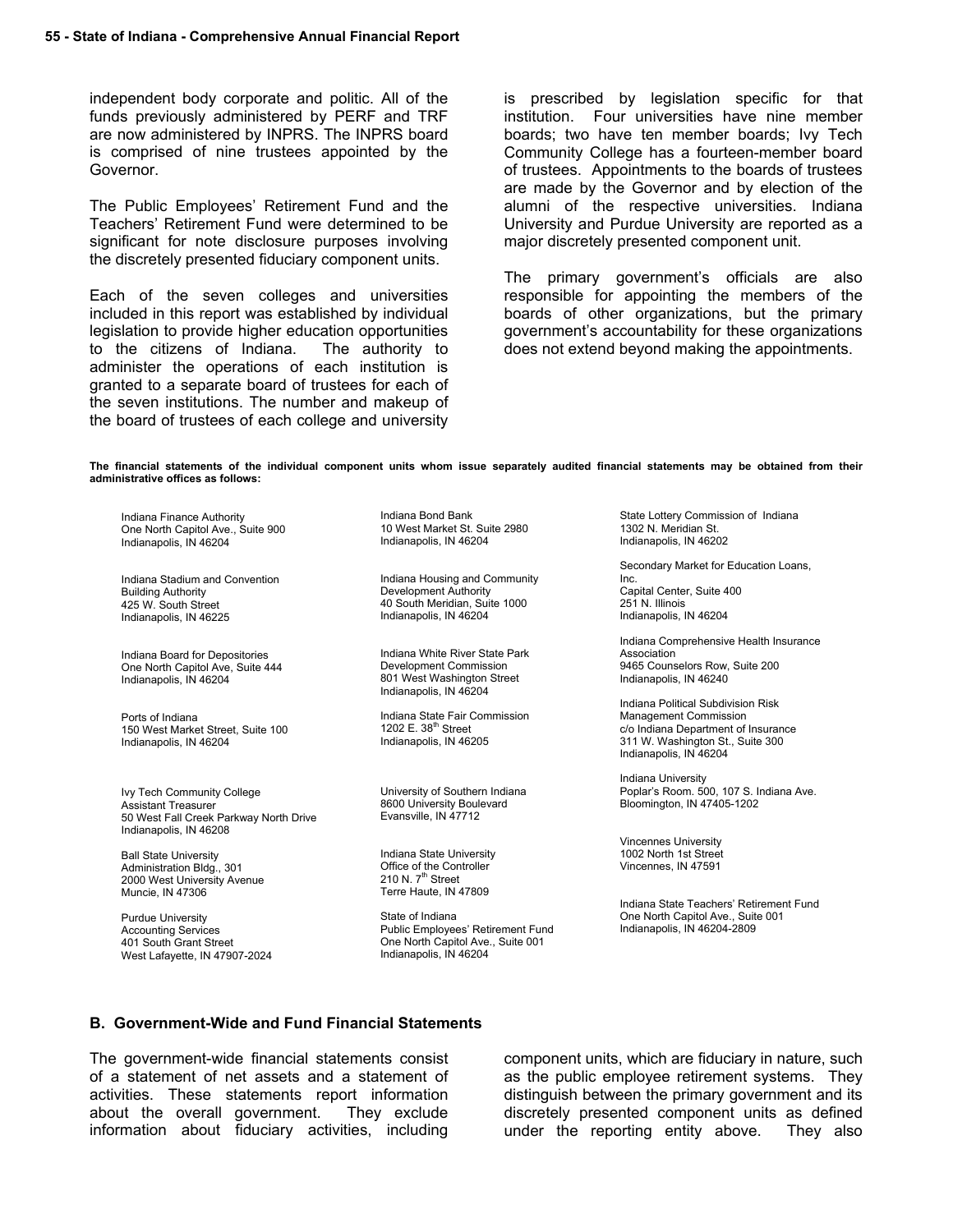distinguish between governmental activities and business-type activities of the State. Governmental activities rely on taxes and intergovernmental revenues for their support. Business-type activities, on the other hand, rely on fees and charges for services provided for their support.

The statement of activities matches the State's direct functional expense with the functional program revenue to identify the relative financial burden of each of the State's functions. This format identifies the extent to which each function of the government draws from the general revenues of the government or is self-financing through fees and intergovernmental aid. Certain indirect costs are included in the program expense reported for individual functions of government. Program revenues derive directly from the program itself or from parties outside the State's taxpayers, as a whole. They reduce the net cost of the function to be financed from the general revenues. Program revenues include charges for services, programspecific operating grants and contributions, and program-specific capital grants and contributions. Revenues that do not meet the criteria of program revenues are general revenues. These include all taxes, even those levied for a specific purpose and are reported by type of tax. Investment income is also a general revenue.

Separate financial statements are presented for the State's governmental, proprietary and fiduciary funds. Governmental fund financial statements are the balance sheet and the statement of revenues, expenditures, and changes in fund balances. Major governmental funds are presented in separate columns and non-major funds are aggregated in a separate column. Proprietary and fiduciary funds are reported using the statement of net assets and the statement of changes in net assets. In addition proprietary funds include a statement of cash flows.

#### **C. Measurement Focus, Basis of Accounting and Financial Statement Presentation**

#### **Measurement Focus and Basis of Accounting**

*The government-wide statements and the proprietary and fiduciary fund statements* use the economic resources measurement focus and the accrual basis of accounting. Revenues, expenses, gains, losses, assets, and liabilities resulting from exchange and exchange-like transactions are recognized when the exchange takes place. Government-mandated nonexchange revenues and voluntary nonexchange revenues, including federal government mandates on the State, certain grants and entitlements, and most

donations, are recognized in the period when all applicable eligibility requirements have been met.

For the government-wide financial statements and enterprise and fiduciary fund statements, the State applies all applicable FASB pronouncements issued before December 1, 1989, and those issued after that date which do not contradict any previously issued GASB pronouncements.

*Governmental funds* are used to account for the government's general government activities. Governmental fund types use the flow of current financial resources measurement focus and the modified accrual basis of accounting. Under the modified accrual basis of accounting revenues are recognized when susceptible to accrual (i.e., when they are "measurable and available"). "Measurable" means the amount of the transaction can be determined and "available" means collectible within the current period or soon enough thereafter to pay liabilities of the current period. For the State of Indiana, "available" means collectible within one month of the fiscal year end. Expenditures are recorded when the related fund liability is incurred, except for unmatured interest on general long-term debt which is recognized when due, and certain compensated absences and related liabilities, and claims and judgments which are recognized when the obligations are expected to be liquidated with expendable available financial resources.

Individual and corporate income tax, sales tax, inheritance tax, cigarette tax, alcoholic beverage tax, motor fuel tax, fines, and penalties are accrued using one month's revenues.

Gaming taxes and fees and vehicle licenses are received daily via electronic funds transfer with a one to three working day delay, so the first several working days in July revenues are reviewed for materiality and accrued accordingly.

#### **Financial Statement Presentation**

A fund is an independent fiscal and accounting entity with a self-balancing set of accounts. Fund accounting segregates funds according to their intended purpose and is used to aid management in demonstrating compliance with finance-related legal and contractual provisions.

*Governmental funds* are used to account for the government's general government activities. Governmental funds include the general fund, special revenue funds, capital projects funds, debt service funds and permanent funds.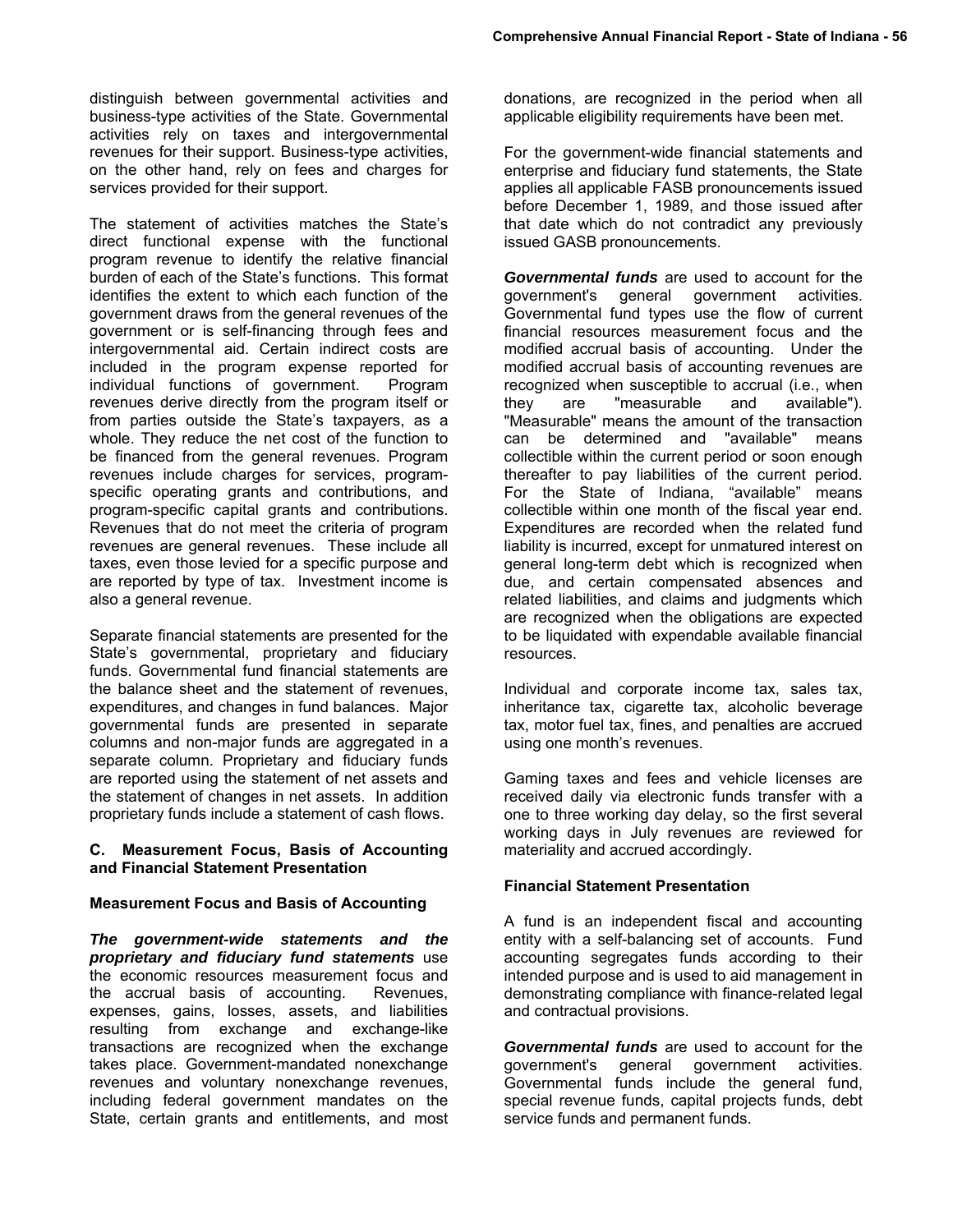The *General Fund* is the State's primary operating fund. It is maintained to account for resources obtained and used for those services traditionally provided by State government, which are not required to be accounted for in another fund. The General Fund is a major fund.

The *special revenue* funds account for specific revenue sources that are legally restricted or committed to expenditure for specific purposes except for major capital projects.

The following special revenue funds are presented as major.

- The *Public Welfare-Medicaid Assistance Fund* receives federal grants and State appropriations which are used to administer the Medicaid program. Federal grant revenues, quality assessment fees, Intermediate Care Facility for the Mentally Retarded fees, and other resources disclosed under interfund transfers in Note IV(B) are reported in this fund.
- The *Major Moves Construction Fund* distributes money received from the Toll Road lease. This money is used for new construction and major preservation of highways and bridges throughout Indiana. Interest income and other resources disclosed under interfund transfers in Note IV(B) are reported in this fund.
- The *ARRA of 2009* Fund is used to account for funds received under the American Recovery and Reinvestment Act of 2009 which became law on February 17, 2009. These funds are supplementing existing federal programs in areas such as Medicaid, education, transportation, housing, and employment services. Federal grant revenues and other resources disclosed under interfund transfers in Note IV(B) are reported in this fund.
- The U.S. Department of Transportation Fund receives federal grants and State appropriations that are used for State transportation programs. Federal grant revenues and other resources disclosed under interfund transfers in Note IV(B) are reported in this fund.
- The *U.S. Department of Health and Human Services Fund* receives federal grants that are used to carry out health and human services programs. Federal grant revenues, child support annual fees, and other resources disclosed under interfund transfers in Note IV(B) are reported in this fund.

The *capital projects funds* account for financial resources that are restricted, committed, or assigned to expenditures for the acquisition of fixed assets or construction of major capital projects not being financed by proprietary or fiduciary funds. There are no major capital project funds.

The *permanent funds* are used to account for resources that are legally restricted to the extent that only earnings and not principal may be used for the benefit of the government or its citizens. There are no major permanent funds.

**Proprietary funds** focus on the determination of operating income, changes in net assets, financial position and cash flows. Operating revenues and expenses are the revenues and expenses that pertain to the fund's principal operations. Nonoperating revenues and expenses are those revenues resulting from secondary or auxiliary activities of the fund. Nonoperating items include interest/investment revenue and expense. Proprietary funds include both enterprise funds and internal service funds.

*Enterprise funds* are used to account for those operations that are financed and operated in a manner similar to private business or where the board has decided that the determination of revenues earned, costs incurred and/or net income is necessary for management accountability.

The State reports the following major enterprise fund:

 The *Unemployment Compensation Fund* collects employer taxes and the federal share of unemployment compensation. Benefits are paid to eligible individuals.

*Internal service funds* account for operations that provide goods and services to other departments or agencies of the government, or to other governments, on a cost-reimbursement basis. The goods and services provided include fleet management, information technology and communication, aviation, printing, products of correctional industries, and self-insurance. Major fund reporting requirements do not apply to internal service funds. Combined totals for all internal service funds are reported as a separate column on the face of the proprietary fund financial statements.

*Fiduciary funds* account for assets held by or on behalf of the government in a trustee capacity or as an agent on behalf of others. They cannot be used to support the State's own programs. Fiduciary funds include pension (and other employee benefit) trust funds, private-purpose trust funds, investment trust funds, and agency funds.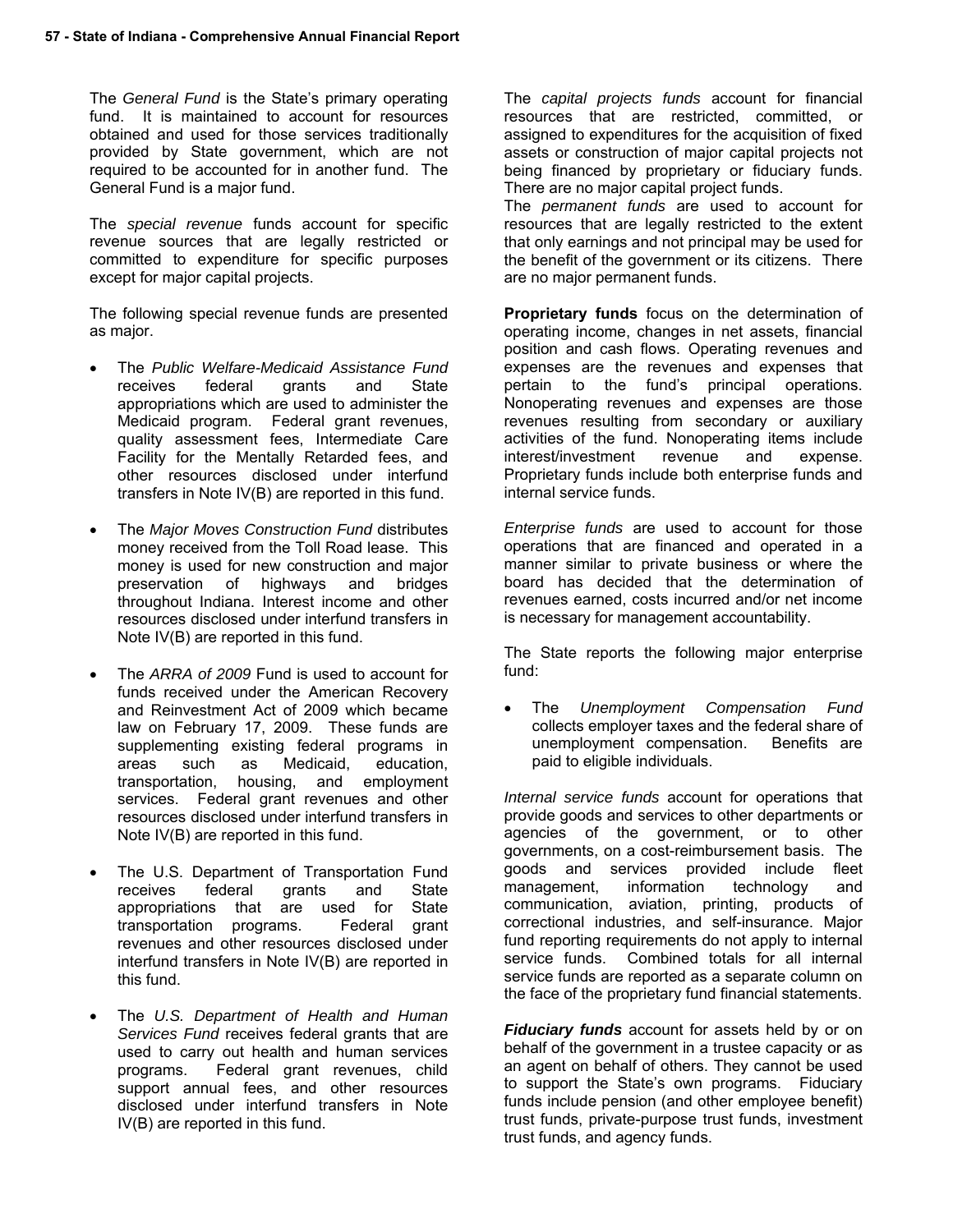*Pension (and other employee benefit) trust funds*  are used to report resources held in trust for the members and beneficiaries of defined benefit pension plans, and defined contribution pension plans. Pension and other employee benefits trust funds include the Public Employees' Retirement Fund, Teachers' Retirement Fund, State Police Pension Fund, State Police Retiree Health Benefit Trust Fund and the Retiree Health Benefit Trust Fund.

*Private-purpose trust funds* are used to account for trust arrangements in which both the principal and interest may be spent for the benefit of individuals, private organizations or other governments. Private Purpose funds include the Abandoned Property Fund and the Private Purpose Trust Fund.

*Investment trust funds* are used to report the external portion of investment pools operated by a sponsoring government. The Treasurer of State, local units of government, and quasi-governmental units in Indiana have the opportunity to invest in a common pool of investments that preserves the principal of the public's funds, remains highly-liquid, and maximizes the return on the investment of public funds. The State's investment trust fund is TrustINdiana operated by the state treasurer. The amounts reported represent the external portion of the pool.

*Agency funds* are custodial in nature and do not present results of operations or have a measurement focus. These funds are used to account for assets that the government holds for others in an agency capacity. Agency Funds include Employee Payroll Withholding and Benefits, Local Distributions, Child Support and Department of Insurance.

#### **D. Eliminating Internal Activity**

Interfund loans including those from cash overdrafts in funds, interfund services provided or used, and prepaid expenditures of internal service funds are eliminated as internal balances in the governmentwide statement of net assets. This is to minimize the "grossing-up" effect on assets and liabilities within the governmental and business-type activities columns of the primary government. As a result, interfund loans and interfund services provided and/or used reported in the governmental funds balance sheet have been eliminated in the government-wide statement of net assets.

Eliminations were made in the statement of activities to remove the "doubling-up" effect of internal service fund activity. The effect of similar

internal events that are, in effect, allocations of overhead expenses from one function to another or within the same function have also been eliminated, so that the allocated expenses are reported only by the function to which they were allocated. The effect of interfund services provided and used between functions has not been eliminated in the statement of activities since to do so would misstate both the expenses of the purchasing function and the program revenues of the selling function.

#### **E. Assets, Liabilities and Equity**

#### *1. Deposits, Investments and Securities Lending*

For purposes of reporting cash flows, cash and cash equivalents are defined as short-term, highly liquid investments that are both readily convertible to known amounts of cash and near their maturity (generally three months or less from the date of acquisition).

Cash balances of most State funds are commingled in general checking accounts and several special purpose banking accounts. The available cash balance not necessary beyond immediate need is pooled and invested. Interest earned from investments purchased with pooled cash is deposited in the general fund, except as otherwise provided by statute.

Investments and secured lending transactions are stated at fair value. However, money market investments and participating interest-earning investment contracts that mature within one year of acquisition are reported at amortized cost, which approximates fair value. Fair value is determined by quoted market prices which approximate fair value.

Indiana Code 5-13-9 and 5-13-10.5 authorizes the Treasurer to invest in deposit accounts issued or offered by a designated depository; securities backed by the full faith and credit of the United States Treasury; securities issued by any U.S. government agency; AAA money market mutual funds with a portfolio limited to direct obligations of the U.S., obligations of any federal agency, and/or repurchase agreements fully collateralized with U.S. government obligations or U.S. agency obligations; AAA rated commercial paper, and repurchase agreements that are fully collateralized, as determined by the current market value computed on the day the agreement is effective, by interest-bearing obligations that are issued, fully insured or guaranteed by the United States or any U.S. government agency.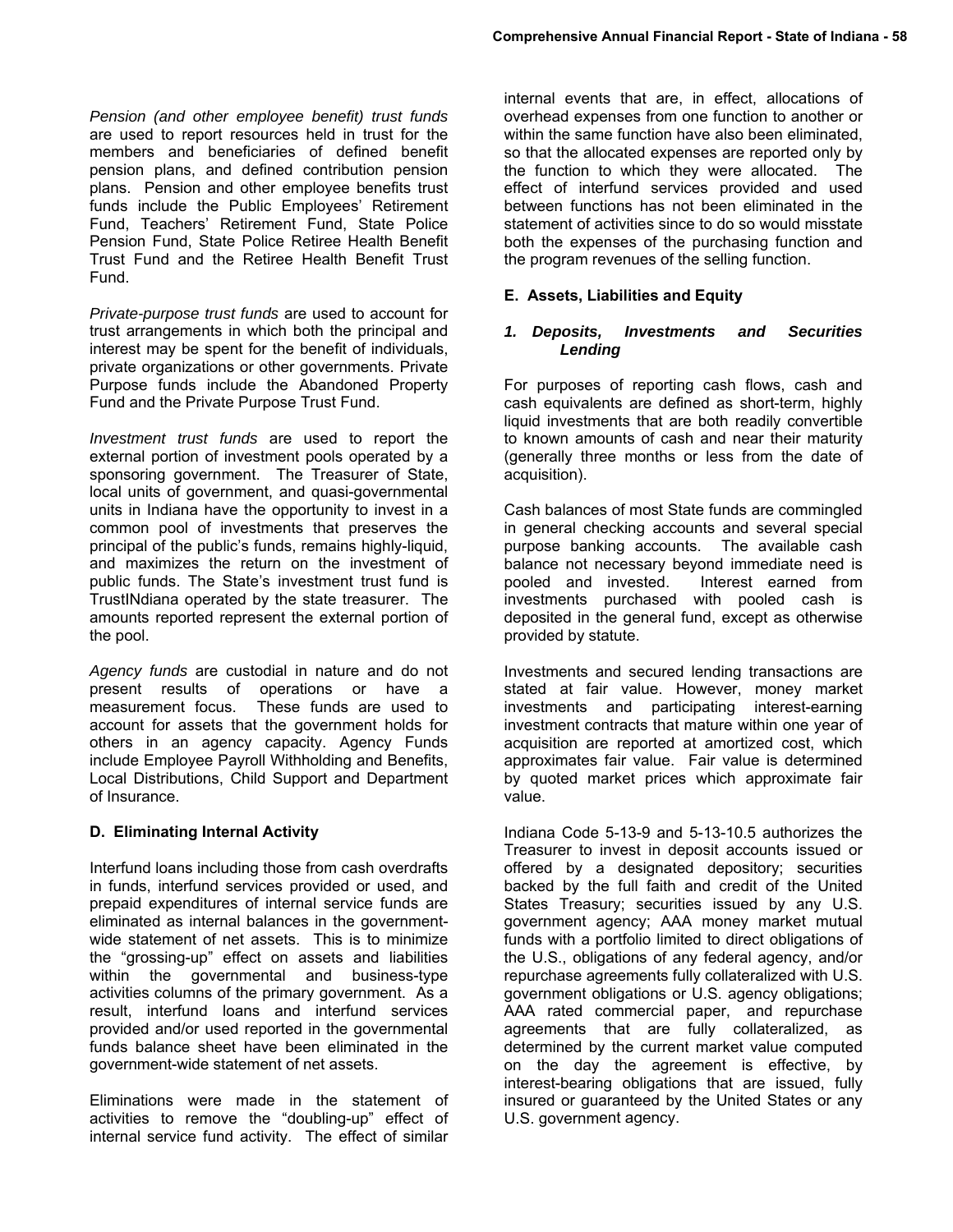The Treasurer of State is authorized by statute to accept as collateral safekeeping receipts for securities from: (1) a duly designated depository or (2) a financial institution located either in or out of Indiana, having physical custody of securities, with a combined capital and surplus of at least \$10 million, according to the last statement of condition filed by the financial institution with its governmental supervisory body. The Treasurer may not deposit aggregate funds in deposit accounts in any one designated depository in an amount aggregating at any one time more than 50% of the combined capital, surplus and undivided profits of that depository as determined by the last published statement.

Investments which are authorized for the State Teachers' Retirement Fund (TRF) include: U.S. Treasury and Agency obligations, U.S. Government securities, common stock, international equity, corporate bonds, notes and debentures, repurchase agreements secured by U.S. Treasury obligations, mortgage securities, commercial paper, banker's acceptances, limited liability partnerships, real estate securities, options, and swaps. The investments of TRF are subject to the provisions of IC 5-10.4-3-10.

Investments which are authorized for the State Police Retirement fund include: U.S. Treasury and Agency obligations, State and municipal obligations, domestic corporate bonds/notes, common stock and equity securities, foreign stocks and bonds, mortgage pool investments, and repurchase agreements. The investments of the State Police Retirement fund are subject to the provisions of IC 10-12-2-2.

The remaining six retirement systems and the Pension Relief Fund are administered by the Public Employees' Retirement Fund (PERF) Board of Trustees. The PERF Board of Trustees is required to diversify investments in accordance with the prudent investor standard. The investment policy statement adopted by the PERF Board of Trustees and the asset allocation approved by the PERF Board of Trustees contain limits and goals for each type of investment portfolio and specifies prohibited transactions. These guidelines authorize investments of: U.S. Treasury and Agency obligations, domestic corporate bonds/notes, common stock and equity securities, foreign stocks and bonds, mortgage securities, mutual funds, collective trust funds, asset backed, commercial mortgage backed, international stocks, and real estate. The investments of PERF are subject to the provisions of IC 5-10.3-5-3.

## *2. Receivables and Payables*

In the government-wide and proprietary fund financial statements, revenues are recognized on the flow of economic resources measurement focus. Material receivables are recognized as follows. Uncollected taxes due in the following periods are subject to accrual.

Individual income tax – Individual withholding tax is due from employers by the  $20<sup>th</sup>$  day after the end of the month collected. Estimated payments are due from individuals by the  $15<sup>th</sup>$ of the month immediately following each quarter or the calendar year.

Corporate income tax - Due quarterly on the 20<sup>th</sup> day of April, June, September, and December with the last payment due on April  $15<sup>th</sup>$  for a calendar year taxpayer.

Sales tax – Due by the  $20<sup>th</sup>$  day after the end of the month collected.

Fuel tax – Gasoline tax is due the  $20<sup>th</sup>$  day after the end of the month collected. Special fuel tax, depending on the status of the taxpayer, is due by the  $15<sup>th</sup>$  day after the end of the month collected or the  $15<sup>th</sup>$  day after the end of the quarter collected. Motor carrier surtax is due at the end of the month following the end of the quarter.

Financial institutions tax – same laws as corporate income taxes (see above) for making payments.

Alcohol and tobacco taxes – Cigarette distributors must purchase tax stamps within 6 days after they accept delivery of the cigarettes. Cigarette tax is due within 30 days of the issuance of the tax stamp. Alcoholic beverage tax is due by the  $20<sup>th</sup>$  day after the end of the month collected.

Inheritance tax – except as otherwise provided in IC 6-4.1-6-6(b), the inheritance tax imposed as a result of a decedent's death is due twelve (12) months after the person's date of death.

In the governmental fund financial statements, revenue is recognized on the flow of current financial resources. Material receivables are subject to accrual for receipts collected in the month of July.

The State of Indiana does not collect property tax, which is collected by local units of government; a minor portion is remitted to the State semiannually (June and December) for distribution to the State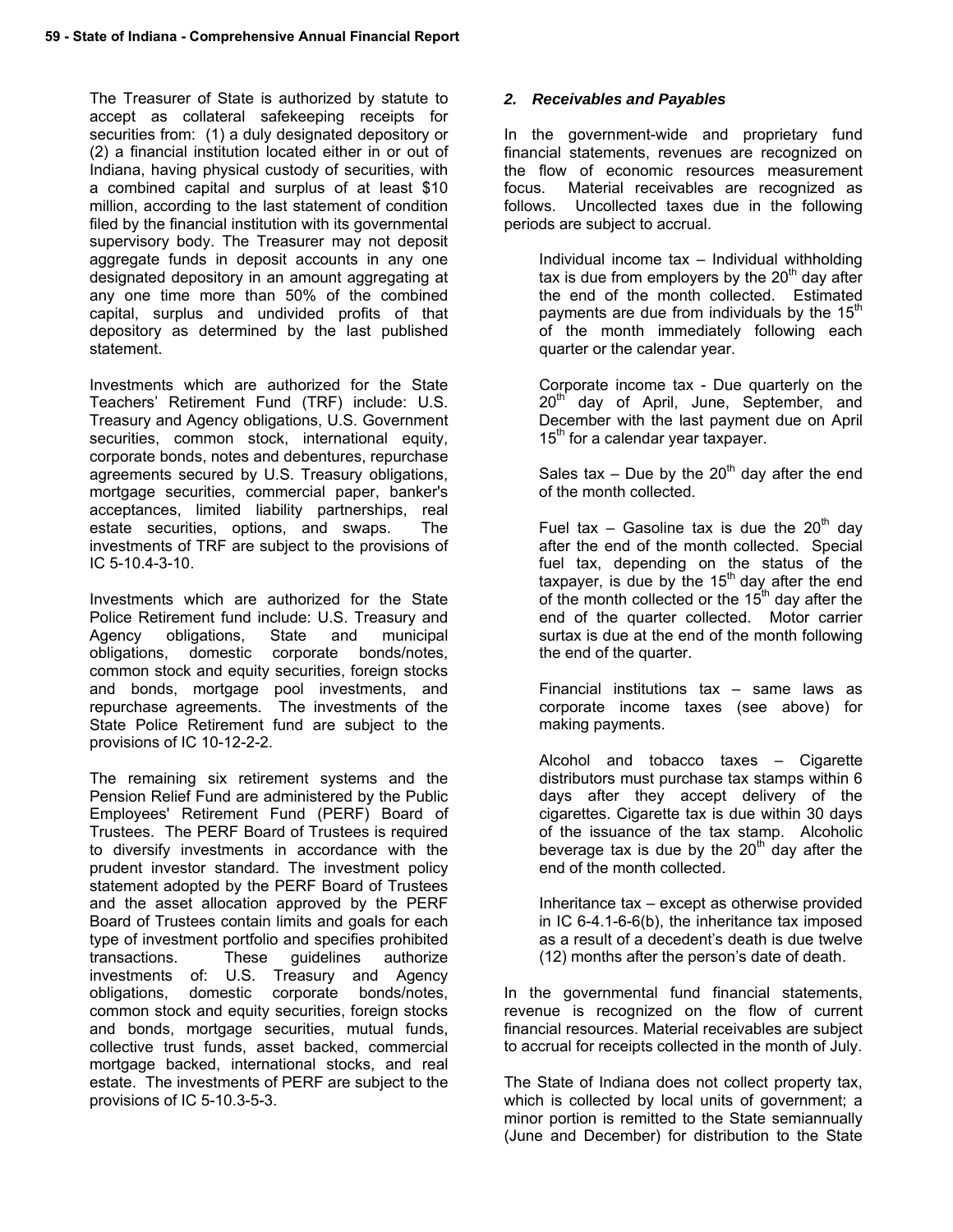Fair Commission, Department of Natural Resources and Family and Social Services Administration.

Deferred revenue is the liability for the full accrual income taxes receivable net of the allowance for doubtful accounts plus cash on hand from federal grant programs.

#### *3. Interfund Transactions and Balances*

The State has the following types of interfund transactions in the governmental fund and proprietary financial statements:

Interfund services provided and used (reciprocal interfund activity) – Charges for goods or services rendered by one fund to another are treated as revenues of the recipient fund and expenditures/expenses of the disbursing fund.

Interfund Transfers (non-reciprocal interfund activity) – Legally authorized transfers whereby the two parties do not receive equivalent cash, goods or services are reported as transfers.

The types of assets and liabilities resulting from these transactions are:

Interfund loans – These are balances arising from the short-term and long-term portion of interfund transactions.

Interfund services provided/used – These are balances arising in connection with reciprocal interfund activity or reimbursements. Balances relating to discretely presented component units are presented as 'Due from/to component units'.

Interfund services provided and interfund loans are eliminated in the government-wide statements because they are provided by one governmental activity on behalf of another or by one businesstype activity on behalf of another.

#### *4. Inventories and Prepaid Items*

Inventories for the Inns & Concessions, Institutional Industries and Administrative Services Revolving funds are valued at cost. The costs of governmental fund-type inventories are recorded as expenditures when purchased. The first in/first out (FIFO) method is used for valuation of inventories.

Certain payments to vendors reflect costs applicable to future accounting periods and are recorded as prepaid items.

#### *5. Restricted Net Assets*

Certain net assets are classified as restricted net assets because their use is completely restricted by bond indentures, contracts, grantors, contributors, laws or regulations of other governments, or through constitutional provisions or enabling legislation.

#### *6. Capital Assets*

Capital outlays are reported as expenditures in the governmental funds and as assets in the government-wide statements to the extent the State's \$20,000 capitalization threshold for external financial reporting is met. In accordance with GASB Statement No. 34, all infrastructure assets have been capitalized retroactively.

The Indiana Department of Transportation (INDOT) uses the modified approach for reporting its infrastructure. The Department of Natural Resources (DNR) uses the depreciation approach for reporting its infrastructure.

Under the modified approach, the State has determined that the condition level for INDOT infrastructure assets to be maintained is:

- a network average International Roughness Index (IRI) of no more than 95 and no more than 10% of all pavements in the unacceptable range for Interstates, National Highway Safety (NHS) Non-Interstate roads, and Non-NHS roads,
- an average sufficiency rating of 87% for interstate bridges,
- an average sufficiency rating of 85% for NHS Non-Interstate bridges, and
- an average sufficiency rating of 83% for Non-NHS bridges.

The Asset Management, Program Engineering, and Road Inventory Division of INDOT is responsible for determining the appropriate condition level of the infrastructure assets.

No amounts are capitalized in connection with improvements that lengthen the lives of such assets, unless the improvements also increase their service potential.

INDOT projects are capitalized based on capitalization and preservation percentages assigned to three hundred sixty-seven (367) work types. For example, the cost for constructing a new bridge would likely be 100% capitalized; whereas, the cost for adding travel lanes to a road would likely be assigned a work type code resulting in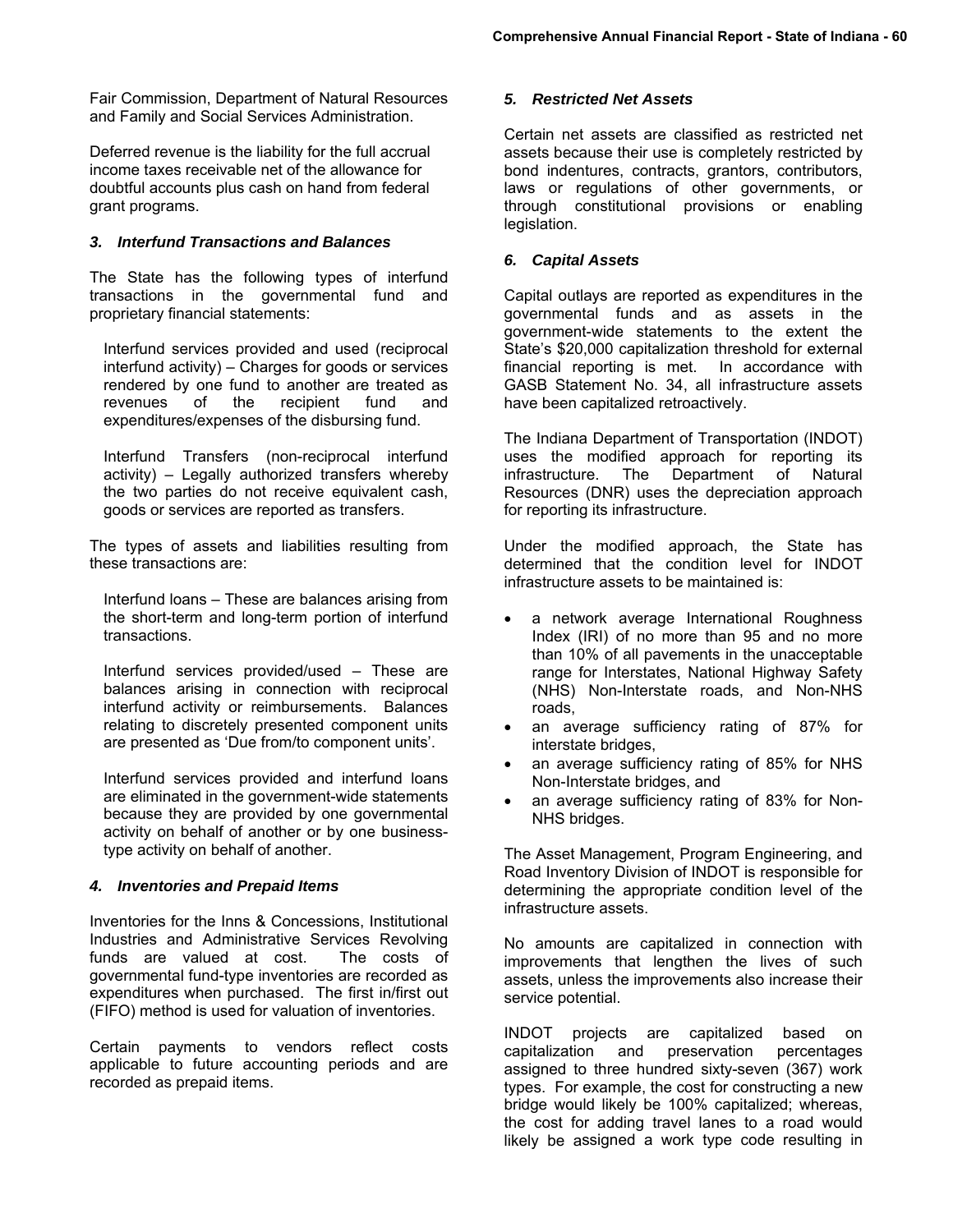capitalization at 50% and preservation at 50%.

The State maintains an inventory of these infrastructure assets and performs periodic condition assessments to establish that the predetermined condition level is being maintained. Road pavement condition assessments are performed annually on all INDOT state routes, including interstates. Condition assessments of all bridges are determined on a bi-annual basis. Sufficiency ratings of all bridges are determined on an annual basis by the Federal Highway Administration based on annual submittal of bridge condition data.

The State makes annual estimates of the amounts that must be expended to preserve and maintain these infrastructure assets at the predetermined condition levels.

Capital assets are recorded at historical cost or estimated historical cost if purchased or constructed. Donated fixed assets are recorded at their estimated fair value at the date of donation.

Capital assets are depreciated in the proprietary and similar trust funds using the straight-line method on both the fund basis and the governmentwide basis. Both the government-wide statements and proprietary and similar trust funds use the following estimated useful lives:

| Assets                                                                                        | Months  |
|-----------------------------------------------------------------------------------------------|---------|
| Buildings and other structures including<br>improvements to buildings and other<br>structures | 240-480 |
| Computer software                                                                             | 36      |
| Infrastructure (not using modified<br>approach)                                               | 240-720 |
| Furniture, machinery and equipment                                                            | 12-168  |
| Motor pool vehicles                                                                           | 96-168  |

The State of Indiana maintains several collections of works of art, historical treasures, and similar assets that are not capitalized. While the collections are maintained by different agencies, each collection is:

- Held for public exhibition, education, or research in furtherance of public service, rather than financial gain.
- Protected, kept unencumbered, cared for, and preserved.
- Subject to an organizational policy that either prohibits sale or requires the proceeds from sales of collection items to be used to acquire other items for collections.

The State's major collections are:

- The State Museum Collection, which is a part of the Indiana Department of Natural Resources, consists of historical buildings and furnishings; personal artifacts; tools and equipment; communication, transportation, recreational and societal artifacts; and art objects.
- The Commission on Public Records, State Archives Collection consists of historical and legal documents, that are generated on: paper or paper substitutes; photographic or chemically based media; magnetic or machine readable media; or any other materials, regardless of form or characteristics.
- The State Library has two collections, the Manuscript Collection and the Indiana History Collection. These collections include historical documents and works of art, most of it of Indiana origin.

Other collections include the Historical Bureau's Indiana Governors' Portrait Collection, the Department of Administration's Statehouse Collection, and the Indiana Arts Commission's Collection. These collections consist primarily of art objects.

## *7. Compensated Absences*

Full-time employees of the State of Indiana are permitted to accumulate earned but unused vacation and sick pay benefits. Vacation leave accumulates at the rate of one day per month and sick leave at the rate of one day every two months plus an extra day every four months. Bonus vacation days are awarded upon completion of five, ten and twenty years of employment.

Personal leave days are earned at the rate of one day every four months; any personal leave accumulated in excess of three days automatically becomes part of the sick leave balance. Upon separation of service, in good standing, employees will be paid for a maximum of thirty (30) unused vacation leave days. In addition, qualifying retiring employees are paid an additional payment up to a maximum of \$5,000, which is made up of unused vacation leave over 30 days, unused personal leave, and unused sick leave.

Employees of the legislative and judicial branches as well as those of the separately elected officials (i.e., Auditor of State) may convert a portion of accrued but unused vacation and sick leave into the deferred compensation plan. An employee must have at least 300 hours of vacation or sick leave accrued in order to participate in this plan. There is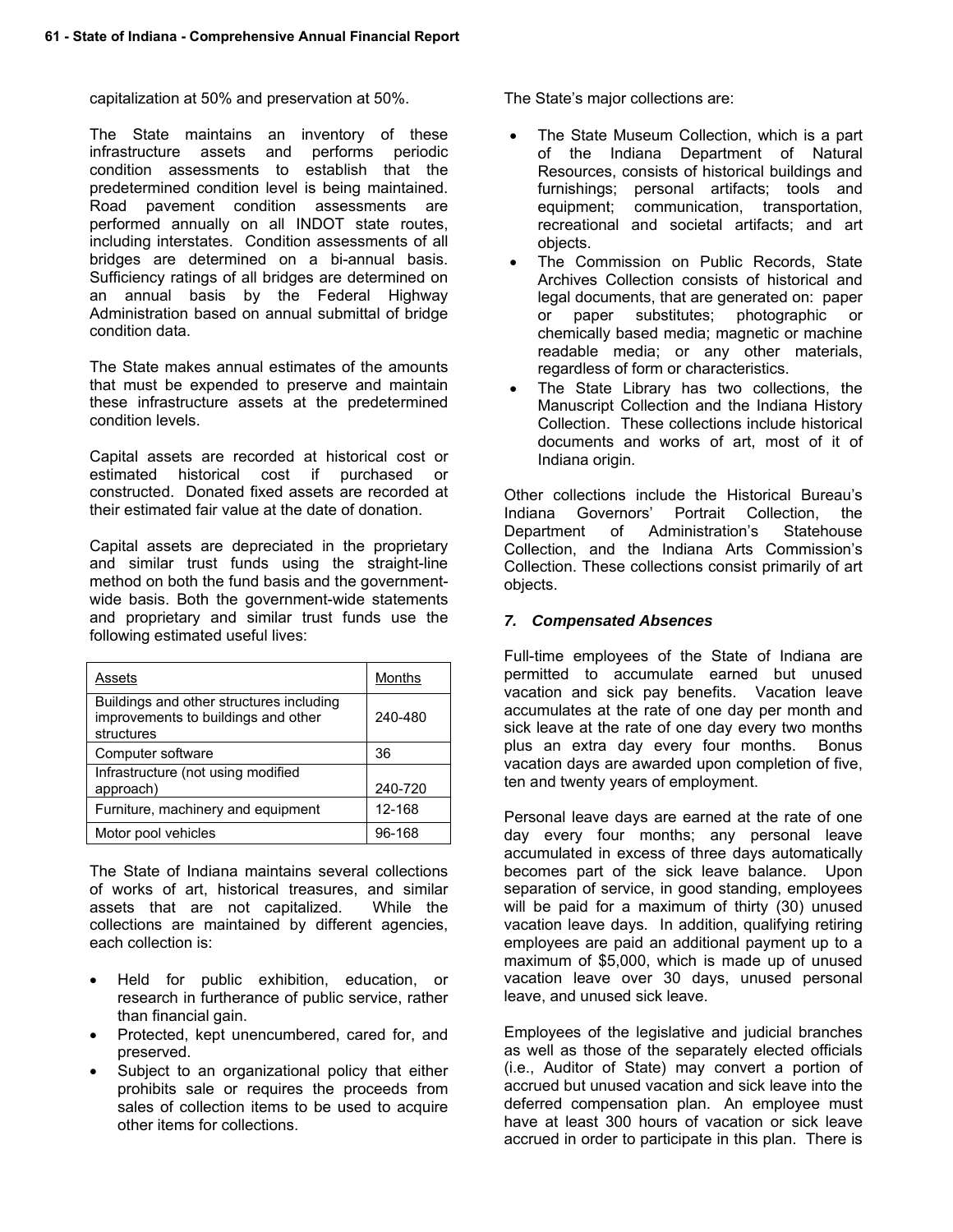a sliding scale which determines how many hours are converted from those hours the employee has accrued. The hours converted are deposited into the deferred compensation program's 401(a) plan at 60% of the employee's hourly rate. Employees of the legislative branch of government have elected to participate in this program for FY 2012.

Vacation and personal leave and salary-related payments that are expected to be liquidated with expendable available financial resources are reported as an expenditure and a fund liability of the governmental fund that will pay it. Amounts not expected to be liquidated with expendable available financial resources are reported as long term liabilities in the government-wide, proprietary, and fiduciary fund financial statements.

#### *8. Long-Term Obligations*

Long-term debt and other obligations are reported in the government-wide statements and the proprietary funds statements as liabilities in the applicable governmental activities, business-type activities, or proprietary fund.

In the governmental fund financial statements, bond issuance costs and bond discounts are treated as period costs in the year of issue. Proceeds of long term debt, issuance premiums or discounts and certain payments to escrow agents for bond refundings are reported as other financing sources and uses.

#### *9. Fund Balance*

In the fund financial statements, fund balances are categorized as nonspendable, restricted, committed, assigned, or unassigned. A brief description of each category is as follows:

*Nonspendable* – represents amounts that are either not in spendable form, such as inventories, and activity that is legally or contractually required to be maintained intact, such as a principal balance in a permanent fund.

*Restricted* – represents amounts restricted to specific purposes because of constraints placed on their use that are either externally imposed such as by grantors or imposed by law through constitutional provisions or enabling legislation.

*Committed* – represents amounts that can only be used for a specific purpose pursuant to constraints imposed by the government's highest level of decision making authority. The State of Indiana's highest level of decision making authority is the General Assembly. The formal action necessary would be the enactment of a State law that specifically establishes, modifies, or rescinds a fund balance commitment.

*Assigned* – represents amounts that are constrained by the government's intent to be used for specific purposes as expressed by the governing body itself or the official to which the governing body has delegated the authority to assign amounts to be used for specific purposes. The State Budget Agency has the authority per the biennial budget bill to make assignments of fund balances for specific purposes except for those restricted by law. The State Board of Finance comprised of the Governor, Auditor of State and Treasurer of State is empowered to make assignments of funds except for trust funds per I.C. 4-9.1-1-7.

*Unassigned* – represents fund balance that has not been assigned to other funds and that has not been restricted, committed, or assigned to specific purposes within the general fund. Only the general fund may report a positive unassigned fund balance; whereas, other governmental funds may need to report a negative unassigned fund balance if expenditures incurred for specific purposes exceeded the amounts restricted, committed, or assigned to those purposes.

Funds on the State's accounting system are assigned one of the five fund balance classifications. If a fund has resources that are both restricted and unrestricted, then expenditures are applied first to restricted fund balance and then unrestricted amounts. A fund's unrestricted fund balance would have committed amounts reduced first, assigned amounts second, and unassigned amounts third when expenditures are incurred for purposes for which amounts in any of these unrestricted fund balance classifications could be used.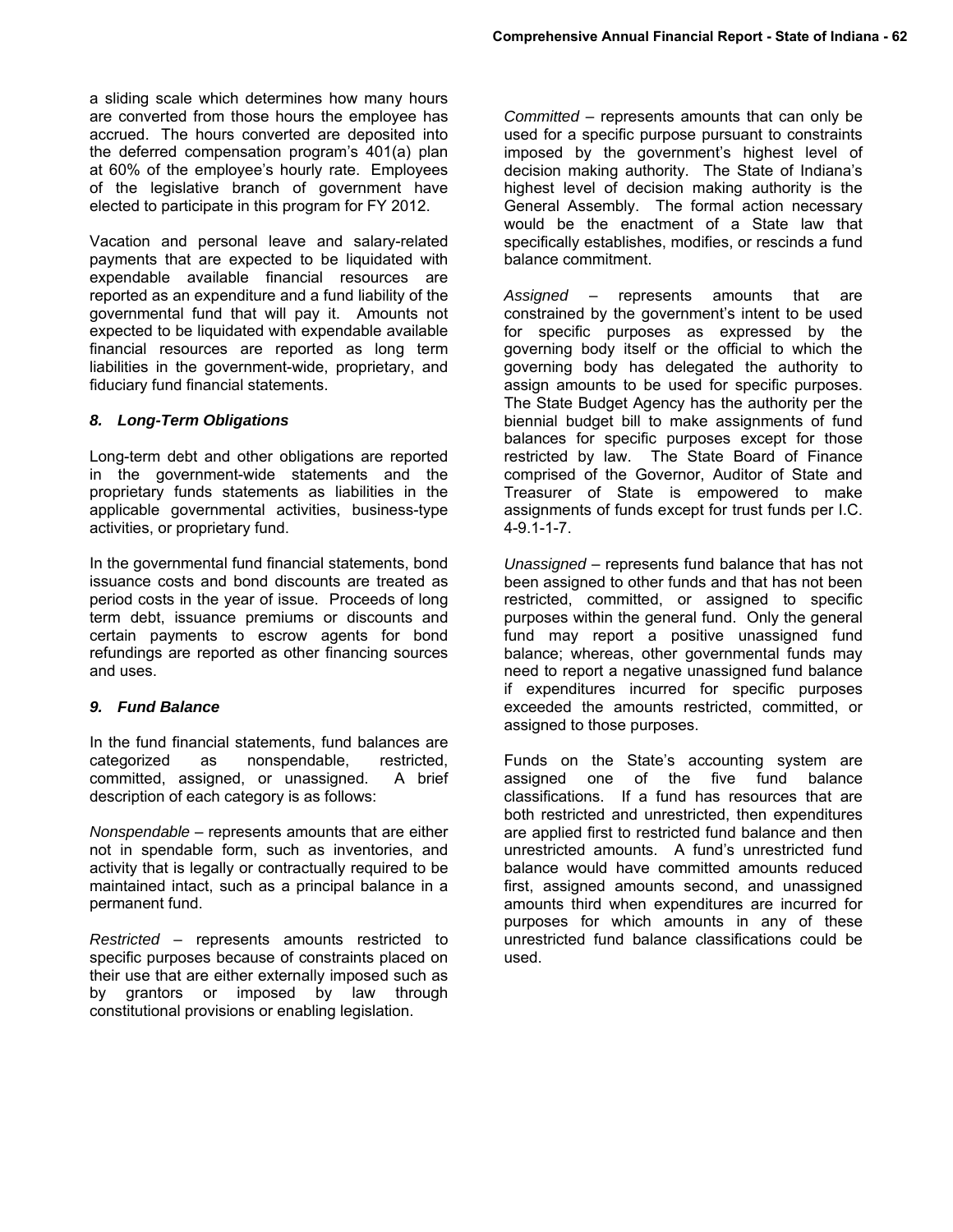#### **II. RECONCILIATION OF GOVERNMENT-WIDE AND FUND FINANCIAL STATEMENTS**

As described in Note I, Summary of Significant Accounting Policies, differences exist between the government-wide and the governmental fund financial statements. These differences are summarized in the reconciliations that follow the governmental fund financial statements.

#### **A. Reconciliation of the Governmental Funds Balance Sheet to the Statement of Net Assets**

In the government-wide financial statements, capital assets are considered economic resources and are capitalized at cost or estimated historical cost at time of acquisition. Where applicable these costs are offset by accumulated depreciation.

The government-wide statements use the flow of economic resources and accrue receivables that are not available soon enough in the subsequent period to pay for the current period's expenditures. Also under the flow of economic resources, expenses reported in the statement of activities do not require the use of current financial resources. Both these receivables and payables are accrued in the government-wide statements, but not in the fund financial statements.

Internal service funds are used by management to charge the costs of certain activities to individual funds. In the government-wide financial statements, the assets and liabilities of internal service funds are included in governmental activities in the statement of net assets. In the proprietary fund financial statements internal service fund balances are segregated and reported as their own fund type.

**B. Reconciliation of the Statement of Revenues, Expenditures, and Changes in Fund Balances of Governmental Funds to the Statement of Activities**

In the government-wide financial statements, the cost for capital outlays, except for governmental infrastructure, is allocated over the assets' useful lives and is reported as depreciation expense. In the fund financial statements, capital outlays are reported as expenditures in the functional line items.

The government-wide statements use the flow of economic resources and therefore do not report revenues and expenses dependent on the availability of financial resources, as is reported in the fund financial statements. Revenues in the statement of activities that do not provide current financial resources are not reported as revenues in the fund financial statements. Expenses reported in the statement of activities that do not require the use of current financial resources are not reported as expenditures in the fund financial statements. Bond proceeds provide current financial resources to governmental funds, but issuing debt increases long-term liabilities in the statement of net assets. Repayment of bond principal is an expenditure in the governmental fund financial statements, but the repayment reduces long-term liabilities in the statement of net assets.

Internal service funds are used by management to charge the costs of certain activities to individual funds. In the government-wide financial statements, the expenses of internal service funds are included in governmental activities in the statement of activities. In the proprietary fund financial statements internal service fund balances are segregated and reported as their own fund type.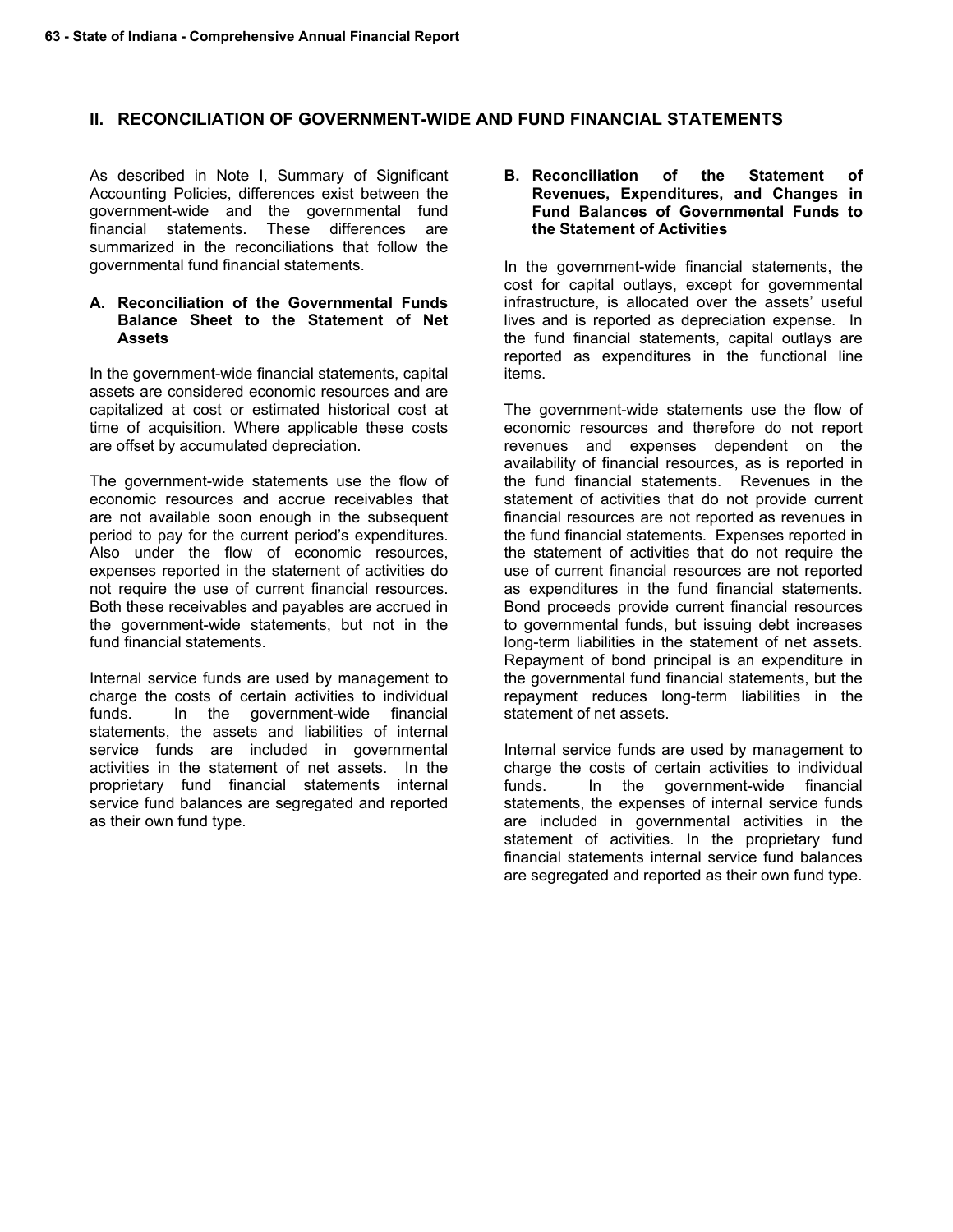#### **III. STEWARDSHIP, COMPLIANCE AND ACCOUNTABILITY**

#### **A. Deficit Fund Equity**

At June 30, 2011, various funds had a deficit fund balance caused by overdrafts from pooled cash and investments and the posting of accruals to the

balance sheet. Temporary cash overdrafts are reported as interfund loans from the general fund.

| Fund                         | <b>Overdraft from</b><br>pooled cash | <b>Accrual deficits</b> |
|------------------------------|--------------------------------------|-------------------------|
| <b>Governmental Funds</b>    |                                      |                         |
| ARRA of 2009                 | $\overline{\phantom{a}}$             | (24, 416)               |
| Motor Vehicle Commission     | $\overline{\phantom{a}}$             | (302)                   |
| US Department of Agriculture | (74, 577)                            | (88, 820)               |
| US Department of Education   | (84, 587)                            | 24.909                  |

#### **B. Fund Balance**

 $\Gamma$ 

The State of Indiana reports its fund balances for governmental funds as nonspendable, restricted, committed, assigned, and unassigned. The detail of the fund balance classifications at June 30, 2011 is as follows:

|                                    | General<br>Fund | <b>Public Welfare-</b><br><b>Medicaid</b><br><b>Assistance Fund</b> | <b>Major Moves</b><br>Construction<br><b>Fund</b> |    | <b>Major Special Revenue Funds</b><br>ARRA of 2009 | <b>US Department of</b><br><b>Transportation</b> | <b>US Department</b><br>of Health &<br><b>Human Services</b> | Non-Major<br><b>Funds</b> |
|------------------------------------|-----------------|---------------------------------------------------------------------|---------------------------------------------------|----|----------------------------------------------------|--------------------------------------------------|--------------------------------------------------------------|---------------------------|
| <b>Fund balances:</b>              |                 |                                                                     |                                                   |    |                                                    |                                                  |                                                              |                           |
| Nonspendable:                      |                 |                                                                     |                                                   |    |                                                    |                                                  |                                                              |                           |
| Permanent fund principal           | \$              | \$                                                                  | \$                                                | \$ | $\blacksquare$                                     | \$<br>$\overline{\phantom{a}}$                   | \$                                                           | \$<br>501,125             |
| <b>Restricted:</b>                 |                 |                                                                     |                                                   |    |                                                    |                                                  |                                                              |                           |
| <b>General Government</b>          | 71,990          |                                                                     |                                                   |    |                                                    |                                                  |                                                              |                           |
| <b>Committed:</b>                  |                 |                                                                     |                                                   |    |                                                    |                                                  |                                                              |                           |
| Education                          |                 |                                                                     |                                                   |    |                                                    |                                                  |                                                              | 553,720                   |
| Transportation                     |                 |                                                                     |                                                   |    |                                                    |                                                  |                                                              | 16,150                    |
| Assigned:                          |                 |                                                                     |                                                   |    |                                                    |                                                  |                                                              |                           |
| <b>General Government</b>          | 151,636         |                                                                     |                                                   |    |                                                    | 144                                              |                                                              | 690,713                   |
| <b>Public Safety</b>               | 8,396           |                                                                     |                                                   |    |                                                    | 2,825                                            |                                                              | 296,702                   |
| Health                             | 278             |                                                                     |                                                   |    |                                                    |                                                  |                                                              | 16,224                    |
| Welfare                            | 77,007          | 138,909                                                             |                                                   |    |                                                    |                                                  | 45,858                                                       | 701,491                   |
| Conservation, culture and develop. | 50,085          |                                                                     |                                                   |    |                                                    | 644                                              |                                                              | 243,605                   |
| Education                          | 9,572           |                                                                     |                                                   |    |                                                    |                                                  |                                                              | 63,153                    |
| Transportation                     | 2,925           |                                                                     | 1,729,947                                         |    |                                                    | 88,281                                           |                                                              | 252,991                   |
| Encumbrances                       | 303,018         |                                                                     |                                                   |    |                                                    |                                                  |                                                              |                           |
| Unassigned:                        | 2,391,650       |                                                                     |                                                   |    | (24, 416)                                          |                                                  |                                                              | (223, 377)                |
| <b>Total fund balance</b>          | \$3,066,557     | 138,909<br>S                                                        | \$<br>1,729,947                                   | -S | (24, 416)                                          | 91,894<br>- \$                                   | 45,858<br>S                                                  | \$<br>3,112,497           |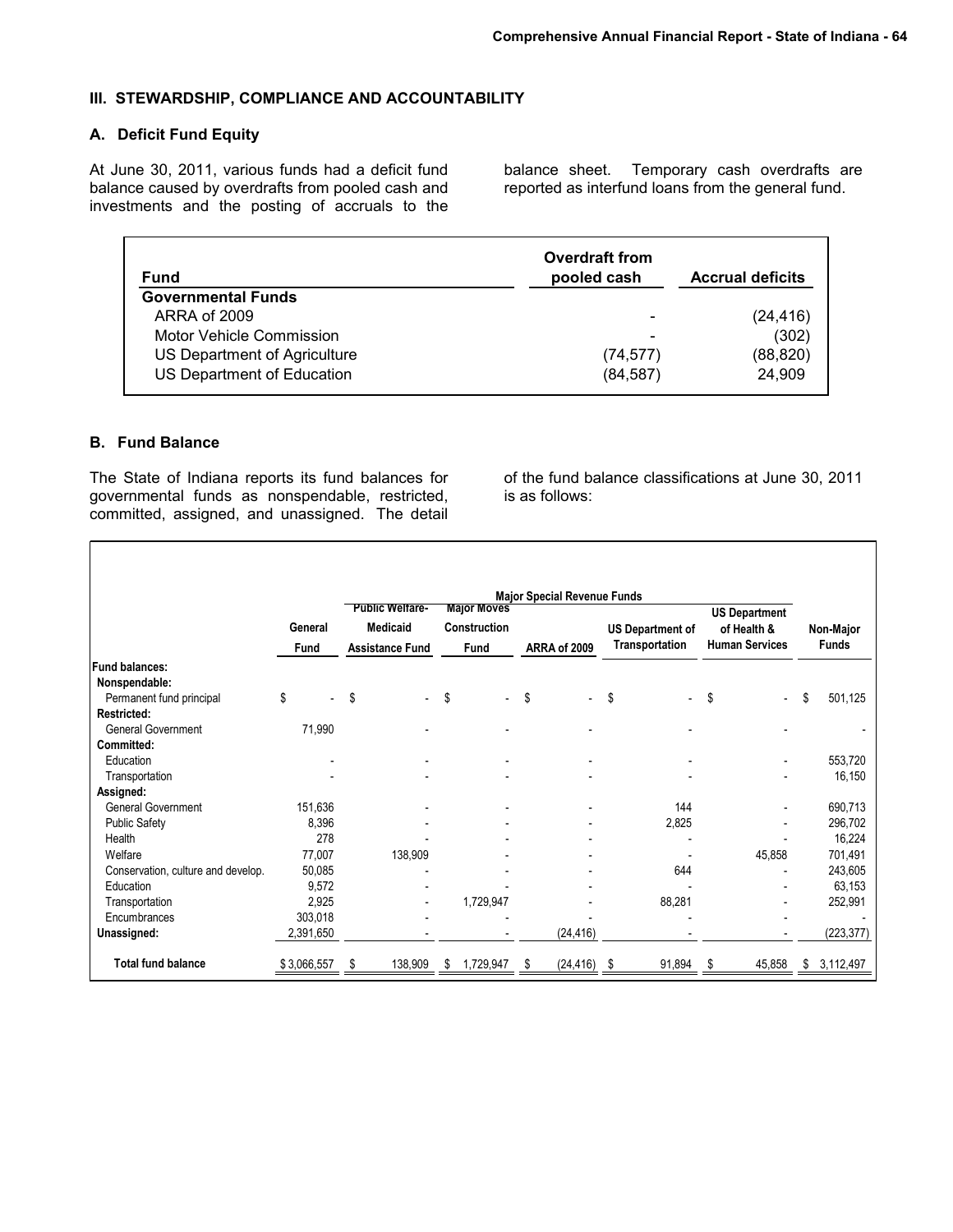## **IV. DETAILED NOTES ON ALL FUNDS**

## **A. Deposits, Investments and Securities Lending**

*1. Primary Government – Other than Major Moves Construction Fund and Next Generation Trust Fund, Investment Trust Funds, and Pension and Other Employee Benefit Trust Funds.* 

#### *Investment Policy*

Indiana Code, Title 5, Article13, Chapters 9, 10, and 10.5, establishes the investment powers and guidelines regarding the State of Indiana investments. However, the Major Moves Construction Fund and the Next Generation Trust Fund have separate investment authority as established under Indiana Code 8-14-14 and Indiana Code 8-14-15, respectively. The Treasurer of State shall invest these funds in the same manner as the public employees' retirement fund under Indiana Code 5-10.3-5 with the exception that monies may not be invested in equity securities. For more information, please see the PERF policy in note IV(A)3. There are no formal deposit and investment policies for the investment of these

funds other than compliance to State statute. State statute does not establish any parameters or guidelines related to the concentration of investment risk, investment credit risk, nor interest rate risk.

Indiana Code 5-13-9 authorizes the Treasurer to invest in deposit accounts issued or offered by a designated depository; securities backed by the full faith and credit of the United States Treasury; and repurchase agreements that are fully collateralized, as determined by the current market value computed on the day the agreement is effective, by interest bearing obligations that are issued, fully insured or guaranteed by the United States or any U.S. government agency.

#### *Interest Rate Risk*

Interest rate risk is the risk that changes in interest rates will adversely affect the fair value of an investment. State statute does not establish any parameters or guidelines related to interest rate risk.

The following is a summary of the Interest Rate Risk Disclosure as of June 30, 2011:

| <b>Primary Government</b>  |                     |                                         |             |    |         |     |           |
|----------------------------|---------------------|-----------------------------------------|-------------|----|---------|-----|-----------|
|                            | Fair                | <b>Investment Maturities (in Years)</b> |             |    |         |     |           |
| <b>Investment Type</b>     | <b>Value Totals</b> |                                         | Less than 1 |    | $1 - 5$ |     | $6 - 10$  |
| U.S. Treasuries            | \$<br>99,998        | \$                                      | 99.998      | \$ |         | \$  |           |
| U.S. Agencies              | 2,786,091           |                                         | 2,608,872   |    | 177.219 |     |           |
| Supranationals             | 310.003             |                                         | 299.995     |    | 10.008  |     |           |
| <b>Municipal Bonds</b>     | 57.701              |                                         | 38.879      |    |         |     | 18.822    |
| Local Govt Investment Pool | 200.000             |                                         | 200.000     |    |         |     |           |
| Non-U.S. Fixed Income      | 15.015              |                                         | 5.000       |    | 10.015  |     |           |
| Certificate of Deposits    | 161,468             |                                         | 161,468     |    |         |     |           |
| Money Market Mutual Funds  | 374,000             |                                         | 374,000     |    |         |     |           |
| Total                      | 4,004,276           | \$                                      | 3,788,212   | \$ | 197,242 | \$. | 18.822.00 |

#### *Custodial Credit Risk*

Deposits – The custodial credit risk for deposits is the risk that, in the event of the failure of a depository financial institution, a government will not be able to recover deposits or will not be able to recover collateral securities that are in the possession of an outside party.

At June 30, 2011, the balance of the State of Indiana's deposits was covered in full by federal depository insurance or by the Public Deposit Insurance Fund, which covers all public funds held in approved depositories.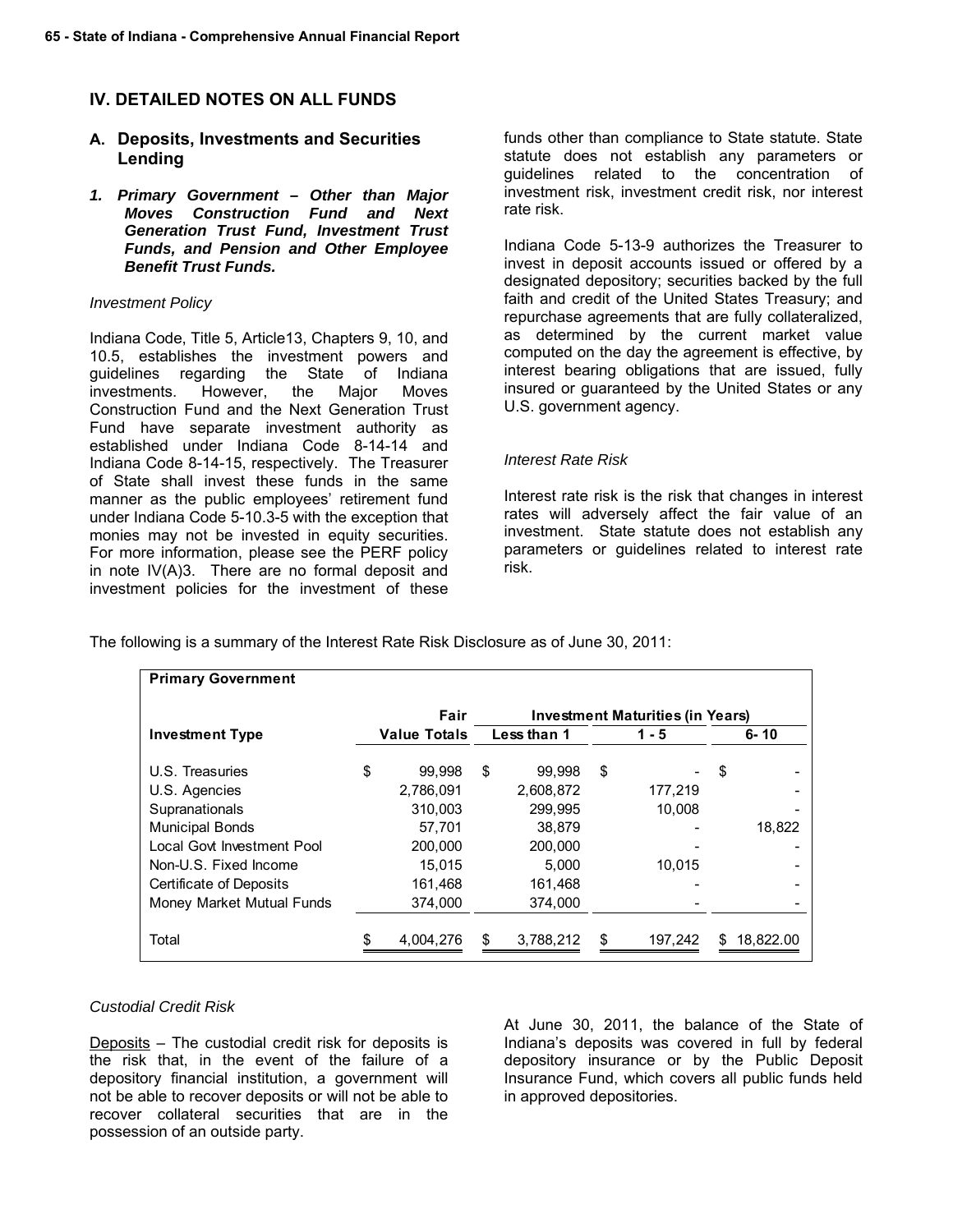obligations. Indiana Code 5-13-9-2 authorizes the

Investment Custodial Credit Risk – The custodial credit risk for investments is the risk that, in the event of the failure of the counterparty to a transaction, a government will not be able to recover the value of investment or collateral securities that are in the possession of an outside party. Investments are exposed to custodial credit risk if the securities are uninsured and unregistered and are either held by the counterparty's trust department or agent, but not in the name of the State of Indiana. None of the State's investments are exposed to custodial credit risk because they are held in the name of the State of Indiana. Additionally, the Treasurer of State requires all custodians to indemnify the State against all out-ofpocket expenses or losses incurred as a result of (i) the custodian's operational failure, (ii) custodians failure to carry out the credit analysis, (iii) custodian's failure to maintain proper collateral for each loan, or (iv) failure of an approved counterparty to comply with its obligations under the applicable securities lending agreement.

#### *Credit Risk*

Credit risk is the risk that an issuer or other counterparty to an investment will not fulfill its State Treasurer to invest or reinvest in securities fully guaranteed and issued by (1) the United States Treasury, (2) a federal agency, (3) a federal instrumentality, or (4) a federal government sponsored enterprise. The State Treasurer also may invest or reinvest in money market mutual funds that are in the form of securities of or interests in an open-end, no-load, managementtype investment company or investment trust registered under the provisions of the federal Investment Company Act of 1940. The portfolio of the investment company or investment trust must be limited to direct obligations of the United States, a federal agency, a federal instrumentality, a federal government sponsored enterprise, or repurchase agreements fully collateralized by obligations described in numbers (1) through (4) above. The statute also states the securities of or interests in an investment company or investment trust must be rated as one of the following: (1) AAA, or its equivalent, by Standard & Poor's Corporation or its successor; or (2) Aaa, or its equivalent, by Moody's Investors Service, Inc. or its successor.

The following table provides information on the credit quality ratings for investments in debt securities as well as investments in external investment pools, money market funds, bond mutual funds, and other pooled investments of fixed-income securities. The table below reflects the "greatest risk" rating (the credit rating reflecting the greatest degree of risk) as set by three nationally recognized rating organizations (S&P, Moody, and Fitch) for each investment type.

| <b>Primary Government</b>                 |                                       |                                   |
|-------------------------------------------|---------------------------------------|-----------------------------------|
| <b>Investment Type</b><br>U.S. Treasuries | Greatest<br><b>Risk</b><br><b>UST</b> | \$<br><b>Fair Value</b><br>99,998 |
| U.S. Agencies                             | <b>AGY</b><br>AA                      | 2,781,981<br>4,110                |
| Supranationals                            | A<br><b>NR</b>                        | 299,995<br>10,008                 |
| Certificate of Deposits                   | NR.                                   | 161,468                           |
| <b>Municipal Bonds</b>                    | NR.                                   | 57,701                            |
| Non-US Fixed Income Bonds                 | A                                     | 15,015                            |
| Local Govt Investment Pool                | NR.                                   | 200,000                           |
| Money Market Mutual Funds                 | AAA                                   | 374,000                           |
| Total                                     |                                       | \$<br>4,004,276                   |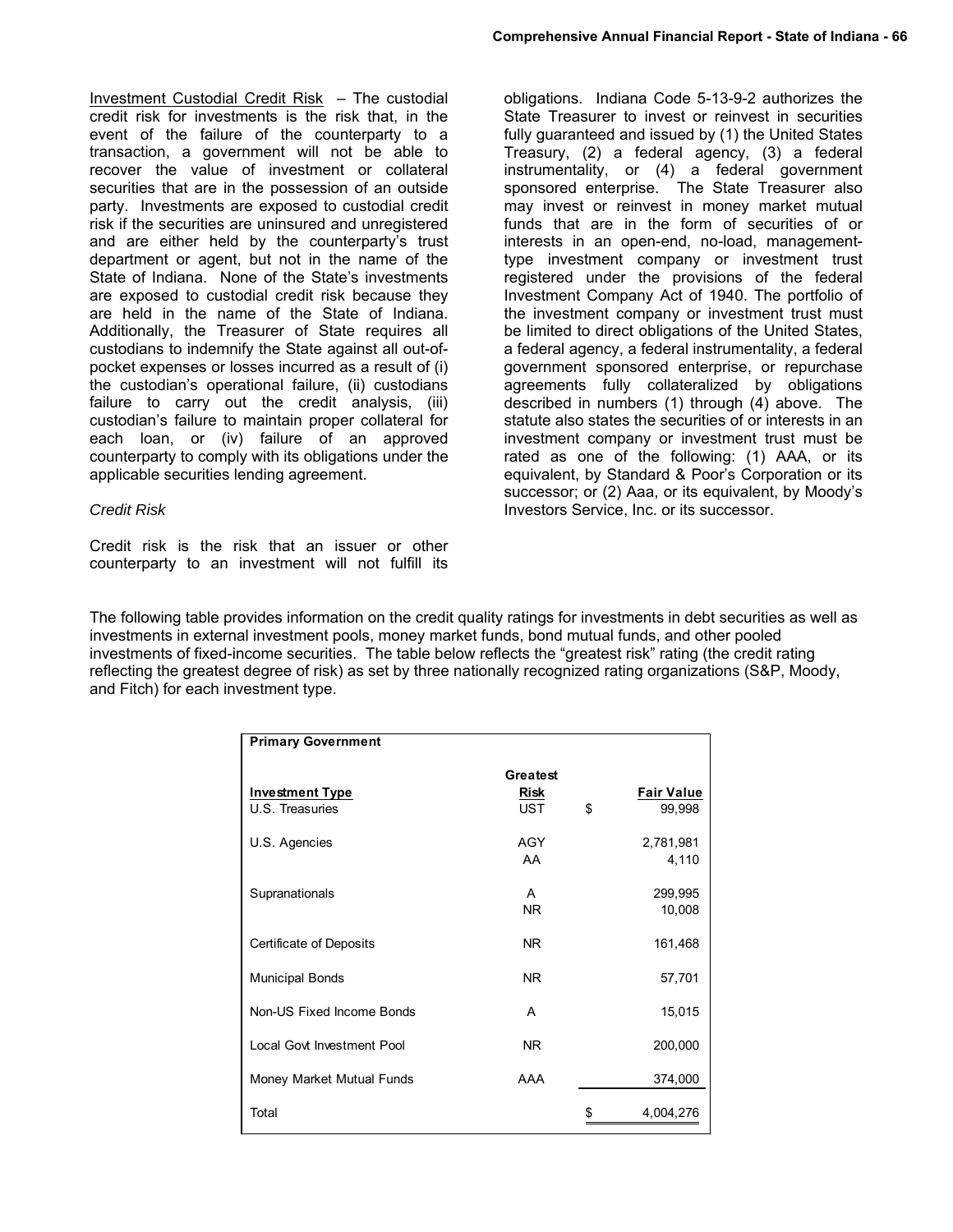#### *Concentration of Credit Risk*

Concentration of credit risk is the risk of loss attributed to the magnitude of a government's investment in a single issuer. Indiana Code 5-13- 10-3 states that the State Treasurer may not deposit aggregate funds in deposit accounts in any one designated depository in an amount aggregating at any one time more than fifty percent (50%) of the combined capital, surplus, and undivided profits of that depository as determined by its last published statement of condition filed with the State Board for Depositories.

Investments in any one issuer, other than securities issued or guaranteed by the US government, that represent 5% or more of the total investments are (amounts in thousands):

| <b>FNMA</b> | 24.48% | $\frac{1}{2}$ \$1,154,330 |
|-------------|--------|---------------------------|
| FHI B       | 23.06% | \$1.087.432               |
| FHI MC      | 8.03%  | \$378,625                 |
| <b>IBRD</b> | 6.57%  | \$310,003                 |

#### *Foreign Currency Risk*

Foreign currency risk is the risk that changes in exchange rates will adversely affect the fair value of an investment or a deposit. As of June 30, 2011, there were no deposits or investments denominated in foreign currencies, thus there was no foreign currency risk.

## *Securities Lending Credit Risk*

The Treasurer of State is authorized by Indiana Code 5-13-10.5-13 to lend securities. Securities may be lent only if the agreement under which the securities are lent is collateralized by (1) cash or (2) interest bearing obligations that are issued by, fully insured by, or guaranteed by the United States, an agency of the United States, a federal instrumentality, or a federal government sponsored enterprise, in excess of the total market value of the loaned securities. The Treasurer of State is authorized by statute (IC 5-13-10.5) to accept as collateral safekeeping receipts for securities from: (1) a duly designated depository, having physical custody of securities, with a combined capital and surplus of at least \$10 million, according to the last statement of condition filed by the financial institution with its governmental supervisory body. The Treasurer may not deposit aggregate funds in

deposit accounts in any one designated depository in an amount or (2) a financial institution located either in or out of Indiana aggregating at any one time more than 50% of the combined capital, surplus and undivided profits of that depository as determined by the last published statement.

Indiana Code 5-13-10.5-13 states that securities may be lent only if the agreement under which the securities are lent is collateralized by (1) cash or (2) interest bearing obligations that are issued by, fully insured by, or guaranteed by the United States, an agency of the United States government, a federal instrumentality, or a federal government sponsored enterprise; in excess of the total market value of the loaned securities. State statutes and policies permit the State to lend securities to broker-dealers and other entities (borrowers) for collateral with a simultaneous agreement to return the collateral for the same securities in the future.

The State's custodial banks manage the securities lending programs and receive cash as collateral. The types of securities lent during the year may include U.S. Treasury and agency obligations, corporate bonds/notes, and foreign bonds. Collateral cash are initially pledged at 102% of the market value of the securities lent. Generally, there are no restrictions on the amount of assets that can be lent at one time, except for the Public Employees' Retirement Fund and the State Teachers' Retirement Fund (discretely presented component units), which allow no more than 40% to be lent at one time.

Cash collateral may be invested. Cash collateral is generally invested in securities of a longer term with the mismatch of maturities generally 0-35 days. The weighted average maturity gap at June 30, 2011 was 30 days. The contracts with the State's custodians requires them to indemnify the funds if the borrowers fail to return the securities (and if the collateral is inadequate to replace the securities lent) or fail to pay the funds for income distributions by the securities' issuers while the securities are on loan.

At year end, the State had no credit risk exposure to any borrowers because the amount the State owes the borrowers exceeds the amounts the borrowers owe the State.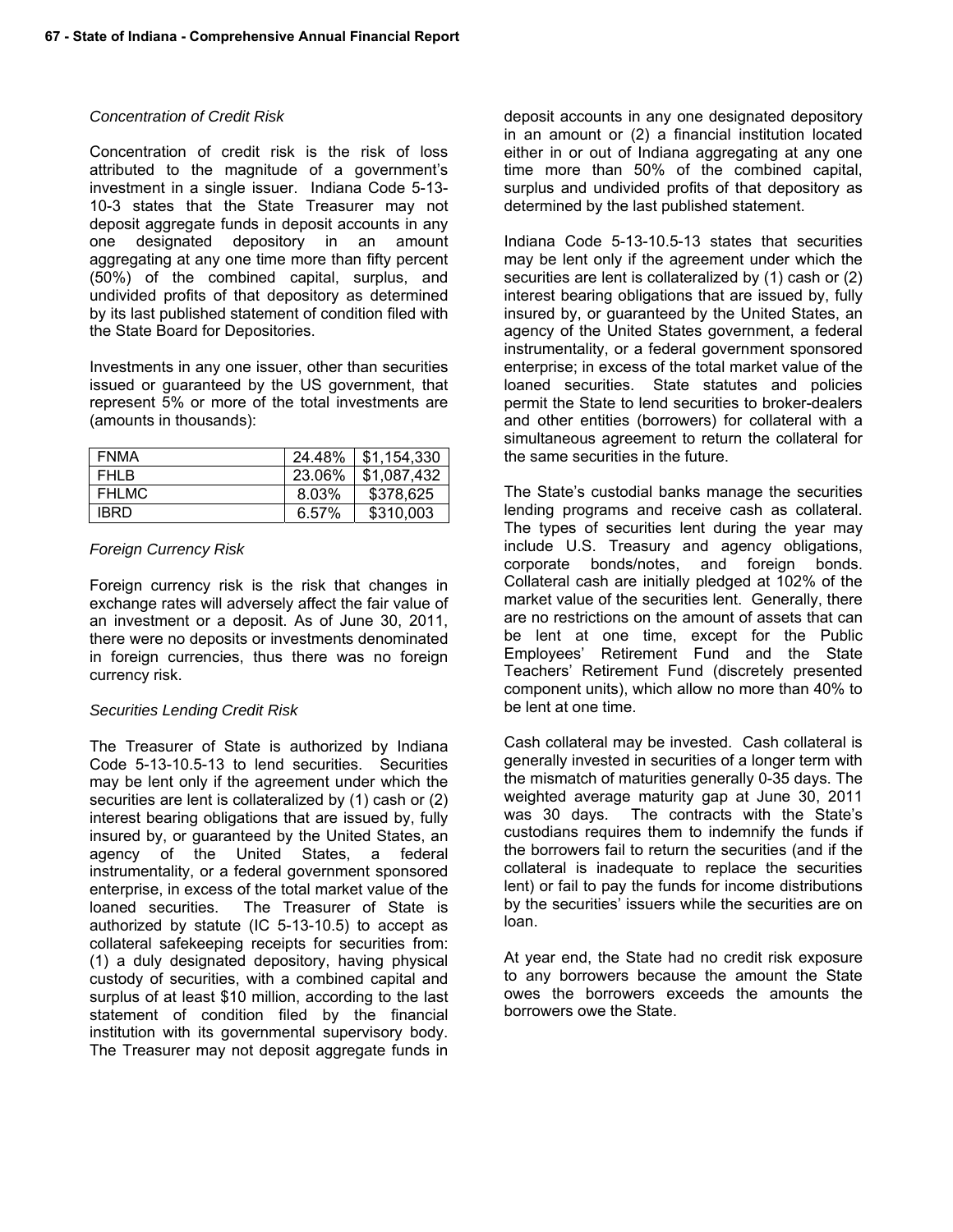#### *Investment Policy*

Indiana Code, Title 5, Article13, Chapters 9, 10, and 10.5, establishes the investment powers and guidelines regarding the State of Indiana investments. However, the Major Moves Construction Fund and the Next Generation Trust Fund have separate investment authority as established under Indiana Code 8-14-14 and Indiana Code 8-14-15, respectively. The Treasurer of State shall invest these funds in the same manner as the public employees' retirement fund under Indiana Code 5-10.3-5, except the funds may not be invested in equity securities. Investment Policy Statements for the investment of these two funds has been adopted by the Treasurer of State. The Investment Policy Statements are written in conformity with the applicable investment statutes and in accordance with prudent investor standards. There is no formal deposit policy other than compliance to State statute. State statute does not establish any parameters or guidelines related to

the concentration of investment risk, investment credit risk, nor interest rate risk. The Investment Policy Statements establish asset allocations for both Funds and set limits for the exposure in securities from any one issuer to not more than 5% of a Core Fixed Income Investment Manager's portfolio and not more than 10% of a Core Plus Fixed Income Investment Manager's portfolio.

#### *Interest Rate Risk*

Interest rate risk is the risk that changes in interest rates will adversely affect the fair value of the investments. The Fund's policy for controlling its exposure to interest rate fluctuations should be viewed with the appropriate perspective. A longterm strategy was employed to achieve the Fund's objectives, but there was consideration given to the short-term liquidity needs to meet disbursements required by the Fund. The asset allocation and investment manager structure was designed to tolerate some interim fluctuations in market value while maintaining a long-term return objective of 5.25%.

The following table provides the interest rate risk disclosure for the Major Moves/Next Generation Trust Fund as of June 30, 2011:

| <b>Major Moves/Next Generation Funds</b>   |                                  |             |           |              |               |  |  |
|--------------------------------------------|----------------------------------|-------------|-----------|--------------|---------------|--|--|
|                                            | Investment Maturities (in Years) |             |           |              |               |  |  |
| Investment Type                            | Fair Value                       | Less than 1 | $1 - 5$   | 6-10         | More than 10  |  |  |
| U.S Treasuries                             | 331,038<br>S                     | 59,021<br>S | \$156,102 | 46,533<br>\$ | \$<br>69,382  |  |  |
| U.S. Agencies                              | 580,222                          | 519,530     | 24,493    | 13,351       | 22,848        |  |  |
| Government Asset and Mortgage Backed       | 417,766                          |             |           | 26,432       | 391,334       |  |  |
| <b>Collateralized Mortgage Obligations</b> |                                  |             |           |              |               |  |  |
| Government CMOs                            | 34.867                           |             | 2,833     | 3.284        | 28,750        |  |  |
| Corp CMOs                                  | 59.027                           |             | 630       | 11.232       | 47.165        |  |  |
| Corporate Bonds                            | 384.970                          | 11.180      | 157.875   | 171.550      | 44.365        |  |  |
| Corporate Asset Backed                     | 109.787                          | 33          | 31.962    | 9.257        | 68.535        |  |  |
| <b>Private Placements</b>                  | 296,402                          | 4,875       | 139,658   | 98,200       | 53,669        |  |  |
| <b>Municipal Bonds</b>                     | 18.016                           | 1.767       | 3.660     | 1.878        | 10.711        |  |  |
| Non U.S. Govt/Corp Bonds                   | 121,938                          | 4,046       | 39,973    | 52,661       | 25,258        |  |  |
| Money Market Mutual Funds                  | 183,685                          | 183,685     |           |              |               |  |  |
|                                            | \$2.537.718                      | 784,137     | \$557.186 | \$434.378    | \$<br>762.017 |  |  |

#### *Custodial Credit Risk*

Deposits – The custodial credit risk for deposits is the risk that, in the event of the failure of a depository financial institution, a government will not be able to recover deposits or will not be able to recover collateral securities that are in the possession of an outside party.

At June 30, 2011, the balance of the State of Indiana's deposits was covered in full by federal

depository insurance or by the Public Deposit Insurance Fund, which covers all public funds held in approved depositories.

Investment Custodial Credit Risk – The custodial credit risk for investments is the risk that, in the event of the failure of the counterparty to a transaction, a government will not be able to recover the value of investment or collateral securities that are in the possession of an outside party. Investments are exposed to custodial credit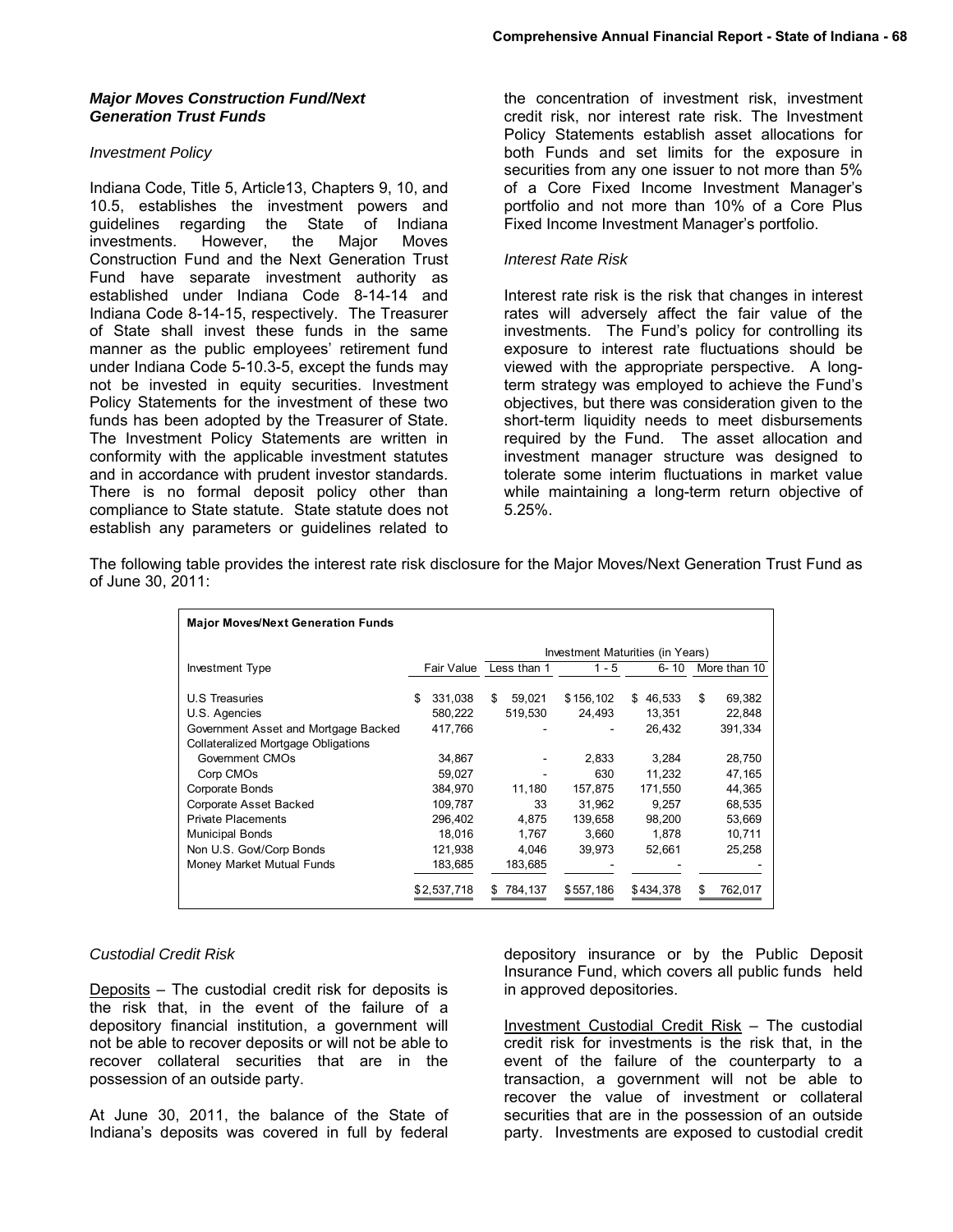risk if the securities are uninsured and unregistered and are either held by the counterparty's trust department or agent, but not in the name of the State of Indiana. None of the State's investments are exposed to custodial credit risk because they are held in the name of the State of Indiana. Additionally, the Treasurer of State requires all custodians to indemnify the State against all out-ofpocket expenses or losses incurred as a result of (i) the custodian's operational failure, (ii) custodians failure to carry out the credit analysis, (iii) custodian's failure to maintain proper collateral for each loan, or (iv) failure of an approved counterparty to comply with it's obligations under the applicable securities lending agreement.

#### *Credit Risk*

Credit risk is the risk that an issuer or other counterparty to an investment will not fulfill its obligations.

The investment managers must adhere to the following guidelines:

Intermediate and Core Fixed Income Managers

- a. The average credit quality of each manager's portfolio shall not be lower than Aa3/AA-
- b. All securities at the time of

purchase shall have a Moody's, S&P's and/or Fitch's credit quality rating of no less than BBB

c. In the event a holding is downgraded to less than BBB, the manager will have the discretion over when to sell the security, generally, no later than 90 days following the downgrade.

Core Plus Fixed Income Managers

- d. At least 60% of the securities held in the portfolio shall have a credit rating of no less than BBB
- e. Investments in high-yield and non-US debt are permitted, but combined exposure to those sectors should not exceed 40%
- f. The average credit quality of each manager's portfolio shall not be lower than single A

Hybrid Fixed Income Managers

- g. High-yield and non-US debt securities are permitted
- h. Non US-dollar currency exposure is permitted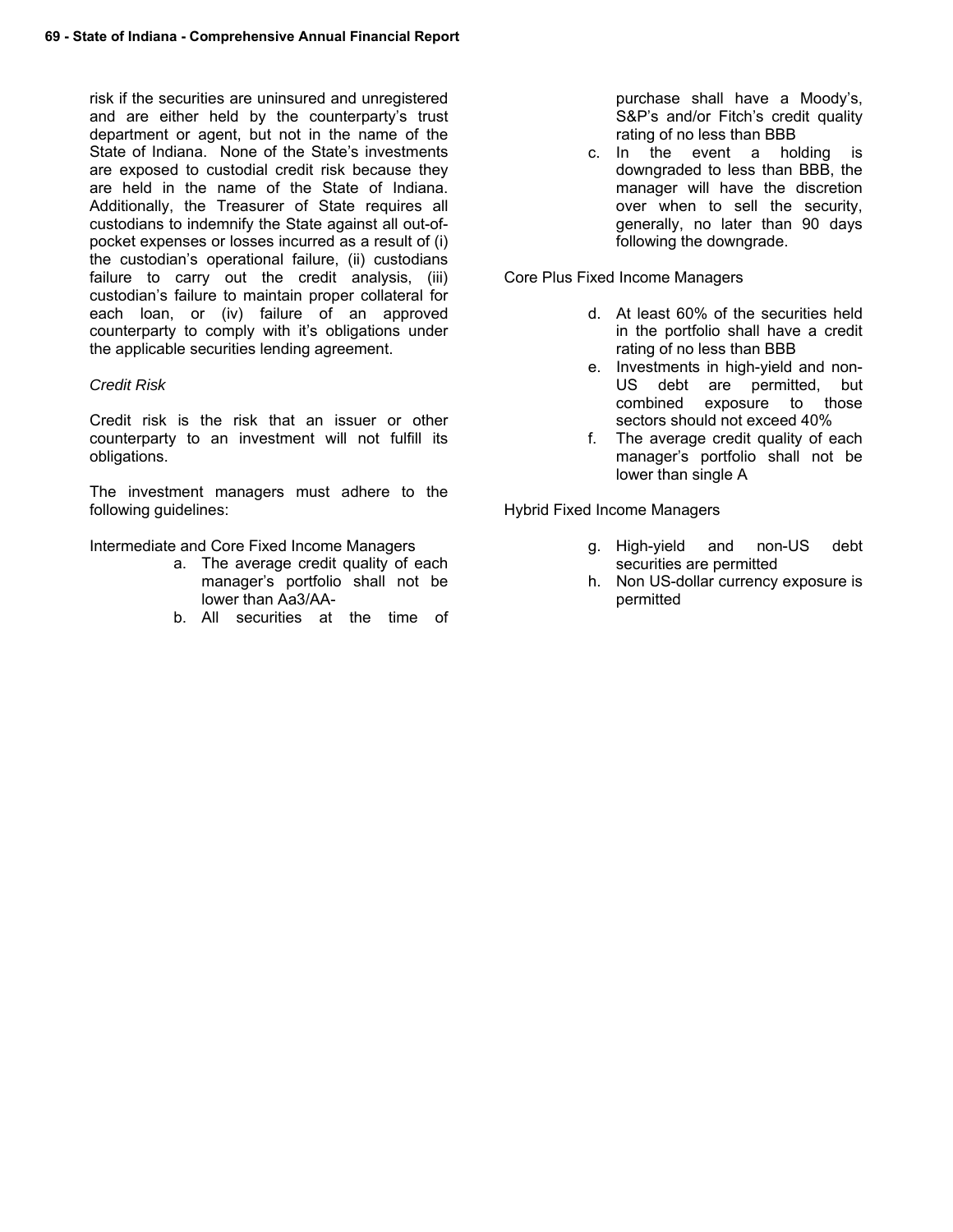The following table provides information on the credit quality ratings for investments in debt securities, shortterm money market funds, bond mutual funds and bond commingled funds, municipal securities, asset-backed, and mortgage-backed securities. The table below reflects the "greatest risk" rating (the credit rating reflecting the greatest degree of risk) as set by three nationally recognized rating organizations (S&P, Moody, and Fitch) for each investment type.

| <b>Major Moves/Next Generation Funds</b> |                      |    |                   |  |  |  |  |  |
|------------------------------------------|----------------------|----|-------------------|--|--|--|--|--|
|                                          | <b>Greatest Risk</b> |    |                   |  |  |  |  |  |
| Investment Type                          | Ratings              |    | Fair Value        |  |  |  |  |  |
| U.S. Treasuries                          | AAA                  | \$ | 2,529             |  |  |  |  |  |
|                                          | UST                  |    | 328,509           |  |  |  |  |  |
| U.S. Agencies                            | AAA<br>A             |    | 1,347<br>3,379    |  |  |  |  |  |
|                                          | AGY                  |    | 555,143           |  |  |  |  |  |
| Government Asset and                     | NR.<br>AGY           |    | 20,353<br>188,142 |  |  |  |  |  |
| Mortgage Backed                          | <b>NR</b>            |    | 229,624           |  |  |  |  |  |
| <b>Collateralized Mortgage</b>           |                      |    |                   |  |  |  |  |  |
| Obligations<br>Government CMO's          | AAA                  |    | 1,752             |  |  |  |  |  |
|                                          | AGY                  |    | 32,310            |  |  |  |  |  |
| Corporate CMO's                          | NR.<br>AAA           |    | 805<br>17,806     |  |  |  |  |  |
|                                          | AA                   |    | 1,178             |  |  |  |  |  |
|                                          | A                    |    | 4,157             |  |  |  |  |  |
|                                          | <b>BBB</b><br>BB     |    | 1,907<br>3,008    |  |  |  |  |  |
|                                          | в                    |    | 6,253             |  |  |  |  |  |
|                                          | CCC&Below            |    | 22,925            |  |  |  |  |  |
| Non US Govt/Corp Bonds                   | NR.<br>AAA           |    | 1,793<br>11,712   |  |  |  |  |  |
|                                          | AA                   |    | 7,324             |  |  |  |  |  |
|                                          | A                    |    | 23,035            |  |  |  |  |  |
|                                          | <b>BBB</b><br>BB     |    | 47,047<br>20,222  |  |  |  |  |  |
|                                          | в                    |    | 9,244             |  |  |  |  |  |
|                                          | CCC&Below            |    | 317               |  |  |  |  |  |
| Corporate Bonds                          | NR<br><b>AAA</b>     |    | 3,037<br>5,515    |  |  |  |  |  |
|                                          | AA                   |    | 18,036            |  |  |  |  |  |
|                                          | A                    |    | 131,422           |  |  |  |  |  |
|                                          | BBB<br>BВ            |    | 137,309<br>46,828 |  |  |  |  |  |
|                                          | в                    |    | 32,868            |  |  |  |  |  |
|                                          | CCC&Below<br>NR.     |    | 12,624<br>368     |  |  |  |  |  |
| Corporate Asset and                      | AAA                  |    | 76,126            |  |  |  |  |  |
| Mortgage Backed                          | AA                   |    | 9,882             |  |  |  |  |  |
|                                          | A<br><b>BBB</b>      |    | 8,834<br>3,676    |  |  |  |  |  |
|                                          | BB                   |    | 1,042             |  |  |  |  |  |
|                                          | в                    |    | 2,401             |  |  |  |  |  |
| Private Placements                       | CCC&Below<br>AAA     |    | 7,826<br>40,934   |  |  |  |  |  |
|                                          | AA                   |    | 17,687            |  |  |  |  |  |
|                                          | A                    |    | 18,441            |  |  |  |  |  |
|                                          | BBB<br><b>BB</b>     |    | 56,949<br>19,395  |  |  |  |  |  |
|                                          | в                    |    | 29,796            |  |  |  |  |  |
|                                          | CCC&Below            |    | 22,541            |  |  |  |  |  |
| <b>Municipal Bonds</b>                   | NR.<br>AAA           |    | 90,659<br>1,504   |  |  |  |  |  |
|                                          | AA                   |    | 5,163             |  |  |  |  |  |
|                                          | A                    |    | 9,043             |  |  |  |  |  |
|                                          |                      |    |                   |  |  |  |  |  |
|                                          | BBB<br>ΝR            |    | 1,967<br>339      |  |  |  |  |  |
| Money Market Mutual<br>Funds             | <b>NR</b>            |    | 183,685           |  |  |  |  |  |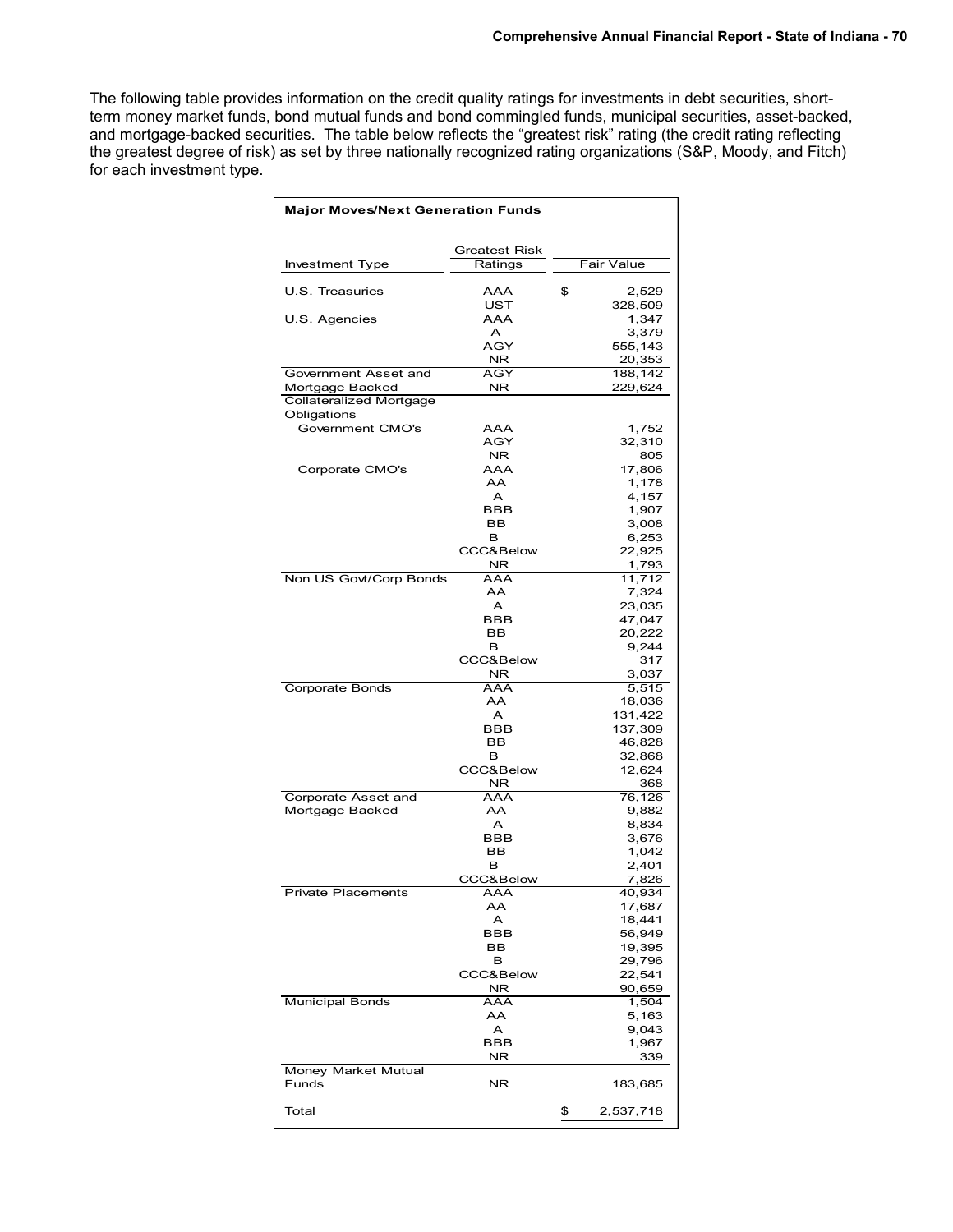#### *Concentration of Credit Risk*

Concentration of credit risk is the risk of loss attributed to the magnitude of a government's investment in a single issuer representing 5% or more of the total investments. The only exemptions from disclosures are US Government Debt, US Government Guaranteed Investments, Mutual Funds, or External Investment Pools. For Intermediate and Core Fixed Income Managers, securities in any one issuer should be limited to not more than 5% of the investment manager's portion of the Fund portfolio measured at market value. For Core Plus Fixed Income Managers, the exposure of each manager's portfolio should be limited to not more than 10% of the manager's portion of the Fund portfolio measured at market value.

Investments in any one issuer that represent 5% or more of the total investments are:

| FNMA  | 21.18% | \$475,661,932 |
|-------|--------|---------------|
| FHLMC | 14.06% | \$315,773,777 |

#### *Foreign Currency Risk*

Foreign currency risk is the risk that changes in exchange rates will adversely affect the fair value of an investment or a deposit. The Major Moves/Next Generation Trust Fund's foreign currency exposure is focused primarily in fixed income securities. The exposure to foreign currency fluctuation is as follows:

|                    |                       | $%$ of<br><b>Total</b><br>Market |
|--------------------|-----------------------|----------------------------------|
| Currency           | <b>Combined Total</b> | Value                            |
| <b>Brazil Real</b> | \$<br>6,359           | 0.3%                             |
| Canadian Dollar    | 3,320                 | 0.2%                             |
| Columbian Peso     | 3,694                 | 0.2%                             |
| Indonesian Rupian  | 4,020                 | 0.2%                             |
| Mexico New Peso    | 5,512                 | 0.3%                             |
| New Turkish Lira   | 4,841                 | 0.2%                             |
| Philippines Peso   | 3,904                 | 0.2%                             |
| Polish Zloty       | 3,208                 | 0.1%                             |
| Russian Rubel      | 2,826                 | 0.1%                             |
| South African Comm | 2,472                 | 0.1%                             |
| Uruguayan Peso     | 2,358                 | $0.1\%$                          |
| Others             | 12,494                | 0.6%                             |
| Total              | 55,008                | $2.6\%$                          |

#### *Securities Lending Credit Risk*

The Treasurer of State is authorized by Indiana Code 5-13-10.5-13 to lend securities. Securities may be lent only if the agreement under which the securities are lent is collateralized by (1) cash or (2) interest bearing obligations that are issued by, fully insured by, or guaranteed by the united states, an agency of the United State, an agency of the united States government, a federal instrumentality, or a federal government sponsored enterprise in excess of the total market value of the loaned securities.

At year end, the State had no credit risk exposure to any borrowers because the amount the State owes the borrowers exceeds the amounts the borrowers owe the State.

#### *TrustINdiana, Local Government Investment Pool (Investment Trust Funds)*

#### *Investment Policy*

Indiana Code, Title 5, Article13, Chapter 9, Section 11 established the local government investment pool (TrustINdiana) within the office and custody of the Treasurer of State. The Treasurer of State shall invest the funds in TrustINdiana in the same manner, in the same type of instruments, and subject to the same limitations provided for the deposit and investment of state funds by the Treasurer of State under Indiana Code 5-13-10.5. State statute does not establish any parameters or guidelines related to the concentration of investment risk, investment credit risk, nor interest rate risk. However, pursuant to IC  $5-13-9-11(g)(7)$ , no less than fifty percent of funds available for investment shall be deposited in banks qualified to hold deposits of participating local government entities. Investment criteria have been established to create the principles and procedures by which the funds of TrustINdiana shall be invested and to comply with state statute relating to the investment and deposit of public funds.

#### *Valuation of Investments*

Consistent with the provisions of a 2a-7 like pool as defined by GASB Statement No. 31, TrustINdiana securities are valued at amortized cost, which approximates market value.

#### *Interest Rate Risk*

Interest rate risk is the risk that changes in interest rates will adversely affect the fair value of an investment.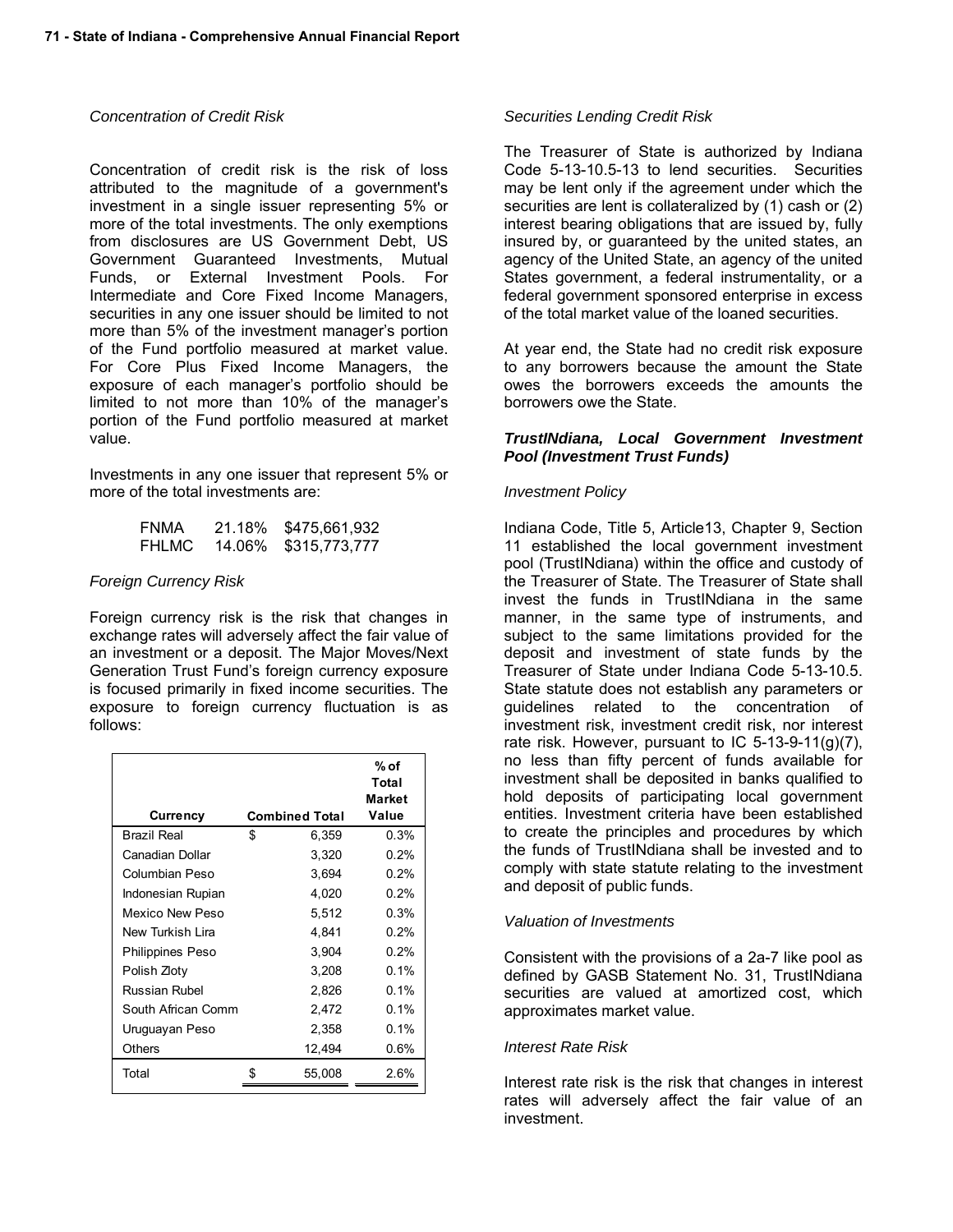| <b>TrustINdiana - Local Government Investment Pool</b> |                                  |                       |   |                   |    |        |  |  |  |
|--------------------------------------------------------|----------------------------------|-----------------------|---|-------------------|----|--------|--|--|--|
|                                                        | Investment Maturities (in Years) |                       |   |                   |    |        |  |  |  |
| Investment Type                                        |                                  | <b>Amortized Cost</b> |   | Less than 1       |    | 1 - 5  |  |  |  |
| U.S. Agencies<br><b>Commercial Paper</b>               | \$                               | 72,146<br>105,767     | S | 53,247<br>105,767 | \$ | 18,899 |  |  |  |
|                                                        |                                  |                       |   |                   |    |        |  |  |  |
| Total                                                  | \$                               | 177,913               | S | 159,014           | S  | 18,899 |  |  |  |

The following is a summary of the Interest Rate Risk Disclosure as of June 30, 2011:

## C*ustodial Credit Risk*

Deposits – The custodial credit risk for deposits is the risk that, in the event of the failure of a depository financial institution, a government will not be able to recover deposits or will not be able to recover collateral securities that are in the possession of an outside party.

At June 30, 2011, the balance of all bank deposits were covered in full by federal depository insurance or by the Public Deposit Insurance Fund, which covers all public funds held in approved depositories.

Investment Custodial Credit Risk – The custodial credit risk for investments is the risk that, in the event of the failure of the counterparty to a transaction, a government will not be able to recover the value of investment or collateral securities that are in the possession of an outside party. Investments are exposed to custodial credit risk if the securities are uninsured and unregistered and are either held by the counterparty's trust department or agent, but not in the name of the State of Indiana. None of the State's investments are exposed to custodial credit risk because they are held in the name of the State of Indiana. Additionally, the Treasurer of State requires all custodians to indemnify the State against all out-ofpocket expenses or losses incurred as a result of (i) the custodian's operational failure, (ii) custodians failure to carry out the credit analysis, (iii) custodian's failure to maintain proper collateral for each loan, or (iv) failure of an approved counterparty to comply with its obligations under the applicable securities lending agreement.

#### *Credit Risk*

Credit risk is the risk that an issuer or other counterparty to an investment will not fulfill its

obligations. TrustINdiana limits its investments in any one issuer to the highest rating category issued by one nationally recognized statistical rating organization.

The following table provides information on the credit quality ratings for investments in TrustINdiana:

| TrustINdiana - Local Government Investment Pool |         |                  |                |            |  |
|-------------------------------------------------|---------|------------------|----------------|------------|--|
|                                                 |         | <b>S &amp; P</b> |                | Moody's    |  |
| Investment Type                                 | Ratings | Fair Value       | Ratings        | Fair Value |  |
| U.S. Agencies                                   | AAA     | \$72.146         | Aaa            | \$72.146   |  |
| <b>Commercial Paper</b>                         | AA      | 52,873           | AA             | 60,425     |  |
|                                                 | $A-1$   | 52,894           | N <sub>R</sub> | 45,342     |  |
| Total                                           |         | \$177,913        |                | \$177,913  |  |

*Concentration of Credit Risk* 

Concentration of credit risk is the risk of loss attributed to the magnitude of a government's investment in a single issuer representing 5% or more of the total investments. As noted above, TrustINdiana is required to be comprised of no less than 50% of deposits in banks from an approved list maintained by the State of Indiana. In addition, TrustINdiana limits its investments in any one issuer to 40% of net assets if the issuer is rated A1+/P1 and 25% of net assets if the issuer is rated A1/P1. The only exemptions from disclosures are US Government Debt, US Government Guaranteed Investments, Mutual Funds, or External Investment Pools.

Investments in any one issuer, not exempt from disclosure, that represents 5% or more of the total investments were (amount in thousands):

| Federal Farm Credit Bank | $6.10\%$ \$ | 37,802 |
|--------------------------|-------------|--------|
|--------------------------|-------------|--------|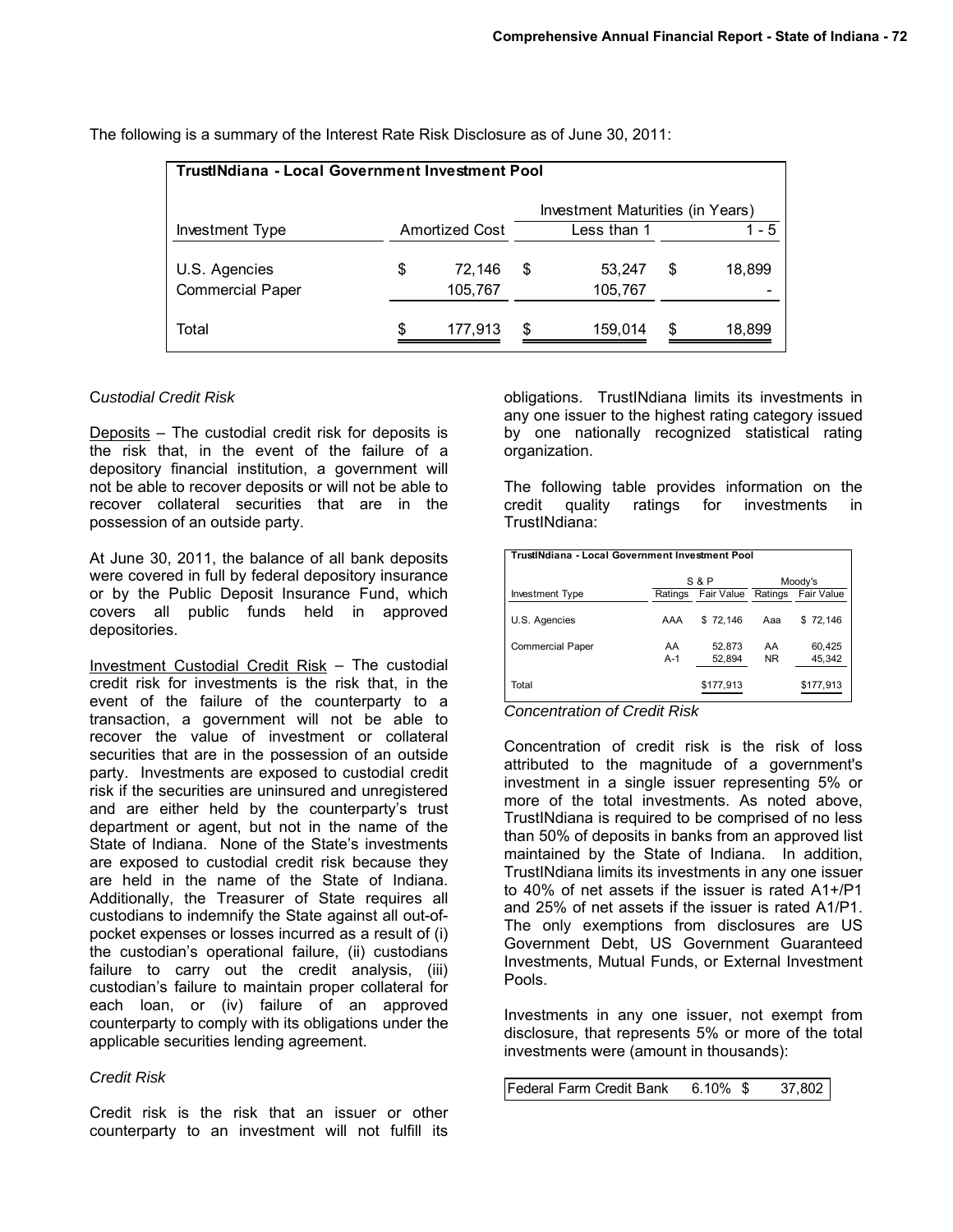#### *Securities Lending Credit Risk*

The Treasurer of State is authorized by Indiana Code 5-13-10.5-13 to lend securities. Securities may be lent under an agreement which requires the loaned securities to be collateralized in the form of (1) cash or (2) interest bearing obligations that are issued by, fully insured by, or guaranteed by the United States, an agency of the United States, a federal instrumentality, or a federal government sponsored enterprise, in an amount at least equal to 102% of the current market value of the loaned securities. The net income earned through securities lending is recorded as additional income to the Pool.

At year end, part of one security was out on loan. There was no credit risk exposure to any borrowers because the amount the State owes the borrowers exceeds the amounts the borrower owes the State.

#### *2. Pension and Other Employee Benefit Trust Funds – Primary Government*

#### *State Police Pension Fund*

*Investment Policy* – The Indiana State Police Pension Trust was established in 1937 to provide pension, death, survivor, and other benefits to present and former employees of the department and their beneficiaries who meet the statutory requirement for such benefits.

Indiana Code 10-1-2-2(c), established the prudent

investor standard as the primary statutory provision governing the investment of the Trust's assets. IC 10-1-2-2 (c) reads as follows:

The trust fund may not be commingled with any other funds and shall be invested only in accordance with Indiana laws for the investment of trust funds, together with such other investments as are specifically designated in the pension trust. Subject to the terms of the pension trust, the Trustee, with the approval of the Department and the Pension Advisory Board, may establish investment guidelines and limits on all types of investments (including, but not limited to, stocks and bonds) and take other action necessary to fulfill its duty as a fiduciary for the trust fund. However, the Trustee shall invest the trust fund assets with the same care, skill, prudence, and diligence, that a prudent person acting in a like capacity and familiar with such matters would use in the conduct of an enterprise of a like character with like aims. The Trustee shall also diversify such investments in accordance with prudent investment standards. There is no formal deposit policy other than compliance to State statute.

*Credit Risk* – Credit risk is the risk that an issuer or other counterparty to an investment will not fulfill its obligations.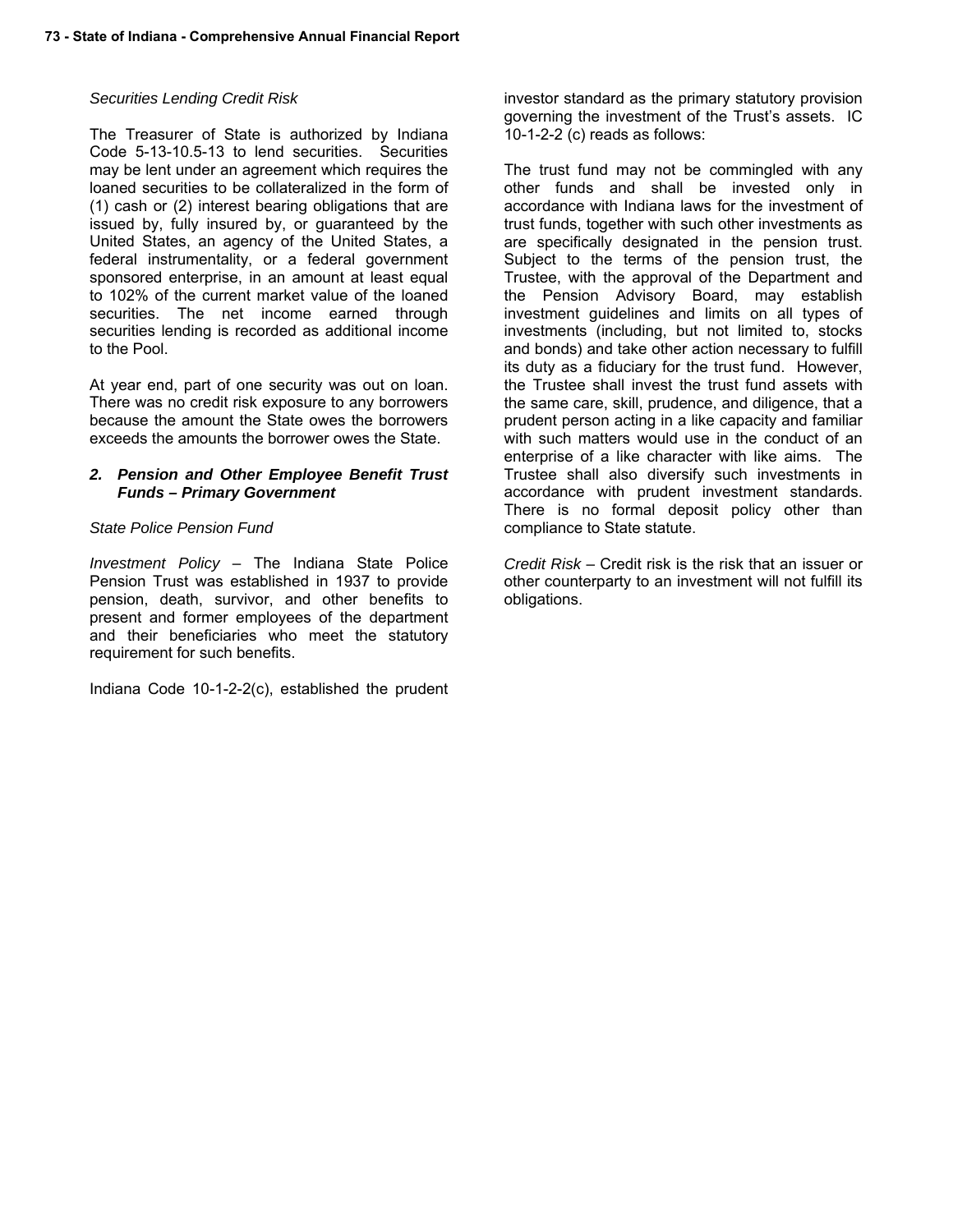The following table provides information on the credit quality ratings for investments in debt securities as well as investments in external investment pools, money market funds, bond mutual funds, and other pooled investments of fixed-income securities**:** 

| <b>State Police Pension</b>                |                           |              |              |              |
|--------------------------------------------|---------------------------|--------------|--------------|--------------|
|                                            | <b>S &amp; P</b>          |              | Moody's      |              |
| Investment Type                            | Ratings                   | Fair Value   | Ratings      | Fair Value   |
|                                            |                           |              |              |              |
| U.S. Treasuries                            | UST                       | \$16,788     | UST          | 16,788<br>\$ |
| Government Assets and Mortgage             | AGY                       | 16,221       | AGY          | 26,215       |
| <b>Backed Securities</b>                   | NR.                       | 9,994        | NR.          |              |
| <b>Collateralized Mortgage Obligations</b> |                           |              |              |              |
| Corporate CMO's                            | AAA                       | 4,323        | AAA          | 2.457        |
|                                            | в                         |              | в            | 184          |
|                                            | CCC & Below               | 213          | CCC & Below  | 87           |
|                                            | NR.                       | 197          | NR.          | 2,005        |
| Government CMOs                            | AGY                       | 1,711        | AGY          | 1,711        |
| Corporate Bonds                            | AAA                       | 280          | AAA          | 280          |
|                                            | AA.                       | 1,993        | AA           | 3,016        |
|                                            | $\mathsf{A}$              | 8,526        | A            | 7,927        |
|                                            | <b>BBB</b>                | 8,194        | BAA          | 8,288        |
|                                            | BB                        | 756          | <b>BA</b>    | 885          |
|                                            | B                         | 564          | в            | 564          |
|                                            | <b>NR</b>                 | 724          | NR.          | 77           |
| Corporate Asset Backed                     | <b>AAA</b>                | 2,190        | AAA          | 1,992        |
|                                            | <b>AA</b><br>$\mathsf{A}$ | 227<br>203   | <b>AA</b>    |              |
|                                            |                           |              | A            | 1,212        |
|                                            | <b>BBB</b>                | 23           | <b>BAA</b>   | 300          |
|                                            | <b>BB</b>                 | ٠            | <b>BA</b>    | 26           |
|                                            | в                         |              | в            | 23           |
|                                            | CCC & Below               | 478          | CAA & Below  | 507          |
|                                            | NR.                       | 1,706<br>269 | NR.          | 767<br>269   |
| Foreign Bonds<br><b>Private Placements</b> | A<br>AAA                  | 229          | A<br>AAA     | 750          |
|                                            | AA                        | 155          | AA           | 417          |
|                                            | A                         | 1,573        | A            | 934          |
|                                            | <b>BBB</b>                | 1,251        | <b>BAA</b>   | 1,628        |
|                                            | NR.                       | 680          | NR.          | 159          |
| <b>Municipal Bonds</b>                     | AAA                       | 207          | AAA          | 207          |
|                                            | AA                        | 1,559        | <b>AA</b>    | 1,661        |
|                                            | $\mathsf{A}$              | 714          | $\mathsf{A}$ | 412          |
|                                            | <b>BBB</b>                | 131          | <b>BAA</b>   |              |
|                                            | <b>NR</b>                 |              | <b>NR</b>    | 331          |
| Mutual/Commingled Funds                    | NR.                       | 200, 164     | NR.          | 200,164      |
|                                            |                           |              |              |              |
| Total                                      |                           | \$282,243    |              | \$282,243    |

#### *Custodial Credit Risk*

Deposits – The custodial credit risk for deposits is the risk that, in the event of the failure of a depository financial institution, a government will not be able to recover deposits or will not be able to recover collateral securities that are in the possession of an outside party.

At June 30, 2011, the balance of the State Police Pension Trust deposits was covered in full by federal depository insurance or by the Public Deposit Insurance Fund, which covers all public funds held in approved depositories.

Investment Custodial Credit Risk – The custodial credit risk for investments is the risk that, in the event of the failure of the counterparty to a transaction, a government will not be able to recover the value of investment or collateral securities that are in the possession of an outside party. Investments are exposed to custodial credit risk if the securities are uninsured and unregistered and are either held by the counterparty's trust department or agent, but not in the name of the

customer. None of the Indiana State Police Pension Trust's investments are exposed to custodial credit risk because they are held in the name of the Indiana State Police Pension Trust. Additionally, the Treasurer of State requires all custodians to indemnify the State against all outof-pocket expenses or losses incurred as a result of (i) the custodian's operational failure, (ii) custodians failure to carry out the credit analysis, (iii) custodian's failure to maintain proper collateral for each loan, or (iv) failure of an approved counterparty to comply with its obligations under the applicable securities lending agreement.

*Concentration of Credit Risk* – Concentration of credit risk is the risk of loss attributed to the magnitude of a government's investment in a single issuer. The Indiana State Police Trust has thirteen different investments managers. The purchase of securities in any one nongovernmental corporation shall be limited to an initial cost of 5% of the market value of an investment manager's portfolio. Additionally, the following limits are set to further limit credit exposure: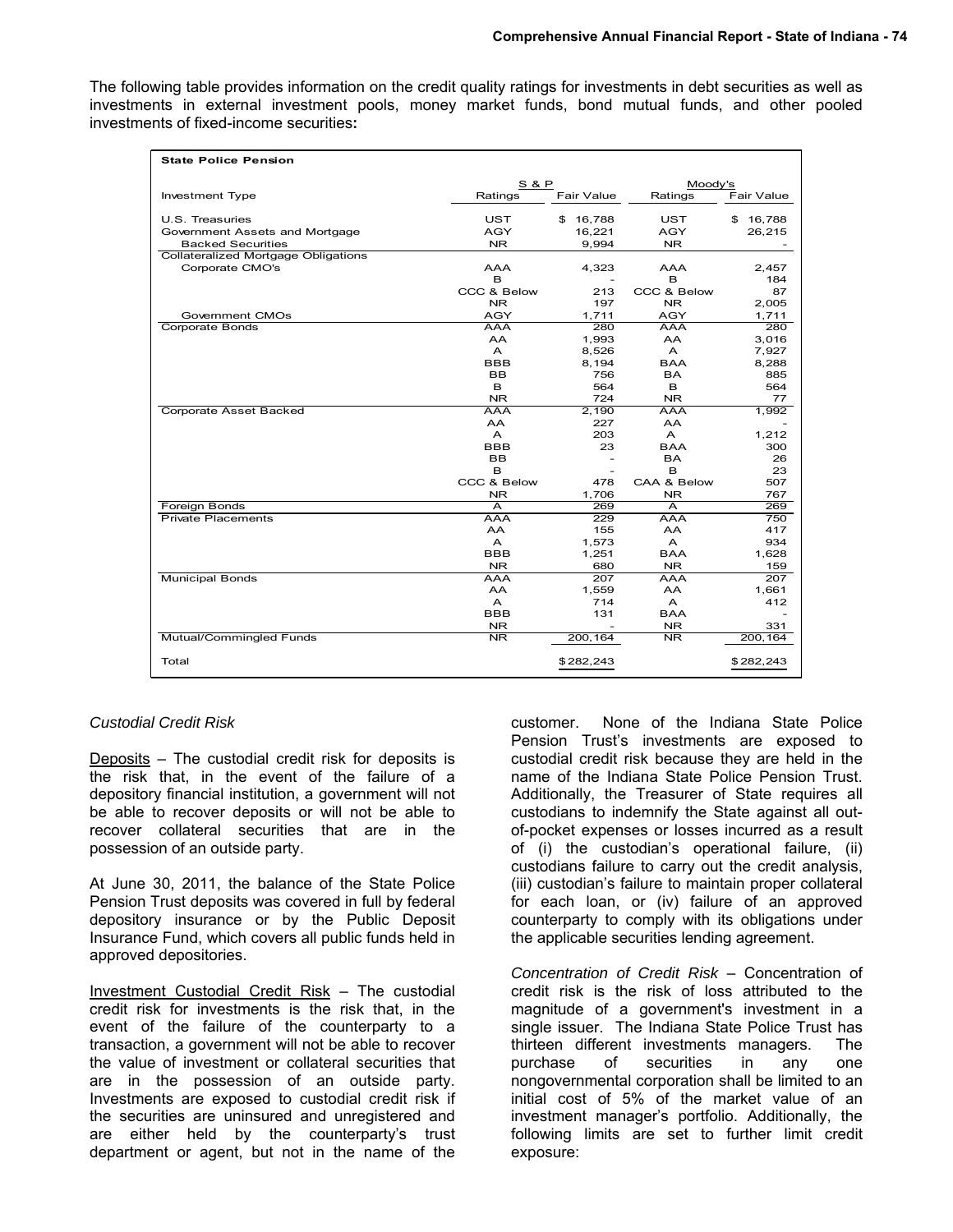Large/Mid/Small Capitalization Equity Managers: equity holdings in any one company should not exceed 7.5% of the market value of the investment manager's portion of the Fund's portfolio. Equity holdings in any one industry should not exceed 25% of the market value of the investment manager's portion and equity holdings in any one sector should not exceed 35% of the investment manager's portfolio market value.

Non-US Equity Investment Managers: equity holdings in any one international company shall not exceed 7.5% of the total value of all investments in international equity securities and equity holdings in any one country shall not exceed 35% of all investments in international equity securities.

Domestic Core Fixed/ Domestic Core Plus/Hybrid Managers: securities of any one issuer is limited to not more that 5% of the investment manager's portion of the portfolio measured at market value. Securities backed by the full faith and credit of the United States Government or any of its instrumentalities shall not be subject to exposure

limitations. Investments in high-yield and non-US debt securities should be limited to 20% high-yield and 20% non-U.S. debt with a combined exposure to those sectors not to exceed 30%.

There were no investments in any one issuer that represents 5% or more of the total investments.

*Interest Rate Risk* – Interest rate risk is the risk that changes in interest rates will adversely affect the fair value of the investments. The Fund's policy for controlling its exposure to interest rate fluctuations should be viewed with the appropriate perspective. A long-term strategy was employed to achieve the Fund's objectives, but there was consideration given to the short-term liquidity needs to meet disbursements required by the Fund. The asset allocation and investment manager structure was designed to tolerate some interim fluctuations in market value while maintaining a long-term return objective to exceed the actuarial assumed interest rate of 7%.

The following table provides the interest rate risk disclosure for the Indiana State Police Pension Fund:

| <b>State Police Pension</b>          |             |               |                                  |             |               |
|--------------------------------------|-------------|---------------|----------------------------------|-------------|---------------|
|                                      |             |               | Investment Maturities (in Years) |             |               |
| Investment Type                      | Fair Value  | Less than 1   | 1 - 5                            | 6-10        | More than 10  |
| U.S. Treasuries                      | 16,788<br>S | \$<br>5,461   | \$<br>4,783                      | \$<br>3,524 | \$<br>3,020   |
| U.S. Agencies                        | 27,926      |               | 546                              | 3.259       | 24,121        |
| Collateralized Mortgage Obligations  |             |               |                                  |             |               |
| Corporate CMO's                      | 4,733       |               | 42                               | 284         | 4,407         |
| Corporate Bonds                      | 21,037      | 394           | 7,487                            | 8,663       | 4,493         |
| Corporate Asset Backed               | 4,827       |               | 2,272                            | 362         | 2,193         |
| Foreign Bonds                        | 269         |               | 269                              |             |               |
| <b>Private Placements</b>            | 3.888       |               | 1.808                            | 1.756       | 324           |
| <b>Municipal Bonds</b>               | 2.611       | 75            | 354                              | 199         | 1,983         |
| Money Market Mutual Funds            | 200,164     | 200,164       |                                  |             |               |
| <b>Total Fixed Income Securities</b> | \$282.243   | 206.094<br>\$ | \$17.561                         | \$18,047    | \$.<br>40.541 |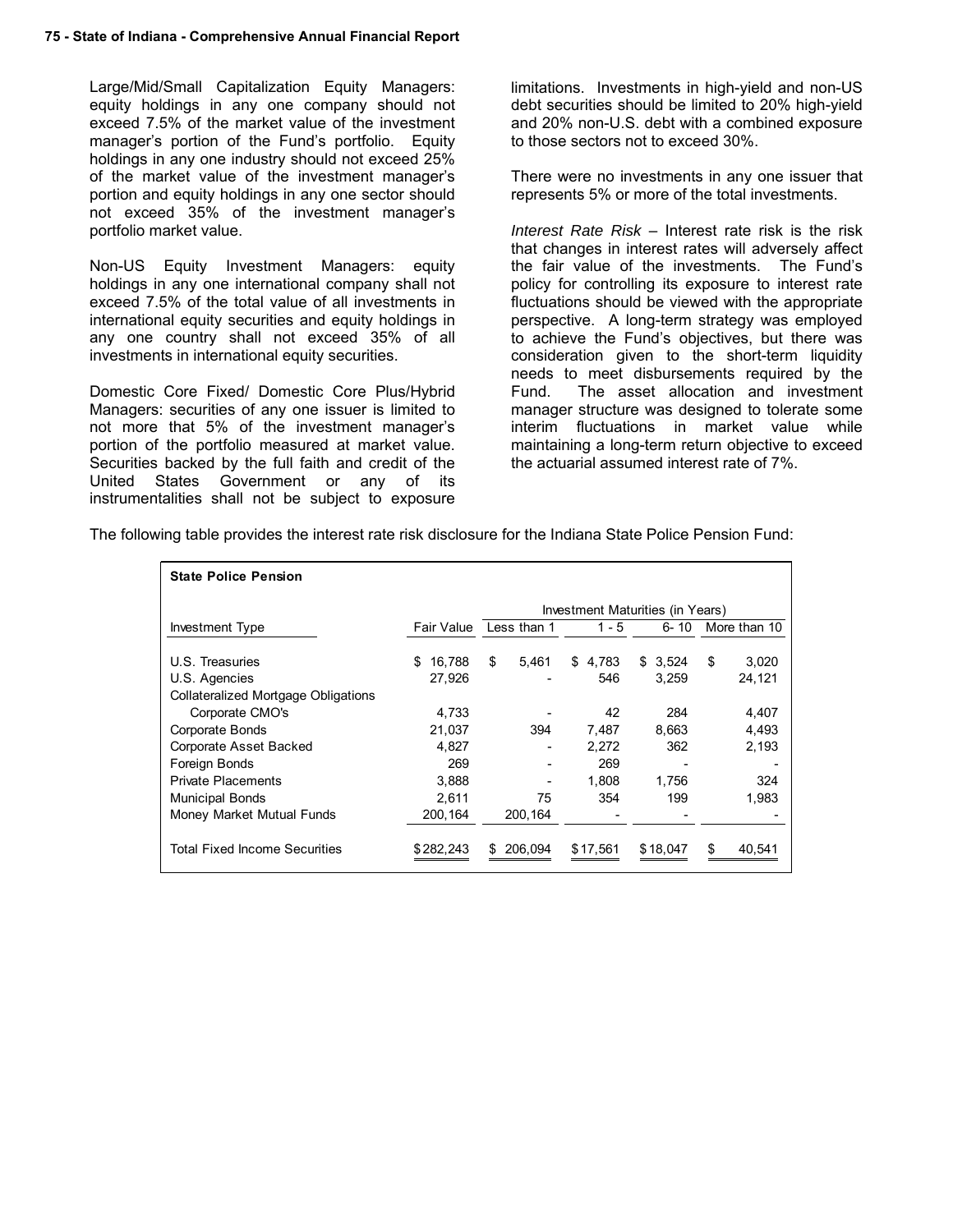*Foreign Currency Risk* – Foreign currency risk is the risk that changes in exchange rates will adversely affect the fair value of an investment or a deposit. The State Police Pension Trust's foreign currency exposure is focused primarily in international and global equity holdings. The exposure to foreign currency fluctuation is as follows

| <b>Currency</b>          | <b>Market Value</b> | % of<br>Total<br><b>Market</b><br>Value |
|--------------------------|---------------------|-----------------------------------------|
| <b>Australian Dollar</b> | \$<br>691           | 0.2%                                    |
| Brazil Real              | 636                 | $0.2\%$                                 |
| <b>British Pound</b>     | 1,536               | $0.4\%$                                 |
| Canadian Dollar          | 616                 | $0.2\%$                                 |
| Danish Krone             | 24                  | $0.0\%$                                 |
| Euro                     | 4,810               | 1.2%                                    |
| Hong Kong                | 22                  | $0.0\%$                                 |
| Japanese Yen             | 1,198               | $0.3\%$                                 |
| Norwegian Krone          | 265                 | $0.1\%$                                 |
| Swedish Krona            | 129                 | $0.0\%$                                 |
| Swiss Franc              | 1,296               | 0.3%                                    |
| Thailand Baht            | 72                  | $0.0\%$                                 |
| Total                    | \$<br>11,295        | 2.9%                                    |

*Securities Lending Credit Risk -* The Treasurer of State is authorized by Indiana Code 5-13-10.5-13 to lend securities. Securities may be lent only if the agreement under which the securities are lent is collateralized by (1) cash of (2) interest bearing obligations that are issued by, fully insured by, or guaranteed by the United States, and agency of the United States, an agency of the United States, a federal instrumentality, or a federal government sponsored enterprise. The market value of the required collateral must be in an amount at least equal to 102% of the current market value of the loaned securities. As of June 30, 2011, the State Police Pension Trust had received cash as collateral in an amount exceeding 102% of the fair value of the underlying securities on loan. The State Police Pension Trust recorded the value of the cash collateral received as an asset in the accompanying financial statements. A corresponding liability has also been recorded because the cash collateral must be returned to the borrower upon expiration of the loan. The lending agent invests the cash collateral received by the borrowers. The weighted average maturity of the cash collateral investments generally matched the term of the securities loans.

At year end, the State Police Pension Trust had no credit risk exposure to any borrowers because the amount the State Police Pension Trust owes the borrowers exceeds the amounts the borrowers owe the State Police Pension Trust.

#### *State Police Retiree Health Benefit Trust Fund*

*Investment Policy* – The State Police 401H Fund is established pursuant to section 401(h) of the Internal Revenue Service and is established within the Indiana State Police Pension Fund as a separate account for the purpose of paying benefits for sickness, accident, hospitalization, and medical expenses. The assets in this account may be commingled for investment purposes only with the other accounts of the Indiana State Police Pension Fund. The investment authority for this Fund, since it is to be invested in the same manner as the State Police Pension Fund, is established under Indiana Code IC 10-12-2-2(c). There is no formal deposit policy other than compliance to State statute.

#### IC 10-12-2-2(c) reads as follows:

The trust fund shall be invested only in accordance with Indiana laws for the investment of trust funds, together with such other investments as are specifically designated in the pension trust. Subject to the terms of the pension trust, the Trustee, with the approval of the Department and the Pension Advisory Board, may establish investment guidelines and limits on all types of investments (including, but not limited to, stocks and bonds) and take other action necessary to fulfill its duty as a fiduciary for the trust fund. However, the Trustee shall invest the trust fund assets with the same care, skill, prudence, and diligence, that a prudent person acting in a like capacity and familiar with such matters would use in the conduct of an enterprise of a like character with like aims. The Trustee shall also diversify such investments in accordance with prudent investment standards.

*Credit Risk* – Credit risk is the risk that an issuer or other counterparty to an investment will not fulfill its obligations.

The following table provides information on the credit quality ratings for investments in the State Police 401h Fund:

| State Police Retiree Health Benefit Trust Fund |                    |                    |            |                    |  |
|------------------------------------------------|--------------------|--------------------|------------|--------------------|--|
|                                                | $S$ & P<br>Moody's |                    |            |                    |  |
| <b>Investment Type</b>                         | Ratings            | Fair Value         | Ratings    | Fair Value         |  |
| U.S. Agencies<br>Certificate of Deposits       | AGY<br>AAA         | 4,126<br>\$<br>995 | AGY<br>Aaa | 4.126<br>\$<br>995 |  |
| Total                                          |                    | 5.121              |            | 5.121              |  |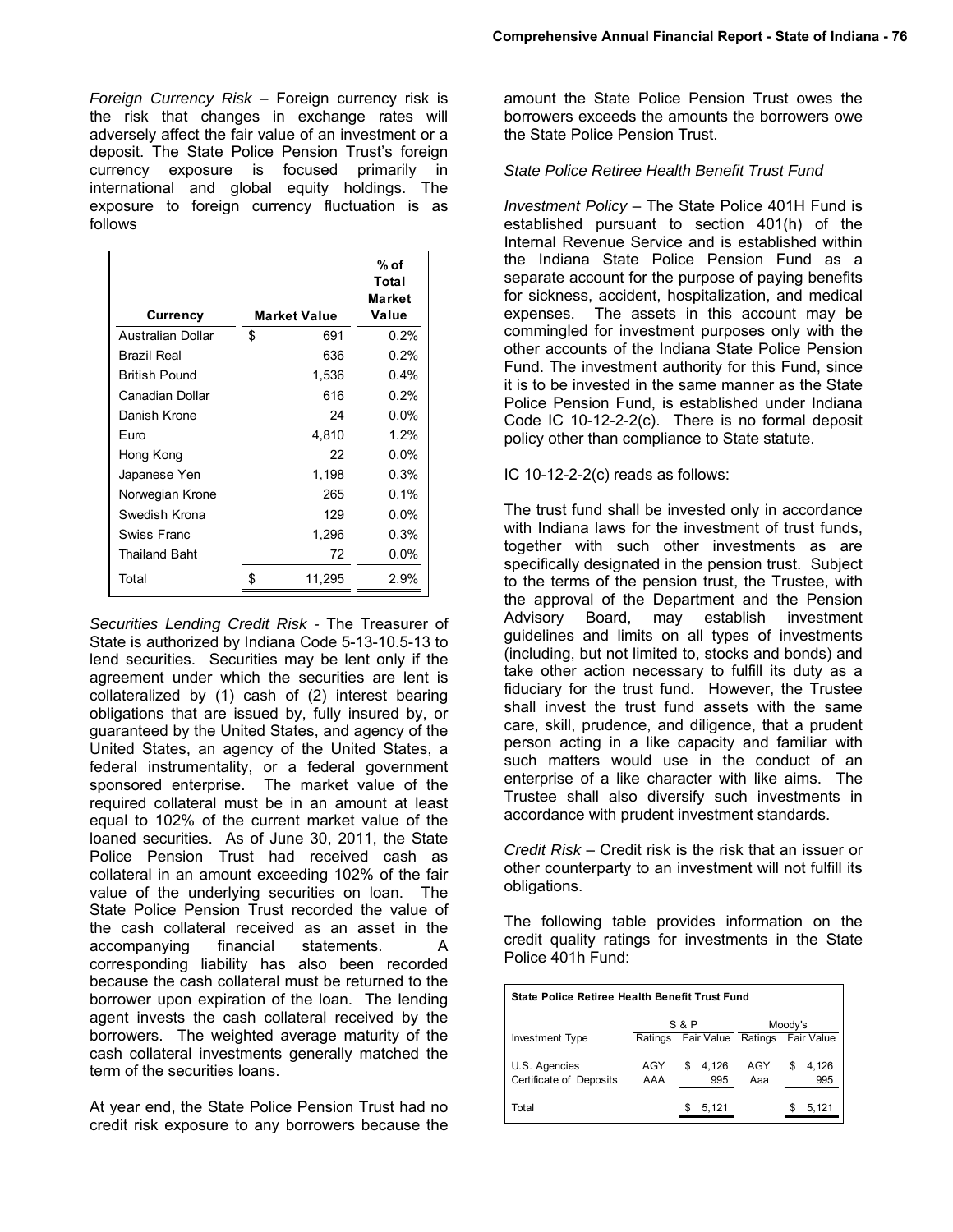#### *Custodial Credit Risk*

Deposits – The custodial credit risk for deposits is the risk that, in the event of the failure of a depository financial institution, a government will not be able to recover deposits or will not be able to recover collateral securities that are in the possession of an outside party.

At June 30, 2011, the balance of any bank deposits was covered in full by federal depository insurance or by the Public Deposit Insurance Fund, which covers all public funds held in approved depositories.

Investment Custodial Credit Risk – The custodial credit risk for investments is the risk that, in the event of the failure of the counterparty to a transaction, a government will not be able to recover the value of investment or collateral securities that are in the possession of an outside party. Investments are exposed to custodial credit risk if the securities are uninsured and unregistered and are either held by the counterparty's trust department or agent, but not in the name of the State of Indiana. None of the State's investments are exposed to custodial credit risk because they are held in the name of the State of Indiana. Additionally, the Treasurer of State requires all custodians to indemnify the State against all out-ofpocket expenses or losses incurred as a result of (i) the custodian's operational failure, (ii) custodians failure to carry out the credit analysis, (iii) custodian's failure to maintain proper collateral for each loan, or (iv) failure of an approved counterparty to comply with its obligations under the applicable securities lending agreement.

*Concentration of Credit Risk* – Concentration of credit risk is the risk of loss attributed to the magnitude of a government's investment in a single issuer representing 5% or more of the total investments. The only exemptions from disclosures are US Government Debt, US Government Guaranteed Investments, Mutual Funds, or External Investment Pools.

Investments in any one issuer, not exempt from disclosure, that represent 5% or more of the total investments were:

| Federal Home Loan Banks |  |  | 80.60% \$4,126,172 |
|-------------------------|--|--|--------------------|
|-------------------------|--|--|--------------------|

*Foreign Currency Risk* – Foreign currency risk is the risk that changes in exchange rates will adversely affect the fair value of an investment or a deposit. There was no foreign currency risk.

*Securities Lending Credit Risk -* The Treasurer of State is authorized by Indiana Code 5-13-10.5-13 to lend securities. Securities may be lent only if the agreement under which the securities are lent is collateralized by (1) cash or (2) interest bearing obligations that are issued by, fully insured by, or guaranteed by the united states, an agency of the United State, an agency of the united States government, a federal instrumentality, or a federal government sponsored enterprise in excess of the total market value of the loaned securities.

At year end, there were no securities on loan and therefore, no credit risk exposure.

*Interest Rate Risk* – Interest rate risk is the risk that changes in interest rates will adversely affect the fair value of an investment.

The following is a summary of the Interest Rate Risk Disclosure as of June 30, 2011:

| State Police Retiree Health Benefit Trust Fund |  |                        |    |            |                              |
|------------------------------------------------|--|------------------------|----|------------|------------------------------|
|                                                |  |                        |    | (in Years) | <b>Investment Maturities</b> |
| Investment Type                                |  | Fair Value Less than 1 |    |            | $1 - 5$                      |
| U.S. Agencies<br>Certificate of Deposits       |  | 4,126<br>995           | \$ | 995        | \$4,126                      |
| <b>Total Fixed Income Securities</b>           |  | 5.121                  | \$ | 995        | \$4.126                      |

#### *State Employee Retiree Health Benefit Trust Fund*

*Investment Policy* – Indiana Code, Title 5, Article13, Chapters 9, 10, and 10.5, establishes the investment powers and guidelines regarding the State of Indiana investments. However, the Retiree Health Benefit Trust Fund has separate investment authority as established under Indiana Code 5-10- 8-8.5 (b). The Treasurer of State shall invest the money in the trust fund not currently needed to meet the obligations of the trust fund in the same manner as other public money may be invested. There are no formal deposit and investment policies for the deposit and investment of these funds other than compliance to State statute. State statute does not establish any parameters or guidelines related to the concentration of investment risk, investment credit risk, nor interest rate risk.

*Credit Risk* – Credit risk is the risk that an issuer or other counterparty to an investment will not fulfill its obligations.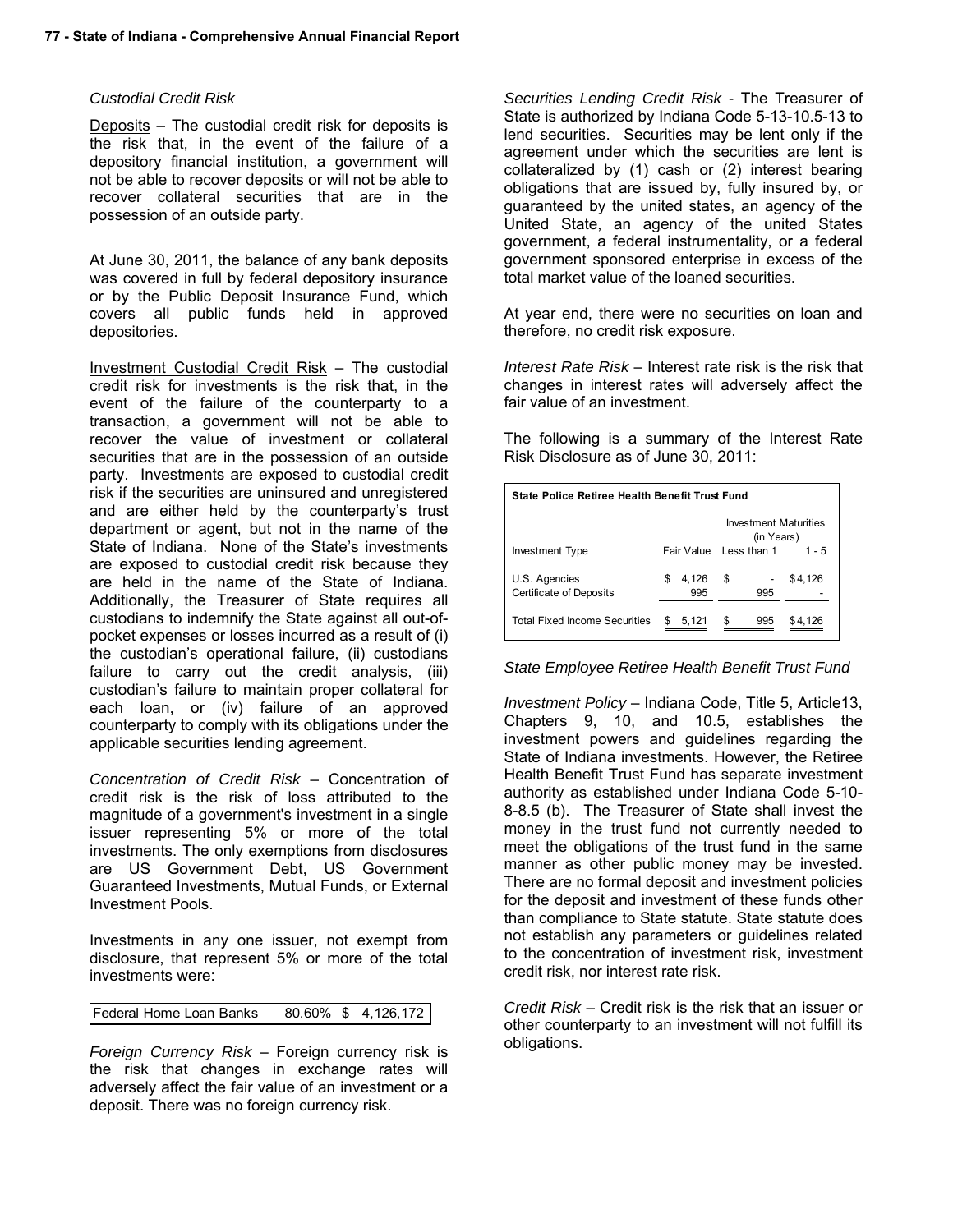The following table provides information on the credit quality ratings for investments in State Retiree Health Benefit Trust Fund:

| State Employee Retiree Health Benefit Trust Fund |                           |                    |            |                    |  |  |
|--------------------------------------------------|---------------------------|--------------------|------------|--------------------|--|--|
|                                                  | <b>S&amp;P</b><br>Moody's |                    |            |                    |  |  |
| <b>Investment Type</b>                           | Ratings                   | Fair Value         | Ratings    | Fair Value         |  |  |
| U.S. Agencies                                    | AGY<br>NR.                | \$114.232<br>5,004 | AGY<br>NR. | \$114,232<br>5,004 |  |  |
| Total                                            |                           | \$119,236          |            | \$119,236          |  |  |

#### *Custodial Credit Risk*

Deposits – The custodial credit risk for deposits is the risk that, in the event of the failure of a depository financial institution, a government will not be able to recover deposits or will not be able to recover collateral securities that are in the possession of an outside party.

At June 30, 2011, the balance of any bank deposits was covered in full by federal depository insurance or by the Public Deposit Insurance Fund, which covers all public funds held in approved depositories.

Investment Custodial Credit Risk – The custodial credit risk for investments is the risk that, in the event of the failure of the counterparty to a transaction, a government will not be able to recover the value of investment or collateral securities that are in the possession of an outside party. Investments are exposed to custodial credit risk if the securities are uninsured and unregistered and are either held by the counterparty's trust department or agent, but not in the name of the State of Indiana. None of the State's investments are exposed to custodial credit risk because they are held in the name of the State of Indiana. Additionally, the Treasurer of State requires all custodians to indemnify the State against all out-ofpocket expenses or losses incurred as a result of (i) the custodian's operational failure, (ii) custodians failure to carry out the credit analysis, (iii) custodian's failure to maintain proper collateral for each loan, or (iv) failure of an approved counterparty to comply with its obligations under the applicable securities lending agreement.

*Concentration of Credit Risk* – Concentration of credit risk is the risk of loss attributed to the magnitude of a government's investment in a single issuer representing 5% or more of the total investments. The only exemptions from disclosures are US Government Debt, US Government Guaranteed Investments, Mutual Funds, or External

Investment Pools.

Investments in any one issuer, not exempt from disclosure, that represent 5% or more of the total investments were:

| Federal Home Loan Banks               | 46.16% \$ | 55,047 |
|---------------------------------------|-----------|--------|
| Federal Home Loan Mortgage Corp.      | 12.58%    | 15,000 |
| Federal National Mortgage Association | 32.85%    | 39,175 |

*Foreign Currency Risk* – Foreign currency risk is the risk that changes in exchange rates will adversely affect the fair value of an investment or a deposit. There was no foreign currency risk.

Securities Lending Credit Risk *-* The Treasurer of State is authorized by Indiana Code 5-13-10.5-13 to lend securities. Securities may be lent only if the agreement under which the securities are lent is collateralized by (1) cash or (2) interest bearing obligations that are issued by, fully insured by, or guaranteed by the united states, an agency of the United State, an agency of the united States government, a federal instrumentality, or a federal government sponsored enterprise in excess of the total market value of the loaned securities.

At year end, there were no securities on loan and therefore, no credit risk exposure.

*Interest Rate Risk* – Interest rate risk is the risk that changes in interest rates will adversely affect the fair value of an investment.

The following is a summary of the Interest Rate Risk Disclosure as of June 30, 2011:

| <b>State Retiree Health Benefit Trust</b> |            |    |                                  |   |        |
|-------------------------------------------|------------|----|----------------------------------|---|--------|
|                                           |            |    | Investment Maturities (in Years) |   |        |
| Investment Type                           | Fair Value |    | Less than 1                      |   | 1 - 5  |
| U.S. Agencies                             | \$119,236  | \$ | 54.991                           | S | 64.245 |
| <b>Total Fixed Income Securities</b>      | \$119.236  | S  | 54.991                           |   | 64.245 |

#### *3. Pension Trust Funds – Discrete Component Units*

#### *Public Employees' Retirement System*

*Investment Guidelines and Limitations* – The Indiana General Assembly enacted the prudent investor standard to apply to the PERF Board of Trustees and govern all its investments. Under the statute (IC 5-10.3-5-3(a)), the PERF Board of Trustees must "invest its assets with the care, skill, prudence and diligence that a prudent person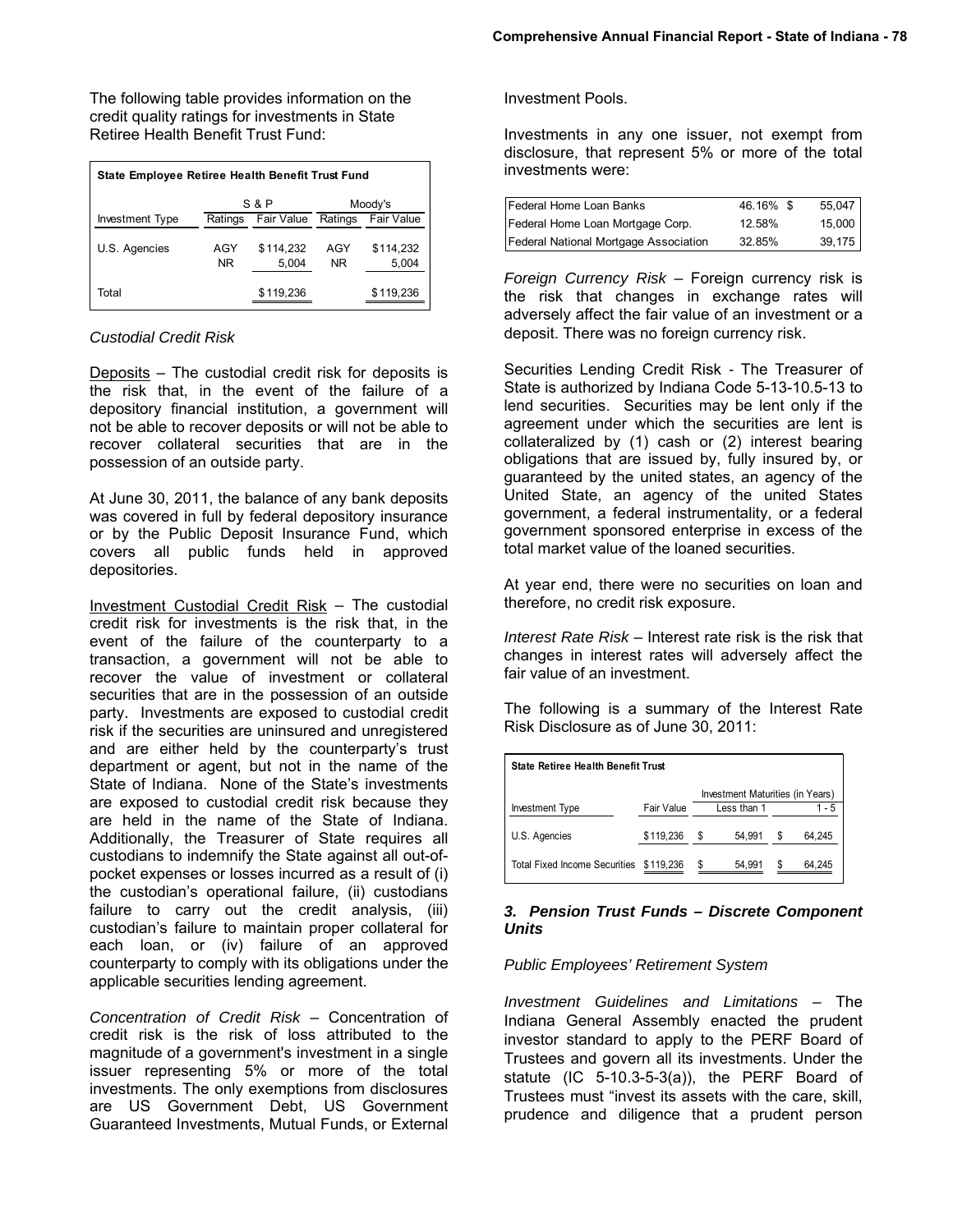acting in a like capacity and familiar with such matters would use in the conduct of an enterprise of a like character with like aims." The PERF Board of Trustees also is required to diversify such investments in accordance with the prudent investor standard.

Within these governing statutes, the PERF Board of Trustees has broad authority to invest the assets of the plans. The PERF Board of Trustees utilizes external investment managers, each with specific mandates to implement the investment program. Depending on the mandate and the contractual agreement with the investment manager, investments may be managed in separate accounts, commingled accounts, mutual funds or other structures acceptable to the PERF Board of Trustees. An asset allocation review is conducted at least annually to determine the allocation in achieving the objectives of the Fund.

The strategic asset allocation for the Consolidated Retirement Investment Fund (CRIF) on June 30, 2011 is as follows:

|                      | <b>Target</b><br>Allocation - | Allowable Ranges - |
|----------------------|-------------------------------|--------------------|
| <b>Asset Classes</b> | %                             | %                  |
| Equities             | 40                            | $25 - 55$          |
| Fixed Income         | 30                            | $20 - 40$          |
| Alternatives         | 30                            | $15 - 45$          |

Investments in the PERF annuity savings accounts and Legislators' Defined Contribution plan are directed by the members in each plan and as such the asset allocation will differ from that of the CRIF. The Pension Relief Fund is invested 100 percent in a money market fund. The Special Death Benefit Funds are one hundred percent fixed income.

*Deposit Risks* – Deposits are exposed to custodial credit risk if they are not covered by depository insurance and the deposits are uncollateralized or collateralized with securities held by the pledging financial institution. Deposits held in the two demand deposit accounts are carried at cost and are insured up to \$250,000 each. Deposits in the demand accounts held in excess of \$250,000 are not collateralized. Deposits with the Indiana Treasurer of State are entirely insured. Deposits held with the investment custodian are insured up to \$250,000. Deposits held with brokers and counterparties are carried at cost and are not insured or collateralized.

| <b>Cash Deposits</b>            | Total        |  |  |
|---------------------------------|--------------|--|--|
| Demand Deposit Account - Bank   | 11.112<br>\$ |  |  |
| <b>Balances</b>                 |              |  |  |
| Held with Treasurer of State    | 2.300        |  |  |
| <b>Held with Counterparties</b> | 45.931       |  |  |
| <b>Held with Brokers</b>        | 130.566      |  |  |
| Held with Custodian             | 1,359,560    |  |  |
| Total                           | 1.549.469    |  |  |
|                                 |              |  |  |

*Credit Risk* – The credit risk of investments is the risk that the issuer will default and not meet their obligations. PERF's IPS sets credit quality rating guidelines and benchmark indices for each of its sub-asset classes and is outlined in each portfolio manager contract. The guidelines and benchmarks are as follows: the Core fixed income portfolio (excluding TIPS) must maintain an average credit quality rating of at least A1 (Moody's) or the equivalent; securities must be rated at least Baa3 (Moody's) or the equivalent at the time of purchase unless specifically approved by the PERF Board of Trustees. In the case of a split rating, the higher rating will be used. The Core-Opportunistic fixed income portfolio must maintain an average credit quality rating of at least investment grade by Moody's or the equivalent. The benchmark for the fixed income portfolio is the Barclays Capital Aggregate Bond Index and Barclays Capital Universal Bond Index. The Treasury Inflation Protection Securities (TIPS) and global linkers portfolio must substantially match the quality of its benchmarks, the Barclays Capital US TIPS Index and the Global Customized Benchmark, respectively. The quality rating of investments in debt securities as described by Moody's at June 30, 2011 is as follows:

|                          |              | Percentage<br>of Debt &<br>Cash |
|--------------------------|--------------|---------------------------------|
| Moody's Rating           | Total        | <b>Equivalents</b>              |
| Ааа                      | \$2,414,563  | 53.9%                           |
| US Government Guaranteed | 465.866      | 10.4%                           |
| Аа                       | 197,978      | $4.4\%$                         |
| А                        | 264.438      | 5.9%                            |
| Baa                      | 357,084      | $8.0\%$                         |
| Bа                       | 149.034      | 3.3%                            |
| R                        | 54.949       | 1.2%                            |
| <b>Below B</b>           | 16,527       | 0.4%                            |
| Unrated                  | 562,698      | 12.5%                           |
| Subtotal                 | 4,483,137    | 100.0%                          |
| Cash - not applicable    | 1,575,308    |                                 |
| Total                    | \$ 6,058,445 |                                 |

The \$563 million not rated by Moody's is primarily in the following security types: asset backed securities, commercial mortgages and CMO/Remics.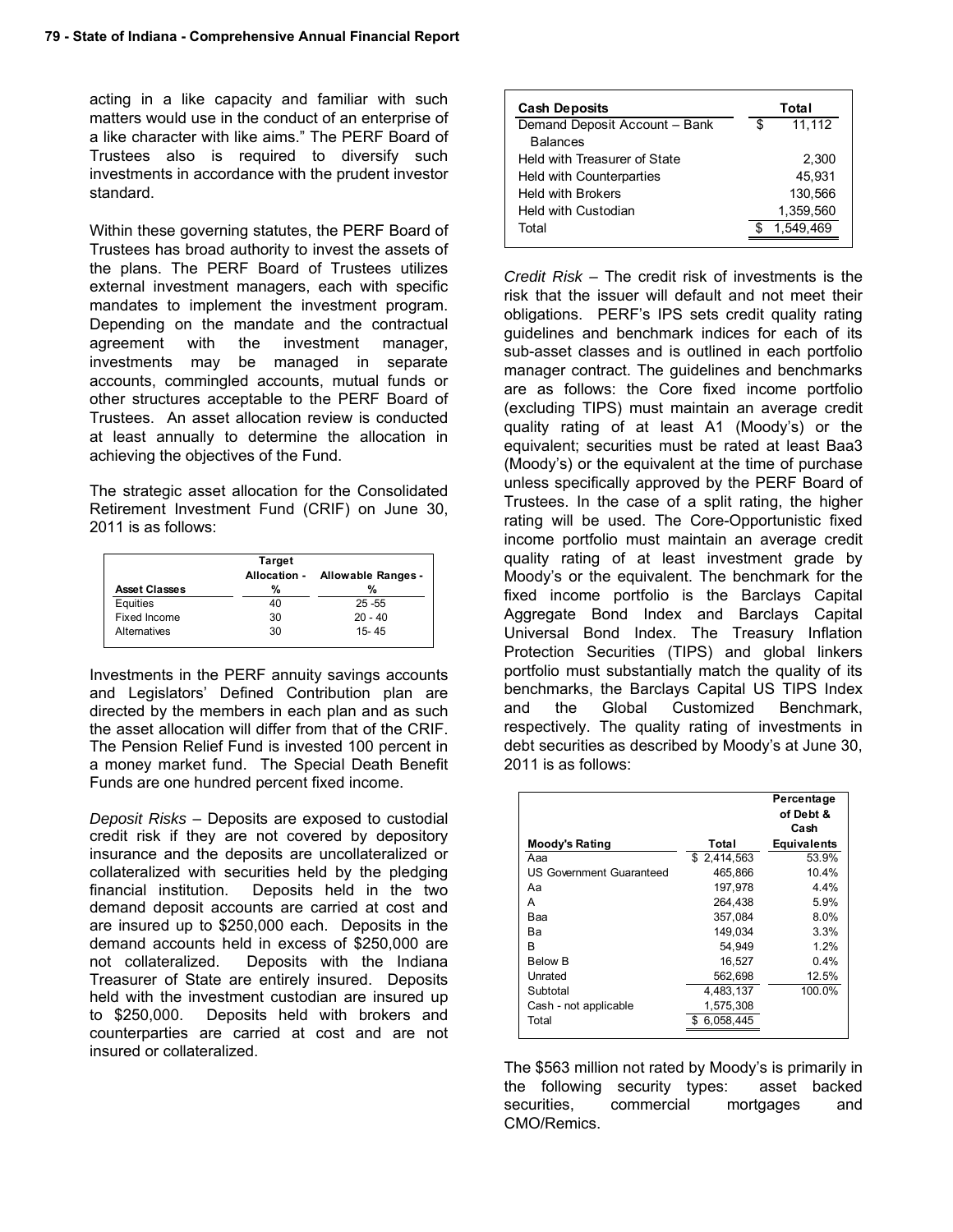*Custodial Credit Risk* – Custodial credit risk is the risk that PERF will not be able to recover the value of its deposits, investments or collateral securities that are in the possession of an outside party if the counterparty fails. Investment securities are exposed to risk if the securities are uninsured, are not registered in the name of PERF and are held by either the counterparty or the counterparty trust department's agent, but not in PERF's name.

There was no custodial credit risk for investments including investments related to securities lending collateral as of June 30, 2011. Per IC 5-10.3-5-4(a) and IC 5-10.3-5-5, securities held for the fund are held by banks under custodial agreements in the fund's name. While PERF's Investment Policy Statement does not specify custodial risk, statutes provide certain custodial requirements.

*Concentration of Credit Risk* – Concentration of credit risk is the risk of loss that may arise in the event of default by a single issuer. PERF's IPS limits the purchase of securities of any one issuer (with the exception of the US Government and its agencies) to an initial cost of 5 percent or two times the benchmark weight of the market value of an investment manager's portfolio, whichever is greater. Through capital appreciation, no such holding should exceed 10 percent of the market value of the total holdings of such investment manager's portfolio, unless the Board approves an exception.

For investment managers contracted to manage concentrated portfolios, exposure to the securities issued by a single issuer (with the exception of the U.S. Government and its agencies) is limited to 7.5 percent or two times the benchmark weight of the market value of the investment manager's portfolio,

whichever is greater. Through capital appreciation, no such holdings should exceed 15 percent of the market value of the total holdings of the investment manager's portfolio, unless the Board approves an exception.

At June 30, 2011, there was no concentration of credit risk for the CRIF.

*Interest Rate Risk* – Interest rate risk is the risk that changes in interest rates will adversely affect the fair value of the investments. Duration is a measure of interest rate risk. The longer the maturity, the more the value of the fixed-income investment will fluctuate with interest rate changes.

PERF's IPS sets duration guidelines for the fixed income investment portfolio. The fixed income portfolios must substantially match the duration characteristics of the benchmark index. The Core fixed income portfolio limits the duration of the portfolio to not vary more than 20 percent above or below the duration of the applicable benchmark index. The duration of the Core-Opportunistic portfolio may not vary more than 5 years above or below the duration of the benchmark index.

The Fund invests in securities with contractual cash flows, such as asset-backed securities, collateralized mortgage obligations and commercial mortgage-backed securities, including securities backed by residential and commercial real estate loans. The value, liquidity and related income of these securities are sensitive to changes in economic conditions, including real estate value, delinquencies or defaults, or both, and may be adversely affected by shifts in the market's perception of the issuers and changes in interest rates.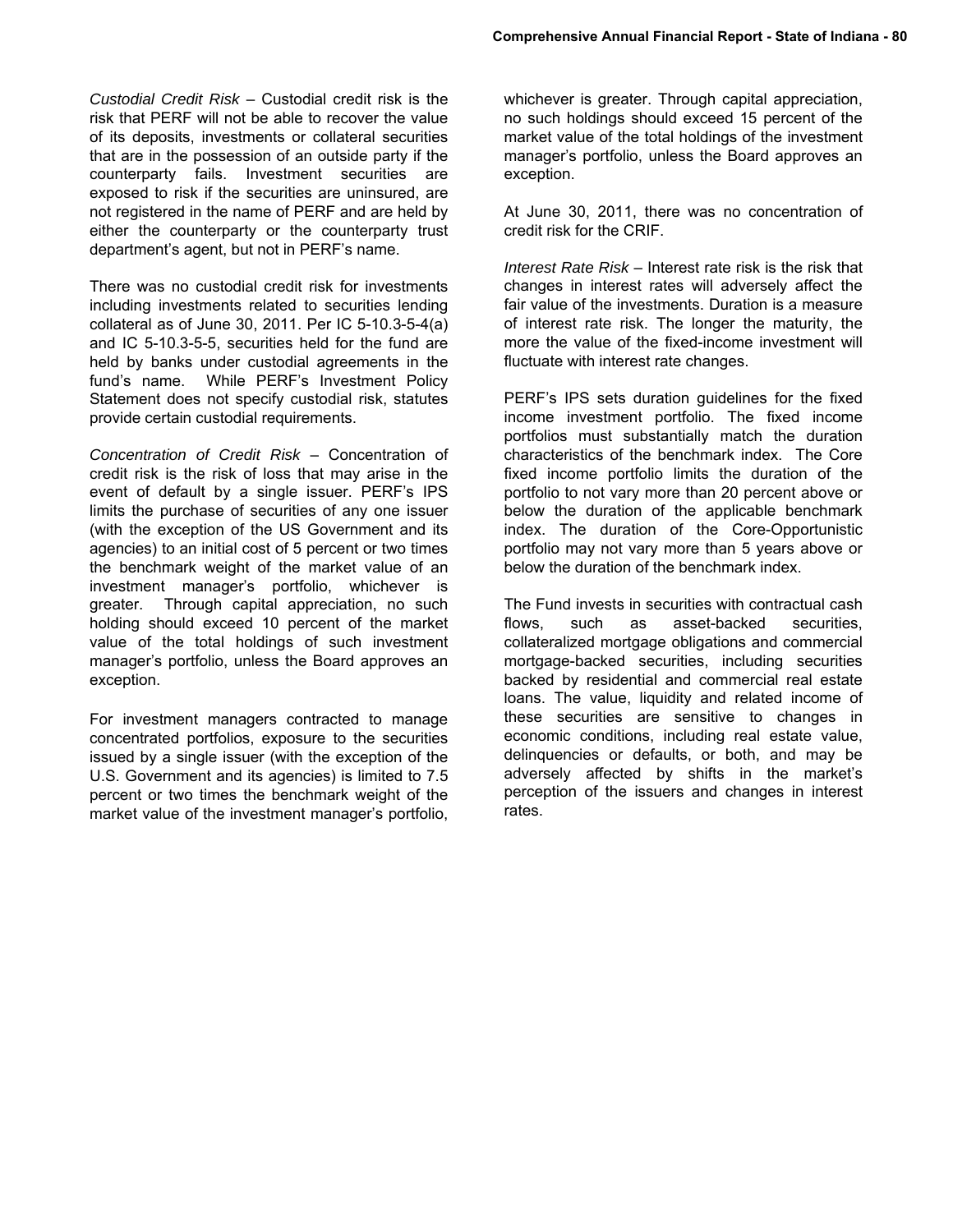As of June 30, 2011, the Fund had the following duration information:

| <b>Debt Security Type</b>                                              | <b>Fair Value</b><br>6/30/2011 | % of All<br><b>Debt</b><br><b>Securities</b> | <b>Portfolio</b><br>Weighted<br>Average<br><b>Effective</b><br><b>Duration</b><br>(Years) |
|------------------------------------------------------------------------|--------------------------------|----------------------------------------------|-------------------------------------------------------------------------------------------|
| <b>Cash &amp; Cash Equivalents</b><br>Short Term Bills and Notes<br>\$ |                                | 5.0%                                         |                                                                                           |
|                                                                        | 300,756                        |                                              | 0.33                                                                                      |
| <b>Commercial Paper</b>                                                | 42,585                         | 0.7%                                         | 0.18                                                                                      |
| <b>Certficates of Deposit</b><br><b>Discounted Notes</b>               | 6,698                          | 0.1%<br>0.1%                                 | 0.16                                                                                      |
|                                                                        | 8,500                          |                                              | 0.06                                                                                      |
| Duration Not Available                                                 | 1,531,324                      | 25.3%                                        | N/A                                                                                       |
| <b>Total Cash &amp; Cash</b>                                           |                                |                                              |                                                                                           |
| <b>Equivalents</b>                                                     | 1,889,863                      | 31.2%                                        |                                                                                           |
| <b>Investment Debt Securities</b>                                      |                                |                                              |                                                                                           |
| <b>Asset-Backed Securities</b>                                         | 213,274                        | 3.5%                                         | 0.08                                                                                      |
| Commercial Mortgage-Backed                                             |                                |                                              |                                                                                           |
| <b>Securities</b>                                                      | 179,495                        | 3.0%                                         | 0.35                                                                                      |
| Corporate Bonds                                                        | 934,842                        | 15.4%                                        | 1.32                                                                                      |
| <b>Government Bonds</b>                                                | 1,982,673                      | 32.7%                                        | 0.94                                                                                      |
| Government Mortgage-Backed                                             |                                |                                              |                                                                                           |
| Securities                                                             | 367,745                        | 6.1%                                         | 0.96                                                                                      |
| Municipal/Provincial Bonds                                             | 43,191                         | 0.7%                                         | 0.09                                                                                      |
| <b>Commercial Mortgage</b>                                             |                                |                                              |                                                                                           |
| Obligations                                                            | 118,941                        | 2.0%                                         | 0.09                                                                                      |
| <b>Duration Not Available</b>                                          | 328,421                        | 5.4%                                         | N/A                                                                                       |
| <b>Total Investment Debt</b>                                           |                                |                                              |                                                                                           |
| <b>Securities</b>                                                      | 4,168,582                      | 68.8%                                        |                                                                                           |
| <b>Total Debt Securities</b>                                           | \$6,058,445                    | 100.0%                                       | 3.07                                                                                      |

Foreign Currency Risk – Foreign currency risk is the risk that changes in exchange rates will adversely affect the fair value of an investment or a deposit. PERF's foreign currency exposure is focused primarily in international equity holdings.

PERF's IPS refers to foreign currency guidelines that are linked directly, or indirectly, to the benchmark indices for each sub-asset class or as outlined in each portfolio manager contract. The

equity portfolio sub-asset classes have specific guidelines for international equities and global equity investments. Certain sub-asset classes do not allow emerging markets investments while some allow up to 30 percent of market value to be held in emerging markets. PERF has exposure to foreign currency fluctuation as follows: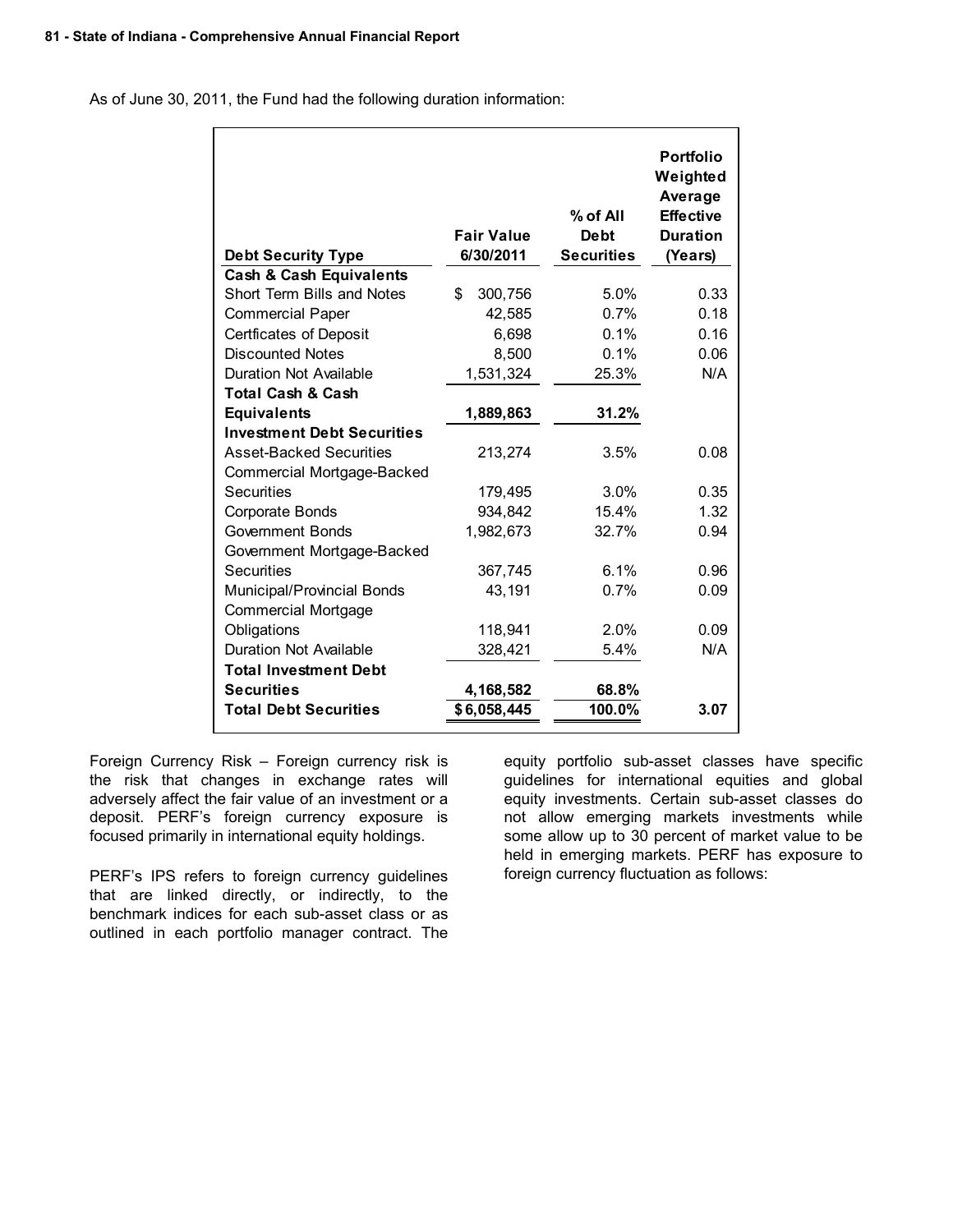|                               | Cash & Cash        | <b>Debt</b>       | <b>Equity</b>     | Other              |                    |            |
|-------------------------------|--------------------|-------------------|-------------------|--------------------|--------------------|------------|
| Currency                      | <b>Equivalents</b> | <b>Securities</b> | <b>Securities</b> | <b>Investments</b> | <b>Grand Total</b> | % of Total |
| <b>Australian Dollar</b>      | 270<br>\$          | \$<br>12,536      | 164,731<br>\$     | s,<br>73           | 177,610<br>\$      | 1.1%       |
| <b>Brazilian Dollar</b>       |                    | 14,664            | 47,113            | 517                | 62,294             | 0.4%       |
| <b>British Pound Sterling</b> | 466                | 70,111            | 540,182           | 1,100              | 611,859            | 3.9%       |
| Canadian Dollar               | 152                | 93,994            | 44,659            | 58                 | 138,863            | 0.9%       |
| Czech Koruna                  |                    |                   | 7,318             |                    | 7,318              | 0.1%       |
| Danish Koruna                 |                    |                   | 33,526            |                    | 33,526             | 0.2%       |
| <b>Eqyptian Pound</b>         |                    |                   | 1,283             |                    | 1,283              | 0.0%       |
| Euro Currency Unit            | 1.028              | 170,670           | 876,694           | 115,636            | 1,164,028          | 7.3%       |
| Hong Kong Dollar              | 86                 |                   | 188,213           |                    | 188,299            | 1.2%       |
| Hungarian Forint              |                    |                   | 10,414            |                    | 10,414             | 0.1%       |
| Indian Rupee                  |                    | 10,822            | 19,347            |                    | 30,169             | 0.2%       |
| Indonesian Rupiah             |                    | 14,711            | 6,161             |                    | 20,872             | 0.1%       |
| <b>Israeli New Shegel</b>     |                    |                   | 18,918            |                    | 18,918             | 0.1%       |
| Japanese Yen                  | 242                | 610               | 534,445           |                    | 535,297            | 3.4%       |
| Korean Won                    |                    | 9,384             | 112,497           |                    | 121,881            | 0.8%       |
| Malaysian Ringgit             |                    | 2,413             | 9.620             |                    | 12.033             | 0.1%       |
| Mexican Peso                  |                    | 9,903             | 8,880             | 2                  | 18,785             | 0.1%       |
| New Zealand Dollar            |                    | 8,026             | 4,646             | (432)              | 12,240             | 0.1%       |
| Norwegian Krone               |                    |                   | 40,656            | 26,498             | 67,154             | 0.4%       |
| Philipine Peso                |                    | 7,460             | 726               |                    | 8,186              | 0.1%       |
| Polish Zloty                  |                    |                   | 21,558            |                    | 21,558             | 0.1%       |
| Singapore Dollar              |                    | 1,490             | 64.840            |                    | 66,330             | 0.4%       |
| South African Rand            |                    |                   | 53,109            |                    | 53,109             | 0.3%       |
| Swedish Krona                 | 84                 | 22,655            | 77,474            |                    | 100,213            | 0.6%       |
| Swiss Franc                   |                    |                   | 188,469           |                    | 188,469            | 1.2%       |
| <b>Taiwan Dollar</b>          |                    |                   | 54,292            |                    | 54,292             | 0.3%       |
| Thai Bhat                     |                    |                   | 21,482            |                    | 21,482             | 0.1%       |
| <b>Turkish Lira</b>           |                    |                   | 34,171            |                    | 34,171             | 0.2%       |
| Held in Foreign Currency      | 2,328              | 449,449           | 3,185,424         | 143,452            | 3,780,653          | 23.8%      |
| Held in US Dollar             | 1,887,535          | 3,719,133         | 3,414,753         | 3,067,610          | 12,089,031         | 76.2%      |
| <b>Total</b>                  | 1,889,863          | 4,168,582<br>\$   | 6,600,177<br>\$   | 3,211,062<br>\$    | \$15,869,684       | 100.0%     |

*Securities Lending* – Indiana Code 5-10.2-2-13(d) provides that the PERF Board of Trustees may authorize a custodian bank to enter into a securities lending program agreement under which securities held by the custodian on behalf of PERF may be loaned. The purpose of such a program is to provide additional revenue for PERF.

Statute requires that collateral initially in excess of the total market value of the loaned securities must be pledged by the borrower and must be maintained at no less than the total market value of the loaned securities. The PERF Board of Trustees requires that collateral securities and cash be initially pledged at 102 percent of the market value of the securities lent. No more than 40 percent of CRIF's total assets may be lent at one time. The custodian bank and/or its securities lending subagents provide 100 percent indemnification to the PERF Board of Trustees and the CRIF against borrower default, overnight market risk and failure to return loaned securities. Securities received as collateral cannot be pledged or sold by the PERF Board of Trustees unless the borrower defaults. PERF retains the market value risk with respect to the investment of the cash collateral.

Cash collateral investments are subject to the investment guidelines specified by PERF's Investment Policy Statement. It states that the maximum weighted average days to maturity may not exceed 60. The securities lending agent matches the maturities of the cash collateral investments with stated securities loans' termination dates. Cash collateral received for open-ended loans that can be terminated on demand are invested with varying maturities.

At year end, the Fund has no securities lending transactions. The custodian agreement with JP Morgan Chase was terminated as of June 30, 2011 and as of July 1, 2011 the Fund's new custodian was Bank of NY Mellon.

*Repurchase Agreements* – A repurchase agreement, also known as a repo, is the sale of securities together with an agreement for the seller to buy back the securities at an agreed-upon price at a later date. A reverse repurchase agreement is the same as a repurchase agreement, but from the perspective of the buyer rather than the seller. Repurchase agreements are basically a secured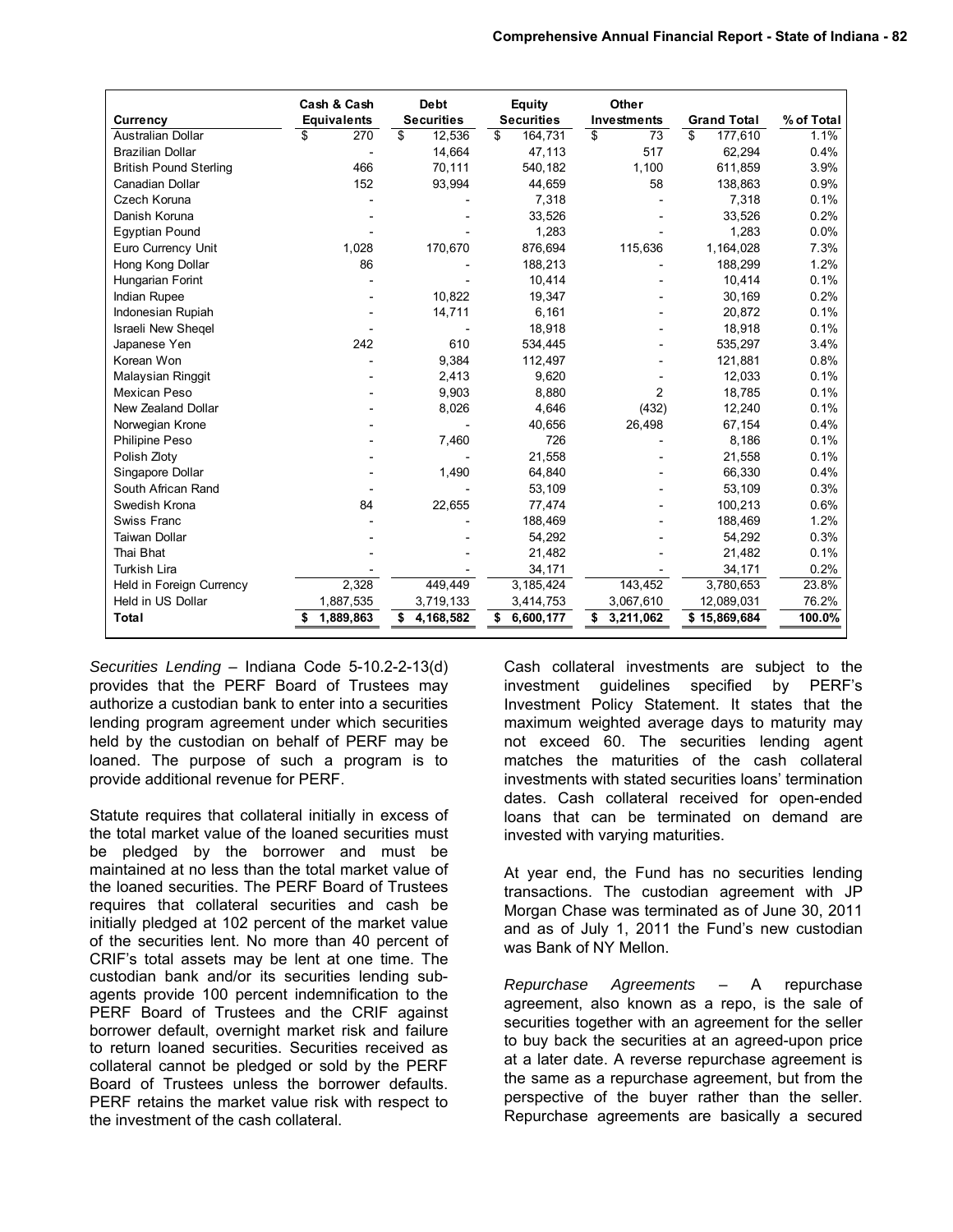loan with the collateral held at a custodian bank. PERF's Investment Policy Statement permits the following collateral for repos – bonds or notes issued by the United States Treasury, or other securities guarantees as to principal and interest by the Government of the United States and its agencies, and corporate obligations of domestic and foreign issuers with a minimum credit rating. Repos are typically for an overnight term; however, they can be done for a longer term.

| <b>Reverse Repurchase Agreements</b><br>by Collateral Type            |    | Cash<br>Collateral<br>Posted | <b>Market Value</b>            |       |  |  |
|-----------------------------------------------------------------------|----|------------------------------|--------------------------------|-------|--|--|
| <b>US Treasuries</b>                                                  | \$ | 34.800                       | \$<br>33.109                   |       |  |  |
| <b>US Agencies</b>                                                    |    | 7,500                        |                                | 7,380 |  |  |
| <b>Total Repurchase Agreements</b>                                    | -S | 42.300                       | \$<br>40.489                   |       |  |  |
| Repurchase Agreements by<br>Collateral Type (dollars in<br>thousands) |    | <b>Market Value</b>          | Cash<br>Collateral<br>Received |       |  |  |
| <b>US Inflation Linked Bonds</b>                                      | \$ | 145,122                      | \$<br>142.697                  |       |  |  |
| <b>Total Reverse Repurchase</b>                                       | \$ | 145,122                      | 142,697<br>\$                  |       |  |  |

*Outstanding Short Sales* – Short sales occur when investments have been sold which are not yet owned by the Fund. Prior to settlement of the sale, the investments will be procured. For the investments directly held by the Fund within the custody accounts, the outstanding short sales are included as accounts receivable from sales of investments and as negative investments. A schedule of the negative investments as of June 30, 2011, is listed below. These investments reduced the debt securities investments shown on the balance sheet. These transactions involve market risk, as the asset to be delivered may become more costly to procure and then losses would be realized.

| Outstanding short sales, June 30, 2011 |          |
|----------------------------------------|----------|
| Type of Investment:                    |          |
| Government Mortgage-Backed             | \$42.563 |
| Total                                  | \$42,563 |

*Derivative Financial Instruments* – Derivative instruments are financial contracts whose values depend on the values of one or more underlying assets, reference rates, or financial indices. PERF's Investment Policy Statement allows the use of derivatives such as options, swaps (including credit default swaps) and futures to manage any investment risk, including market, interest rate, credit, liquidity, and currency risk consistent with managers' guidelines. The Investment Policy Statement prohibits derivative use for speculative purposes or to create leverage. The Fund's derivatives are all related to fiduciary activities. The

fair value of all derivative financial instruments is reported in the Statement of Fiduciary Net Assets as either assets or liabilities, and the change in the fair value is recorded in the Statement of Changes in Fiduciary Net Assets as investment income. A derivative instrument could be a contract negotiated on behalf of the Master Trust and a specific counterparty. This would typically be referred to as an "OTC contract" (Over the Counter) such as swaps, forward contracts and TBAs (Mortgage To Be Announced). Alternatively, a derivative instrument, such as futures, could be listed and traded on an exchange and referred to as "exchange traded". Due to the level of risk associated with certain derivative investment securities, it is reasonably possible that changes in the value of investment securities will occur in the near term, and such changes could affect the amounts reported in the financial statements. Investments in limited partnerships may include derivatives that are not shown in the derivative total. During the year, the Fund's derivative investments included:

#### **Futures**

A futures contract is an agreement between two parties to buy and sell a financial instrument at a set price on a future date.

PERF's investment managers use financial futures to replicate an underlying security or index they intend to hold or sell in the portfolio. In certain instances, it may be beneficial to own a futures contract rather than the underlying security. Additionally, PERF's investment managers use futures contracts to adjust the portfolio risk exposure. Futures contracts may be used for the purpose of investing cash flows or modifying duration, but in no event may leverage be created by any individual security or combination of securities. No short sales of equity securities or equity index derivatives are permitted.

As the market value of the futures contract varies from the original contract price, a gain or loss is recognized and paid to, or received from, the clearinghouse. The cash or securities to fulfill these obligations are held in the investment portfolio.

#### **Options**

Options are agreements that give the owner of the option the right, but not obligation, to buy (in the case of a call) or to sell (in the case of a put) a specific amount of an asset for a specific price on or before a specified expiration date.

The purchaser of put options pays a premium at the outset of the agreement and stands to gain from an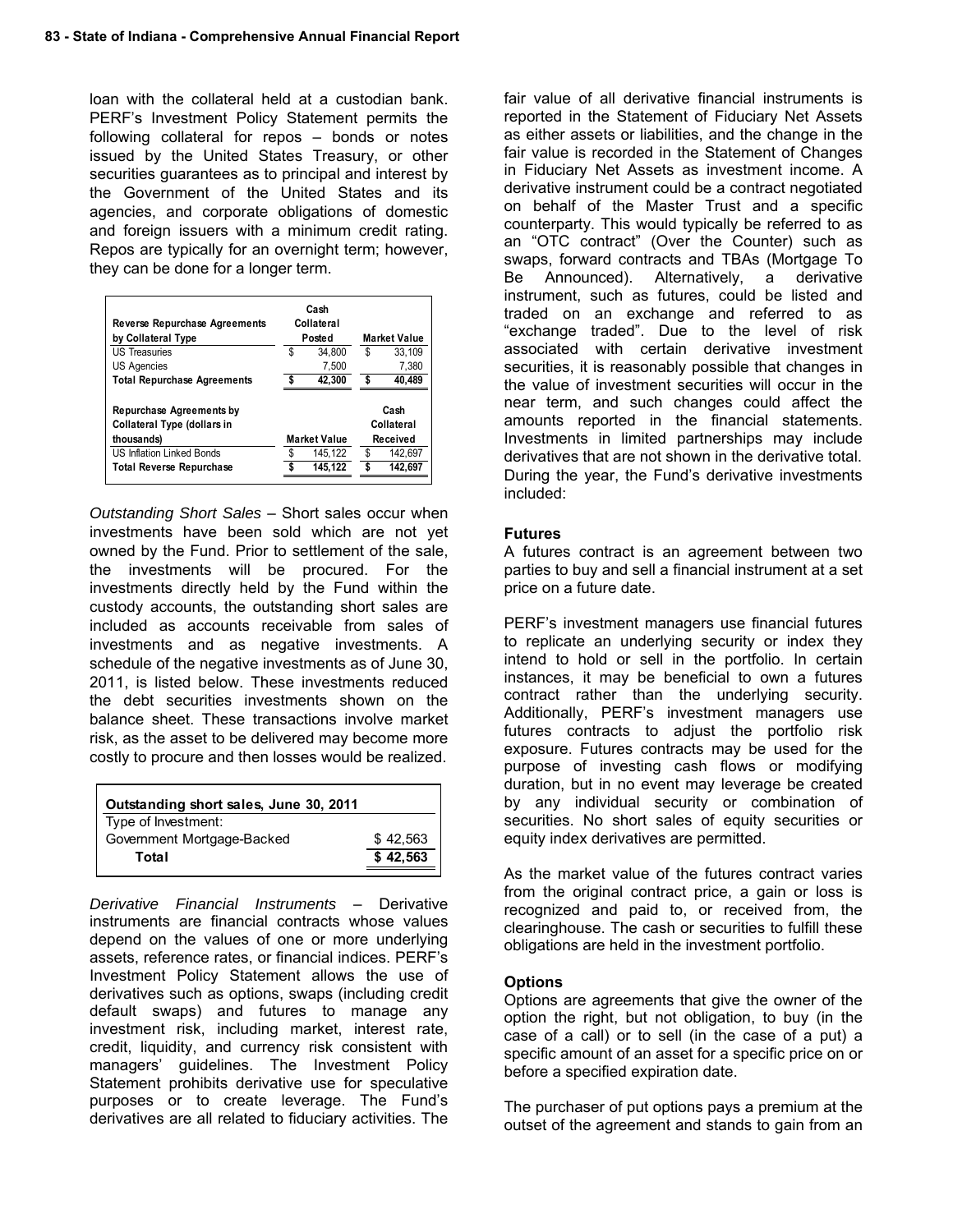unfavorable change (i.e., a decrease) in the price of the instrument underlying the option. The writer of call option receives a premium at the outset of the agreement and bears the risk of an unfavorable change (i.e., an increase) in the price of the instrument underlying the option. An interest rate swaption is the options to enter into an interest rate swap based off a set of predetermined conditions.

Options are generally used to manage interest rate risk, adjust portfolio duration, or rebalance the total portfolio to the target asset allocation. The fair value of exchange traded options is determined based upon quoted market prices.

The fair value of over the counter options is determined by external pricing services using various proprietary methods, based upon the type of option.

## **Rights/Warrants**

Rights provide the holder with the right, but not the obligation, to buy a company's common stock at a predetermined price, the subscription price. The right is good until its expiration date. A right permits the investor to buy at a price that may be below the actual market price for that stock. A warrant is an option to buy an underlying equity security at a predetermined price for a finite period of time.

## **Forwards**

## Foreign Currency

A forward exchange contract is a commitment to purchase or sell a foreign currency at a future date at a negotiated forward rate. A contract is classified as a forward contract when the settlement date is more than two days after the trade date. Risks associated with such contracts include movement in the value of a foreign currency relative to the U.S. dollar. The contracts are valued at forward exchange rates and include net appreciation / depreciation in the Statement of Fiduciary Net Assets. Realized gains or losses on forward currency contracts is the difference between the original contract and the closing value of such contract and is included in the Statement of Changes in Fiduciary Net Assets.

The Fund enters into forward currency forwards to manage exposure to fluctuations in foreign currency exchange rates on portfolio holdings and to settle future obligations.

## TBA

A TBA (Mortgage To Be Announced) is a contract for the purchase or sale of agency mortgagebacked securities to be delivered at a future agreed upon date. Associated gains are derived from the change in market value of the contract due to a change in price of the underlying security. Future settlement risk is the risk of not receiving the asset or associated gains specified in the contract.

TBAs are used to achieve the desired market exposure of a security or asset class or adjust portfolio duration.

The fair value is determined by external pricing services using various proprietary methods.

#### **Swaps**

#### Interest Rate Swaps

Interest rate swaps are derivative instruments in which one party exchanges a stream of fixed interest rate cash flows for floating interest rate cash flows. A notional amount of principal is required to compute the actual cash amounts and is determined at the inception of the contract.

Interest rate swaps are generally used to manage interest rate risk, adjust portfolio duration, or rebalance the total portfolio to the target asset allocation.

The fair value is determined by external pricing services using various proprietary methods.

## Inflation Swap

An inflation swap is a derivative used to transfer inflation risk from one party to another through an exchange of cash flows. In an inflation swap, one party pays a fixed rate on a notional principal amount, while the other party pays a floating rate linked to an inflation index, such as the Consumer Price Index (CPI) or an inflation bond.

#### Credit Default Swaps

Credit default swap agreements involve one party (referred to as the buyer of protection) making a stream of payments to another party (the seller of protection) in exchange for the right to receive a specified return in the event of a default or other predetermined credit event for the referenced entity, obligation or index.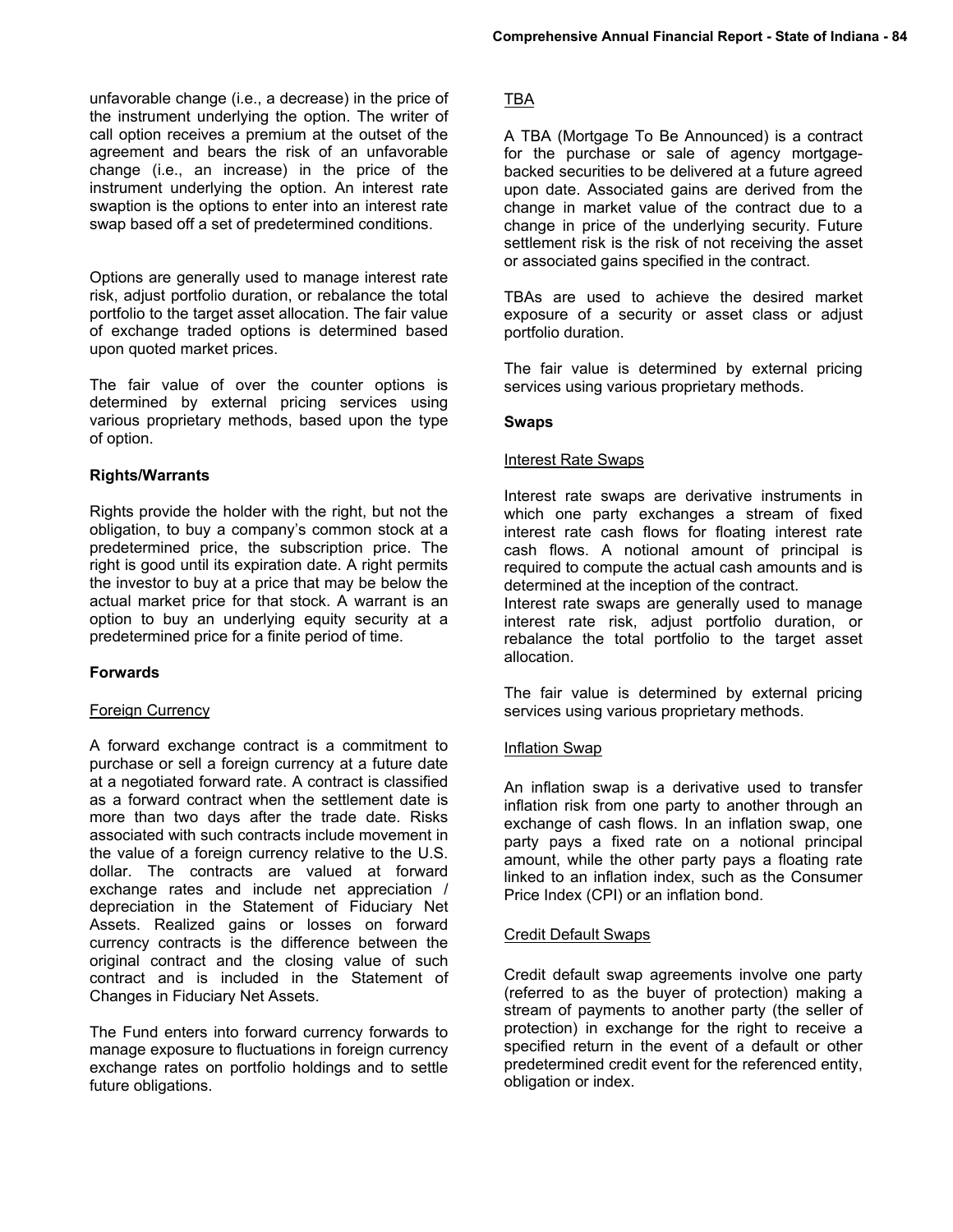Credit default swaps are used to achieve the desired credit exposure of a security or basket of securities. One of the main advantages of a credit default swap is it allows for exposure to credit risk while limiting exposure to other risks, such as interest rate and currency risk.

The fair value is determined by external pricing services using various proprietary methods. The table below summarizes PERF's derivative information for the year ending June 30, 2011:

| <b>Changes</b><br>in Fair<br>Fair<br>Value<br>Value<br><b>Investment Derivatives</b><br>(USD)<br><b>Futures</b><br>Listed<br>\$(11, 453)<br>\$<br>Commodity<br>\$<br>(1, 421)<br>398,791<br>Equity Index<br>(3,903)<br>1.642<br>3,769,345<br><b>Bond</b><br>873,881<br>(855)<br>(442)<br>971<br>(103)<br>2,751,608<br>Currency<br><b>Total Futures</b><br>(15, 240)<br>(324)<br>7,793,625<br><b>Options</b><br>Listed<br>5<br>(42)<br>271,000<br>Currency<br><b>Bond Options</b><br>(34)<br>34,300<br>(173)<br>Subtotal Listed<br>(29)<br>(215)<br>305,300<br>ОТС<br>1,101<br>Swaptions<br>3,733<br>480,700<br>Inflation<br>48<br>(22)<br>Credit Index<br>4<br>(3)<br>953<br>Interest Rate<br>(1,005)<br>2,106<br>Subtotal OTC<br>2,703<br><b>Total Options</b> | <b>Notional</b>             |
|-----------------------------------------------------------------------------------------------------------------------------------------------------------------------------------------------------------------------------------------------------------------------------------------------------------------------------------------------------------------------------------------------------------------------------------------------------------------------------------------------------------------------------------------------------------------------------------------------------------------------------------------------------------------------------------------------------------------------------------------------------------------|-----------------------------|
|                                                                                                                                                                                                                                                                                                                                                                                                                                                                                                                                                                                                                                                                                                                                                                 |                             |
|                                                                                                                                                                                                                                                                                                                                                                                                                                                                                                                                                                                                                                                                                                                                                                 |                             |
|                                                                                                                                                                                                                                                                                                                                                                                                                                                                                                                                                                                                                                                                                                                                                                 |                             |
|                                                                                                                                                                                                                                                                                                                                                                                                                                                                                                                                                                                                                                                                                                                                                                 |                             |
|                                                                                                                                                                                                                                                                                                                                                                                                                                                                                                                                                                                                                                                                                                                                                                 |                             |
|                                                                                                                                                                                                                                                                                                                                                                                                                                                                                                                                                                                                                                                                                                                                                                 |                             |
|                                                                                                                                                                                                                                                                                                                                                                                                                                                                                                                                                                                                                                                                                                                                                                 |                             |
|                                                                                                                                                                                                                                                                                                                                                                                                                                                                                                                                                                                                                                                                                                                                                                 |                             |
|                                                                                                                                                                                                                                                                                                                                                                                                                                                                                                                                                                                                                                                                                                                                                                 |                             |
|                                                                                                                                                                                                                                                                                                                                                                                                                                                                                                                                                                                                                                                                                                                                                                 |                             |
|                                                                                                                                                                                                                                                                                                                                                                                                                                                                                                                                                                                                                                                                                                                                                                 |                             |
|                                                                                                                                                                                                                                                                                                                                                                                                                                                                                                                                                                                                                                                                                                                                                                 |                             |
|                                                                                                                                                                                                                                                                                                                                                                                                                                                                                                                                                                                                                                                                                                                                                                 |                             |
|                                                                                                                                                                                                                                                                                                                                                                                                                                                                                                                                                                                                                                                                                                                                                                 |                             |
|                                                                                                                                                                                                                                                                                                                                                                                                                                                                                                                                                                                                                                                                                                                                                                 |                             |
|                                                                                                                                                                                                                                                                                                                                                                                                                                                                                                                                                                                                                                                                                                                                                                 |                             |
|                                                                                                                                                                                                                                                                                                                                                                                                                                                                                                                                                                                                                                                                                                                                                                 |                             |
|                                                                                                                                                                                                                                                                                                                                                                                                                                                                                                                                                                                                                                                                                                                                                                 | 7,500                       |
|                                                                                                                                                                                                                                                                                                                                                                                                                                                                                                                                                                                                                                                                                                                                                                 | 2,400                       |
|                                                                                                                                                                                                                                                                                                                                                                                                                                                                                                                                                                                                                                                                                                                                                                 | 300,300                     |
|                                                                                                                                                                                                                                                                                                                                                                                                                                                                                                                                                                                                                                                                                                                                                                 | 790,900                     |
|                                                                                                                                                                                                                                                                                                                                                                                                                                                                                                                                                                                                                                                                                                                                                                 | 2,488<br>1,096,200<br>2,077 |
| <b>Swaps</b>                                                                                                                                                                                                                                                                                                                                                                                                                                                                                                                                                                                                                                                                                                                                                    |                             |
| <b>OTC</b>                                                                                                                                                                                                                                                                                                                                                                                                                                                                                                                                                                                                                                                                                                                                                      |                             |
| <b>Interest Rate Swaps</b><br>(881)<br>4,035                                                                                                                                                                                                                                                                                                                                                                                                                                                                                                                                                                                                                                                                                                                    | 1,295,387                   |
| <b>Inflation Swaps</b><br>18<br>18                                                                                                                                                                                                                                                                                                                                                                                                                                                                                                                                                                                                                                                                                                                              | 13,440                      |
| Credit Default Swaps Single Name<br>768<br>246                                                                                                                                                                                                                                                                                                                                                                                                                                                                                                                                                                                                                                                                                                                  | 78,300                      |
| Credit Default Swaps Index<br>1,191<br>(1,097)                                                                                                                                                                                                                                                                                                                                                                                                                                                                                                                                                                                                                                                                                                                  | 100,536                     |
| <b>Total Swaps</b><br>5,490<br>(1,192)                                                                                                                                                                                                                                                                                                                                                                                                                                                                                                                                                                                                                                                                                                                          | 1,487,663                   |
| <b>Rights/Warrants</b>                                                                                                                                                                                                                                                                                                                                                                                                                                                                                                                                                                                                                                                                                                                                          |                             |
| (86)<br>Rights<br>210                                                                                                                                                                                                                                                                                                                                                                                                                                                                                                                                                                                                                                                                                                                                           | 708                         |
| 11,362<br>Warrants<br>97                                                                                                                                                                                                                                                                                                                                                                                                                                                                                                                                                                                                                                                                                                                                        | 2,756                       |
| 11<br><b>Total Rights/Warrants</b><br>11,572                                                                                                                                                                                                                                                                                                                                                                                                                                                                                                                                                                                                                                                                                                                    | 3,464                       |
| ТВА<br>(1, 436)<br>361,932                                                                                                                                                                                                                                                                                                                                                                                                                                                                                                                                                                                                                                                                                                                                      | 354,645                     |
| \$381,158<br>Total<br>\$(15,780)                                                                                                                                                                                                                                                                                                                                                                                                                                                                                                                                                                                                                                                                                                                                | \$10,735,597                |

|                              |    | Swap Maturity Profile at June 30, 2011 (dollars in thousdands) |  |           |    |             |  |               |   |                          |       |       |
|------------------------------|----|----------------------------------------------------------------|--|-----------|----|-------------|--|---------------|---|--------------------------|-------|-------|
| Swap Type                    | vr |                                                                |  | 1 - 5 vrs |    | 5 - 1 0 vrs |  | $10 - 20$ vrs |   | $20 + yrs$               | Total |       |
| Credit Default - Index       | S  | $\overline{a}$                                                 |  | .330      | \$ | (147)       |  |               | S | $\overline{\phantom{a}}$ |       | 1.191 |
| Credit Default - Single Name |    | $\overline{\phantom{0}}$                                       |  | (358)     |    | 604         |  | -             |   |                          |       | 246   |
| <b>Inflation Swaps</b>       |    | -                                                              |  | 215       |    | (197)       |  | -             |   |                          |       | 18    |
| <b>Interest Rate Swaps</b>   |    |                                                                |  | 4.141     |    | (1.243)     |  | 1.539         |   | (404)                    |       | 4,035 |
| <b>Total Swap Fair Value</b> |    |                                                                |  | 5.328     |    | (983)       |  | 1.547         |   | (404)                    |       | 5.490 |

#### **Credit Risk**

Inherent in the use of Over the Counter (OTC) derivatives, the Fund is exposed to counterparty credit risk on all open OTC positions. Counterparty credit risk is the risk that a derivative counterparty may fail to meet its payment obligation under the derivative contract. The Fund uses International Swaps and Derivatives Association Master Agreements and collateral to mitigate counterparty credit risk. Securities eligible as collateral are

typically United States government bills and U.S. dollar cash. Generally, any positive movement in market value requires the counterparty to transfer a minimum of \$250 thousand in collateral. This margin is adjusted at a minimum weekly and can be called as frequently as daily.

The maximum amount of loss due to credit risk that the Fund would incur if the counterparty to the derivative instrument failed to perform according to the terms of the contract, without respect to any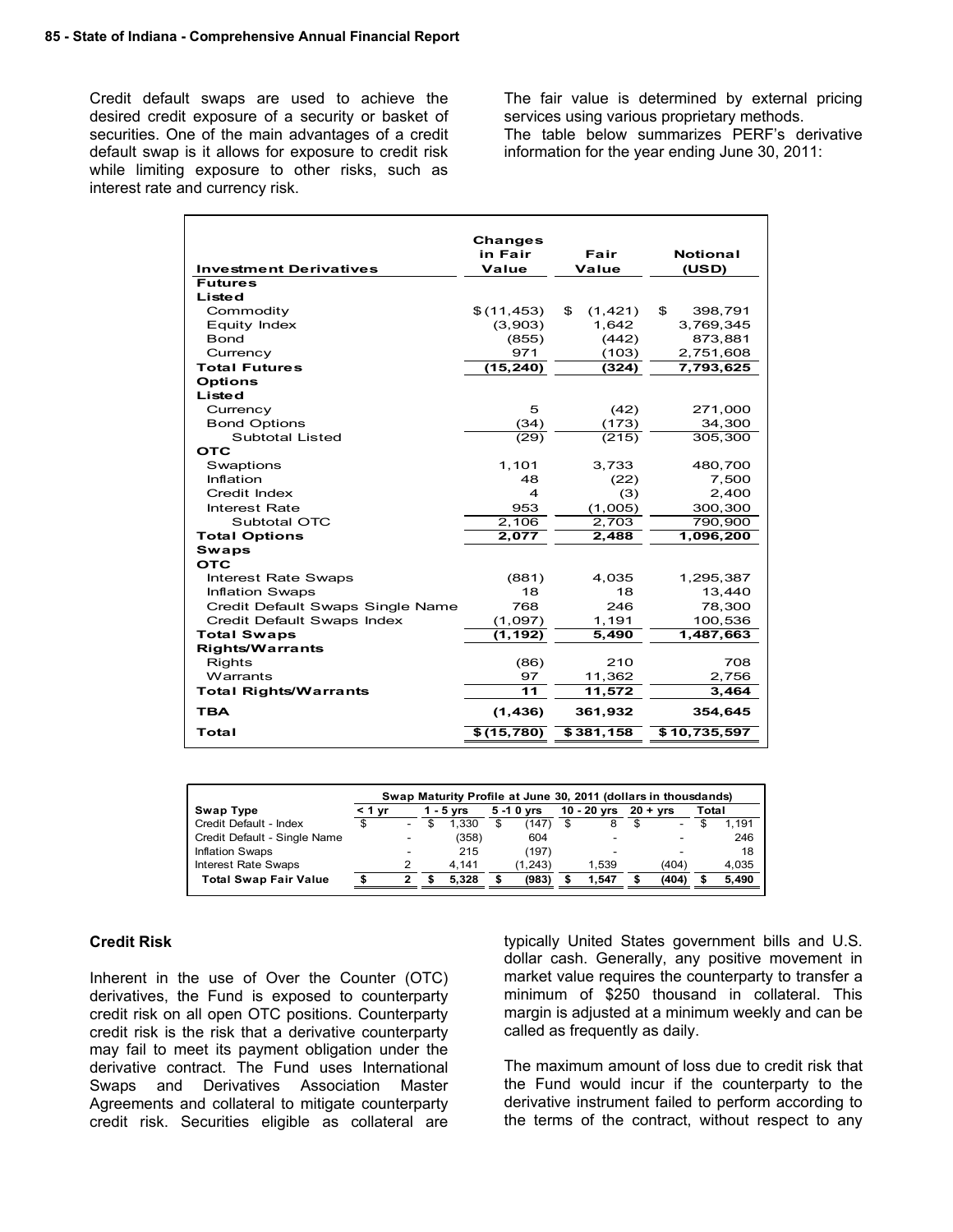collateral or other security, or netting arrangements is the total unrealized gain of derivatives at the end of the reporting period. The aggregate fair value of investment derivative instruments in asset positions at June 30, 2011, was \$7,279 thousand of which \$371 thousand was uncollaterized.

Some of the Fund's master agreements are subject to credit-related contingent features. In the event the Fund's assets decline by various, pre-specified rates over predetermined time periods, the Fund is

either required to post more collateral or may be required to pay off the open liability contracts given the counterparties right to terminate the contract. Contingent features that could result in an immediate payment from the counterparty include a downgrade of the counterparty below a lower specified rating, commonly A-/A3. It is important to note that these contingent features are not compulsory, rather they are voluntary.

|                                        |        | <b>Fair Value</b>                |       |    |         |    |                         | <b>Collateral</b>    |       |                 |  |  |
|----------------------------------------|--------|----------------------------------|-------|----|---------|----|-------------------------|----------------------|-------|-----------------|--|--|
|                                        | S&P    | Receivable/<br><b>Unrealized</b> |       |    |         |    | Payable/<br>(Unrealized | <b>Total</b><br>Fair |       |                 |  |  |
| <b>Swaps Counterparty</b>              | Rating | Gain                             |       |    | Loss)   |    | Value                   | <b>Posted</b>        |       | <b>Received</b> |  |  |
| Bank of America Corp                   | A      | \$                               |       | \$ | (422)   | \$ | (422)                   | \$                   | 480   | \$              |  |  |
| <b>Barclays Bank</b>                   | AA-    |                                  | 1,784 |    |         |    | 1,784                   |                      |       | (1,660)         |  |  |
| <b>BNP Paribas SA</b>                  | AA-    |                                  |       |    | (49)    |    | (49)                    |                      |       |                 |  |  |
| <b>BNP Paribas Securities Corp</b>     | AA-    |                                  | 15    |    |         |    | 15                      |                      | 402   |                 |  |  |
| Citibank                               | $A+$   |                                  | 161   |    | (374)   |    | (213)                   |                      | 787   | (3,676)         |  |  |
| <b>Credit Suisse</b>                   | A+     |                                  | 1,142 |    |         |    | 1,142                   |                      |       | (2, 196)        |  |  |
| Deutsche Bank                          | $A+$   |                                  | 728   |    |         |    | 728                     |                      | 150   | (1,050)         |  |  |
| Goldman Sachs Bank                     | A      |                                  | 60    |    |         |    | 60                      |                      |       |                 |  |  |
| Goldman Sachs International            | A      |                                  |       |    | (173)   |    | (173)                   |                      | 90    |                 |  |  |
| <b>HSBC Securities Inc.</b>            | AA-    |                                  | 128   |    |         |    | 128                     |                      |       | (160)           |  |  |
| JPMorgan Chase Bank                    | AA-    |                                  | 1,741 |    | (122)   |    | 1,619                   |                      |       | (1,630)         |  |  |
| Merrill Lynch & Co                     | A      |                                  | 61    |    |         |    | 61                      |                      |       |                 |  |  |
| <b>Morgan Stanley Capital Services</b> | A      |                                  | 1,222 |    | (206)   |    | 1,016                   |                      | 702   | (2,080)         |  |  |
| Royal Bank of Canada                   | AA-    |                                  | 237   |    | (85)    |    | 152                     |                      | 330   | (349)           |  |  |
| Royal Bank of Scotland                 | $A+$   |                                  |       |    | (292)   |    | (292)                   |                      | 630   |                 |  |  |
| <b>UBS</b>                             | $A+$   |                                  |       |    | (66)    |    | (66)                    |                      | 60    |                 |  |  |
| <b>Grand Total</b>                     |        | S                                | 7,279 | \$ | (1,789) | \$ | 5,490                   | S                    | 3,631 | \$(12,801)      |  |  |

| <b>Credit Default Swaps</b>    |             |                           |                            |                   |                         |  |  |  |  |
|--------------------------------|-------------|---------------------------|----------------------------|-------------------|-------------------------|--|--|--|--|
| <b>Investment Type</b>         |             | <b>Reference</b>          | <b>Fair Value Notional</b> |                   |                         |  |  |  |  |
| Index                          |             | Bought CDX IG             | \$                         | 93                | 36,736<br>\$.           |  |  |  |  |
| Index                          |             | Bought CDX EM             |                            | 2,657             | 23,600                  |  |  |  |  |
| Index                          |             | Bought CDX HY             |                            | 20                | 2,700                   |  |  |  |  |
| Index                          | Bought MCDX |                           |                            | (1.579)           | 37,500                  |  |  |  |  |
| <b>Total CDS - Index</b>       |             |                           | S.                         | 1,191             | \$100,536               |  |  |  |  |
| Single Name<br>Single Name     | Sold        | Various<br>Bought Various | S                          | (3, 136)<br>3,382 | 38,250<br>\$.<br>40,050 |  |  |  |  |
| <b>Total CDS - Single Name</b> |             |                           | S                          | 246               | 78,300<br>S             |  |  |  |  |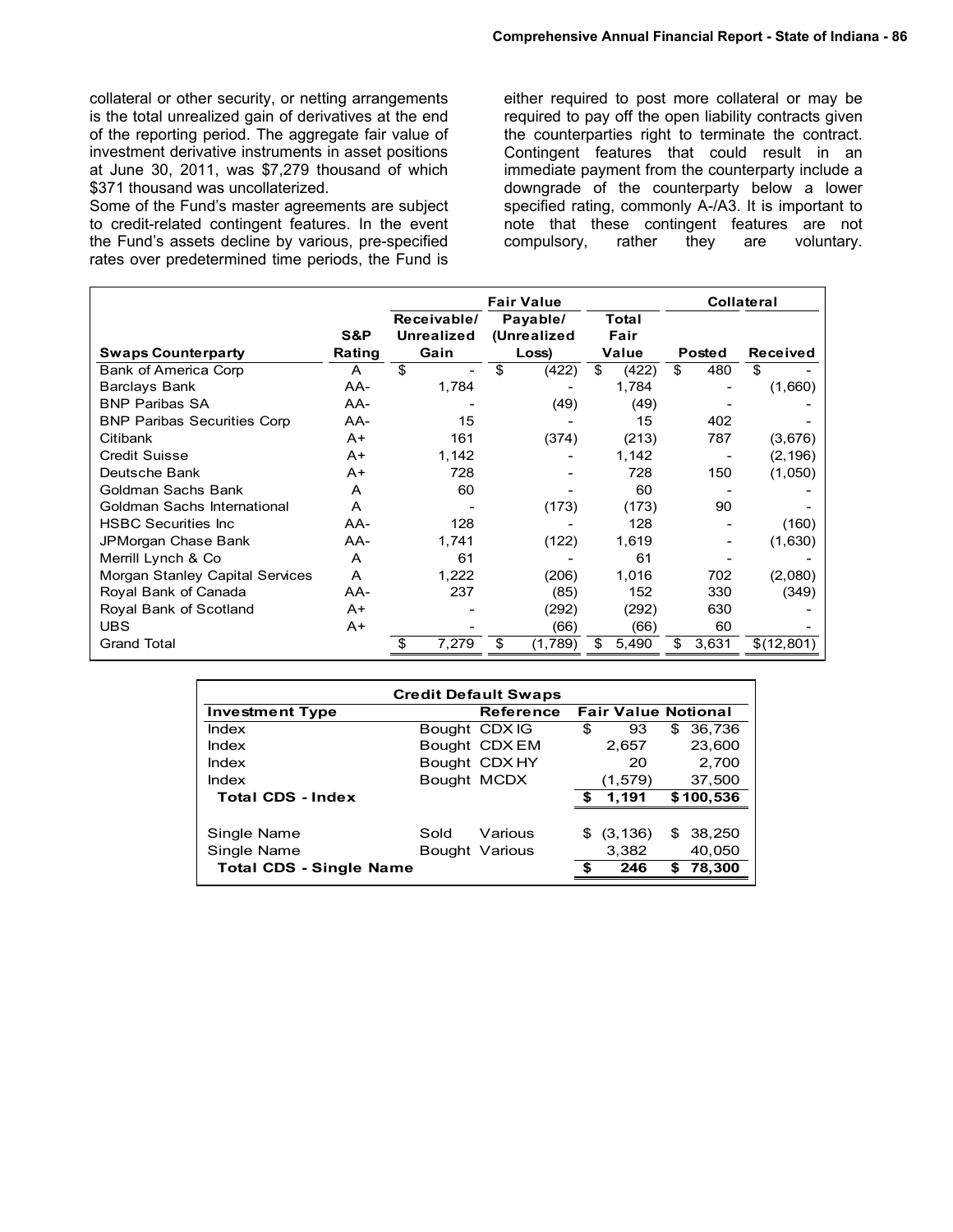#### **Interest Rate Risk**

The Fund has exposure to interest rate risk due to investments in interest rate and inflation swaps and TBAs. The required risk disclosures are included in the Interest Rate Risk schedule.

| Derivative Instruments Highly Sensitive to Interest Rate Changes |                                                                      |     |                   |    |                 |  |  |  |  |
|------------------------------------------------------------------|----------------------------------------------------------------------|-----|-------------------|----|-----------------|--|--|--|--|
| <b>Investment Type</b>                                           | <b>Reference Rate</b>                                                |     | <b>Fair Value</b> |    | <b>Notional</b> |  |  |  |  |
| <b>TBA Securities</b>                                            | 3.50%                                                                | \$. | 29.627            | \$ | 29,300          |  |  |  |  |
| <b>TBA Securities</b>                                            |                                                                      |     | 102,923           |    | 102,560         |  |  |  |  |
| <b>TBA Securities</b>                                            | 4.5                                                                  |     | 89.857            |    | 86.575          |  |  |  |  |
| <b>TBA Securities</b>                                            | 5                                                                    |     | 68.892            |    | 66,010          |  |  |  |  |
| <b>TBA Securities</b>                                            | 5.5                                                                  |     | 4,894             |    | 10,500          |  |  |  |  |
| <b>TBA Securities</b>                                            | 6                                                                    |     | 60,853            |    | 55,400          |  |  |  |  |
| <b>TBA Securities</b>                                            | 6.5                                                                  |     | 4,886             |    | 4,300           |  |  |  |  |
| <b>Total TBA Securities</b>                                      |                                                                      |     | 361,932           |    | 354,645         |  |  |  |  |
| Interest Rate Swap                                               | Pay Variable AUD-BBR 3 mo./Receive Fixed 5.25%                       |     | 73                |    | 23,286          |  |  |  |  |
| <b>Interest Rate Swap</b>                                        | Pay Variable MXN-TII 28 day/Receive Fixed 6.5%                       |     | 2                 |    | 230             |  |  |  |  |
| <b>Interest Rate Swap</b>                                        | Pay Variable BZDIOVRA/Receive Fixed Various (10% - 13%)              |     | 517               |    | 46,984          |  |  |  |  |
| <b>Interest Rate Swap</b>                                        | Receive Variable NZD-BBR 3 mo./Pay Fixed Rate Various 3.70% - 4.70%  |     | (432)             |    | 50,628          |  |  |  |  |
| <b>Interest Rate Swap</b>                                        | Pay Variable 6 mo. EURIBOR/Receive Fixed Various 2.1% - 3.9%         |     | (79)              |    | 596,454         |  |  |  |  |
| Interest Rate Swap                                               | Pay Variable 3 mo. USD-LIBOR 3 mo./Receive Fixed Various 2.1% - 4.6% |     | 816               |    | 263,575         |  |  |  |  |
| <b>Interest Rate Swap</b>                                        | Pay Fixed Various 3.0% - 4.2%/Receive Variable 6 mo. GBP-LIBOR       |     | 4,687             |    | 214,665         |  |  |  |  |
| <b>Interest Rate Swap</b>                                        | Pay Fixed Various 2.11% - 2.14%/Receive Variable 3 mo. CDOR          |     | 58                |    | 35,965          |  |  |  |  |
| Interest Rate Swap                                               | Pay Fixed Various 1.25% - 4.2%/Receive Variable 6 mo. USD-LIBOR      |     | (1,607)           |    | 63,600          |  |  |  |  |
| <b>Total Interest Rate Swaps</b>                                 |                                                                      |     | 4,035             | S  | 1,295,387       |  |  |  |  |
| <b>Inflation Swap</b>                                            | Pay Variable CPURNSA/Receive Fixed 1.84%                             |     | 215               |    | 5.800           |  |  |  |  |
| Inflation Swap                                                   | Pay Variable CPURNSA/Receive Fixed 2.46%                             |     | (128)             |    | 3,100           |  |  |  |  |
| <b>Inflation Swap</b>                                            | Pay Variable CPURNSA/Receive Fixed 2.66%                             |     | (69)              |    | 4,540           |  |  |  |  |
| <b>Total Inflaction Swaps</b>                                    |                                                                      |     | 18                |    | 13,440          |  |  |  |  |

#### **Foreign Currency Risk**

The Fund is exposed to foreign currency risk on its foreign currency forward contracts and futures contracts. The required risk disclosures are included in the Foreign Currency Risk schedule.

At June 30, 2011, PERF's investments included the following currency forwards balances:

| Foreign Currency Contract Receivable | 733.1 |
|--------------------------------------|-------|
| Foreign Currency Contract Payable    | 733.4 |

*Long Term Commitments for Alternative Investments* – PERF had entered into long term commitments for funding alternative investments in private equity and private real estate of \$4.0 billion of which \$1.8 billion was outstanding as of June 30, 2011. These amounts include five Eurodenominated and one Norwegian Kronerdenominated commitment to limited liability partnerships converted to United States dollars at the closing exchange rate as of June 30, 2011. The expected investment term of these commitments extend through 2028. These investments had a net asset value of \$2.2 billion as of June 30, 2011.

*State Teachers' Retirement Fund (TRF)* 

*Investment Policy* - The Fund's Investment policy states the following:

#### **Description of TRF**

The Indiana State Teachers' Retirement Fund ("TRF" or the "Fund") is a Defined Benefit plan under Internal Revenue Code Section 401(a) and is governed by federal law, the Indiana Constitution, Indiana Code, Indiana Administrative Code, and policies set by the TRF Board of Trustees (the "Board"). Pursuant to Indiana law and the Internal Revenue Code, TRF must be operated for the exclusive benefit of, and solely in the interest of, members and their beneficiaries. In order to provide the ensuing tax advantages to its members, TRF is required by Indiana law to meet all rules applicable to a qualified plan under Section 401 of the Internal Revenue Code. In addition, TRF is a trust, exempt from taxation under Section 501 of the Internal Revenue Code.

#### **Objectives**

All aspects of this policy statement should be interpreted in a manner consistent with the Fund's objectives. The objectives of the Fund have been established in conjunction with a comprehensive review of the current and projected financial requirements. These objectives are: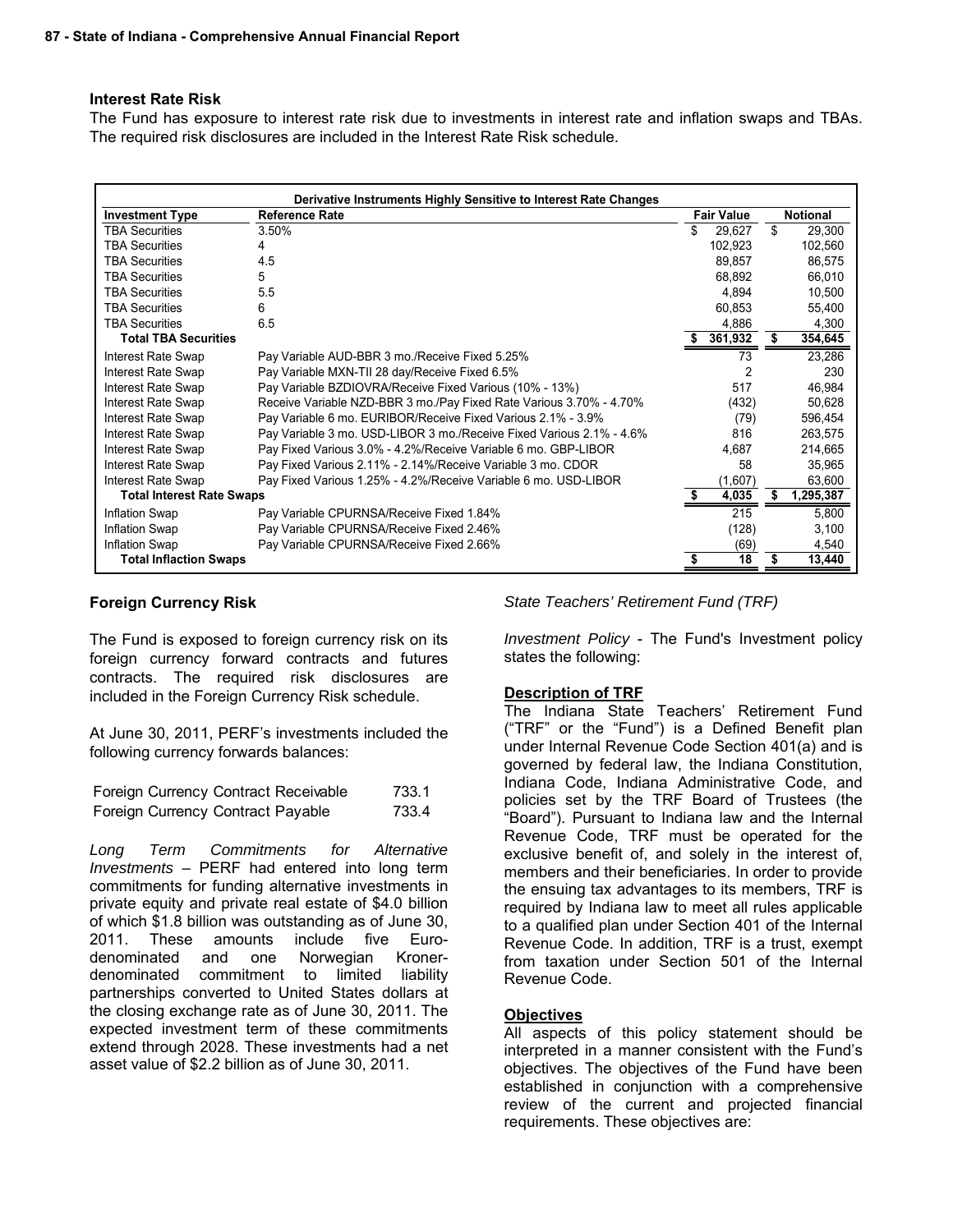1. To have the ability to pay all benefit and expense obligations when due;

2. To achieve the actuarial rate of return while limiting downside risk; and

3. To control the costs of administering the Fund and managing the investments.

#### **Description of the Primary Statutory Investment Provision**

The Indiana General Assembly enacted the prudent investor standard to apply to the Board and govern all its investments. See PL 37-1996. The primary governing statutory provision is that the Board must "invest its assets with the care, skill, prudence, and diligence that a prudent person acting in a like capacity and familiar with such matters would use in the conduct of an enterprise of a like character with like aims." The Board is also required to diversify such investments in accordance with prudent investment standards. See IC 5-10.4-3-10.

Other pertinent investment requirements in the Indiana Code ("IC") include the following:

- 1. Fund investments must be held for the Fund by banks or trust companies under a custodial agreement or agreements. All Custodians must be domiciled in the United States. IC 5-10.4-3-13;
- 2. The Board may not engage in any prohibited transaction, as described in Section 503(b) of the Internal Revenue Code. IC 5-10.2-2-1.5(9); and
- 3. The Board must divest from firms that do business with Sudan under IC 5-10.2-9 and State Sponsors of Terror under IC 5-10.2- 10.

It is the responsibility of the Board of Trustees to determine the allocation of assets among distinct capital markets.

The strategic asset allocation for employer assets effective on June 30, 2011 is as follows:

| <b>Global Equity</b> | 41%  |
|----------------------|------|
| Global Fixed Income  | 37%  |
| Inflation Sensitive  | 18%  |
| Absolute Return      | 4%   |
| Total                | 100% |

The asset allocation for the Guaranteed Fund, which is employee assets in the members' Annuity Savings Accounts, is 100% fixed income securities. *Credit Risk* - The credit risk of investments is the risk that the issuer will default and not meet their

obligation. This credit risk is measured by the credit quality ratings issued by national rating agencies such as Moody's and Standard and Poor's. The Fund's credit risk of investments policy is set on a manager by manager basis.

The following table (in thousands of dollars) provides information on the credit ratings associated with the Fund's investments in debt securities. Ratings were obtained from Moody's.

| Moody's Rating                  | Total       | Percentage<br>of Debt &<br>Cash<br><b>Equivalents</b> |
|---------------------------------|-------------|-------------------------------------------------------|
| Ааа                             | \$1.118.720 | 23.5%                                                 |
| <b>US Government Guaranteed</b> | 1,046,750   | 21.9%                                                 |
| Аа                              | 281.646     | 5.9%                                                  |
| А                               | 475.970     | 10.0%                                                 |
| Baa                             | 657.008     | 13.8%                                                 |
| Bа                              | 188.244     | 3.9%                                                  |
| R                               | 65.742      | 1.4%                                                  |
| <b>Below B</b>                  | 21,117      | $0.4\%$                                               |
| Unrated                         | 915.636     | 19.2%                                                 |
| Subtotal                        | 4,770,833   | 100.0%                                                |
| Cash - not applicable           | 398,762     |                                                       |
| Total                           | \$5.169.595 |                                                       |
|                                 |             |                                                       |

*Custodial Credit Risk* – Custodial credit risk for investments is the risk that, in the event of the failure of the counterparty to a transaction, the Fund will not be able to recover the value of investment or collateral securities that are in the possession of an outside party. Investments are exposed to custodial credit risk if the securities are uninsured and unregistered and are either held by the counterparty's trust department or agent, but not in the name of the Fund.

There was no custodial credit risk for investments including investments related to securities-lending collateral. Per IC 5-10.4-3-13, all Fund investments are held by banks or trust companies under custodial agreements and all custodians must be domiciled in the United States.

*Deposit Risks* – Deposits are exposed to custodial credit risk if they are not covered by depository insurance and the deposits are uncollateralized or collateralized with securities held by the pledging financial institution. Deposits held in the demand deposit account are carried at cost and are insured up to \$250 thousand each. Deposits in the demand accounts held in excess of \$250 thousand are not collateralized. Deposits with the Treasurer of State are entirely insured. Cash deposits held with the custodian, brokers and counterparty are carried at cost and are not insured or collateralized.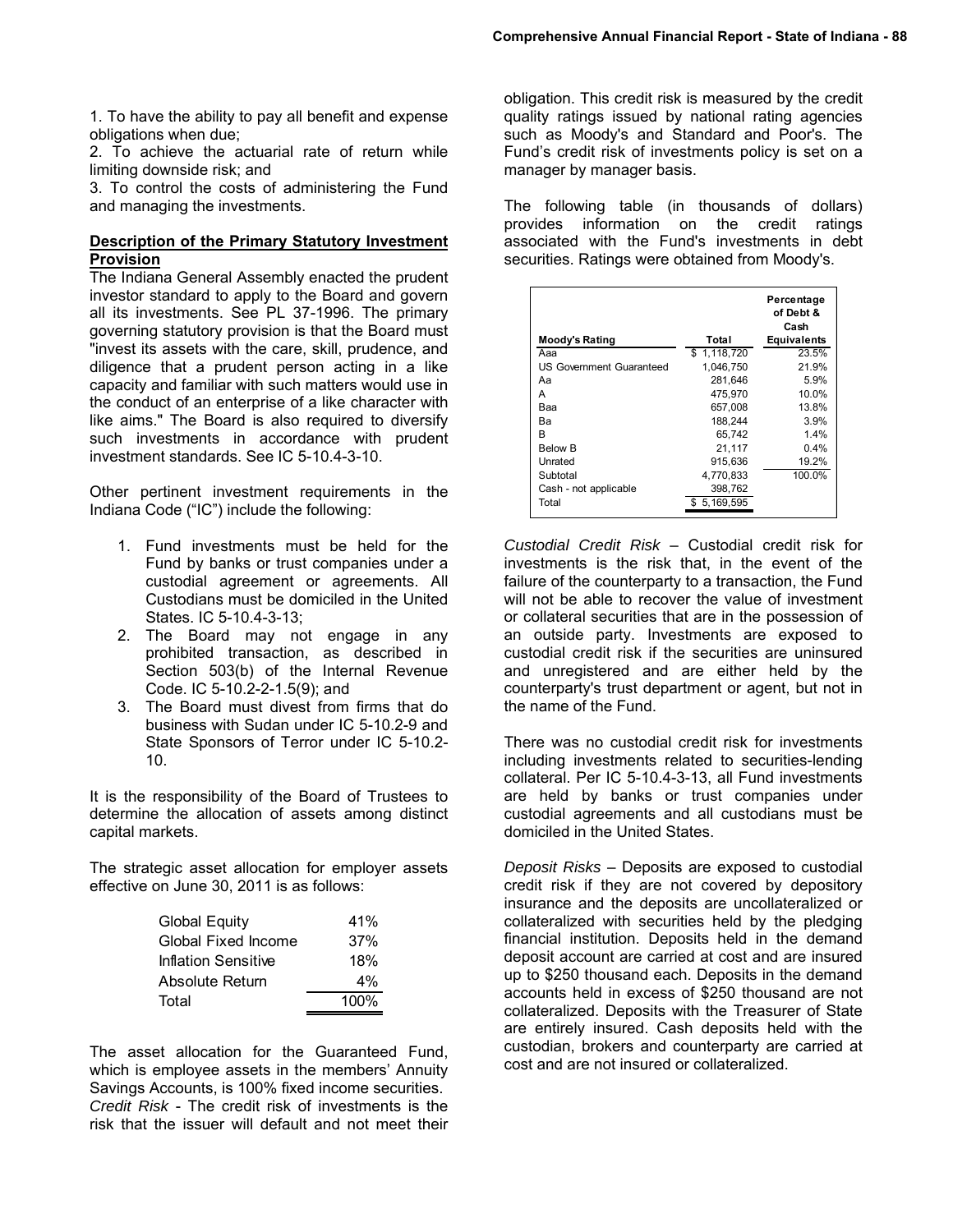#### **89 - State of Indiana - Comprehensive Annual Financial Report**

| <b>Assets Exposed:</b>                 |           |
|----------------------------------------|-----------|
| Demand Deposit Accounts - Bank Balance | \$122,768 |
| Initial/Variation Margin               | 3.290     |
| Cash Collateral with Counterparty      | 1.640     |
| Cash Held with Custodian               | 9.754     |
| <b>Total Exposed</b>                   | \$137,452 |
|                                        |           |

*Concentration of Credit Risk* – As of June 30, 2011, TRF did not have investments in any one issuer, other than securities issued or guaranteed by the U.S. government that represented more than 5% of net investments.

*Interest Rate Risk* – Interest rate risk is the risk that changes in interest rates will adversely affect the fair value of the investment. Duration is a measure of interest rate risk. The longer the maturity, the more the value of the fixed-income investment will fluctuate with interest rate changes.

The Fund uses the Barclays Capital Aggregate Index as the benchmark for performance measurement of domestic fixed income managers and various other indices for international fixed income managers.

The Fund invests in securities with contractual cash flows, such as asset-backed securities, collateralized mortgage obligations and commercial mortgage-backed securities, including securities backed by residential and commercial real estate loans. The value, liquidity and related income of these securities are sensitive to changes in economic conditions, including real estate value, delinquencies or defaults, or both, and may be adversely affected by shifts in the market's perception of the issuers and changes in interest rates.

As of June 30, 2011, the Fund had the following duration information:

|                                          |                   | % of All          | Portfolio<br>Weighted<br>Average<br><b>Effective</b> |
|------------------------------------------|-------------------|-------------------|------------------------------------------------------|
|                                          | <b>Fair Value</b> | <b>Debt</b>       | Duration                                             |
| <b>Debt Security Type</b>                | 6/30/2011         | <b>Securities</b> | (Years)                                              |
| <b>Cash &amp; Cash Equivalents</b>       |                   |                   |                                                      |
| Short Term Bills and Notes               | 219,568<br>\$     | 4.2%              | 0.44                                                 |
| <b>Commercial Paper</b>                  | 3.575             | 0.1%              | 0.03                                                 |
| Duration Not Available                   | 507,726           | 9.8%              | N/A                                                  |
| <b>Total Cash &amp; Cash Equivalents</b> | 730.869           | 14.1%             |                                                      |
|                                          |                   |                   |                                                      |
| <b>Investment Debt Securities</b>        |                   |                   |                                                      |
| <b>Asset-Backed Securities</b>           | 270,847           | 5.2%              | 0.62                                                 |
| Commercial Mortgage-Backed               |                   |                   |                                                      |
| Securities                               | 257.296           | 5.0%              | 2.22                                                 |
| Corporate Bonds                          | 1,552,988         | 30.0%             | 3.35                                                 |
| <b>Collateralized Bonds</b>              | 133               | 0.0%              | 0.23                                                 |
| Government Issued Commercial             |                   |                   |                                                      |
| Mortgage-Backed Securities               | 9.788             | 0.2%              | 4.36                                                 |
| <b>Index Linked Government Bonds</b>     | 102,852           | 2.0%              | 4.47                                                 |
| Guaranteed Fixed Income                  | 24.569            | 0.5%              | 1.47                                                 |
| <b>Government Agencies</b>               | 123,835           | 2.4%              | 3.03                                                 |
| <b>Government Bonds</b>                  | 585,744           | 11.3%             | 5.46                                                 |
| Government Mortgage-Backed               |                   |                   |                                                      |
| Securities                               | 683.106           | 13.2%             | 3.07                                                 |
| <b>Bank Loans</b>                        | 2.846             | 0.1%              | 0.18                                                 |
| Municipal/Provincial Bonds               | 21,040            | 0.4%              | 5.65                                                 |
| Non-Government Backed C.M.O.s            | 147,890           | 2.9%              | 0.95                                                 |
| Other Fixed Income                       | 699               | 0.0%              | 0.56                                                 |
| Duration Not Available                   | 655,093           | 12.7%             | N/A                                                  |
| <b>Total Investment Debt Securities</b>  | 4,438,726         | 85.9%             |                                                      |
| <b>Total Debt Securities</b>             | \$5,169,595       | 100.0%            |                                                      |

*Foreign Currency Risk* – Foreign currency risk is defined as any deposit or investment that are denominated in foreign currencies, which bear a potential risk of loss arising from changes in currency exchange rates. As of June 30, 2011, 11.0% of the Fund's investments were in foreign currencies. The objective of the Fund's foreign currency risk policy is to effectively manage portfolio return volatility associated with foreign currency risk, allowing for a structure that will manage the level of strategic currency risk to the Fund.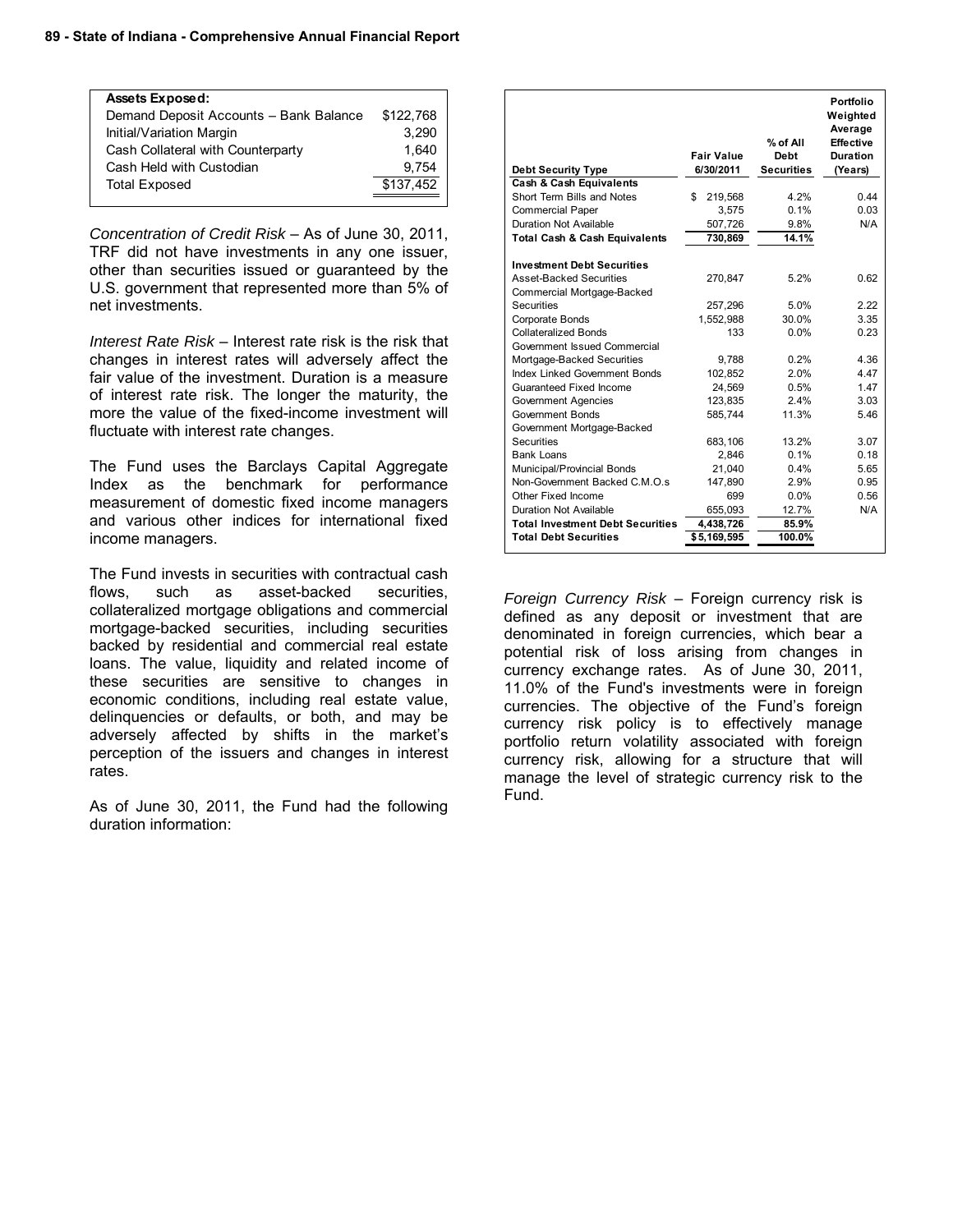The table below breaks down the Fund's exposure to each foreign currency (in thousands of dollars):

| Currency                      | Total        | % of Total |
|-------------------------------|--------------|------------|
| <b>Australian Dollar</b>      | \$<br>43,183 | 0.5%       |
| <b>Brazilian Dollar</b>       | 7,632        | 0.1%       |
| <b>British Pound Sterling</b> | 143,714      | 1.5%       |
| Canadian Dollar               | 49,148       | 0.5%       |
| Danish Koruna                 | 3,412        | $0.0\%$    |
| Euro Currency Unit            | 449.089      | 4.8%       |
| Hong Kong Dollar              | 32,344       | 0.3%       |
| Israeli New Shegel            | 2,891        | $0.0\%$    |
| Japanese Yen                  | 183,043      | 1.9%       |
| Mexican Peso                  | 8,509        | 0.1%       |
| New Zealand Dollar            | 528          | $0.0\%$    |
| Norwegian Krone               | 7,329        | 0.1%       |
| Philipine Peso                |              | $0.0\%$    |
| Polish Zloty                  | 4.841        | 0.1%       |
| Singapore Dollar              | 10,561       | 0.1%       |
| South Korean Won              | 4,247        | $0.0\%$    |
| Swedish Krona                 | 23,929       | 0.3%       |
| Swiss Franc                   | 63,923       | 0.7%       |
| Thai Bhat                     | 725          | $0.0\%$    |
| Held in Foreign Currency      | 1,039,048    | 11.0%      |
| Held in US Dollar             | 8,396,761    | 89.0%      |
| Total                         | \$9,435,809  | 100.0%     |

*Securities Lending* – State statutes and the Board of Trustees permit the Fund to lend securities to broker-dealers and other entities (borrowers) for collateral that will be returned for the same securities in the future. The Fund's custodial bank manages the securities lending program and receives securities or cash as collateral. The Fund's custodial bank maintains a list of broker-dealers that have passed their credit analysis and are eligible to borrow securities. In addition, the Fund can have any borrower removed from this list by requesting the custodian not lend to this borrower. The collateral securities cannot be pledged or sold by the Fund unless the borrower defaults, but cash collateral may be invested by the Fund. Collateral securities and cash are initially pledged at 102% of the market value of domestic securities lent and 105% on international securities lent. Collateral is adjusted to the market on a daily basis. No more than 40% of TRF's total assets may be lent at any one time. Approximately 25% of the securities loans can be terminated on demand either by the Fund or by the borrower, although generally the average term of these loans is one day.

At year end, the Fund has no securities lending transactions. The custodian agreement with Northern Trust was terminated as of June 30, 2011 and as of July 1, 2011 the Fund's new custodian was Bank of NY Mellon.

*Outstanding Short Sales* – Short sales occur when

investments have been sold which are not yet owned by the Fund. Prior to settlement of the sale, the investments will be procured. For the investments directly held by the Fund within the custody accounts, the outstanding short sales are included as accounts receivable from sales of investments and as negative investments. A schedule of the negative investments as of June 30, 2011, is listed below. These investments reduced the debt securities investments shown on the balance sheet. These transactions involve market risk, as the asset to be delivered may become more costly to procure and then losses would be realized.

A schedule of the outstanding short sales at June 30, 2011 follows (dollars in thousands):

| Type of Investment         | <b>Total Short</b><br><b>Sales</b> |
|----------------------------|------------------------------------|
| Government Mortgage Backed | 96.741                             |

*Derivative Financial Instruments* – Derivative instruments are financial contracts whose values depend on the values of one or more underlying assets, reference rates, or financial indexes. The Fund's derivatives are all related to fiduciary activities. The fair value of all derivative financial instruments is reported in the Statement of Fiduciary Net Assets as either assets or liabilities, and the change in the fair value is recorded in the Statement of Changes in Fiduciary Net Assets as investment income. TRF's directly-held investments in derivatives are not leveraged. A derivative instrument could be a contract negotiated on behalf of the Master Trust and a specific counterparty. This would typically be referred to as an "OTC contract" (Over the Counter) such as swaps, forward contracts and TBAs (Mortgage To Be Announced). Alternatively, a derivative instrument, such as futures, could be listed and traded on an exchange and referred to as "exchange traded". Due to the level of risk associated with certain derivative investment securities, it is reasonably possible that changes in the value of investment securities will occur in the near term, and such changes could affect the amounts reported in the financial statements. Investments in limited partnerships may include derivatives that are not shown in the derivative total.

During the year, the Fund's derivative investments included:

#### **Futures**

A futures contract is an agreement between two parties to buy and sell a financial instrument at a set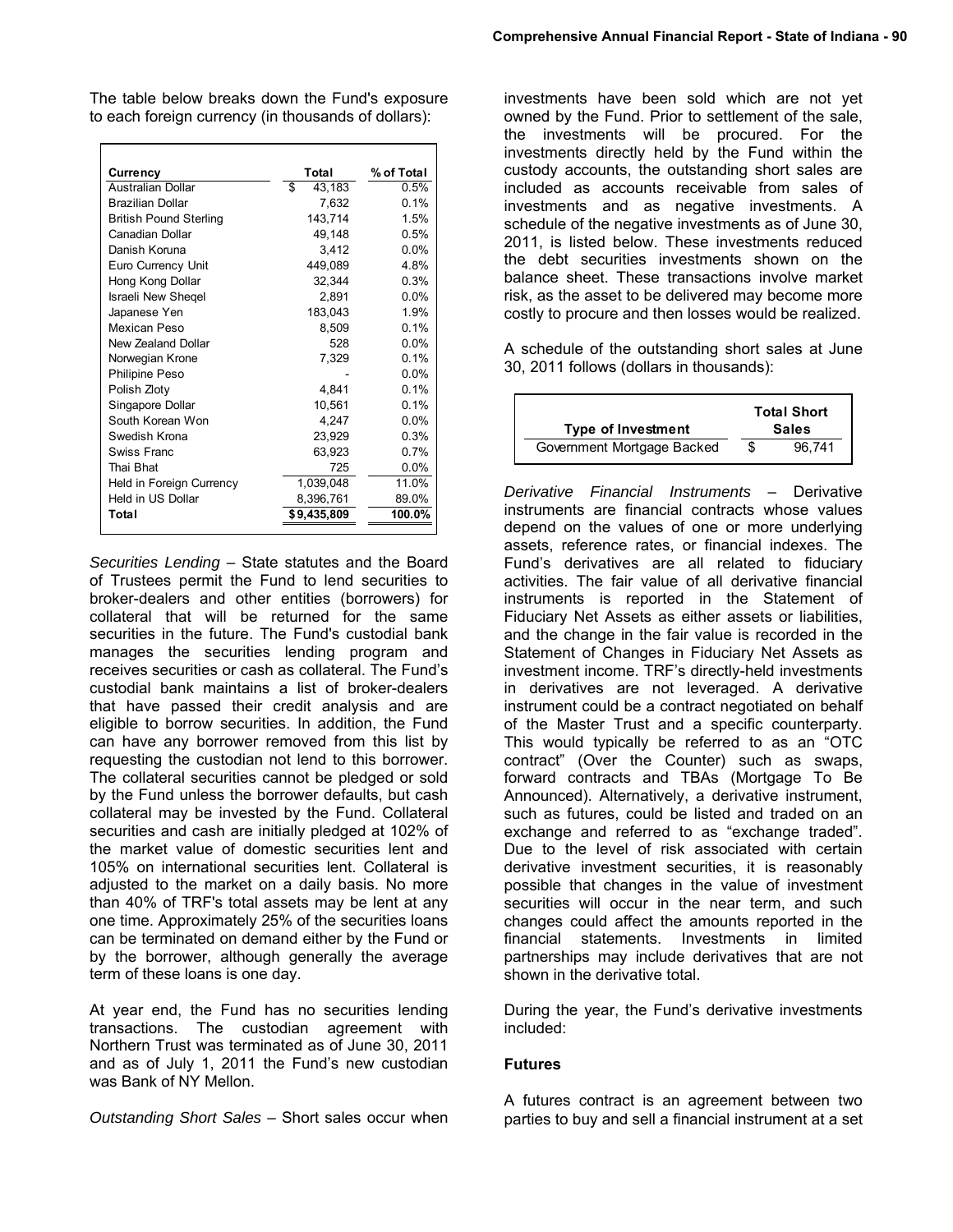#### price on a future date.

TRF's investment managers use financial futures to replicate an underlying security or index they intend to hold or sell in the portfolio. In certain instances, it may be beneficial to own a futures contract rather than the underlying security. Additionally, TRF's investment managers use futures contracts to adjust the portfolio risk exposure. Futures contracts may be used for the purpose of investing cash flows or modifying duration, but in no event may leverage be created by any individual security or combination of securities. As the market value of the futures contract varies from the original contract price, a gain or loss is recognized and paid to, or received from, the clearinghouse. The cash or securities to fulfill these obligations are held in the investment portfolio.

### **Options**

Options are agreements that give the owner of the option the right, but not obligation, to buy (in the case of a call) or to sell (in the case of a put) a specific amount of an asset for a specific price on or before a specified expiration date.

The purchaser of put options pays a premium at the outset of the agreement and stands to gain from an unfavorable change (i.e., a decrease) in the price of the instrument underlying the option. The writer of a call option receives a premium at the outset of the agreement and bears the risk of an unfavorable change (i.e., an increase) in the price of the instrument underlying the option. Interest rate swaptions are options to enter into an interest rate swap based off a set of predetermined conditions.

Options are generally used to manage interest rate risk, adjust portfolio duration, or rebalance the total portfolio to the target asset allocation. The fair value of exchange traded options is determined based upon quoted market prices.

The fair value of over the counter options is determined by external pricing services using various proprietary methods, based upon the type of option.

#### **Rights/Warrants**

Rights provide the holder with the right, but not the obligation, to buy a company's common stock at a predetermined price, the subscription price. The right is good until its expiration date. A right permits the investor to buy at a price that may be below the actual market price for that stock. A warrant is an option to buy an underlying equity security at a predetermined price for a finite period of time.

#### **Forwards**

#### Foreign Currency

A forward exchange contract is a commitment to purchase or sell a foreign currency at a future date at a negotiated forward rate. A contract is classified as a forward contract when the settlement date is more than two days after the trade date. Risks associated with such contracts include movement in the value of a foreign currency relative to the U.S. dollar. The contracts are valued at forward exchange rates and include net appreciation / depreciation in the Statement of Fiduciary Net Assets. Realized gains or losses on forward currency contracts is the difference between the original contract and the closing value of such contract and is included in the Statement of Changes in Fiduciary Net Assets.

The Fund enters into forward currency forwards to manage exposure to fluctuations in foreign currency exchange rates on portfolio holdings and to settle future obligations.

#### Bond Forwards

A bond forward is a contract for the purchase or sale of debt security, to be delivered at a future agreed-upon date. Bond forwards are used to achieve the desired market exposure of a security or asset class or adjust portfolio duration.

#### **TBA**

A TBA (Mortgage To Be Announced) is a contract for the purchase or sale of agency mortgagebacked securities to be delivered at a future agreed upon date. Associated gains are derived from the change in market value of the contract due to a change in price of the underlying security. Future settlement risk is the risk of not receiving the asset or associated gains specified in the contract.

TBAs are used to achieve the desired market exposure of a security or asset class or adjust portfolio duration.

The fair value is determined by external pricing services using various proprietary methods.

#### **Swaps**

#### Interest Rate Swaps

Interest rate swaps are derivative instruments in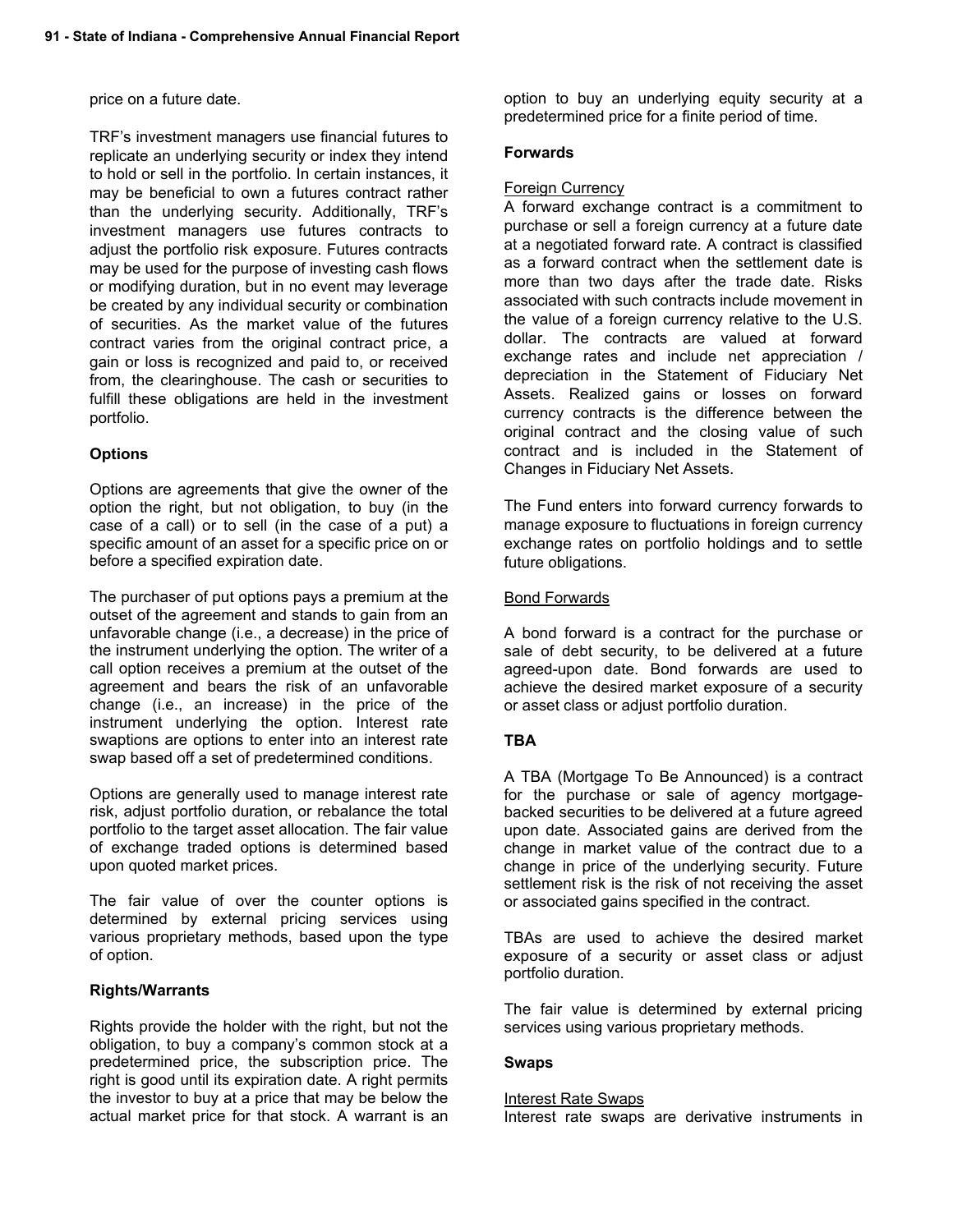which one party exchanges a stream of fixed interest rate cash flows for floating interest rate cash flows. A notional amount of principal is required to compute the actual cash amounts and is determined at the inception of the contract.

Interest rate swaps are generally used to manage interest rate risk, adjust portfolio duration, or rebalance the total portfolio to the target asset allocation.

The fair value is determined by external pricing services using various proprietary methods.

#### Credit Default Swaps

Credit default swap agreements involve one party (referred to as the buyer of protection) making a stream of payments to another party (the seller of protection) in exchange for the right to receive a specified return in the event of a default or other predetermined credit event for the referenced entity, obligation or index.

Credit default swaps are used to achieve the desired credit exposure of a security or basket of securities. One of the main advantages of a credit default swap is it allows for exposure to credit risk while limiting exposure to other risks, such as interest rate and currency risk.

The fair value is determined by external pricing services using various proprietary methods.

The table below summarizes TRF's derivative information for the year ending June 30, 2011:

|                                  | <b>Changes</b> |               |                 |
|----------------------------------|----------------|---------------|-----------------|
|                                  | in Fair        | Fair          | <b>Notional</b> |
| <b>Investment Derivatives</b>    | Value          | Value         | (USD)           |
| <b>Futures</b>                   |                |               |                 |
| <b>Commodity Index Futures</b>   | \$(1,832)      | \$<br>(1,832) | \$<br>35,126    |
| <b>Bond Futures</b>              | (331)          | (331)         | 563,284         |
| Foreign Exchange Futures         | 2              | 2             | 67,781          |
|                                  | (2, 161)       | (2, 161)      | 666,191         |
| <b>Options</b>                   |                |               |                 |
| Call Swaptions (LIBOR)           | (6)            | (48)          | 8,400           |
| Put Swaptions (LIBOR)            | 490            | 482           | 41,653          |
| Inflation                        | 3              | (3)           | 600             |
| <b>Bond Options</b>              | 669            | 5,338         | 21,000          |
|                                  | 1,156          | 5,769         | 71,653          |
| <b>Swaps</b>                     |                |               |                 |
| <b>Interest Rate Swaps</b>       | (1,380)        | (1,289)       | 44,027          |
| Credit Default Swaps Single Name | (76)           | (209)         | 61,467          |
| Credit Default Swaps Index       | 906            | 928           | 55,565          |
|                                  | (550)          | (570)         | 161,059         |
| <b>Rights/Warrants</b>           |                |               |                 |
| <b>Rights</b>                    | 15             | 15            | 283             |
| Warrants                         | 73             | 73            | 76              |
|                                  | 88             | 88            | 359             |
| <b>Forwards</b>                  |                |               |                 |
| <b>Bond Forwards</b>             | (67)           | (297)         | 23,000          |
|                                  |                |               |                 |
| <b>TBA</b>                       | 165            | 206,429       | 285,080         |
|                                  |                |               |                 |
| Total                            | (1, 369)<br>\$ | \$209,258     | \$1,207,342     |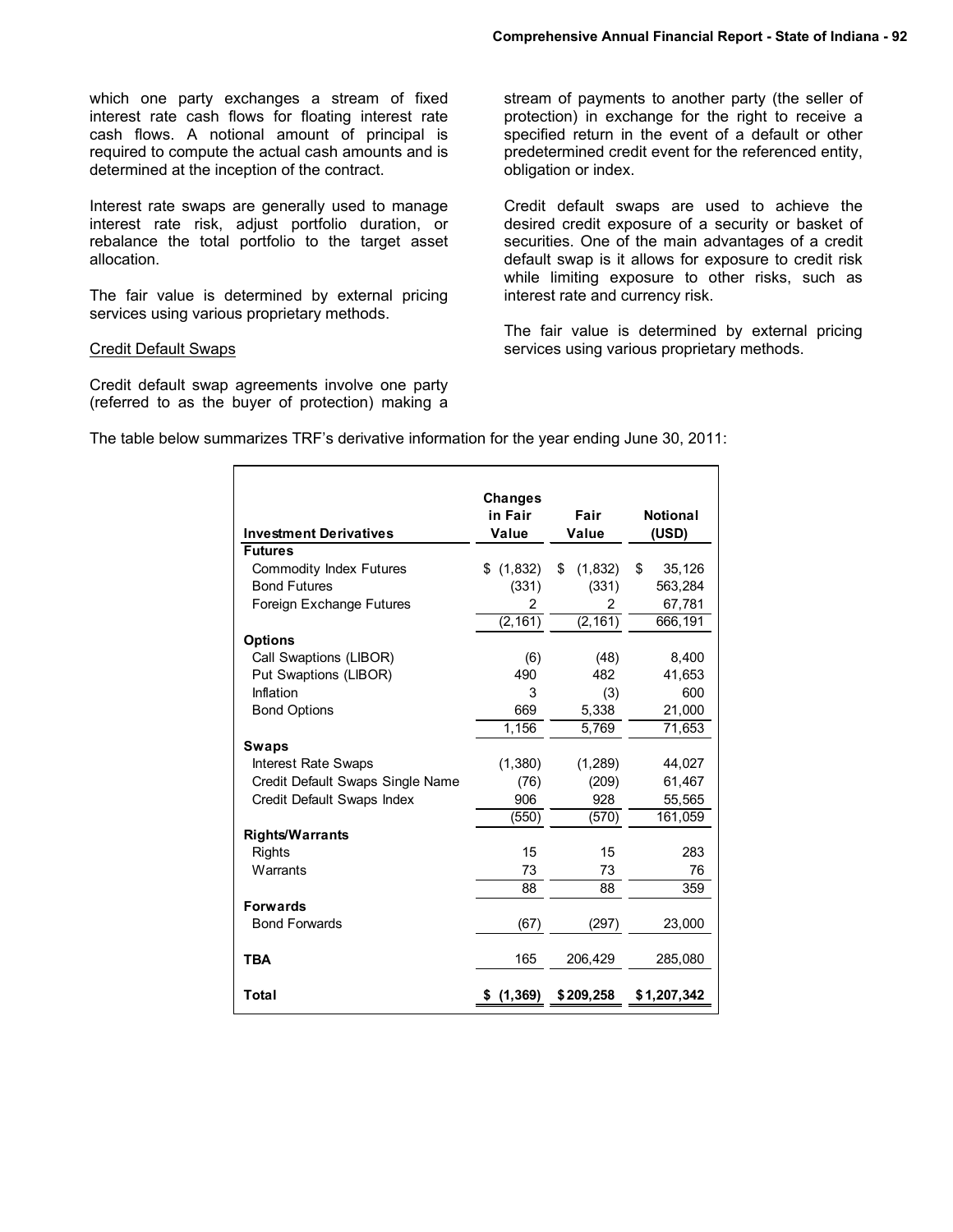|                              | Swap Maturity Profile at June 30, 2011 (dollars in thousdands) |      |  |           |    |              |     |                      |  |                |  |          |
|------------------------------|----------------------------------------------------------------|------|--|-----------|----|--------------|-----|----------------------|--|----------------|--|----------|
| <b>Swap Type</b>             | $<$ 1 vr                                                       |      |  | 1 - 5 vrs |    | $5 - 10$ yrs |     | 10 - 20 yrs 20 + yrs |  |                |  | Total    |
| Credit Default - Single Name | \$                                                             | '76) |  | (230)     | \$ | 97           | \$. | $\sim$               |  | $\blacksquare$ |  | (209)    |
| Credit Default - Index       |                                                                |      |  | 74        |    | 406          |     | -                    |  | 448            |  | 928      |
| <b>Interest Rate Swaps</b>   |                                                                | 73   |  | 407       |    | (274)        |     | (1.459)              |  | (36)           |  | (1, 289) |
| <b>Total Swap Fair Value</b> | S                                                              | (3)  |  | 251       |    | 229          |     | (1.459)              |  | 412            |  | (570)    |

#### **Interest Rate Risk**

The Fund has exposure to interest rate risk due to the investment in interest rate swaps and TBAs. The required risk disclosures are included in the Interest Rate Risk schedule above.

|                                  | Derivative Instruments Highly Sensitive to Interest Rate Changes |                   |                 |
|----------------------------------|------------------------------------------------------------------|-------------------|-----------------|
| <b>Investment Type</b>           | <b>Reference Rate</b>                                            | <b>Fair Value</b> | <b>Notional</b> |
| <b>TBA Securities</b>            | 3.5%                                                             | \$<br>(956)       | \$<br>1,000     |
| <b>TBA Securities</b>            | 4.0%                                                             | 52,015            | 66,025          |
| <b>TBA Securities</b>            | 4.5%                                                             | 123,229           | 153,910         |
| <b>TBA Securities</b>            | 5.0%                                                             | 29,105            | 61,395          |
| <b>TBA Securities</b>            | 5.5%                                                             | 825               | 750             |
| <b>TBA Securities</b>            | $6.0\%$                                                          | 2,211             | 2,000           |
| <b>Total TBA Securities</b>      |                                                                  | \$206,429         | \$285,080       |
|                                  |                                                                  |                   |                 |
| Interest Rate Swap               | Pay Variable 6 month BP/Receive Fixed 3.5%                       | 3                 | 642             |
| Interest Rate Swap               | Pay Variable BRL 1D LIBOR/Receive Fixed 11.57%                   | 73                | 3,905           |
| Interest Rate Swap               | Pay Variable BRL LIBOR/Receive Fixed 11.49%                      | (3)               | 1,088           |
| Interest Rate Swap               | Pay Variable 6 month LIBOR/Receive Fixed 6.0%                    | 409               | 5,940           |
| Interest Rate Swap               | Pay Variable 6 month LIBOR/Receive Fixed 3.5%                    | 22                | 482             |
| Interest Rate Swap               | Pay Fixed 2.5%/Receive Variable 3 month LIBOR                    | (24)              | 1,000           |
| Interest Rate Swap               | Pay Fixed 4.0%/Receive Variable 3 month LIBOR                    | (244)             | 3,300           |
| Interest Rate Swap               | Pay Fixed 3.5%/Receive Variable 3 month LIBOR                    | (29)              | 1,300           |
| Interest Rate Swap               | Pay Variable CAD 3 month BBR/Receive Fixed 5.8%                  | 323               | 13,263          |
| Interest Rate Swap               | Pay Fixed 5.0%/Receive Variable 3 month LIBOR                    | (1,782)           | 11,800          |
| Interest Rate Swap               | Pay Variable 3 month CDOR/Receive Fixed 5.0%                     | (1)               | 207             |
| Interest Rate Swap               | Pay Fixed 4.25%/Receive Variable 3 month LIBOR                   | (36)              | 1,100           |
| <b>Total Interest Rate Swaps</b> |                                                                  | (1, 289)          | 44,027          |

#### **Credit Risk**

Inherent in the use of OTC derivatives, the Fund is exposed to counterparty credit risk on all open OTC positions. Counterparty credit risk is the risk that a derivative counterparty may fail to meet its payment obligation under the derivative contract. The Fund uses International Swaps and Derivatives Association Master Agreements and collateral to mitigate counterparty credit risk. Securities eligible as collateral are typically United States government bills and U.S. dollar cash. Generally, any positive movement in market value requires the counterparty to transfer a minimum of \$250 thousand in collateral. This margin is adjusted at a minimum weekly and can be called as frequently as daily.

The maximum amount of loss due to credit risk that the Fund would incur if the counterparty to the derivative instrument failed to perform according to the terms of the contract, without respect to any collateral or other security, or netting arrangements is the total unrealized gain of derivatives at the end of the reporting period. The aggregate fair value of investment derivative instruments in asset positions at June 30, 2011, was \$1,451 thousand of which \$212 thousand was uncollaterized.

Some of the Fund's master agreements are subject to credit-related contingent features. In the event the Fund's assets decline by various, pre-specified rates over predetermined time periods, the Fund is either required to post more collateral or may be required to pay off the open liability contracts given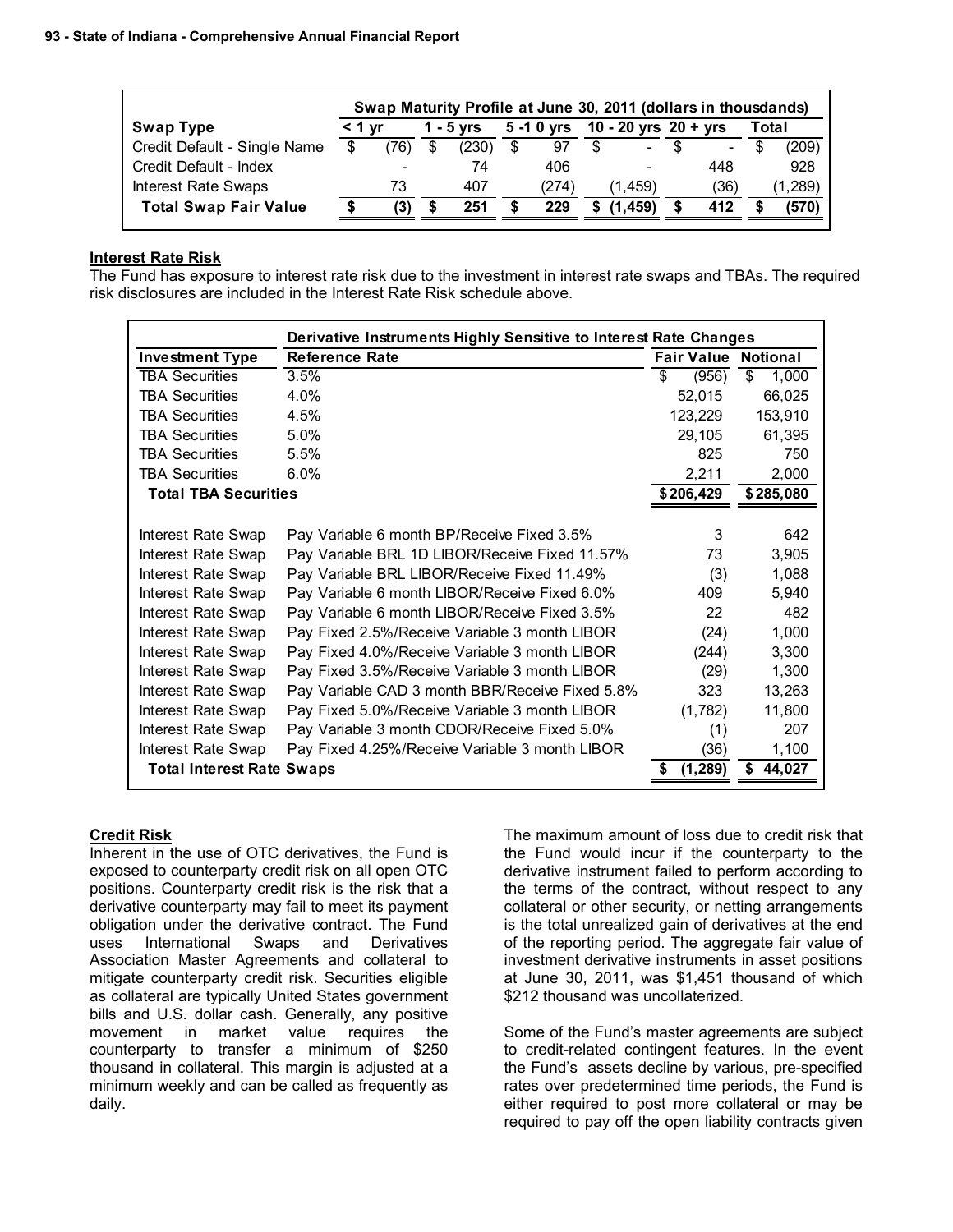the counterparties right to terminate the contract. Contingent features that could result in an immediate payment from the counterparty include a downgrade of the counterparty below a lower specified rating, commonly A-/A3. It is important to note that these contingent features are not compulsory, rather they are voluntary.

|                                 |        | <b>Fair Value</b>                               |       |          |               |       | <b>Collateral</b> |        |       |    |                 |
|---------------------------------|--------|-------------------------------------------------|-------|----------|---------------|-------|-------------------|--------|-------|----|-----------------|
|                                 | S&P    | Receivable/<br><b>Unrealized</b><br>(Unrealized |       | Payable/ | Total<br>Fair |       |                   |        |       |    |                 |
| <b>Swaps Counterparty</b>       | Rating | Gain                                            |       | Loss)    |               | Value |                   | Posted |       |    | <b>Received</b> |
| Bank of America Corp            | A      | \$                                              |       | \$       | (1, 293)      | \$    | (1,293)           | \$     | 1,510 | \$ |                 |
| <b>Barclays Bank</b>            | AA-    |                                                 |       |          | (454)         |       | (454)             |        | 130   |    |                 |
| Citibank                        | A+     |                                                 | 353   |          |               |       | 353               |        |       |    | (440)           |
| Credit Suisse                   | $A+$   |                                                 |       |          | (6)           |       | (6)               |        |       |    |                 |
| Deutshe Bank                    | A+     |                                                 | 340   |          |               |       | 340               |        |       |    | (520)           |
| Goldman Sachs Bank              | A      |                                                 | 406   |          |               |       | 406               |        |       |    | (290)           |
| Goldman Sachs International     | A      |                                                 |       |          | (117)         |       | (117)             |        |       |    |                 |
| JPMorgan Chase Bank             | AA-    |                                                 | 140   |          |               |       | 140               |        |       |    | (260)           |
| Merrill Lynch & Co              | A      |                                                 | 3     |          |               |       | 3                 |        |       |    |                 |
| Morgan Stanley Capital Services | A      |                                                 | 93    |          |               |       | 93                |        |       |    |                 |
| Royal Bank of Canada            | AA-    |                                                 | 116   |          |               |       | 116               |        |       |    | (260)           |
| Royal Bank of Scotland          | A+     |                                                 |       |          | (71)          |       | (71)              |        |       |    | (270)           |
| <b>UBS</b>                      | A+     |                                                 |       |          | (80)          |       | (80)              |        |       |    |                 |
| <b>Grand Total</b>              |        |                                                 | 1,451 | S        | (2,021)       | S     | (570)             |        | 1,640 | S  | (2,040)         |

| <b>Credit Default Swaps</b>    |            |                  |    |                   |                 |  |  |  |  |
|--------------------------------|------------|------------------|----|-------------------|-----------------|--|--|--|--|
| <b>Investment Type</b>         |            | <b>Reference</b> |    | <b>Fair Value</b> | <b>Notional</b> |  |  |  |  |
| Index                          | Sold       | <b>CDX</b>       | \$ | 82                | \$16,530        |  |  |  |  |
| Index                          | Bought CDX |                  |    | 398               | 35,413          |  |  |  |  |
| Index                          | Bought ABX |                  |    | 448               | 3,622           |  |  |  |  |
| <b>Total CDS - Index</b>       |            |                  | S  | 928               | 55,565<br>S.    |  |  |  |  |
|                                |            |                  |    |                   |                 |  |  |  |  |
| Single Name                    | Sold       | Various          | \$ | (54)              | \$<br>6,967     |  |  |  |  |
| Single Name                    |            | Bought Various   |    | (155)             | 54,500          |  |  |  |  |
| <b>Total CDS - Single Name</b> |            |                  | S  | (209)             | \$61,467        |  |  |  |  |

#### **Foreign Currency Risk**

The Fund is exposed to foreign currency risk on its foreign currency forward contracts and futures contracts. The required risk disclosures are included in the Foreign Currency Risk schedule.

At June 30, 2011, TRF's investments included the following currency forwards balances:

| <b>Forward Currency Contract Receivables</b> | \$261.1 |
|----------------------------------------------|---------|
| Forward Currency Contract Payables           | \$260.9 |

*Long Term Commitments for Alternative Investments* – TRF had entered into long term commitments for funding alternative investments in private equity and private real estate of \$1,461 million as of June 30, 2011. These investments had a net asset value of \$788 million as of June 30, 2011. The funding period for the amounts that TRF has already committed is from April 2002 to approximately June 2018. The outstanding commitments at June 30, 2011, totaled \$728 million.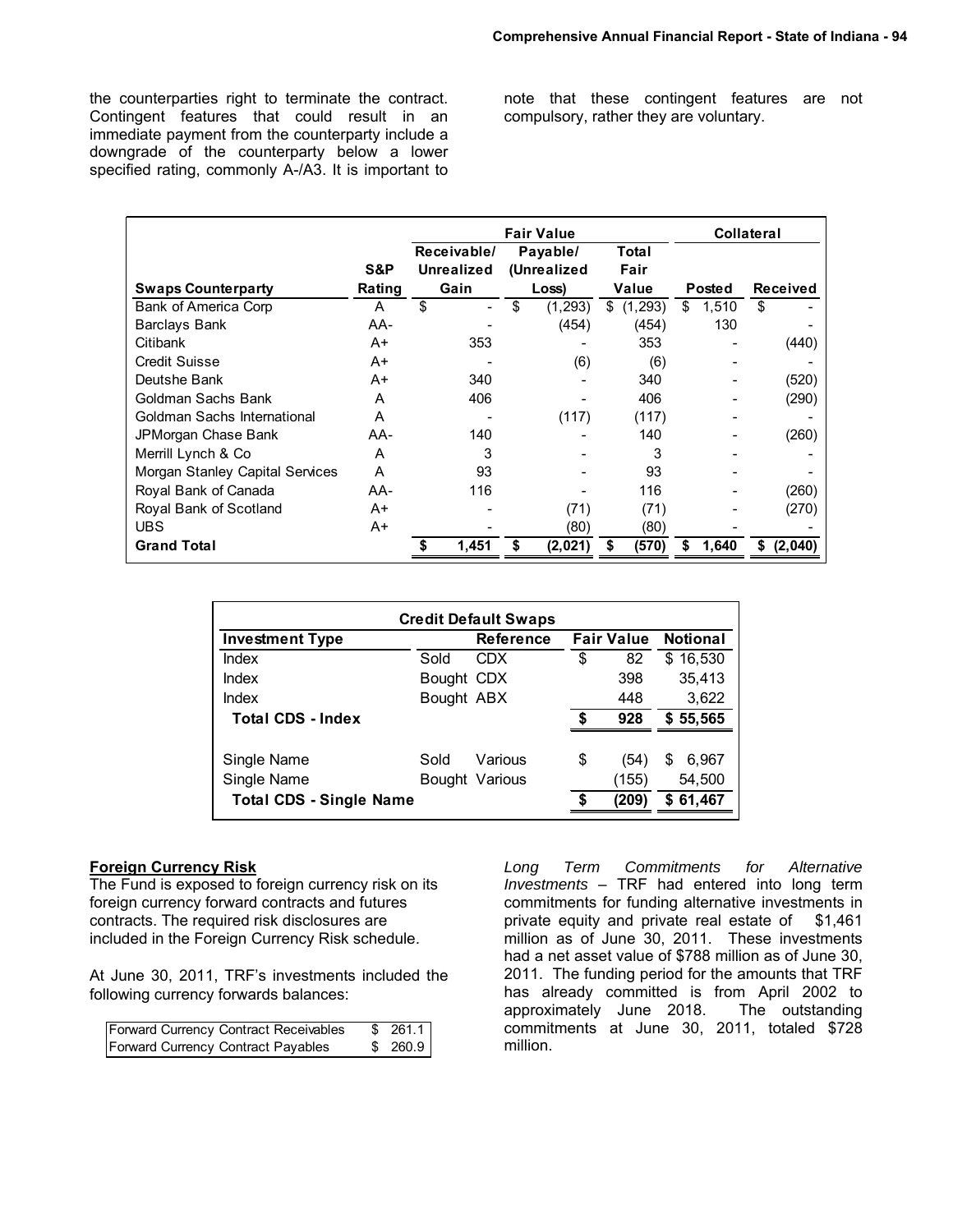### **B. Interfund Transactions**

#### **Interfund Loans**

As explained in Note III(A) above, temporary cash overdrafts in various funds are reported as interfund loans from the General Fund. As of June 30, 2011, the following funds had temporary cash overdrafts covered by loans from the General Fund: US DHHS Fund, \$123.2 million, US Department of Agriculture

Fund, \$74.6 million, US Department of Labor Fund, \$7.6 million, U.S. Department of Education Fund, \$84.6 million, and S&S Children's Home Construction Fund, \$0.2 million.

The following is a summary of the Interfund Loans as of June 30, 2011:

| Interfund Loans - Current                                                                                       |                                   |                                            |
|-----------------------------------------------------------------------------------------------------------------|-----------------------------------|--------------------------------------------|
|                                                                                                                 | Loans To<br>Governmental<br>Funds | Loans From<br>Governmental<br><b>Funds</b> |
| Governmental Funds<br>General Fund<br>US DHHS<br>Nonmajor Governmental Funds<br><b>Total Governmental Funds</b> | \$<br>290,191<br>290,191          | \$<br>123,185<br>167,006<br>290,191        |
| Total Interfund Loans                                                                                           | 290.191                           | 290.191                                    |

#### **Interfund Services Provided/Used**

Interfund Services Provided of \$6.7 million represents amounts owed by various governmental funds to the Institutional Industries Fund and the Administrative Services Revolving Funds, both internal service funds, for goods and services rendered.

The following is a schedule of Interfund Services Provided/Used as of June 30, 2011:

|                                               | Interfund Services<br>Provided To<br>Governmental Funds | Interfund Services<br>Used By<br>Governmental Funds |
|-----------------------------------------------|---------------------------------------------------------|-----------------------------------------------------|
| <b>Governmental Funds</b>                     |                                                         |                                                     |
| General Fund                                  | \$                                                      | \$<br>2,534                                         |
| ARRA of 2009                                  |                                                         |                                                     |
| U.S. Department of Transportation             |                                                         | 6                                                   |
| U.S. Department of Health & Human Services    |                                                         | 1,301                                               |
| Nonmajor Governmental Funds                   |                                                         | 2,867                                               |
| <b>Total Governmental Funds</b>               |                                                         | 6,709                                               |
| <b>Proprietary Funds</b>                      |                                                         |                                                     |
| Internal Service Funds                        | 6,709                                                   |                                                     |
| Total Proprietary Funds                       | 6,709                                                   |                                                     |
|                                               |                                                         |                                                     |
| <b>Total Interfund Services Provided/Used</b> | 6,709                                                   | 6,709                                               |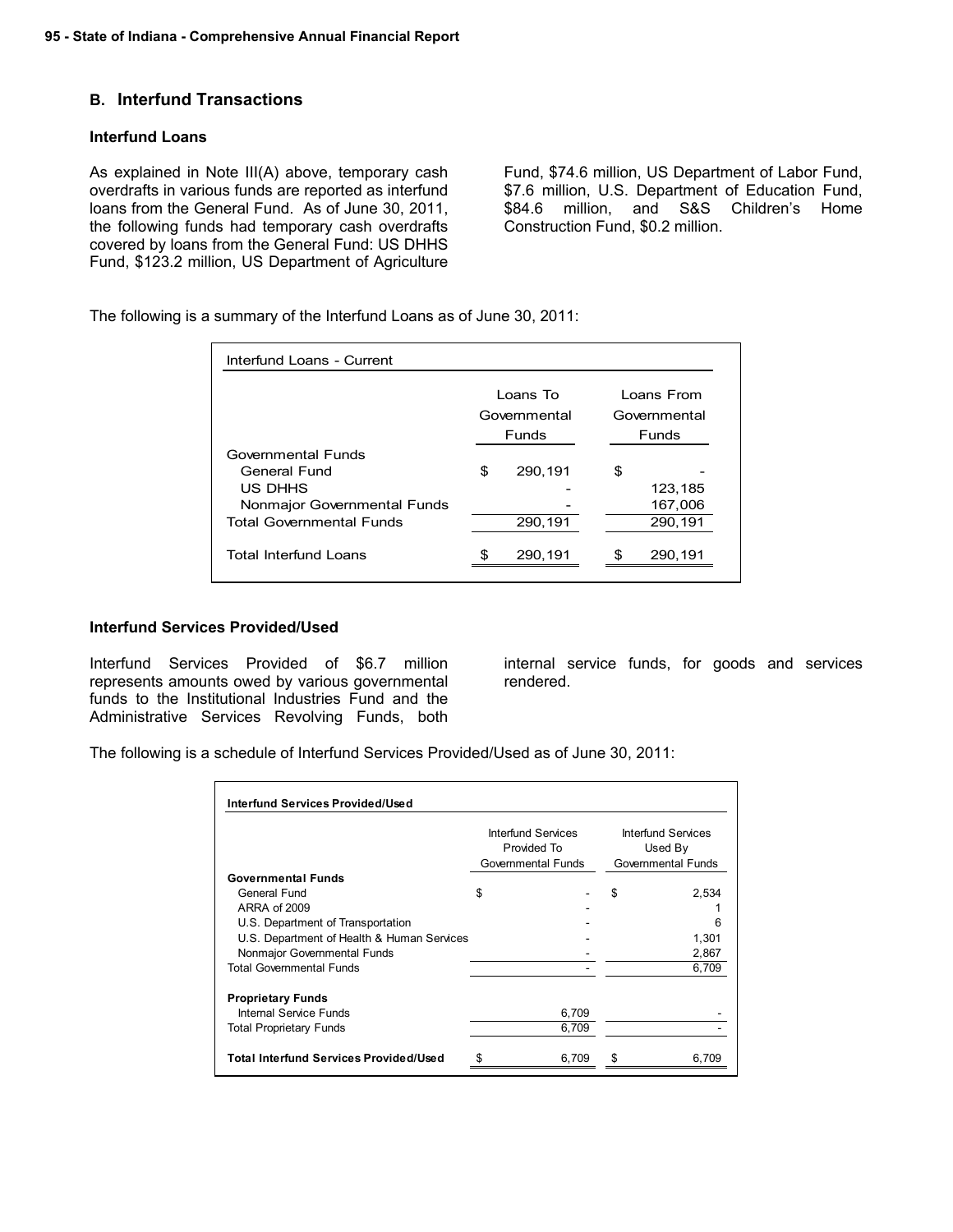#### **Due From/Due Tos**

*Current* – The \$16.6 million is the State ARRA appropriation owed to the colleges and universities. Interfund balance of \$6.0 million represents the accrued distribution amount from the State Lottery Commission to the Build Indiana Fund. The Indiana Finance Authority owed \$250 thousand to governmental funds with \$230 thousand due the General Fund and the balance of \$20 thousand due non-major governmental funds.

*Non-current* – The interfund balance of \$50.0 million represents funds the General Fund borrowed in June 2004, interest free, from the

Indiana Board for Depositories, a discretely presented component unit. This money is due to be repaid, either from the General Fund prior to January 1, 2023, or by a budget request submitted to the 2023 session of the general assembly. This non-current interfund balance appears on the government-wide statements, but not the General Fund statements.

The following are current and non-current schedules of Due From/Due Tos of Component Units, as of June 30, 2011:

| <b>Component Units - Current</b> |                                   |        |                              |        |                                |       |                                 |
|----------------------------------|-----------------------------------|--------|------------------------------|--------|--------------------------------|-------|---------------------------------|
|                                  | Due From<br>Primary<br>Government |        | Due To<br>Component<br>Units |        | Due From<br>Component<br>Units |       | Due To<br>Primary<br>Government |
| <b>Governmental Funds</b>        |                                   |        |                              |        |                                |       |                                 |
| General Fund                     | \$                                |        | \$                           |        | \$                             | 230   | \$                              |
| ARRA of 2009                     |                                   |        |                              | 16,637 |                                |       |                                 |
| Nonmajor Governmental Funds      |                                   |        |                              |        |                                | 6,011 |                                 |
| <b>Total Governmental Funds</b>  |                                   |        |                              | 16,637 |                                | 6,241 |                                 |
| <b>Component Units</b>           |                                   |        |                              |        |                                |       |                                 |
| Indiana University               |                                   | 9,697  |                              |        |                                |       |                                 |
| <b>Purdue University</b>         |                                   | 3,060  |                              |        |                                |       |                                 |
| Nonmajor Universities            |                                   | 3,880  |                              |        |                                |       |                                 |
| Indiana Finance Authority        |                                   |        |                              |        |                                |       | 230                             |
| State Lottery Commission         |                                   |        |                              |        |                                |       | 6,011                           |
| Indiana State Fair Commission    |                                   |        |                              |        |                                |       |                                 |
| <b>Total Component Units</b>     |                                   | 16,637 |                              |        |                                |       | 6,241                           |
| <b>Total Due From/To</b>         |                                   | 16,637 | s                            | 16,637 | S                              | 6,241 | 6,241                           |

| <b>Component Units - Non-current</b> |                                   |    |                                     |
|--------------------------------------|-----------------------------------|----|-------------------------------------|
|                                      | Due From<br>Primary<br>Government |    | Due To<br>Component<br><b>Units</b> |
| <b>Governmental Funds</b>            |                                   |    |                                     |
| General Fund                         | \$                                | \$ | 50,000                              |
| <b>Total Governmental Funds</b>      |                                   |    | 50,000                              |
| <b>Component Units</b>               |                                   |    |                                     |
| <b>Board for Depositories</b>        | 50,000                            |    |                                     |
| <b>Total Component Units</b>         | 50,000                            |    |                                     |
| Total Due From/To                    | 50,000                            | S  | 50,000                              |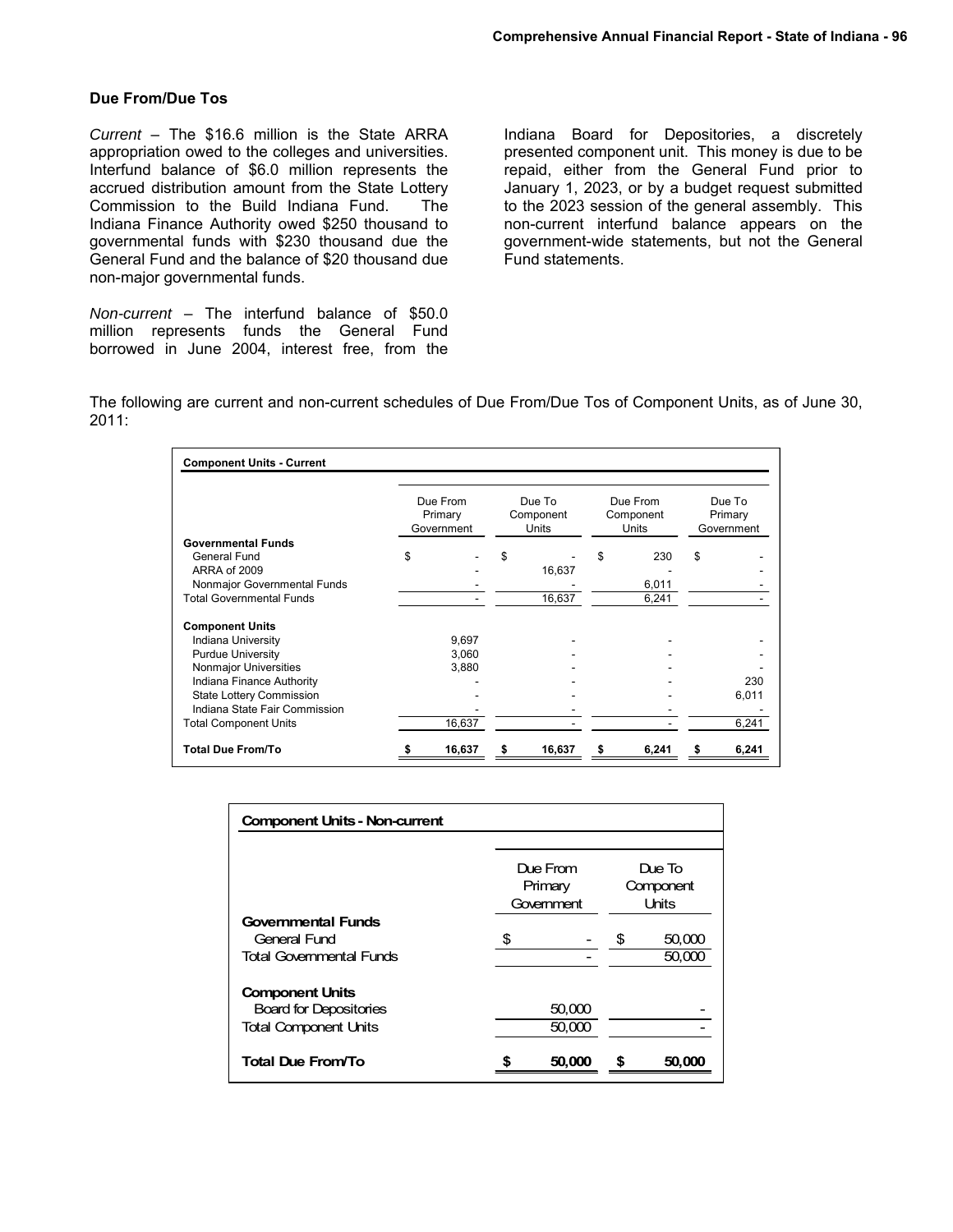Effective July 1, 2008, members who have service in both the Public Employees' Retirement Fund (PERF) and the State Teachers' Retirement Fund (TRF) have the option of choosing from which of these funds they would like to retire. The fund that the member chooses pays the retirement benefits to the member. The member's pension is computed and vested status determined on the basis of the combined creditable service in both funds. The annuity, if any, is computed on the basis of amounts credited to the employee in the annuity savings accounts in both funds minus any amount withdrawn by the member under IC 5-10.2- 3-6.5.

The fund in which the employee was a member must pay to the fund responsible for paying the member's benefits:

- (1) the amount credited to the member in the member's annuity savings account, minus any amount withdrawn by the member; and
- (2) the proportionate actuarial cost of the member's pension.

At the time the retirement benefit is calculated, PERF and TRF will set up a receivable (Due from component unit) or payable (Due to component unit) in their respective Statements of Fiduciary Net Assets based on which retirement fund will pay benefits to the member.

The following is a schedule of Due From/ Due Tos within Component Units, as of June 30, 2011:

|                                                                                    | Due From<br>Component<br>Units |              |   | Due To<br>Component<br>Units |  |
|------------------------------------------------------------------------------------|--------------------------------|--------------|---|------------------------------|--|
| <b>Discretely Presented Component Units Pension Trust:</b><br><b>Pension Trust</b> |                                |              |   |                              |  |
| Public Employees' Retirement Fund<br>State Teachers' Retirement Fund               | \$                             | 738<br>1.054 | S | 1.054<br>738                 |  |
| Total Discretely Presented Component Units Pension Trust                           |                                | 1.792        |   | 1.792                        |  |
| Total Due From /To                                                                 | \$                             | 1.792        |   | 1,792                        |  |

The State has established a due from agency fund in the General Fund and a due to General Fund in the Local Distributions agency fund for the over distribution of taxes collected on behalf of local units of government computed as of June 30, 2011. It is the State's intention to have the total repaid through adjustments in future distributions in accordance with state law (CAGIT: IC 6-3.5-1.1- 9(b)(2); COIT: IC 6-3.5-6-17(b)(2); and CEDIT: IC 6-3.5-7-11(b)(2). The following schedule presents the Due from/Due to between the General Fund and the Agency Fund:

| <b>Between General Fund and Agency Funds</b> |   |          |        |         |  |
|----------------------------------------------|---|----------|--------|---------|--|
|                                              |   | Due from | Due to |         |  |
|                                              |   | Agency   |        | General |  |
|                                              |   | Funds    | Fund   |         |  |
| <b>Governmental Funds</b>                    |   |          |        |         |  |
| General Fund                                 | S | 539.697  | S      |         |  |
| <b>Agency Funds</b>                          |   |          |        |         |  |
| <b>Local Distributions</b>                   |   |          |        | 539,697 |  |
| <b>Total Due From/To</b>                     |   | 539,697  |        |         |  |
|                                              |   |          |        |         |  |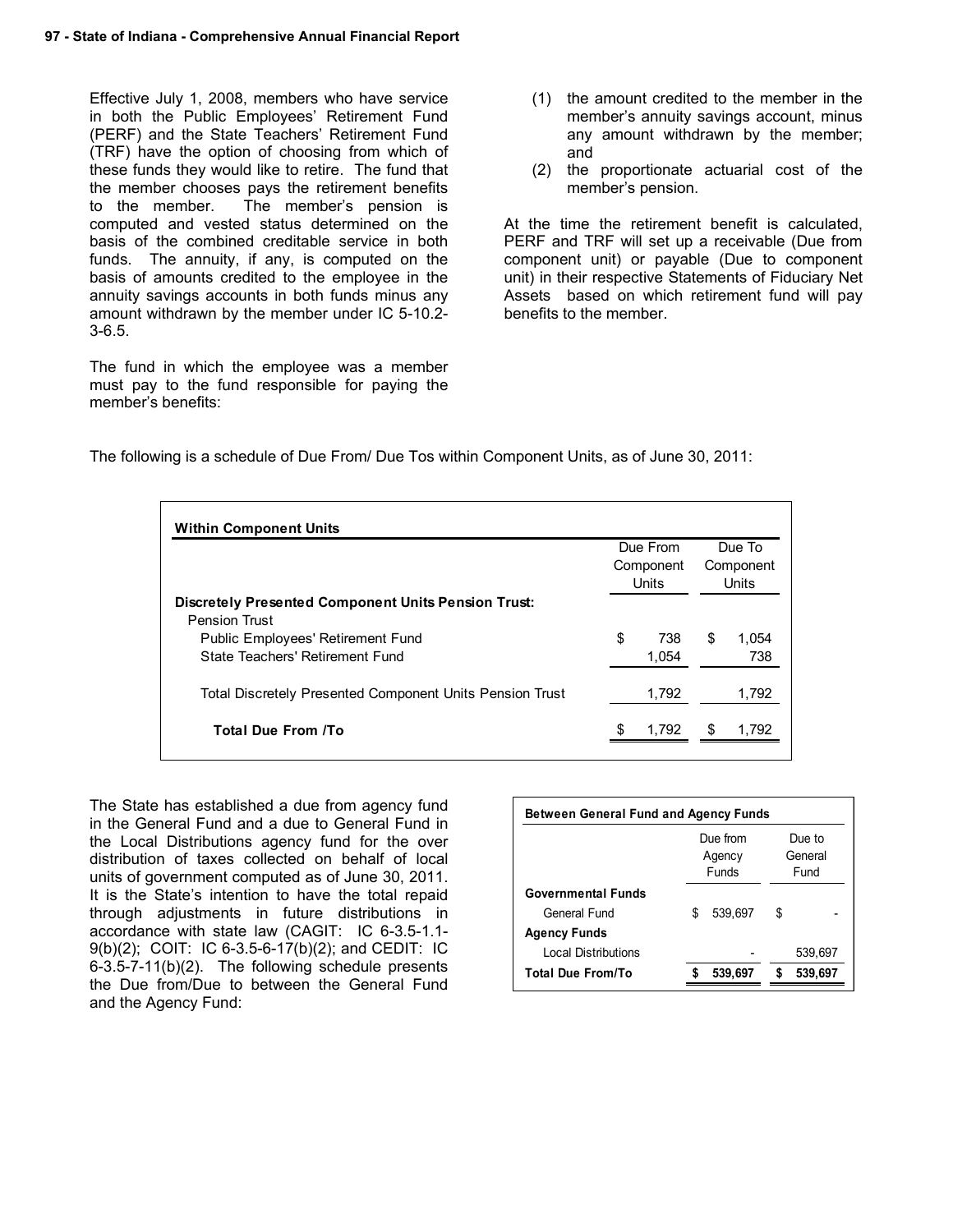#### *Major Governmental Funds*

Transfers constitute the movement of money from the fund that receives the resources to the fund that utilizes them. These numerous transfers generally result from legislation passed by the Indiana General Assembly that directs how the transfers are made. In the case of the General Fund, many appropriations are made in the General Fund and then are transferred during the year to the funds where these appropriations are used. Also in the case of the General Fund, various taxes and other revenues are collected in other funds and transferred to the General Fund. Following are the principal purposes of the State's interfund transfers:

**General Fund** – The General Fund had the following transfers in: \$660.4 million was following transfers in: transferred in from the State Gaming Fund which were wagering taxes from riverboats and slot machines at horse tracks; \$560.8 million was transferred in from the Public Welfare-Medicaid Assistance Fund of which \$207.3 million was intergovernmental transfers (IGT) from disproportionate share hospital and supplemental payments; \$144.1 million was a return of funds at fiscal year end; \$98.8 million was qualifying assessment fees that can only be used for the State's share of Medicaid services under Title XIX of the Social Security Act; \$30.2 million was received by a state psychiatric hospital for their operations; \$29.4 million was the State Operated Facilities' Disproportionate share of Medicaid; \$22.0 million was for IGT Medicaid Assistance; \$16.4 million was from reimbursement of Medicaid expenditures from parties other than medical providers and Medicaid recipients; and \$12.6 million was from Intermediate Care Facility for the Mentally Retarded (ICF/MR) assessment fees. The Build Indiana Fund transferred in \$236.2 million as Motor Vehicle Excise Tax Cut Replacement distributions. \$57.6 million was transferred in from the Tobacco Master Settlement Fund for various health and welfare purposes including residential services for the developmentally disabled, Indiana's Children with Special Health Care Needs health insurance coverage, and community health centers. \$52.0 million was transferred to the Office of Medicaid Policy and Planning's State Medicaid General Fund and to the Division of Family Resources' Division of Family and Children Local Office fund from the Hospital Care for the Indigent Fund. \$52.0 million was transferred in from the Fund 6000 Programs of which \$21.9 million was distribution of financial institutions tax per IC 6-5.5; \$11.7 million was transferred to the Office of Medicaid Policy and

Planning's State Medicaid General Fund which were appropriation and reversion transfers; \$9.4 million was transferred in for Indiana Veterans' Home administration from the Comfort-Welfare Fund's receipts of resident fees and Medicaid and Medicare reimbursements; \$5.1 million was transferred in from permit fees collected from business that sell alcoholic beverages per IC 7.1-4- 9-4; and \$4.0 million was transferred in from the Skills 2016 Training Fund for the Department of Workforce Development's Employment and Training Administration fund. \$31.6 million was transferred in from the U.S. Department of Health and Human Services Fund of which \$26.1 million was for the Office of Medicaid Policy and Planning's FSSA Medicaid Fund; \$3.6 million was reimbursement of federal indirect costs to the State Budget Agency; \$0.8 million was for Division of Family Resources information systems; \$0.5 million was for the Attorney General's Office's Medicaid and welfare fraud units; \$0.4 million was for county prosecutors and judges state match returned at fiscal year end; and \$0.2 million was an allocation of federal indirect costs by the Department of Child Services. The Medicaid Indigent Care Trust Fund transferred in \$26.1 million for the Office of Medicaid Policy and Planning's State Medicaid General Fund to cover Medicaid Assistance expenditures and to cover the state match of Medicaid supplemental payments under IC 12-15- 20-2.

The following were transfers out from the General Fund: The Public Welfare Medicaid Assistance Fund received \$1.9 billion in transfers for Medicaid current obligations and for Medicaid administration to enable the Office of Medicaid Policy and Planning to carry out all services under IC 12-8-6. These services include, but may not be limited to the provision of care and treatment for individuals with mental illness, developmental disability, long term care needs, and family and child services needs. \$316.4 million was transferred to the U.S. Department of Health and Human Services Fund in support of: the State Medicaid program; the Family and Children Fund of the Department of Child Services; child care services and the temporary assistance for needy families program both administered through FSSA's Division of Family Resources; county child care services offices' administration and child welfare services administration both administered through the Department of Child Services; information systems for the Department of Child Services; client services provided through the Division of Disability and Rehabilitation Services; adoption services through the Department of Child Services; and other health and human services programs and services. \$268.7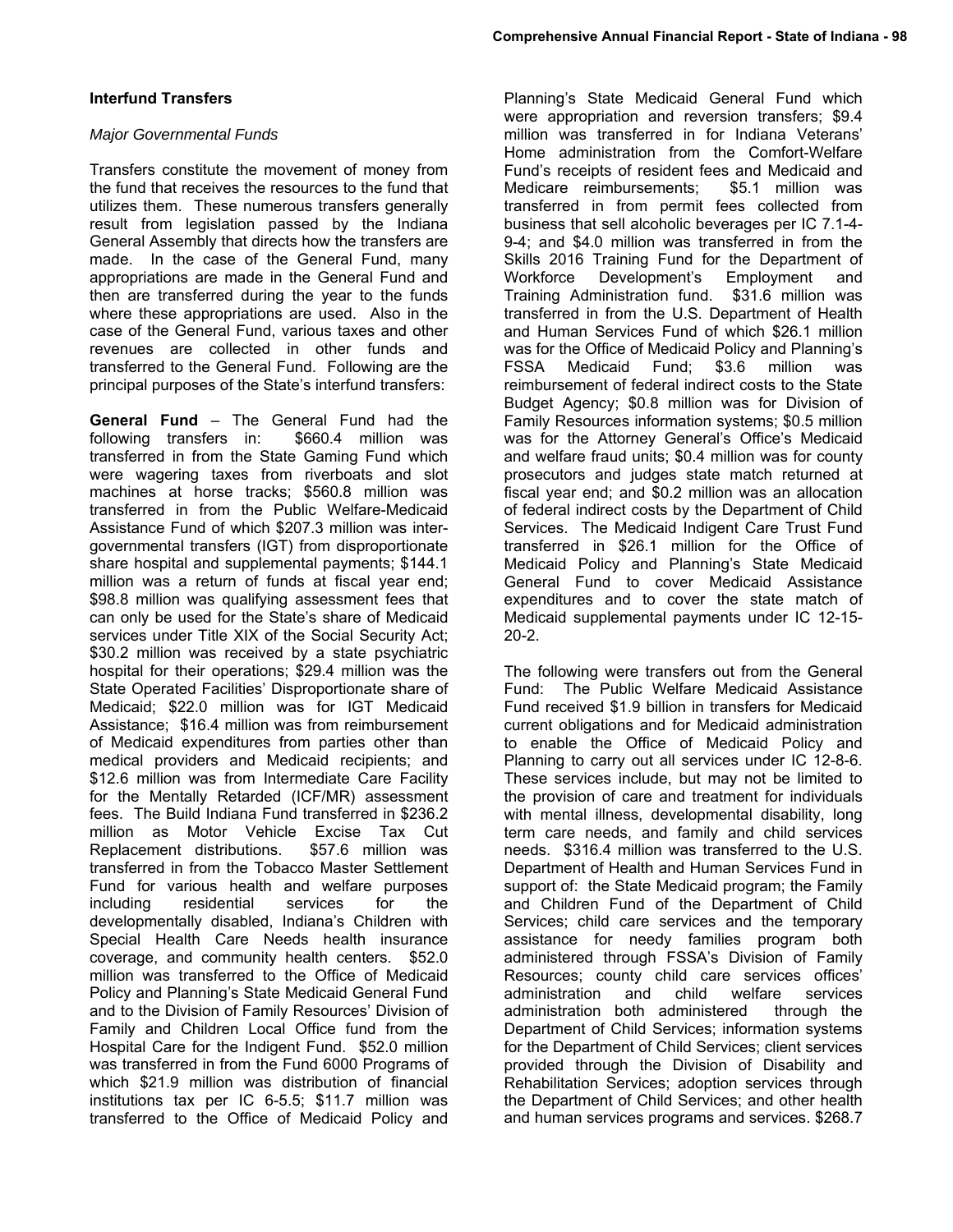million was transferred to the State Student Assistance Commission of Indiana mostly for the awarding of the State's grants and scholarships for Hoosier students to attend colleges. The Mental Health Centers Fund received transfers in totaling \$88.3 million for services to adults who are seriously mentally ill in comprehensive community health centers and for administration by the Department of Mental Health. The Build Indiana Fund received \$86.8 million from riverboat wagering and pari-mutuel taxes which went to the Lottery and Gaming Surplus Account. \$71.3 million was transferred to the Federal Food Stamp Program administered by FSSA's Division of Family Resources. \$61.5 million was transferred to the Hospital Care for the Indigent Fund for the Hospital Care for the Indigent Program. \$52.4 million was transferred from the General Fund to the Motor Vehicle Highway Fund for State Police administration and pensions. \$28.3 million was transferred to the U.S. Department of Education Fund of the FSSA's Division of Disability and Rehabilitative Services mostly for vocational rehabilitation and children's prevention services.

**Medicaid Assistance Fund** – The Medicaid Assistance Fund had a transfer in of \$1.9 billion from the General Fund to support the state Medicaid program administered through the Office of Medicaid Policy and Planning. \$31.6 million was transferred in from the Mental Health Center Fund for funds collected from providers of services to the seriously mentally ill for the local/State set-aside match. \$30.0 million was transferred in from the Medicaid Indigent Care Trust Fund for reimbursement of hospital care for the indigent supplement payments made from the Medicaid Assistance Fund. \$3.0 million was transferred in from the Hospital Care for the Indigent Fund to support care of indigents at state hospitals.

Transfers out included \$560.8 million to the General Fund of which \$207.3 million was intergovernmental transfers (IGT) from disproportionate share hospital and supplemental payments, \$144.1 million was a return of funds at fiscal year end, \$98.8 million was qualifying assessment fees that can only be used for the State's share of Medicaid services under Title XIX of the Social Security Act, \$30.2 million was received by a state psychiatric hospital for their operations, \$29.4 million was the State Operated Facilities' Disproportionate share of Medicaid, \$22.0 million was for IGT Medicaid Assistance, \$16.4 million was from reimbursement of Medicaid expenditures from parties other than medical providers and Medicaid recipients, and \$12.6 million was from Intermediate Care Facility for the Mentally Retarded (ICF/MR) assessment fees.

**Major Moves Construction Funds –** The Major Moves Construction Fund received \$124.2 million of interest earned from the Next Generation Trust Fund and transferred per IC 8-14-15-10. The Major Moves Construction Fund had a transfer out of \$521.8 million to the State Highway Department for construction and maintenance of the State's highways, roads, and bridges.

**ARRA of 2009 Fund** – The American Recovery and Reinvestment Act of 2009 Fund received \$639.7 thousand from the U.S. Department of Justice Fund to support the Supreme Court's Edward Byrne Memorial Justice Assistance Grant program. \$140.8 thousand was received from the U.S. Department of Homeland Security Fund for the National Oceanic and Atmospheric Administration habitat restoration program of the Indiana Department of Natural Resources. The Tobacco Master Settlement Agreement Fund transferred in \$105.0 thousand for the Indiana Department of Health's ARRA-State Loan Repayment program whose objective is to increase the State's ability to address the shortages of primary health care practitioners.

The American Recovery and Reinvestment Act of 2009 Fund transferred out \$362.3 thousand to the U.S. Department of Labor Fund for expenditure adjustments made by the Indiana Department of Workforce Development.

**U.S. Department of Transportation Fund**– The U.S. Department of Transportation Fund had the following major transfers in: \$323.1 million of state and local match money was transferred in from the State Highway Department Fund for use by the Indiana Department of Transportation for transportation projects; and \$68.0 million was received from the Public Mass Transportation Fund for the promotion and development of efficient and effective public transportation in Indiana.

The U.S. Department of Transportation Fund transferred out \$4.9 million and \$2.6 million to the State Highway Department Fund and the Public Mass Transportation Fund, respectively, at fiscal year end.

**U.S. Department of Health and Human Services Fund** – The U.S. Department of Health and Human Services (USDHHS) Fund had transfers in totaling \$316.4 million from the General Fund for the State Medicaid program; child care services and the temporary assistance for needy families program both administered through the Division of Family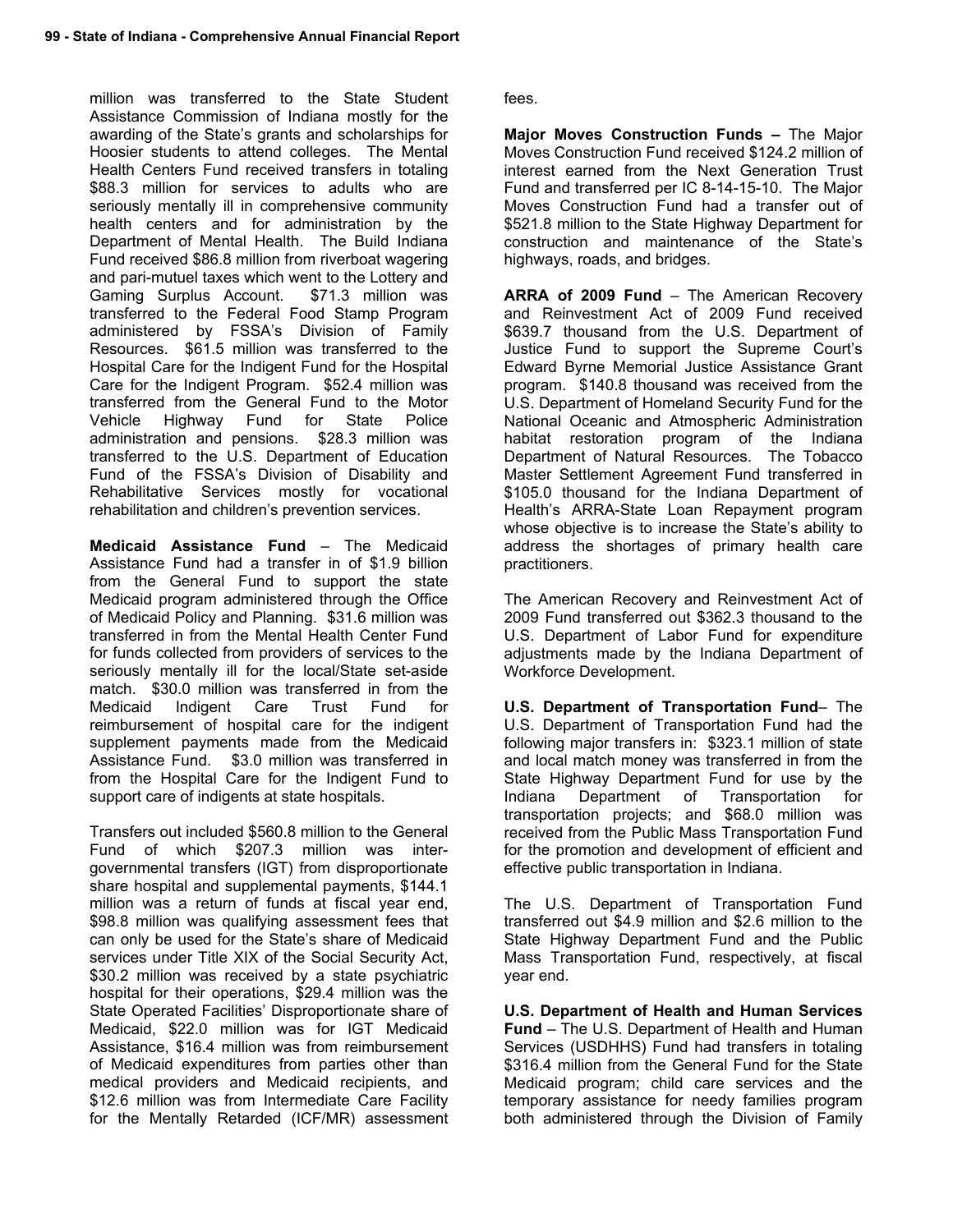Resources; county child care offices and welfare services administration both run through the Department of Child Services (DCS); information systems for DCS; the Division of Mental Health's Child Psychiatric Service Fund; client services provided through the Division of Disability and Rehabilitation Services; administrative costs of the DCS; and other health and human services programs and services. \$38.9 million was received from the Tobacco Settlement Fund for the programs and services of the Indiana Family and Social Services' Bureau of Developmental Disabilities and Office of Medicaid Policy and Planning. \$0.9 million was received from the Tobacco Master Settlement Fund for the Indiana Department of Health's U.S. Department of Health and Human Services Fund.

The U.S. Department of Health and Human Services transferred out to the General Fund \$31.6 million of which: \$26.1 million was for the Office of Medicaid Policy and Planning's FSSA Medicaid Fund; \$3.6 million was reimbursement of federal indirect costs to the State Budget Agency; \$0.8

million was for the Division of Family Resources information systems; \$0.5 million was for the Attorney General's Office's Medicaid and welfare fraud units; \$0.4 million was county prosecutors and judges state match returned at fiscal year end; and \$0.2 million was an allocation of federal indirect costs by the Department of Child Services. The Welfare-Work Incentive Fund received \$10.7 million for the FSSA administration account. The Fund 6000 Programs received \$9.7 million for expenditures of the Division of Disability and Rehabilitation Services' programs of crisis management, objective assistance system for independent services (OASIS), and outreach – state operating services. \$8.7 million was transferred to the U.S. Department of Education Fund for education grant programs and services at the Division of Disability and Rehabilitation Services, Indiana School for the Blind, and Indiana Department of Education.

### *Proprietary Funds*

#### **Non-Major Enterprise Funds**

**The Inns and Concessions Fund** – This fund had transfers out of \$2.6 million, representing cash contributions to the Department of Natural Resources (DNR) which are to be used for repayments of bonds made by the Indiana Finance Authority.

#### **Internal Service Funds**

\$24.6 million was transferred from the State Employee Disability Fund to the State Employee Health Insurance Fund for the payment of future other post-employment benefit liabilities.

A summary of interfund transfers for the year ended June 30, 2011 is as follows:

|                               | Operating<br>transfers in |    | Operating<br>transfers (out) | Net transfers |               |  |
|-------------------------------|---------------------------|----|------------------------------|---------------|---------------|--|
| <b>Governmental Funds</b>     |                           |    |                              |               |               |  |
| General Fund                  | \$<br>1,731,406           | \$ | (3,078,812)                  | \$            | (1, 347, 406) |  |
| Public Welfare-Medicaid       |                           |    |                              |               |               |  |
| Assistance Fund               | 2,040,353                 |    | (560, 830)                   |               | 1,479,523     |  |
| Major Moves Construction Fund | 124.158                   |    | (521, 785)                   |               | (397, 627)    |  |
| ARRA of 2009                  | 885                       |    | (397)                        |               | 488           |  |
| U.S. DOT Fund                 | 394,715                   |    | (7,898)                      |               | 386,817       |  |
| U.S. DHHS Fund                | 374.005                   |    | (60, 587)                    |               | 313,418       |  |
| Nonmajor Governmental Fund    | 2.284.509                 |    | (2,717,104)                  |               | (432, 595)    |  |
| <b>Proprietary Funds</b>      |                           |    |                              |               |               |  |
| Inns and Concessions          |                           |    | (2,618)                      |               | (2,618)       |  |
| Internal Service Funds        | 24,564                    |    | (24, 564)                    |               |               |  |
| Total                         | 6,974,595                 | \$ | (6,974,595)                  | S             |               |  |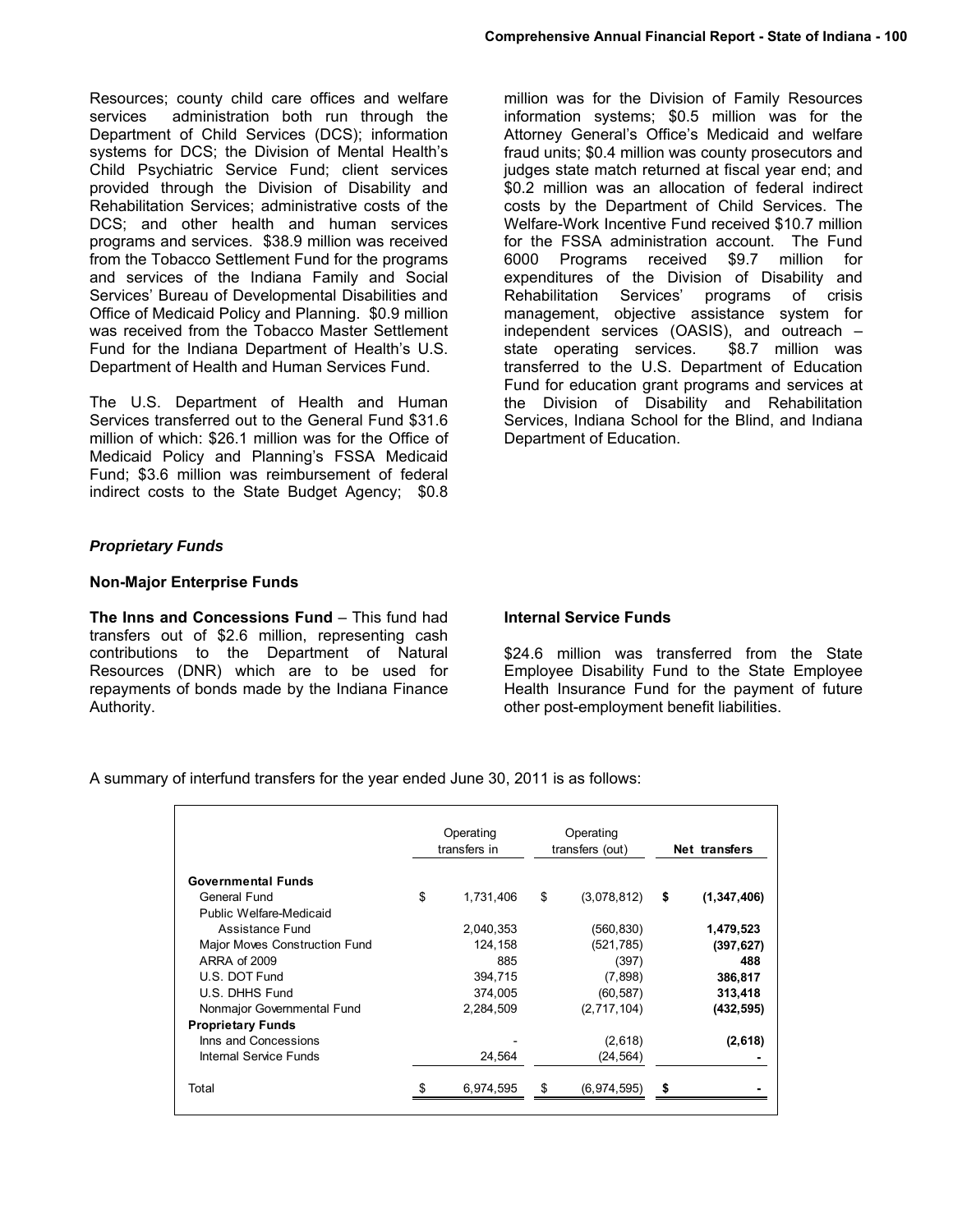# **C. Taxes Receivable/Tax Refunds Payable**

Taxes Receivable/Tax Refunds Payable as of year end, including the applicable allowances for uncollectible accounts, are as follows:

|                                                                     | <b>Governmental Activities</b> |                         |                                                  |                     |                                            |              |                                    |
|---------------------------------------------------------------------|--------------------------------|-------------------------|--------------------------------------------------|---------------------|--------------------------------------------|--------------|------------------------------------|
|                                                                     | <b>General Fund</b>            |                         | <b>Special</b><br><b>Revenue</b><br><b>Funds</b> |                     | Capital<br><b>Projects</b><br><b>Funds</b> |              | <b>Total Primary</b><br>Government |
| Income taxes<br>Sales taxes                                         | \$                             | 1,442,531<br>899,128    | \$                                               | 2,135<br>4,469      | \$                                         |              | \$<br>1,444,666<br>903,597         |
| Fuel taxes<br>Gaming taxes                                          |                                | 524                     |                                                  | 115,791<br>7,515    |                                            |              | 115,791<br>8,039                   |
| Inheritance taxes<br>Alcohol and tobacco taxes                      |                                | 43,852<br>27,610        |                                                  | 15,175              |                                            | 1,859        | 43,852<br>44,644                   |
| Insurance taxes<br>Financial institutions taxes                     |                                | 2,741                   |                                                  | 67,696              |                                            |              | 2,741<br>67,696                    |
| Other taxes                                                         |                                | 16,295                  |                                                  | 14,886              |                                            |              | 31,181                             |
| Total taxes receivable<br>Less allowance for uncollectible accounts |                                | 2,432,681<br>(402, 342) |                                                  | 227,667<br>(38,097) |                                            | 1,859<br>(4) | 2,662,207<br>(440,443)             |
| Net taxes receivable                                                |                                | 2,030,339               | \$                                               | 189,570             |                                            | 1,855        | \$<br>2,221,764                    |
| Tax refunds payable                                                 |                                | 57,899                  | \$                                               | 9,629               |                                            |              | 67,528                             |

### **D. Capital Assets**

Capital asset activity for governmental activities for the year ended June 30, 2011, was as follows:

#### **Primary Government – Governmental Activities**

| <b>Governmental Activities:</b>                          | Balance, July 1,<br>As restated |               | <b>Increases</b> |           | <b>Decreases</b> |            | Balance,<br>June 30 |               |
|----------------------------------------------------------|---------------------------------|---------------|------------------|-----------|------------------|------------|---------------------|---------------|
|                                                          |                                 |               |                  |           |                  |            |                     |               |
| Capital assets, not being depreciated/amortized:         |                                 |               |                  |           |                  |            |                     |               |
| Land                                                     | \$                              | 1,502,521     | \$               | 121,866   | \$               | (878)      | \$                  | 1,623,509     |
| Infrastructure                                           |                                 | 8,038,460     |                  | 194,880   |                  | (16, 855)  |                     | 8,216,485     |
| Construction in progress                                 |                                 | 1,483,716     |                  | 509,124   |                  | (219, 131) |                     | 1,773,709     |
| Total capital assets, not being                          |                                 |               |                  |           |                  |            |                     |               |
| depreciated/amortized                                    |                                 | 11,024,697    |                  | 825,870   |                  | (236, 864) |                     | 11,613,703    |
| Capital assets, being depreciated/amortized:             |                                 |               |                  |           |                  |            |                     |               |
| Buildings and improvements                               |                                 | 1.607.232     |                  | 3.353     |                  | (53, 640)  |                     | 1,556,945     |
| Furniture, machinery, and equipment                      |                                 | 493,256       |                  | 29,467    |                  | (19, 108)  |                     | 503,615       |
| Computer software                                        |                                 | 35.790        |                  | 2.042     |                  | (22)       |                     | 37.810        |
| Infrastructure                                           |                                 | 24,212        |                  | 55        |                  | (1,600)    |                     | 22,667        |
| Total capital assets, being                              |                                 |               |                  |           |                  |            |                     |               |
| depreciated/amortized                                    |                                 | 2,160,490     |                  | 34,917    |                  | (74, 370)  |                     | 2,121,037     |
|                                                          |                                 |               |                  |           |                  |            |                     |               |
| Less accumulated depreciation/amortization for:          |                                 |               |                  |           |                  |            |                     |               |
| Buildings and improvements                               |                                 | (820, 976)    |                  | (36, 158) |                  | 34,584     |                     | (822, 550)    |
| Furniture, machinery, and equipment                      |                                 | (323, 104)    |                  | (41, 216) |                  | 17,337     |                     | (346, 983)    |
| Computer software                                        |                                 | (34, 411)     |                  | (833)     |                  |            |                     | (35, 244)     |
| Infrastructure                                           |                                 | (14,076)      |                  | (518)     |                  | 828        |                     | (13,766)      |
| Total accumulated depreciation/amortization              |                                 | (1, 192, 567) |                  | (78, 725) |                  | 52,749     |                     | (1, 218, 543) |
|                                                          |                                 |               |                  |           |                  |            |                     |               |
| Total capital assets being<br>depreciated/amortized, net |                                 | 967,923       |                  |           |                  |            |                     | 902,494       |
|                                                          |                                 |               |                  | (43, 808) |                  | (21, 621)  |                     |               |
| Governmental activities capital assets, net              |                                 | 11,992,620    | \$               | 782,062   | \$               | (258, 485) |                     | 12,516,197    |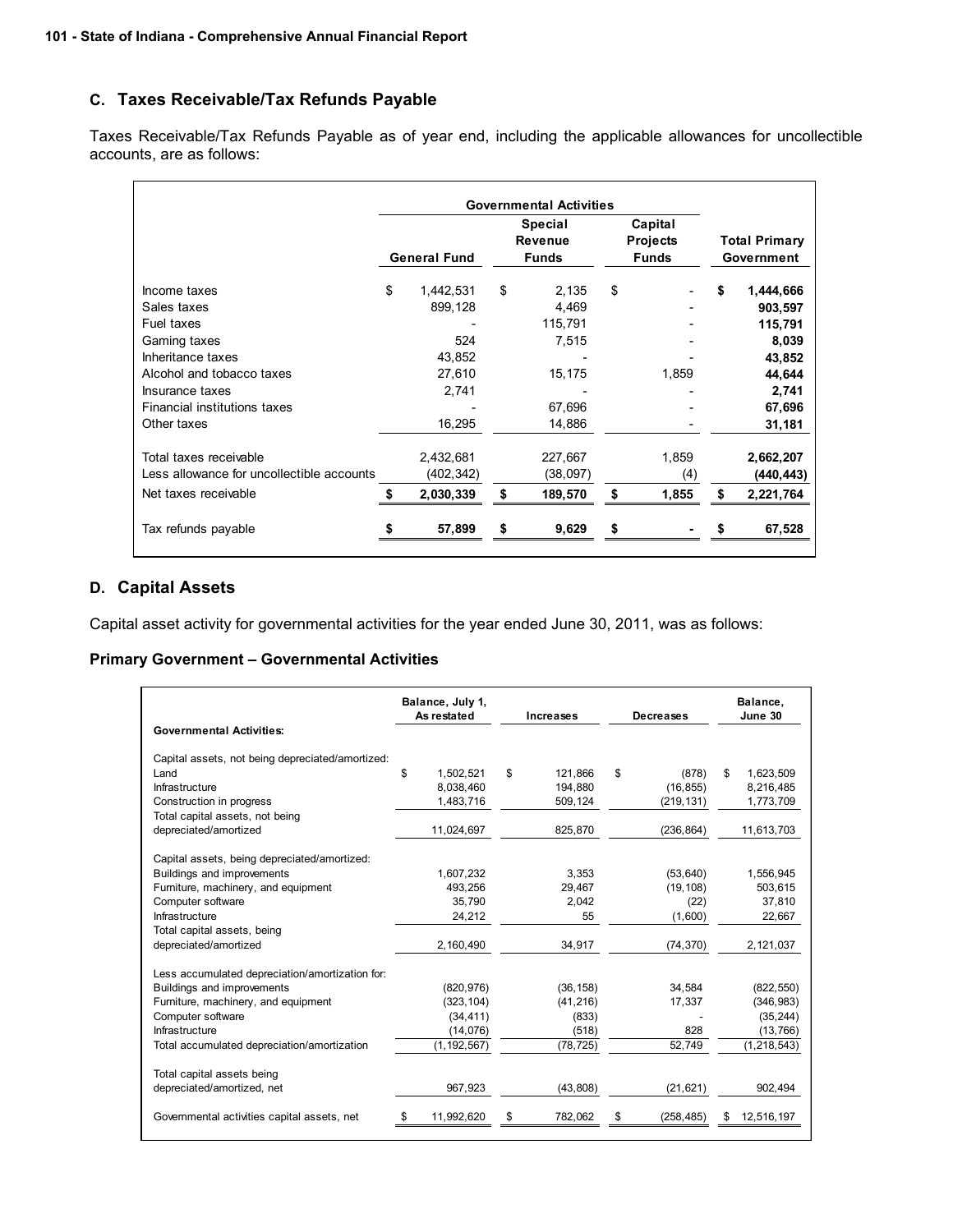## **Primary Government – Business-Type Activities**

| <b>Business-Type Activities:</b>                                                                        | Balance, July 1 |               |   | Increases    | <b>Decreases</b> |  | Balance,<br>June 30 |
|---------------------------------------------------------------------------------------------------------|-----------------|---------------|---|--------------|------------------|--|---------------------|
| Capital assets, being depreciated:                                                                      |                 |               |   |              |                  |  |                     |
| Buildings and improvements                                                                              | \$              | 149           | S |              | S                |  | 149                 |
| Furniture, machinery, and equipment                                                                     |                 | 232           |   | 29           |                  |  | 261                 |
| Infrastructure                                                                                          |                 |               |   |              |                  |  |                     |
| Total capital assets, being depreciated                                                                 |                 | 381           |   | 29           |                  |  | 410                 |
| Less accumulated depreciation for:<br>Buildings and improvements<br>Furniture, machinery, and equipment |                 | (82)<br>(211) |   | (18)<br>(15) |                  |  | (100)<br>(226)      |
| Total accumulated depreciation                                                                          |                 | (293)         |   | (33)         |                  |  | (326)               |
| Total capital assets being depreciated, net                                                             |                 | 88            |   | (4)          |                  |  | 84                  |
| Business-type activities capital assets, net                                                            |                 | 88            |   | (4)          |                  |  | 84                  |
|                                                                                                         |                 |               |   |              |                  |  |                     |

Depreciation/amortization expense was charged to functions/programs of the primary government as follows:

| Governmental activities:<br>General government                       | \$<br>6,148 |
|----------------------------------------------------------------------|-------------|
| Public safety                                                        | 32,785      |
| Health                                                               | 952         |
| Welfare                                                              | 4,995       |
| Conservation, culture and development                                | 11,254      |
| <b>Education</b>                                                     | 1,530       |
| Transportation                                                       | 21,061      |
| Total depreciation/amortization expense -<br>governmental activities | 78,725      |
| <b>Business-type activities:</b><br>Inns and Concessions             | 33          |
| Total depreciation expense - business-type activities                | 33          |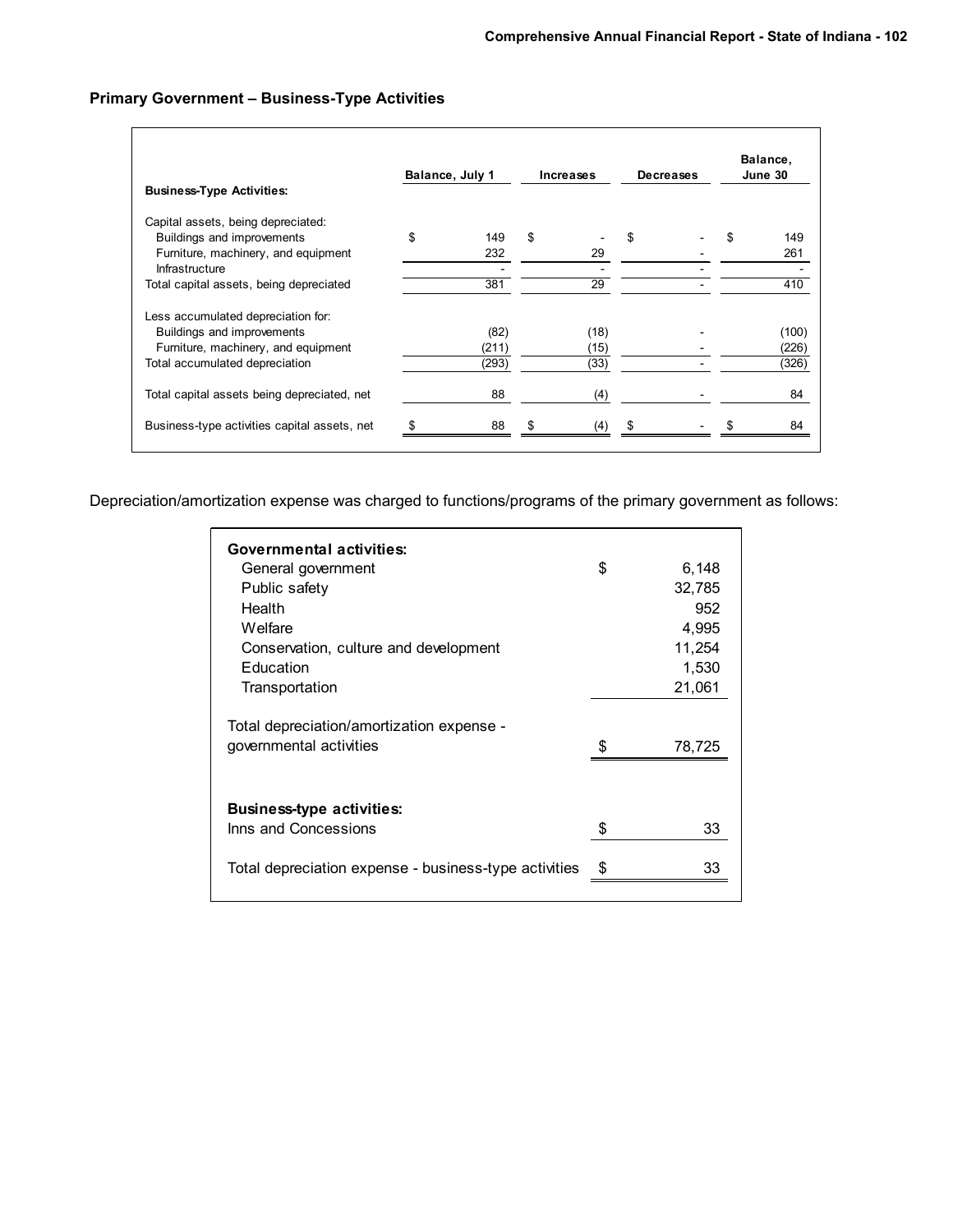### **E. Leases**

The future minimum lease obligations, the net present value of these minimum lease payments as of June 30, 2011 and the assets acquired through capital leases are as follows:

| Future minimum lease payments                                                                                                          |                                                                |    |                                                                                               |
|----------------------------------------------------------------------------------------------------------------------------------------|----------------------------------------------------------------|----|-----------------------------------------------------------------------------------------------|
| Year ending June 30,                                                                                                                   | Operating<br>leases                                            |    | <b>Capital leases</b><br>Governmental<br><b>Activities</b>                                    |
| 2012<br>2013<br>2014<br>2015<br>2016<br>2017-2021<br>2022-2026<br>2027-2031<br>2032-2036                                               | \$<br>24,849<br>21,680<br>17,224<br>13,986<br>13,071<br>16,334 | \$ | 104,475<br>101,817<br>101,827<br>102,833<br>101,736<br>506,397<br>509,289<br>310,119<br>4,422 |
| Total minimum lease payments<br>(excluding executory costs)                                                                            | \$<br>107,144                                                  |    | 1,842,915                                                                                     |
| Less:<br>Remaining premium(discount)<br>Amount representing interest<br>Present value of future minimum lease payments                 |                                                                | 5  | (20, 862)<br>(596, 741)<br>1,225,312                                                          |
| Assets acquired through capital lease<br><b>Building</b><br>Machinery and equipment<br>Infrastructure<br>less accumulated depreciation |                                                                | \$ | 45,900<br>2,346<br>1,199,759<br>(12, 250)                                                     |
|                                                                                                                                        |                                                                | \$ | 1,235,755                                                                                     |

#### *Operating Leases*

The State leases building and office facilities and other equipment under non-cancelable operating leases. Total payments for such leases with aggregate payments of \$20,000 or more were \$32.1 million for the year ended June 30, 2011. A table of future minimum lease payments (excluding executory costs) is presented above.

#### *Capital Leases Liabilities*

The State has entered into various lease agreements with aggregate payments of \$20,000 or more to finance the acquisition of buildings, land and equipment. These lease agreements qualify as capital leases for accounting purposes and, therefore, have been recorded at the present value of the future minimum lease payments as of the inception date in the government-wide statements.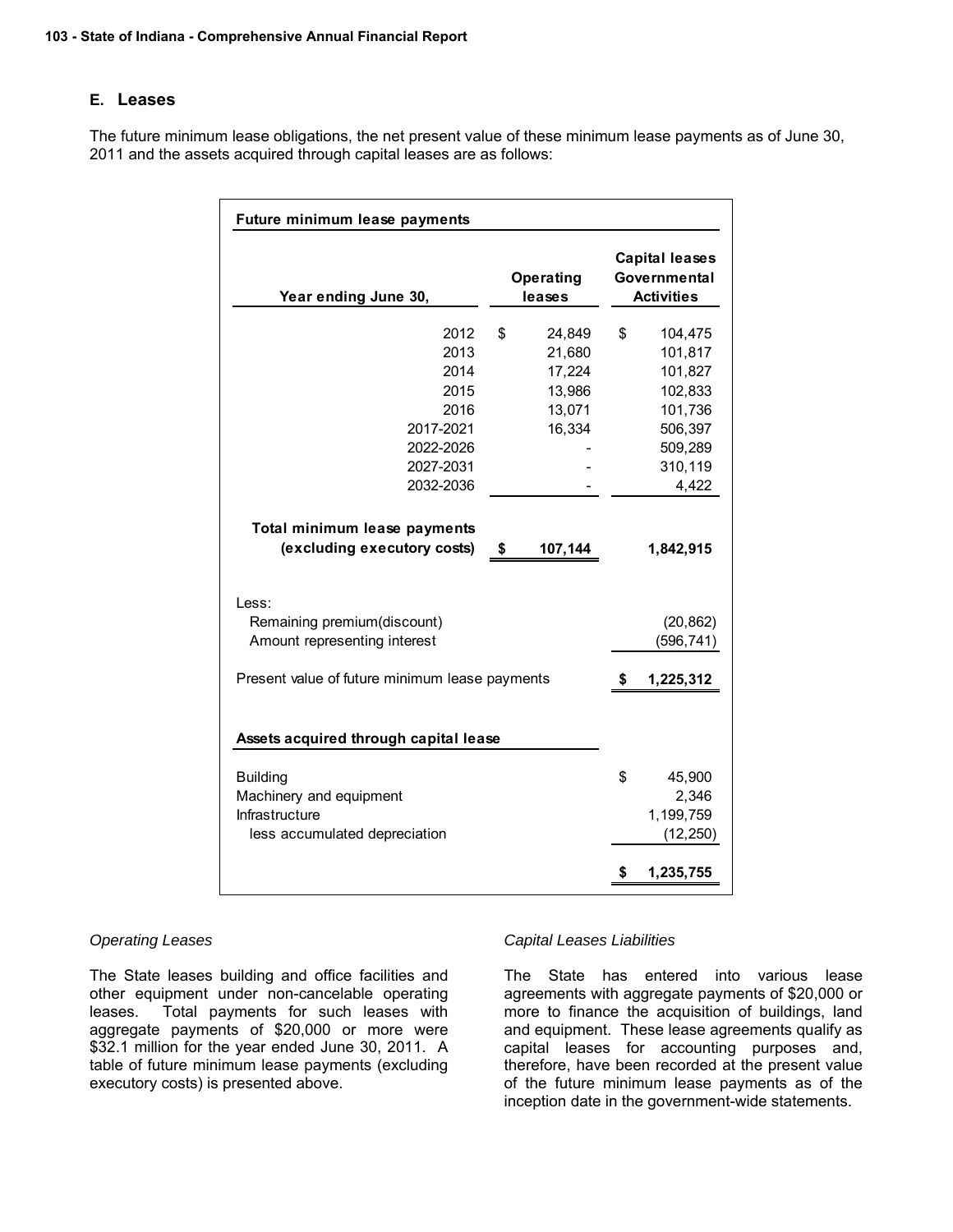# **F. Long-Term Obligations**

Changes in long-term obligations for the primary government for the year ended June 30, 2011 were as follows:

| <b>Changes in Long-Term Obligations</b> | Balance, July 1,<br>as Restated |           | Increases |         | <b>Decreases</b> |                          | Balance,<br>June 30 |           | <b>Amounts Due</b><br><b>Within One</b><br>Year |         | <b>Amounts Due</b><br>Thereafter |           |
|-----------------------------------------|---------------------------------|-----------|-----------|---------|------------------|--------------------------|---------------------|-----------|-------------------------------------------------|---------|----------------------------------|-----------|
| Governmental activities:                |                                 |           |           |         |                  |                          |                     |           |                                                 |         |                                  |           |
| Compensated absences                    | \$                              | 145.434   | \$        | 3.045   | S                | (6, 707)                 | \$                  | 141.772   | \$                                              | 79.377  | \$                               | 62,395    |
| Due to component unit                   |                                 | 57.073    |           | 9,564   |                  |                          |                     | 66.637    |                                                 | 16.637  |                                  | 50,000    |
| Net pension obligation                  |                                 | 948.080   |           | 117.845 |                  | $\overline{\phantom{0}}$ |                     | 1,065,925 |                                                 |         |                                  | 1,065,925 |
| Other postemployment benefits           |                                 | 112.405   |           | 18,247  |                  | (12, 423)                |                     | 118,229   |                                                 |         |                                  | 118.229   |
| Pollution remediation                   |                                 | 58.261    |           |         |                  | (16, 952)                |                     | 41,309    |                                                 | 8,699   |                                  | 32,610    |
| Intergovernmental payable               |                                 | 162.446   |           | 35.107  |                  | (10,001)                 |                     | 187,552   |                                                 | 157,552 |                                  | 30,000    |
| Capital leases                          |                                 | 1,269,936 |           | 2,995   |                  | (47, 619)                |                     | 1,225,312 |                                                 | 47,063  |                                  | 1,178,249 |
|                                         |                                 | 2,753,635 | \$        | 186,803 |                  | (93, 702)                |                     | 2,846,736 |                                                 | 309,328 |                                  | 2,537,408 |
| <b>Business-type activities:</b>        |                                 |           |           |         |                  |                          |                     |           |                                                 |         |                                  |           |
| Compensated absences                    | \$                              | 496       | \$        | 176     | \$               | (200)                    | \$                  | 472       | \$                                              | 203     | S                                | 269       |
| Claims liability                        |                                 | 45.473    |           | 8,145   |                  | (20, 555)                |                     | 33,063    |                                                 | 3,702   |                                  | 29,361    |
|                                         |                                 | 45,969    | \$        | 8,321   |                  | (20, 755)                |                     | 33,535    | £.                                              | 3,905   |                                  | 29,630    |

Long term obligations of governmental activities include capital lease obligations of governmental funds as presented in Note IV(E), net pension obligations for the State Police Retirement Fund, Prosecuting Attorney's Retirement Fund, and the State Teachers' Retirement Fund (Pre-1996 Account) as presented in Note V(E), other postemployment benefits, pollution remediation, amounts due to component units, and compensated absence obligations. The General Fund typically has been used to liquidate any other long-term liabilities.

### **G. Prior Period Adjustments and Reclassifications**

For the fiscal year ended June 30, 2011, certain changes have been made to the financial statements to more appropriately reflect financial activity of the State of Indiana. These prior period adjustments and restatements are reflected in the beginning net assets in the government-wide statement of activities.

### Prior Period Adjustments

In the fund statements for governmental funds, there is an increase of \$148.9 million in net assets of the General Fund and a corresponding decrease in net assets of the Department of Revenue's Collection Fund (Non-major Governmental fund) for electronically filed estimated corporate income tax not transferred in prior years.

In the fund statements for governmental funds, and the government-wide statements, net assets of the

Long-term obligations of the business-type activities consist of claims liability of the Indiana Residual Malpractice Insurance Authority and compensated absences of the Inns and Concessions Fund.

Revenue bonds are issued by entities established by statute as corporate and politic units with the separate legal authority to finance certain essential governmental functions. Income from the acquired or constructed assets is used to pay debt service.

ARRA of 2009 Fund increased \$305.4 million for adjustments for cash omitted from financial statement presentation in prior years.

In the fund financial statements for Special Revenue Funds, and the government-wide statements, net assets decreased by \$13.7 million due to a change in presentation of the BMV holding fund.

In the fund statements for governmental funds, and the government-wide statements, there is an increase of \$2.8 million in net assets for existing cash that was incorrectly recorded in the prior year .

In the fund statements for governmental funds and the government-wide statements, there is a decrease of \$751 thousand due to errors relating to current receivable and payable accruals in 2010.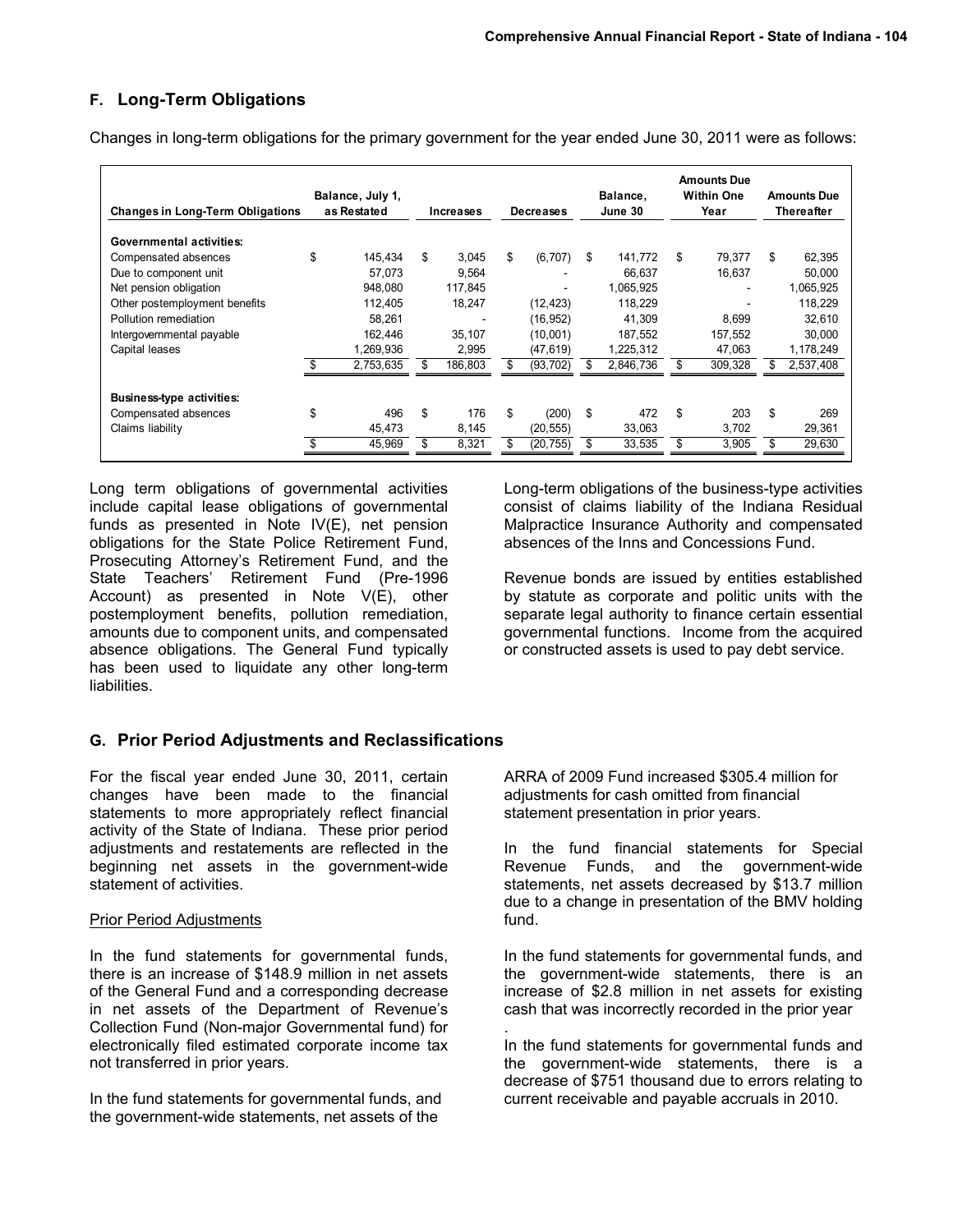In the fund statements for permanent funds, there was a decrease of \$2.6 million for the reclassification of three funds to private-purpose trust funds. For the government-wide statements, there was a decrease of \$4.1 million for the aforementioned reclassification of three permanent funds to private-purpose trust funds and a \$1.5 million decrease for the reclassification of an internal service fund to an agency fund.

For the government-wide statements, there is a decrease of \$33.0 thousand in net assets for infrastructure assets included in INDOT infrastructure as of June 30, 2010.

For the government-wide statements, there is a decrease of \$11.8 million in net assets for Department of Administration (DoA) work in process. This was primarily the result of incorrectly capitalizing maintenance projects as of June 30, 2010.

For the government-wide statements, there is an increase of \$64.1 million in net assets for capital assets. This was the result of not capitalizing capital assets by June 30, 2010 that were acquired prior to this date, for corrections to acquisition cost by state agencies, and for the elimination of duplicate assets found in the 2010 report.

For the government-wide statements, there is an increase of \$6.6 million for software that was in development by June 30, 2010 from implementing GASB statement number 51, Accounting and Financial Reporting for Intangible Assets.

For the government-wide statements, there is an increase of \$3.5 million in net assets for capital assets acquired through leases that were not included in the prior year.

For the Internal Service funds and the governmentwide statements, there is an increase of \$33.0 million in net assets for the correction of errors. There was an increase of \$34.8 million in net assets because parts of the Administrative Services Revolving and Institutional Industries Funds were not included in last year's financial statements. Net assets for the Aviation Rotary Fund increased by \$0.1 million for aircraft omitted in the prior year financial statements. Net assets for the Administrative Services Revolving fund decreased by \$1.9 million because the Motor Pool's 2010 ending balance for gasoline inventory was overstated by this amount. Net assets for internal service funds decreased by \$1.5 million for the reclassification of a fund from an internal service fund to an agency fund.

The net assets for business type activities increased by \$23.0 thousand for correction of errors by the Inns and Concessions.

For the discrete component units, the Indiana Economic Development Corporation's net assets increased by \$5.5 million for loans receivable not included in their 2010 financial statements.

There was an increase of \$1.8 million in beginning net assets for the correction of an error by Indiana State University for a foundation pledge receivable that should have been recorded in the prior year as the conditions were met. Purdue University's net assets increased by \$3.9 million comprised of a \$9.4 million increase for Foundation trust funds omitted in the prior year financial statements and a decrease of \$5.5 million to agree the foundation's net assets to the underlying accounting records.

The following schedule reconciles June 30, 2010 net assets as previously reported, to beginning net assets, as restated:

|                                                                         | Governmental<br><b>Activities</b> |   | <b>Business-</b><br>Type<br><b>Activities</b> |   | <b>Discretely</b><br>Presented<br>Component<br><b>Units (Non</b><br>Fiduciary) |
|-------------------------------------------------------------------------|-----------------------------------|---|-----------------------------------------------|---|--------------------------------------------------------------------------------|
| June 30, 2010, fund balance/retained<br>earnings/net assets as reported | \$<br>17,527,882                  |   |                                               |   | 9,627,982                                                                      |
| <b>Correction of errors</b><br><b>Reclassifications of funds</b>        | 389,031<br>(4,099)                |   | 23                                            |   | 11.229                                                                         |
| Balance July 1, 2010 as restated                                        | 17,912,814                        | S | (1,610,090)                                   | S | 9,639,211                                                                      |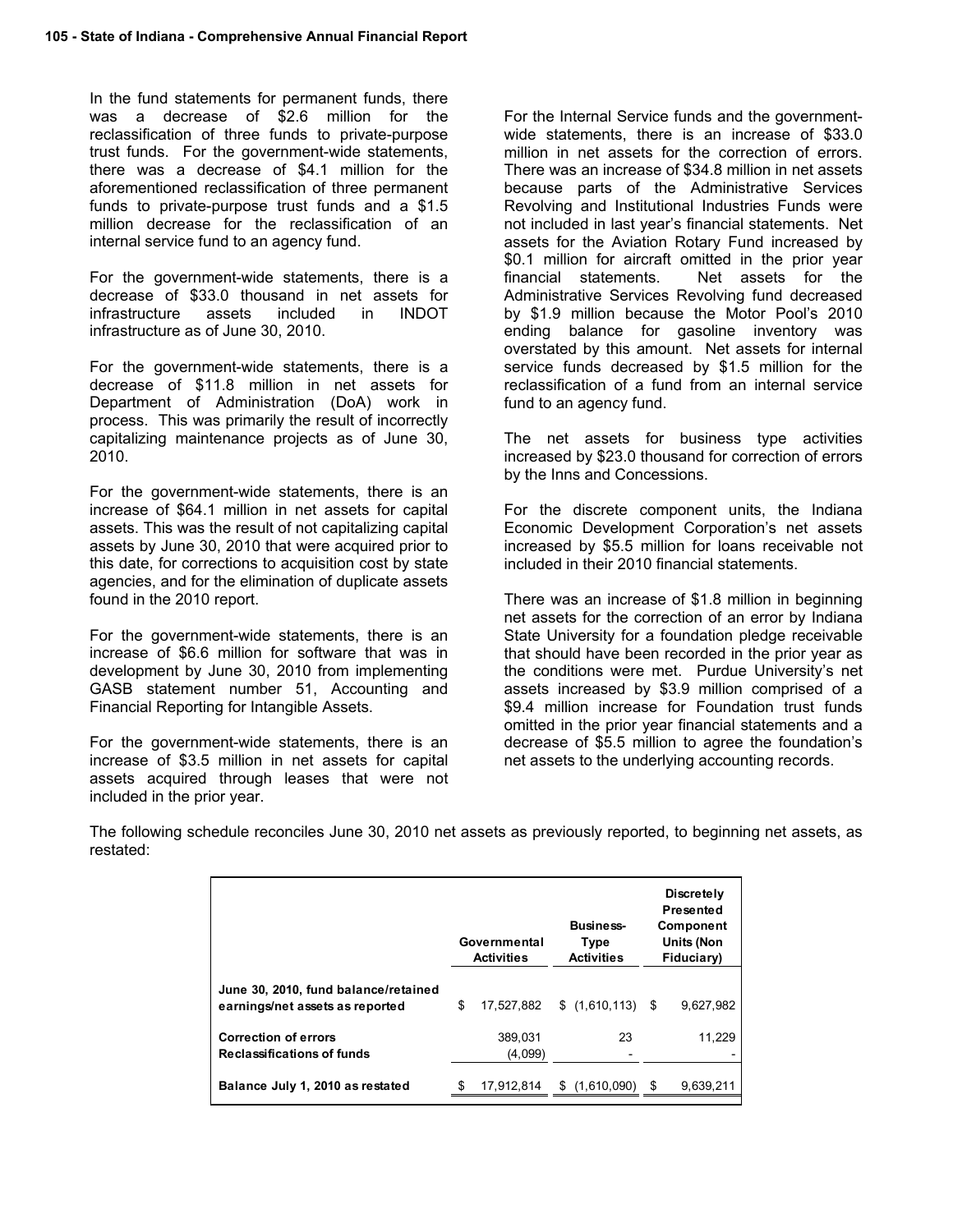### **V. OTHER INFORMATION**

#### **A. Risk Management**

The State of Indiana is exposed to various risks of loss. This includes damage to property owned by the agencies, personal injury or property damage liabilities incurred by a State officer, agent or employee, errors, omissions and theft by employees, certain employee health benefits, employee death benefits, and unemployment and worker's compensation costs for State employees.

The State records an expenditure for any loss as the liability is incurred or replacement items are purchased. The State purchases commercial insurance related to certain employee health benefits and also some insurance coverage exists for DNR Inns properties. The State also purchases immaterial amounts of commercial insurance related to errors, omissions, and theft by employees. Settlements related to commercial insurance have not exceeded coverage in the past three fiscal years.

The State does have risk financing activity for the State employees' disability, certain State State employees' disability, certain State employees' health benefits, and certain health, disability and death benefits for State Police officers. These are reported in three individual Internal Service Funds.

The State employees' disability program is financed partially by State employees through payroll withholdings and by the funds from which employees are paid. The employees' health benefits and the State Police traditional health plan are funded by the employees who have selected certain health care benefit packages and the funds from which those employees are paid. (An insurance carrier does provide claims insurance carrier does provide claims administration services for the health insurance programs.)

Located below is the table of claim liabilities. The liabilities are not maintained in the accounting records of the State. The claim liabilities for the health insurance programs and the State Disability fund were estimated based on the historical experience rate of claims paid that were for service dates incurred during a prior fiscal year. The surplus retained earnings in these funds are reserved for future catastrophic losses.

|                                            | <b>State Police</b><br>Health<br><b>Insurance Fund</b> |           | <b>State Employees'</b><br><b>Health Insurance</b><br><b>Fund</b> |            | <b>State Employee</b><br><b>Disability Fund</b> |           | Total        |
|--------------------------------------------|--------------------------------------------------------|-----------|-------------------------------------------------------------------|------------|-------------------------------------------------|-----------|--------------|
| <u>2011</u>                                |                                                        |           |                                                                   |            |                                                 |           |              |
| Unpaid Claims, July 1                      | \$                                                     | 4,004     | \$                                                                | 39,641     | \$                                              | 4,932     | \$<br>48,577 |
| Incurred Claims and Changes in<br>Estimate |                                                        | 28,644    |                                                                   | 276,553    |                                                 | 21,405    | 326,602      |
| Claims Paid                                |                                                        | (28, 504) |                                                                   | (282, 449) |                                                 | (21, 206) | (332, 159)   |
| Unpaid Claims, June 30                     | \$                                                     | 4,144     | \$                                                                | 33,745     | \$                                              | 5,131     | \$<br>43,020 |
| 2010                                       |                                                        |           |                                                                   |            |                                                 |           |              |
| Unpaid Claims, July 1, as restated         | \$                                                     | 4,584     | \$                                                                | 40,515     | \$                                              | 4,137     | \$<br>49,236 |
| Incurred Claims and Changes in<br>Estimate |                                                        | 28,638    |                                                                   | 277,708    |                                                 | 21,189    | 327,535      |
| Claims Paid                                |                                                        | (29, 218) |                                                                   | (278, 582) |                                                 | (20, 394) | (328, 194)   |
| Unpaid Claims, June 30                     | \$                                                     | 4,004     | \$                                                                | 39,641     | \$                                              | 4,932     | \$<br>48,577 |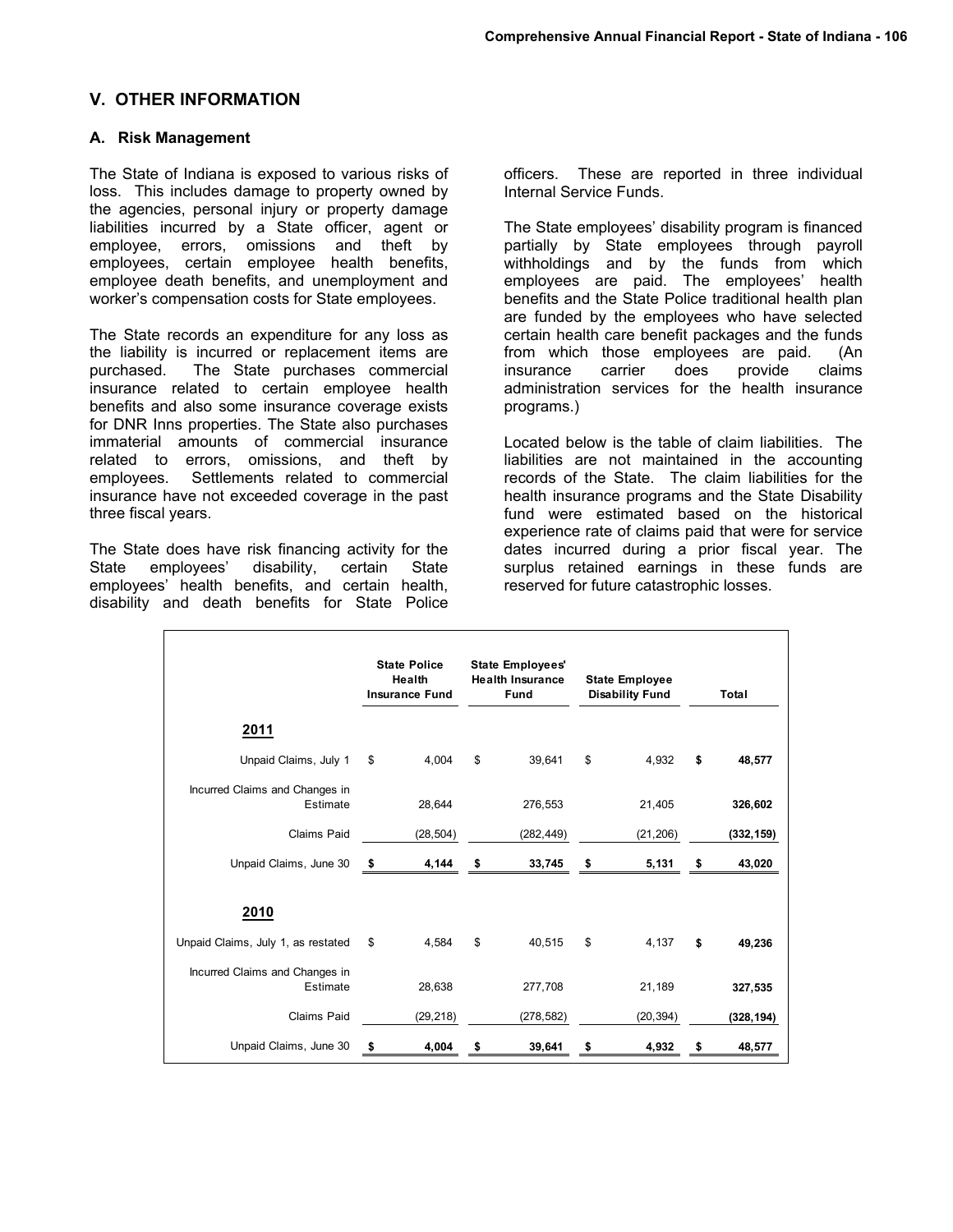# **B. Contingencies and Commitments**

### *Litigation*

The State does not establish reserves for judgments or other legal or equitable claims against the State. Judgments and other such claims must be paid from the State's unappropriated balances and reserves, if any.

With respect to tort claims only, the State's liability is limited to: (A) \$300,000 for a cause of action that accrues before January 2006; (B) \$500,000 for a cause of action that accrues between 2006 and 2008; or (C) \$700,000 for a cause of action that accrues on or after January 2008, for injury to or death of one person in any one occurrence and \$5 million for injury to or death of all persons in that occurrence.

The Indiana Attorney General's office estimates a total payment for liabilities and litigation expenses of \$11.3 million to be made from the Tort Claim Fund during the next fiscal year. During the fiscal year ending June 30, 2011, the State paid \$7.7 million for settlements, judgments, claims and litigation expenses from the Tort Claim Fund.

The following is a summary of certain significant litigation and claims currently pending against the State involving amounts exceeding \$5 million individually or in the aggregate. This summary is not exhaustive, either as to the description of the specific litigation or claims described or as to all of the litigation or claims currently pending or threatened against the State.

The Indiana Attorney General's office is currently handling the following cases that could result in significant liabilities to the State:

In 1968, a lawsuit seeking to desegregate the Indianapolis Public Schools was filed in the United States District Court for the Southern District of Indiana. Since 1978, the State has paid several million dollars per year for inter-district busing that is expected to continue through 2016. The District Court entered its final judgment in 1981 holding the State responsible for most of the costs of its desegregation plan, and those costs have been part of the State's budget since then. In June 1998, the parties negotiated an 18-year phase out of the desegregation plan that was approved by the Court for some school corporations and a 13-year phase out of the desegregation plan for the school corporations that had already began the desegregation plan. State expenditures will be gradually reduced as the plan is phased out.

In 1993, Plaintiffs filed a breach of employment contract lawsuit in a state trial court alleging that the State has failed to pay certain similarly classified state employees at an equal rate of pay from 1973 to 1993. The Court certified Plaintiffs' class and class notification was completed. Plaintiffs seek to recover damages as well as attorney fees and costs. A four-day bench trial was conducted. The Court took the matter under advisement and gave the parties time to submit proposed findings of fact and conclusions of law. In July 2009, the Court entered judgment against the State in the total amount of \$43 million (\$21 million awarded to merit, overtime eligible employees; \$17 million awarded to non-merit, overtime eligible employees; \$3 million awarded to merit, overtime exempt employees; \$2 million awarded to non-merit, overtime exempt employees). In November 2009, Plaintiffs reduced their settlement demand to \$20 million. The State responded with an offer of \$8.5 million (inclusive of fees and costs) and later increased the offer to \$10 million. The matter is fully briefed in the Court of Appeals. In its October 2010 opinion, the Court of Appeals reversed in part, affirmed in part and remanded to trial court for determination of damages; excused exhaustion of administrative remedies, but limited back pay to 10 days (instead of 20 years) for merit employees; affirmed 20 years of back pay for non-merit employees. Impact of the opinion is a reduction in the trial court's judgment from \$43 million to approximately \$19 million. In November 2010, both Plaintiffs and the State filed Petitions for Rehearing. The State's Petition for Rehearing denied. Plaintiff's Petition for Rehearing granted in part remanding to trial court for determination of if/when individual merit plaintiffs filed administrative complaints. Plaintiffs and the State each filed Petitions for Transfer to the Indiana Supreme Court, which were granted in June 2011. Oral argument was held in the Supreme Court in September 2011 and taken under advisement.

In August 2011, due to a sudden wind gust resulting from inclement weather conditions, an outdoor stage collapsed at the Indiana State Fair resulting in multiple injuries and deaths. Tort claim notices against the Indiana State Fair Commission and the State have been filed with the Indiana Attorney General. Lawsuits against the State and other parties have been filed and other lawsuits are expected. The State contends that immunities and limitations on damages under the Indiana Tort Claims Act apply to these claims.

#### *Other Litigation*

The State on behalf of the Indiana Family and Social Services Administration (FSSA) is currently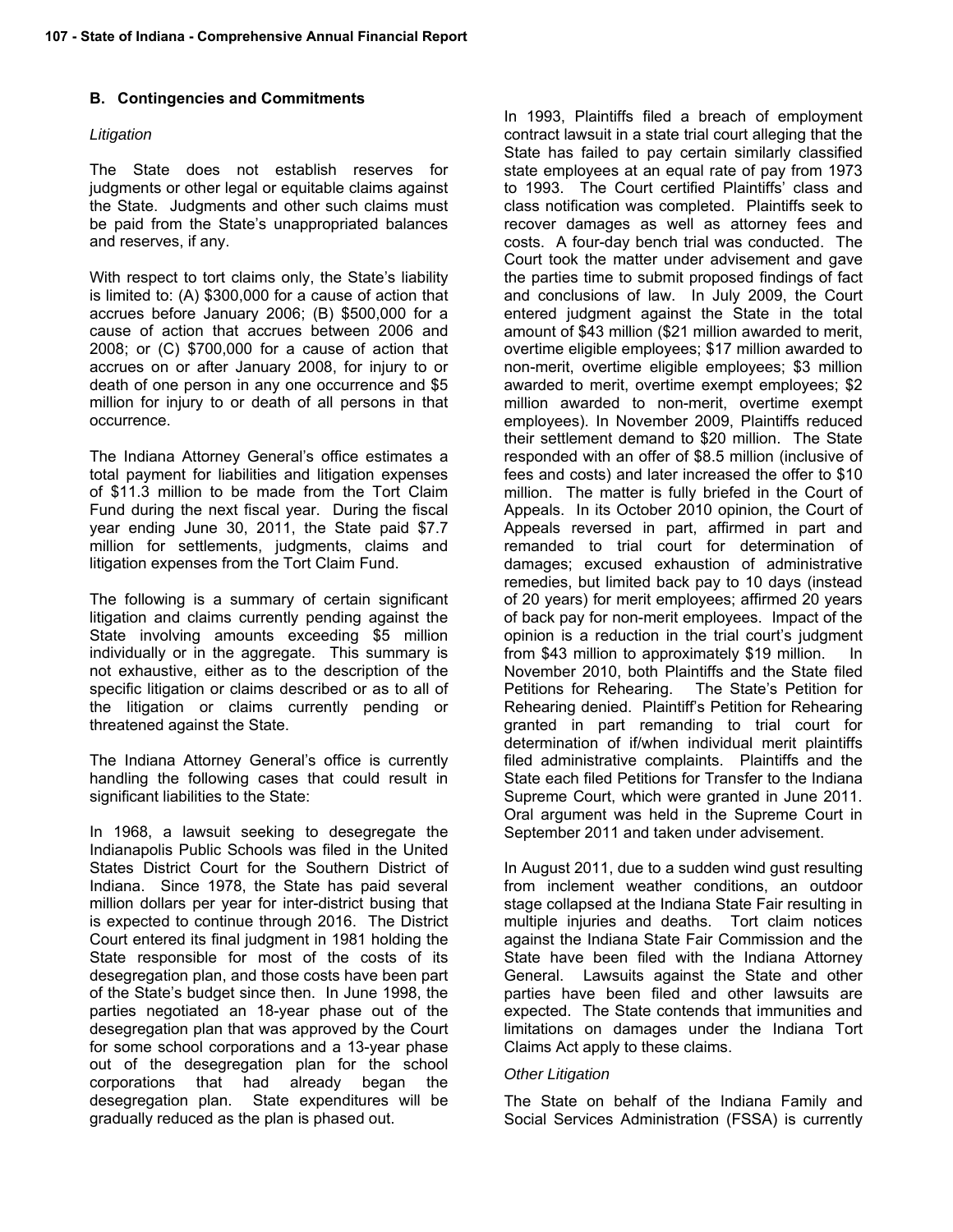involved in the following case that could result in significant liability to the State:

In May 2010 the State of Indiana, on behalf of the Indiana Family and Social Services Administration (FSSA), and counterclaim Plaintiff sued each other regarding counterclaim Plaintiff's state welfare system contract entered into in 2006. In October 2009 the State announced its intention to terminate the 10-year contract early effective December 2009 due to counterclaim Plaintiff's deficient performance. The State and counterclaim Plaintiff engaged in a series of informal dispute resolution meetings to try to resolve the competing claims. The State, represented by outside counsel, filed suit against counterclaim Plaintiff for breach of contract and unjust enrichment seeking to recover \$438 million in payments, indemnification, damages, costs, fees, interest, treble damages, declaratory judgment, and other relief. Counterclaim Plaintiff filed suit against the State seeking deferred costs and fees, costs for Plaintiff's equipment retained by the State and other fees and costs related to the termination of the contract in excess of \$100 million. The State and counterclaim Plaintiff filed amended complaints in November 2010. The Court denied the State's motion to dismiss the counterclaim Plaintiff's tort claims in March 2011. The State answered and filed counterclaims to the counterclaim Plaintiff's amended complaint in May 2011. The counterclaim Plaintiff answered the State's counterclaims in June 2011. The parties are currently engaged in expert discovery and depositions. Dispositive motions were filed November 15, 2011 with supplemental briefing through mid-December 2011. Trial is set for February 2012.

### *Other Loss Contingencies*

The U.S. Office of Inspector General (USOIG) has issued four audit reports that are dated September 2008 through June 2011 on Indiana's Medicaid Assistance Program. Findings in these reports identify several issues including state psychiatric hospitals that were ineligible to receive Medicaid Inpatient payments, coding issues, and unreported Medicaid overpayments. The reports request repayments totaling \$111 million, but FSSA believes the possible loss contingency for these findings totals \$42 million. FSSA management is working to arrange a settlement of these findings. It is unknown how much of this loss contingency, if any, will have to be repaid to the federal government.

#### *Construction Commitments*

As of June 30, 2011, the Indiana Department of Transportation had outstanding construction commitments totaling \$1.6 billion for road and bridge projects. It is anticipated that these projects will be financed with approximately 6% State funds, 2% local funds, 54% Federal funds, and 38% from the Major Moves Construction Fund.

The Indiana Department of Administration, Public Works Division, had remaining construction commitments totaling \$5.4 million for building and improvement projects of the State's agencies as of June 30, 2011. These projects are to be funded through State appropriations, the State Highway Department Fund, capital projects funds, and federal funds.

The State had \$18.5 million in total commitments for software in development as of June 30, 2011. These commitments are to be funded through federal funds and state dedicated funds.

#### *Encumbrances*

Significant encumbrances by major funds and nonmajor funds in the aggregate as of June 30, 2011 were as follows:

| <b>Governmental Funds</b>                | <b>Encumbrances</b> |
|------------------------------------------|---------------------|
| General Fund                             | \$<br>324.259       |
| ARRA of 2009                             | 132.611             |
| US Department of Transportation          | 1,316,617           |
| US Department of Health & Human Services | 259.362             |
| Non-Major Governmental Funds             | 1,359,871           |
| Total                                    | 3,392,720           |

#### **C. Other Revenue**

Other revenue represents revenue received which cannot accurately be included with any of the other revenue sources. In most cases, the amount of "other revenue" received by a fund is insignificant in comparison with total revenues received.

#### **D. Economic Stabilization Fund**

In 1982 the Indiana General Assembly adopted Indiana Code 4-10-18, which established the Counter-Cyclical Revenue and Economic Stabilization Fund ("Rainy Day Fund").

This fund was established to assist in stabilizing revenue during periods of economic recession and is accounted for within the State general fund.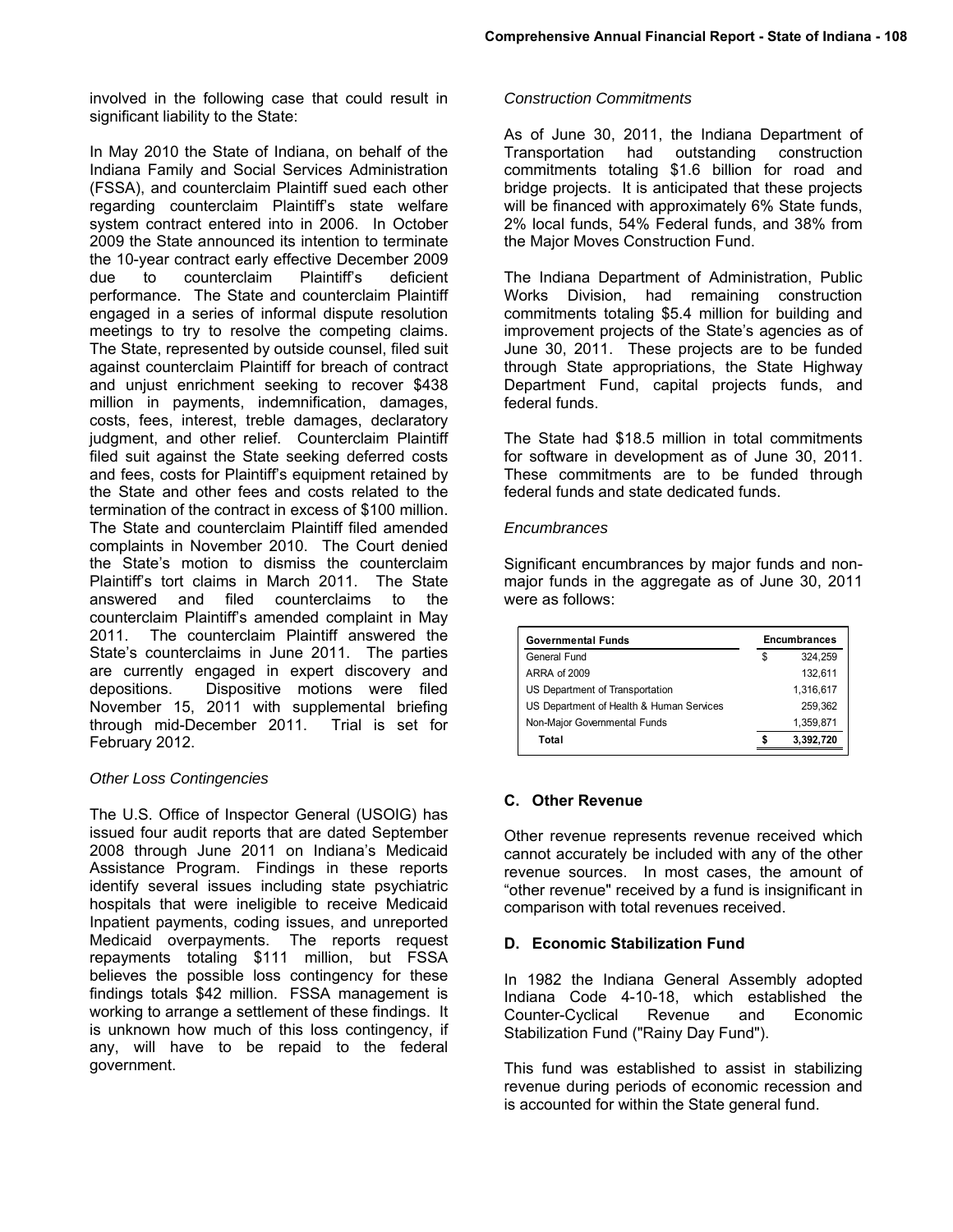Each year the State Budget Director determines calendar year Adjusted Personal Income (API) for the State and its growth rate over the previous year, using a formula determined by the legislature.

In general, monies are deposited automatically into the Rainy Day Fund if the growth rate in API exceeds 2%; monies are removed automatically from the Rainy Day Fund if API declines by more than 2%. If the balance in the fund at the end of the fiscal year exceeds 7% of total general fund revenues for the same period, the excess is transferred from the Rainy Day Fund to the State General Fund.

Loans can be made from the Rainy Day Fund to local units of government for specific purposes. The Rainy Day Fund cash and investment balance at the end of fiscal year 2011 was \$57.2 million. Total outstanding loans were \$14.8 million, resulting in total assets of \$72.0 million. Because the API increased by more than 2%, \$53.5 million was transferred from the General Fund to the Rainy Day Fund.

#### **E. Employee Retirement Systems and Plans**

The State of Indiana sponsors eight public employee retirement systems (PERS) that are included in the State's financial statements. They are reported and administered as described in Note  $I(A)$ .

Summary of Significant Accounting Policies (Primary government and discretely presented component units)

The accrual basis is used for financial statement reporting purposes. Receivables are not maintained on the accounting records, but are calculated or estimated for financial statement reporting purposes. Throughout the year, the investments are maintained on the accounting records at the net asset value per the custodian banks. The custodian banks maintain records of the detailed holdings and accounts that comprise the net asset value. At fiscal year end, the accounting records and financial statements recognize investment receivables and payables using investment unit trust accounting. Investments of defined benefit plans are reported at fair value. Short-term investments are reported at market value when available, or at cost, which approximates fair value.

Securities traded on a national or international exchange are valued at the official closing price at current exchange rates. Collective trust funds' fair

values are determined by the fair value per share of the pool's underlying portfolio as provided by the trustee. Mortgages are valued on the basis of future principal and interest payments, and are discounted at prevailing interest rates for similar instruments. Values for limited partnership interests are those estimates most recently provided by the general manager, plus or minus cash flows transacted since the valuation date. Investments that do not have an established market are reported at estimated fair value.

*The State sponsors the following defined benefit single-employer plans:* 

#### State Police Retirement Fund (Presented as a pension fund)

Plan Description The State Police Retirement Fund (SPRF) is a defined benefit, single-employer PERS, and is administered by the Treasurer of the State of Indiana as Trustee under a Pension Trust Agreement with the Indiana Department of State Police. Indiana Code 10-12-2-2 grants authority to the Department to establish and operate an actuarially sound pension plan governed by a pension trust. It also authorizes the Department to make annual contributions as necessary to prevent any deterioration in the actuarial status of the trust.

The State Police Retirement Fund does not issue a stand-alone financial report. The SPRF's financial statements are included in the State of Indiana's CAFR as part of the statements presented with fiduciary funds.

Funding Policy The pre-1987 plan required employee contributions of five percent of the salary of a sixth-year trooper. The 1987 plan applies to all officers hired after June 30, 1987. In addition, State police officers hired prior to July 1, 1987 could elect to be covered under this plan if the employee filed an election with the trustee before July 1, 1989. Participants under the 1987 plan contribute six percent of their monthly salary.

Periodic employer contributions to the pension plan are determined on an actuarial basis using the entry age normal cost actuarial method. Normal cost is funded on a current basis. Under the terms of the Trust Agreement, in the event the Department fails to make the minimum contribution for five successive years, the Trust shall terminate and the fund shall be liquidated. The unfunded actuarial accrued liability is being funded over a thirty-year closed period which commenced July 1, 2010. Periodic contributions for both normal cost and the amortization of the unfunded actuarial accrued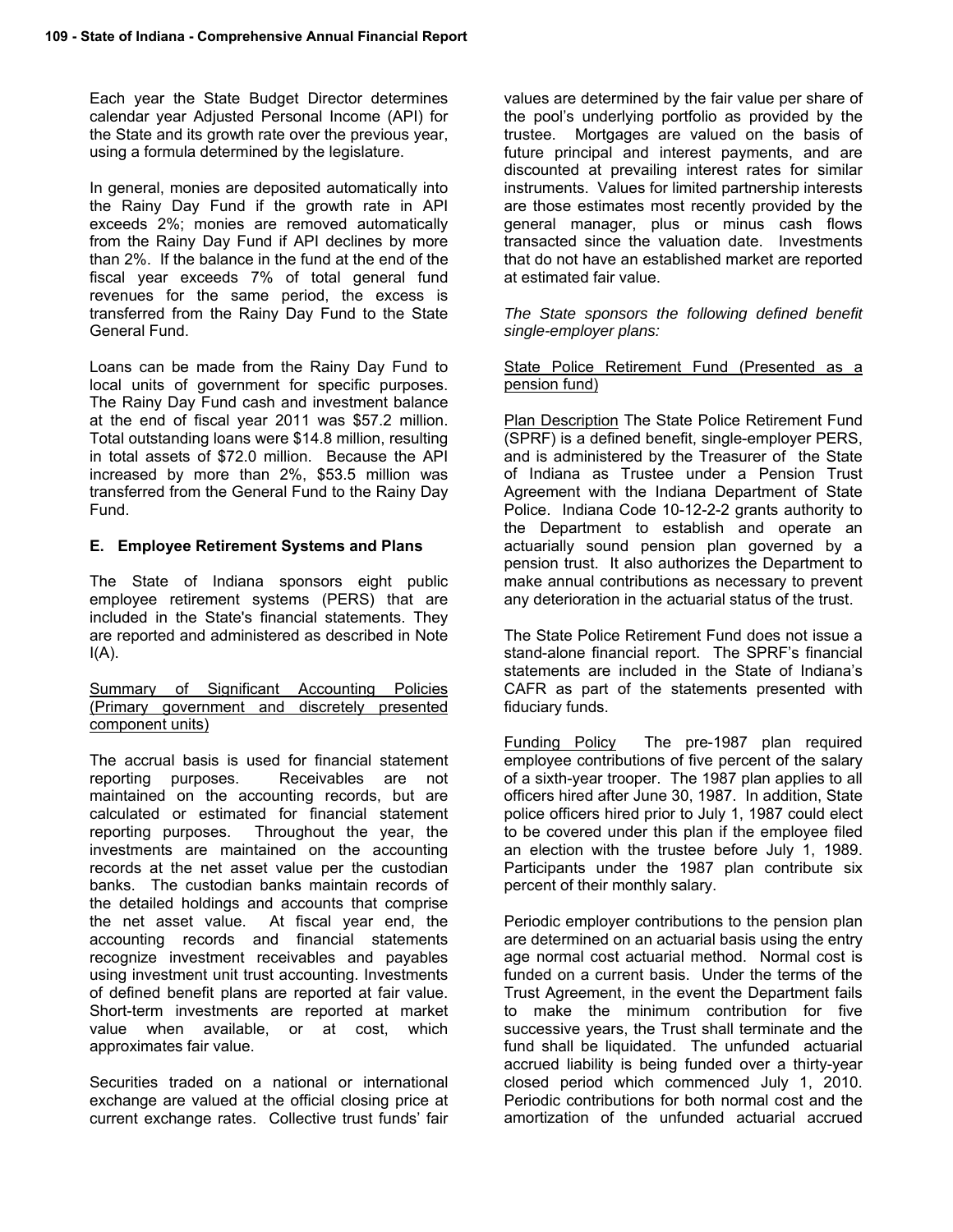liability are based on the level dollar of payroll method. The funding policy for normal cost and unfunded actuarial accrued liability should provide sufficient resources to pay employee pension benefits on a timely basis.

Funded Status and Funding Progress As of June 30, 2011, the most recent actuarial valuation date, the plan was 77 percent funded. The actuarial accrued liability for benefits was \$470.9 million, and the actuarial value of assets was \$361.5 million, resulting in an unfunded actuarial accrued liability (UAAL) of \$109.4 million. The covered payroll (annual payroll of active employees covered by the plan) was \$64.9 million, and the ratio of the UAAL to the covered payroll was 168 percent.

The schedule of funding progress, presented as RSI following the notes to the financial statement, presents multi-year trend information about whether the actuarial value of plan assets is increasing or decreasing over time relative to the actuarial accrued liability for benefits.

State Excise Police, Gaming Agent, Gaming Control Officer and Conservation Enforcement Officers' Retirement Plan (Presented as part of PERF – a discretely presented component unit)

Plan Description The State Excise Police, Gaming Agent, Gaming Control Officer and Conservation Enforcement Officers' Retirement Plan (ECRP) is a single employer defined benefit plan administered by the Board of Trustees of the Public Employees' Retirement Fund. The retirement fund is for certain employees of the Indiana Department of Natural Resources, the Indiana Alcohol and Tobacco Commission, and any State excise police officer, Indiana state conservation enforcement officer, gaming agent or any gaming control officer who is engaged exclusively in the performance of law enforcement duties.

The Excise Police, Gaming Agent and Conservation Enforcement Officers' Retirement Plan provides retirement, disability, and survivor benefits. Indiana Code 5-10-5.5 governs the requirements of the Fund. The Public Employees' Retirement Fund Board of Trustees issues a publicly available financial report that includes financial statements and required supplementary information for the plan as a whole. That report may be obtained by writing the Public Employees Retirement Fund, One North Capitol, Suite 001, Indianapolis, IN 46204, by calling 888-526-1687, or by visiting PERF's website, www.in.gov/inprs.

Funding Policy Members are required by statute to contribute 4 percent of the member's annual salary to the Plan. The State of Indiana, as employer, is required by statute to contribute the remaining amount necessary to actuarially fund the benefits. The funding policy for employer contributions of the State Excise Police, Gaming Agent, Gaming Control Officer, and Conservation Enforcement Officers' Retirement Plan provides for biennial appropriations authorized by the Indiana General Assembly which, when combined with anticipated member contributions are sufficient to actuarially fund benefits (normal cost), amortize the unfunded accrued liability over thirty years, and prevent the State's unfunded accrued liability from increasing.

Funded Status and Funding Progress As of July 1, 2010, the most recent actuarial valuation date, the plan was 72 percent funded. The actuarial accrued liability for benefits was \$97.8 million, and the actuarial value of assets was \$70.3 million, resulting in an unfunded actuarial accrued liability (UAAL) of \$27.5 million. The covered payroll (annual payroll of active employees covered by the plan) was \$26.7 million, and the ratio of the UAAL to the covered payroll was 103 percent.

The schedule of funding progress, presented as RSI following the notes to the financial statement, presents multi-year trend information about whether the actuarial value of plan assets is increasing or decreasing over time relative to the actuarial accrued liability for benefits.

Prosecuting Attorneys' Retirement Fund (Presented as part of PERF – a discretely presented component unit)

Plan Description The Prosecuting Attorneys' Retirement Fund (PARF) is a defined benefit singleemployer plan administered by the Board of Trustees of the Public Employees' Retirement Fund. The Prosecuting Attorneys' Retirement Fund provides retirement, disability, and survivor benefits for individuals who serve as a prosecuting attorney or chief deputy prosecuting attorney; or serve as the executive director or assistant executive director of the Indiana Prosecuting Attorneys Council or as a state-paid deputy prosecuting attorney.

These individuals' salaries are paid from the General Fund of the State of Indiana. Indiana Code 33-39-7 governs the requirements of the Fund. The Public Employees' Retirement Fund Board of Trustees issues a publicly available financial report that includes financial statements and required supplementary information for the plan as a whole. That report may be obtained by writing the Public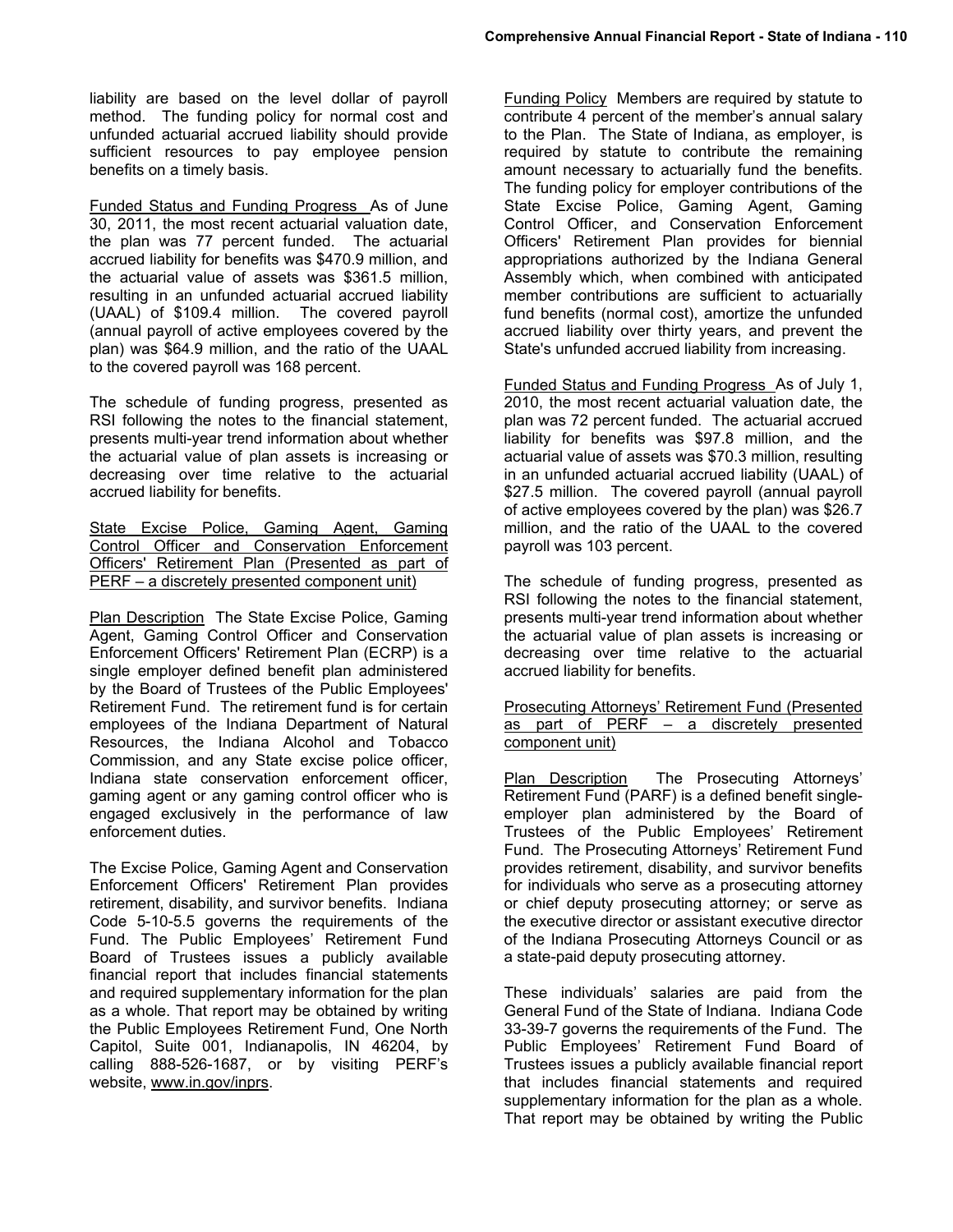Employees Retirement Fund, One North Capitol, Suite 001, Indianapolis, IN 46204, by calling 888- 526-1687, or by visiting PERF's website, www.in.gov/inprs.

Funding Policy Contributions made by or on the behalf of members are not actuarially determined but are set by statute at six percent (6%) of wages. The amount required to actuarially fund participants' retirement benefits, as determined by the PERF Board of Trustees on the recommendations of the actuary, is to be appropriated from the State's General Fund.

Funded Status and Funding Progress As of July 1, 2010, the most recent actuarial valuation date, the plan was 53 percent funded. The actuarial accrued liability for benefits was \$49.2 million, and the actuarial value of assets was \$26.2 million, resulting in an unfunded actuarial accrued liability (UAAL) of \$23.0 million. The covered payroll (annual payroll of active employees covered by the plan) was \$21.0 million, and the ratio of the UAAL to the covered payroll was 109 percent.

The schedule of funding progress, presented as RSI following the notes to the financial statement, presents multi-year trend information about whether the actuarial value of plan assets is increasing or decreasing over time relative to the actuarial accrued liability for benefits.

Legislators' Retirement System – Legislators' Defined Benefit Plan (Presented as part of PERF – a discretely presented component unit)

Plan Description The Legislators' Defined Benefit Plan (IC 2-3.5-4), a single-employer defined benefit plan, applies to each member of the Indiana General Assembly who was serving on April 30, 1989 and filed an election under IC 2-3.5-3-1(b). The Legislators' Defined Benefit Plan provides retirement, disability and survivor benefits. The plan is administered by the Board of Trustees of the Public Employees' Retirement Fund. The Public Employees' Retirement Fund Board of Trustees issues a publicly available financial report that includes financial statements and required supplementary information for the plan as a whole. That report may be obtained by writing the Public Employees Retirement Fund, One North Capitol, Suite 001, Indianapolis, IN 46204, by calling 888- 526-1687, or by visiting PERF's website, www.in.gov/inprs.

Funding Policy The amount required by the funding policy to actuarially fund participants' retirement benefits, as determined by the PERF Board of

Trustees on the recommendation of the actuary, is to be appropriated from the State's General Fund.

Funded Status and Funding Progress As of July 1, 2010, the most recent actuarial valuation date, the plan was 83 percent funded. The actuarial accrued liability for benefits was \$4.9 million, and the actuarial value of assets was \$4.1 million, resulting in an unfunded actuarial accrued liability (UAAL) of \$0.8 million. The benefit formula is determined based on service rather than compensation. The unfunded liability per active participant was \$41,702 as of the most recent actuarial valuation.

The schedule of funding progress, presented as RSI following the notes to the financial statement, presents multi-year trend information about whether the actuarial value of plan assets is increasing or decreasing over time relative to the actuarial accrued liability for benefits.

#### Judges' Retirement System (Presented as part of PERF – a discretely presented component unit)

Plan Description The Judges' Retirement System (JRS) is a defined benefit single-employer public employee retirement system administered by the Board of Trustees of the Public Employees' Retirement Fund, and is governed by IC 33-38-6, 33-38-7, and IC 33-38-8. The Judges' Retirement System provides retirement, disability, and survivor benefits. Coverage is for any person who has served, is serving or shall serve as a regular judge or justice of any of the following courts: Supreme Court of the State of Indiana; Court of Appeals; Circuit Court of a Judicial Circuit; Indiana Tax Court; or county courts including Superior, Criminal, Probate, Juvenile, Municipal and County Courts. The system consists of two plans: the 1977 system and the 1985 system. IC 33-38-7 applies to judges who began service before September 1, 1985. IC 33-38-8 applies to judges beginning service after August 31, 1985. The Public Employees' Retirement Fund Board of Trustees issues a publicly available financial report that includes financial statements and required supplementary information for the plan as a whole. That report may be obtained by writing the Public Employees Retirement Fund, One North Capitol, Suite 001, Indianapolis, IN 46204, by calling 888-526-1687, or by visiting PERF's website, www.in.gov/inprs.

Funding Policy Member contributions are established by statute at six percent of total statutory compensation paid by the state of Indiana, deducted from the member's salary and remitted by the Auditor of State. However, no contribution is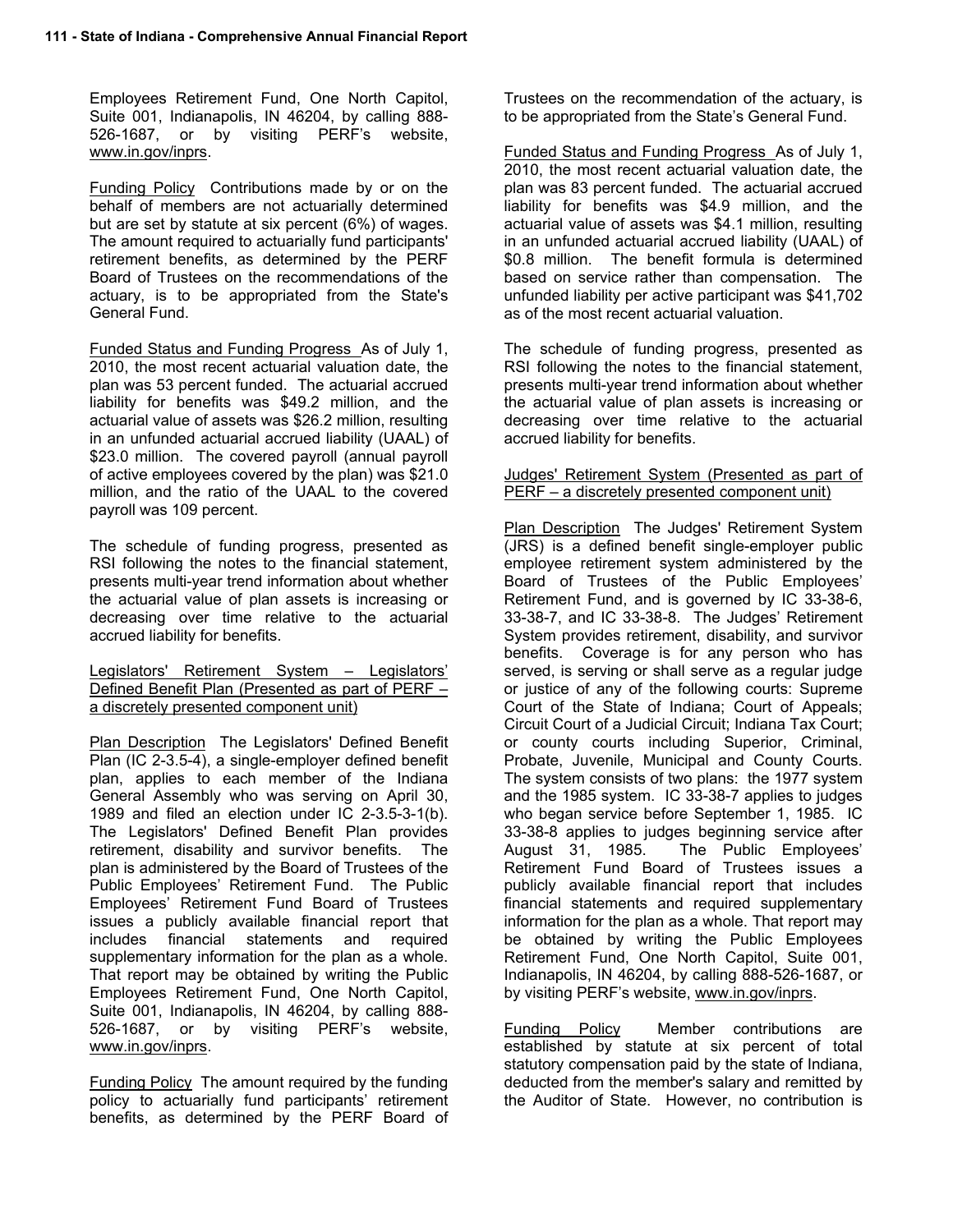required and no such amounts shall be paid by the member for more than 22 years of service.

Employer contributions are determined by the Indiana General Assembly as biennial appropriations from the State's General Fund. Indiana Code 33-38-6-17 provides that this appropriation only include sufficient funds to cover the aggregate liability of the fund for benefits to the end of the biennium, on an actuarially funded basis. The statute also provide for remittance of docket fees and court fees. These are considered employer contributions.

Funded Status and Funding Progress As of July 1, 2010, the most recent actuarial valuation date, the plan was 67 percent funded. The actuarial accrued liability for benefits was \$364.1 million, and the actuarial value of assets was \$242.1 million, resulting in an unfunded actuarial accrued liability (UAAL) of \$122.0 million. The covered payroll (annual payroll of active employees covered by the plan) was \$36.7 million, and the ratio of the UAAL to the covered payroll was 332 percent.

The schedule of funding progress, presented as RSI following the notes to the financial statement, presents multi-year trend information about whether the actuarial value of plan assets is increasing or decreasing over time relative to the actuarial accrued liability for benefits.

*The State sponsors the following defined benefit agent multiple-employer plan:* 

Public Employees' Retirement Fund (Presented as part of PERF – a discretely presented component unit)

Plan Description The Public Employees' Retirement Fund (PERF) is a defined benefit agent multiple-employer plan for units of state and local governments administered by the Public Employees' Retirement Fund Board of Trustees. PERF provides retirement, disability, and survivor benefits. Indiana Code 5-10.2 and 5-10.3 governs the requirements of the Fund. The Public Employees' Retirement Fund Board of Trustees issues a publicly available financial report that includes financial statements and required supplementary information for the plan as a whole. That report may be obtained by writing the Public Employees Retirement Fund, One North Capitol, Suite 001, Indianapolis, IN 46204, by calling 888-

526-1687, or by visiting PERF's website, www.in.gov/inprs. At June 30, 2011, the number of participating political subdivisions was 1,131.

Funding Policy The State of Indiana and any political subdivision that elects to participate in the PERF fund is obligated by statute to make contributions to the plan. The required contributions are determined by the PERF Board of Trustees based on actuarial investigation and valuation. The funding policy provides for periodic employer contributions at actuarially determined rates that, expressed as percentages of annual covered payroll, are sufficient to fund the pension portion of the retirement benefit (normal cost) and the amortization of unfunded liabilities.

Contributions made by or on the behalf of members are not actuarially determined but are set by statute at three percent (3%) of compensation. These contributions are credited to the member's annuity savings account that is a separate benefit from the defined pension benefit. The State is required to contribute for State employees at an actuarially determined rate; the current rate is 8.6% of covered payroll.

Funded Status and Funding Progress Funded status and funding progress information is being disclosed for the State of Indiana employee portion of the plan. The funded status and funding progress information presented is for non-retired assets.

State of Indiana Employees: As of July 1, 2010, the most recent actuarial valuation date, the state employees portion of the plan was 67 percent funded. The actuarial accrued liability for benefits was \$2.7 billion, and the actuarial value of assets was \$1.8 billion, resulting in an unfunded actuarial accrued liability (UAAL) of \$0.9 billion. The covered payroll (annual payroll of active employees covered by the plan) was \$1.7 billion, and the ratio of the UAAL to the covered payroll was 51 percent.

The schedule of funding progress, presented as RSI following the notes to the financial statements, presents multi-year trend information about whether the actuarial value of plan assets is increasing or decreasing over time relative to the actuarial accrued liability for benefits.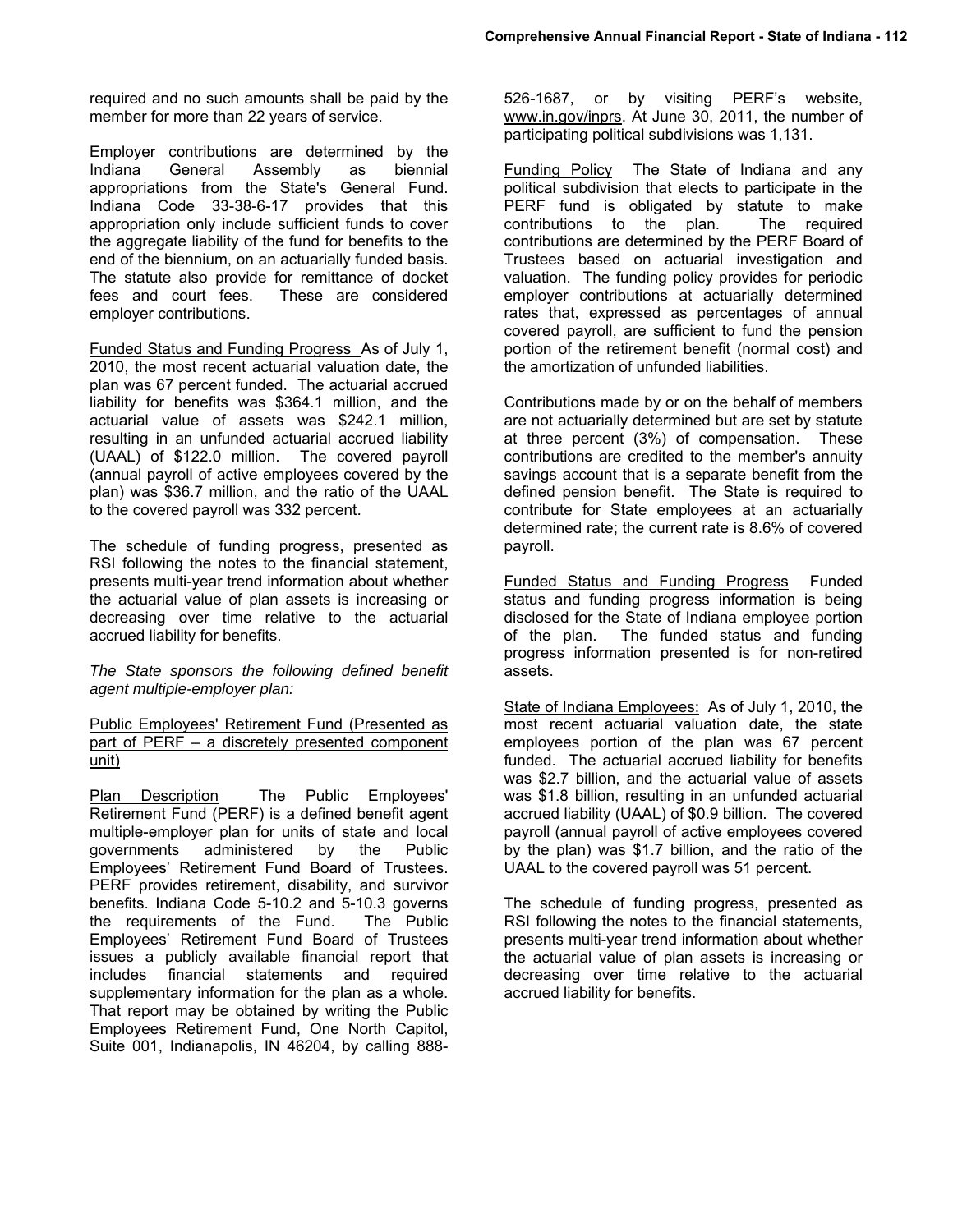Annual Pension Cost and Net Pension Obligation The annual pension cost and net pension obligations, the significant actuarial assumptions, and three-year historical trend information of the single and agent multiple employer defined benefit plans are as follows:

| (amounts expressed in thousands)                       | Primary<br>Government |                   |                  | -Discretely Presented Component Units- |               |                          |                                  |
|--------------------------------------------------------|-----------------------|-------------------|------------------|----------------------------------------|---------------|--------------------------|----------------------------------|
|                                                        |                       |                   |                  |                                        |               |                          |                                  |
|                                                        | <b>SPRF</b>           | PERF-State        | <b>ECRF</b>      | <b>JRS</b>                             | <b>PARF</b>   | <b>LRS</b>               | <b>TRF - Pre-1996</b><br>Account |
|                                                        |                       |                   |                  |                                        |               |                          |                                  |
| Annual Pension Cost and Net Pension Obligation (Asset) |                       |                   |                  |                                        |               |                          |                                  |
| Annual required contribution                           | 12,266.6<br>\$        | \$<br>118,199.9   | 5,237.0<br>\$    | 16,076.9<br>\$                         | 1,662.6<br>\$ | \$<br>63.4               | \$<br>850,493.0                  |
| Interest on net pension obligation                     | 960.3                 | (4, 579.2)        | (187.1)          | (1,870.3)                              | 328.6         | (16.5)                   | 69.737.0                         |
| Adjustment to annual required contribution             | (1, 105.5)            | 5,218.3           | 213.2            | 2,203.2                                | (382.5)       | 27.6                     | (78, 730.0)                      |
| Annual pension cost                                    | 12, 121.4             | 118,839.0         | 5,263.1          | 16,409.8                               | 1,608.7       | 74.5                     | 841,500.0                        |
| Contributions made                                     | (9,449.7)             | (111, 554.8)      | (5, 255.9)       | (18, 630.7)                            | (170.0)       | $\overline{\phantom{a}}$ | (727, 766.0)                     |
| Increase (decrease) in net pension obligation          | 2,671.7               | 7,284.2           | 7.2              | (2, 220.9)                             | 1,438.7       | 74.5                     | 113,734.0                        |
| Net pension obligation, beginning of year              | 13.718.2              | (63, 160.8)       | (2, 581.1)       | (25, 797.0)                            | 4,532.9       | (227.3)                  | 929.829.0                        |
| Net pension obligation, end of year                    | \$<br>16,389.9        | \$<br>(55, 876.6) | \$<br>(2, 573.9) | $$$ (28,017.9)                         | 5,971.6<br>\$ | \$<br>(152.8)            | \$1,043,563.0                    |
| <b>Significant Actuarial Assumptions</b>               |                       |                   |                  |                                        |               |                          |                                  |
| Investment rate of return                              | 7.00%                 |                   | 7.00%<br>7.00%   | 7.00%                                  | 7.00%         | 7.00%                    | 7.00%                            |
| Projected future salary increases:                     |                       |                   |                  |                                        |               |                          |                                  |
| Total                                                  | $3.50 - 9.00\%$       |                   | 4.00%<br>4.50%   | 4.00%                                  | 4.00%         | 3.00%                    | $3.50 - 12.50\%$                 |
| Attributed to inflation                                | 3.5%                  |                   | 3.0%<br>3.0%     | 3.0%                                   | 3.0%          | 3.0%                     | 3.00%                            |
| Cost of living adjustments                             | N/A                   |                   | 1.00%<br>1.00%   | 4.00%                                  | N/A           | 1.00%                    | 1.00%                            |
|                                                        |                       |                   |                  |                                        |               |                          |                                  |
| Contribution rates:                                    |                       |                   |                  |                                        |               |                          |                                  |
|                                                        |                       |                   |                  |                                        |               | <b>Flat Dollar</b>       |                                  |
| State                                                  | 22.40%                |                   | 8.60%<br>20.75%  | 51.50%                                 | 8.75%         | Amount                   | $***$<br>pay-as-you-go           |
| Plan members                                           | $5.00\% - 6.00\%$     |                   | 3.00%<br>4.00%   | 6.00%                                  | 6.00%         | 0.00%                    | 3.0%                             |
| Actuarial valuation date                               | 7/1/2011              | 6/30/2010         | 6/30/2010        | 6/30/2010                              | 6/30/2010     | 6/30/2010                | 6/30/2010                        |
| Actuarial cost method                                  | entry age             | entry age         | entry age        | entry age                              | entry age     | traditional              | entry age                        |
|                                                        | normal cost           | normal cost       | normal cost      | normal cost                            | normal cost   | unit cost                | normal cost                      |
| Amortization method                                    | level dollar          | level dollar      | level dollar     | level dollar                           | level dollar  | level dollar             | level dollar                     |
| Amortization period                                    | 30 years              | 30 years          | 30 years         | 30 years                               | 30 years      | 30 years                 | 30 years                         |
| Amortization period (from date)                        | 7/1/2010              | 7/1/2008          | 7/1/2007         | 7/1/2006                               | 7/1/2007      | 7/1/1992                 | N/A                              |
| Amortization period (open or closed)                   | closed                | closed            | closed           | closed                                 | closed        | closed                   | closed                           |
| Asset valuation method                                 | smoothed basis        |                   | 4-year<br>4-year | 4-year                                 | 4-year        | 4-year                   | 4-year                           |
|                                                        |                       | smoothed          | smoothed         | smoothed                               | smoothed      | smoothed                 | smoothed                         |
|                                                        |                       | market value      | market value     | market value                           | market value  | market value             | market value                     |
|                                                        |                       | with 20%          | with 20%         | with 20%                               | with 20%      | with 20%                 | with 20%                         |
|                                                        |                       | corridor          | corridor         | corridor                               | corridor      | corridor                 | corridor                         |
| <b>Historical Trend Information</b>                    |                       |                   |                  |                                        |               |                          |                                  |
| Year ended June 30, 2011                               |                       |                   |                  |                                        |               |                          |                                  |
| Annual pension cost (APC)                              | \$<br>12, 121.4       |                   |                  |                                        |               |                          |                                  |
| Percentage of APC contributed                          | 78.0%                 |                   |                  |                                        |               |                          |                                  |
| Net pension obligation (asset)                         | \$<br>16,389.9        |                   |                  |                                        |               |                          |                                  |
| Year ended June 30, 2010                               |                       |                   |                  |                                        |               |                          |                                  |
| Annual pension cost (APC)                              | 14, 117.4<br>\$       | 118,839.0         | 5,263.1          | 16,409.8                               | 1.608.7       | 74.5                     | 841,500.0                        |
| Percentage of APC contributed                          | 67.1%                 | 93.9%             | 99.9%            | 113.5%                                 | 10.6%         | 0.0%                     | 86.5%                            |
| Net pension obligation (asset)                         | \$<br>13,718.2        | (55, 876.6)       | (2, 573.9)       | (28, 017.9)                            | 5,971.6       | (152.8)                  | 1,043,563.0                      |
| Year ended June 30, 2009                               |                       |                   |                  |                                        |               |                          |                                  |
| Annual pension cost (APC)                              | 10,266.8<br>\$        | 108,594.0<br>\$   | 4,444.2<br>\$    | \$16,384.6                             | 1,302.8<br>\$ | \$<br>52.5               | \$<br>691,168.0                  |
| Percentage of APC contributed                          | 92.3%                 | 102.4%            | 119.1%           | 127.3%                                 | 13.0%         | 190.5%                   | 102.2%                           |
| Net pension obligation (asset)                         | \$<br>9,071.9         | \$<br>(63, 160.8) | \$<br>(2,581.1)  | \$ (25,797.0)                          | \$<br>4,532.9 | \$<br>(227.3)            | \$<br>929,829.0                  |
| Year ended June 30, 2008                               |                       |                   |                  |                                        |               |                          |                                  |
| Annual pension cost (APC)                              | \$<br>9,082.8         | \$<br>99,674.7    | 3,681.5<br>\$    | \$10,199.4                             | \$<br>1,014.4 | \$<br>71.9               | \$<br>667,175.0                  |
| Percentage of APC contributed                          | 103.6%                | 107.2%            | 131.9%           | 156.1%                                 | 16.9%         | 139.0%                   | 101.3%                           |
| Net pension obligation (asset)                         | \$<br>8,277.6         | \$<br>(60, 540.9) | \$(1,731.8)      | $$$ (21,320.6)                         | \$<br>3,400.1 | \$<br>(179.7)            | 945,027.0<br>\$                  |

SPRF - State Police Retirement Fund

PERF - Public Employees' Retirement Fund

ECRF - Excise Police, Gaming Agent and Conservation Enforcement Officers' Retirement Fund (Administered by the PERF Board of Trustees)

JRS - Judges' Retirement System (Administered by the PERF Board of Trustees)

PARF - Prosecuting Attorneys' Retirement Fund (Administered by the PERF Board of Trustees)

LRS - Legislators' Retirement System (Administered by the PERF Board of Trustees)

TRF - Teachers' Retirement Fund

N/A - not applicable

\* - information not available.

\*\* - \$113,099 based on June 30, 2010 actuarial valuation.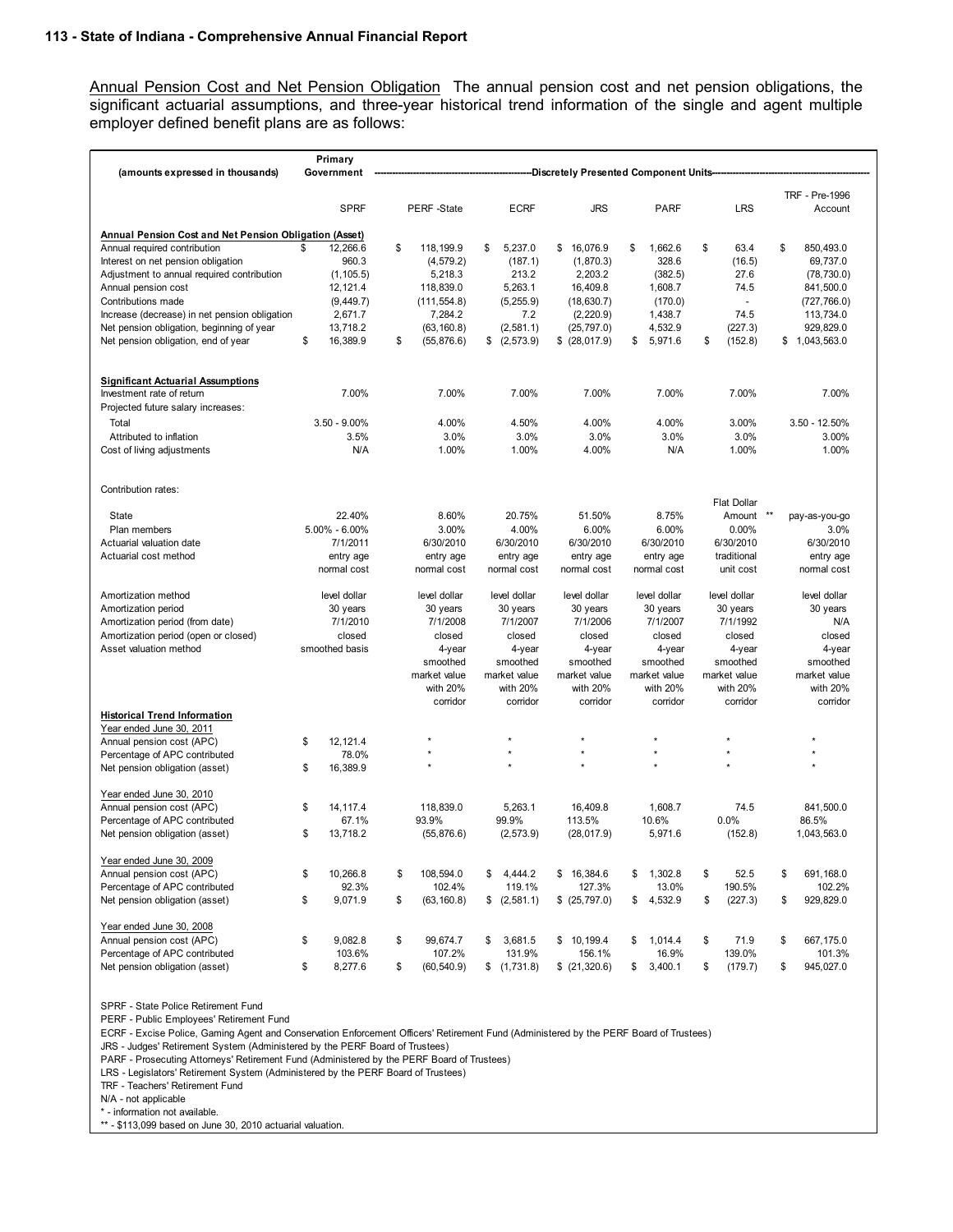*The State sponsors the following cost-sharing multiple-employer plans:* 

#### State Teachers' Retirement Fund (Presented as a discretely presented component unit)

Plan Description The State Teachers' Retirement Fund (STRF), is a defined benefit, multiple-employer cost-sharing PERS, administered by the Indiana State Teachers' Retirement Fund Board of Trustees. Indiana Code 5-10.4-2 governs the requirements of the Fund. The Indiana State Teachers' Retirement Fund Board of Trustees issues a publicly available financial report that includes financial statements and required supplementary information for the plan as a whole. That report may be obtained by writing the Indiana State Teachers' Retirement Fund, One North Capitol, Suite 001, Indianapolis, IN 46204, by calling 888-286-3544, or at STRF's website, www.in.gov/inprs.

At June 30, 2011, the number of participating employers was 381.

Funding Policy Each member is required to contribute 3% of his/her compensation to the plan. The Indiana State Teachers' Retirement Fund is funded on a "pay as you go" basis for employees hired prior to July 1, 1995, and who have maintained continuous employment with the same school corporation or covered institution since that date. State appropriations are made for the amount of estimated pension benefit payouts for each fiscal year. If the actual pension benefit payout for the fiscal year exceeds the amount appropriated, the difference is paid from the Pension Stabilization Fund. For employees hired on or after July 1, 1995; or hired before July 1, 1995, and prior to June 30, 2005, were either hired by another school corporation or institution covered by the Fund or were re-hired by a covered prior employer; the individual employer will make annual contributions. These contributions are set as a percentage of the employee's salary at a rate recommended by the Fund's actuary and approved by the Fund's Board of Trustees.

As of June 30, 2010, TRF was 44% funded. Members in the Pre-1996 Account are funded on a "pay as you go" method for the employer portion of the pension and members in the 1996 Account are funded with employer contributions as they work. TRF accounts for these two classes of members as

"Pre-1996 Account" and "1996 Account", respectively. The Pre-1996 Account is 33% funded and the 1996 Account is 95% funded.

The funded ratio of the Fund has decreased from 45% at June 30, 2004, to the ratio of 44% at June 30, 2010. The actuarial value of the Fund's assets as of the June 30, 2010 valuation was \$8.8 billion and the actuarial accrued liability was \$19.9 billion. The difference is the Fund's unfunded actuarial accrued liability of \$11.1 billion. The annual covered payroll as of the June 30, 2010, actuarial valuation was \$4.3 billion and the ratio of the unfunded actuarial liability to the annual covered payroll was 257%.

1977 Police Officers' and Firefighters' Pension and Disability Fund (Presented as part of PERF  $-$  a discretely presented component unit)

Plan Description The 1977 Police Officers' and Firefighters' Pension and Disability Fund (PFPF) is a defined benefit, multiple employer cost sharing public employees retirement system administered by the Public Employees' Retirement Fund Board of Trustees. Indiana Code 36-8-8 governs the requirements of the Fund that provides retirement, disability, and survivor benefits. The Public Employees' Retirement Fund Board of Trustees issues a publicly available financial report that includes financial statements and required supplementary information for the plan as a whole. That report may be obtained by writing the Public Employees Retirement Fund, One North Capitol, Suite 001, Indianapolis, IN 46204, by calling 888- 526-1687, or by visiting PERF's website, www.in.gov/inprs.

At June 30, 2011, the number of participating employer units totaled 166 (which includes 260 police and fire departments).

Funding Policy A participant is required by statute to contribute six percent of a first class officer's or firefighter's salary for the term of their employment up to 32 years. Employer contributions are determined actuarially and the current rate is 19.7 percent of the salary of a first-class officer or firefighter. The funding policy mandated by statute requires quarterly remittances of member and employer contributions based on percentages of locally established estimated salary rates, rather than actual payroll.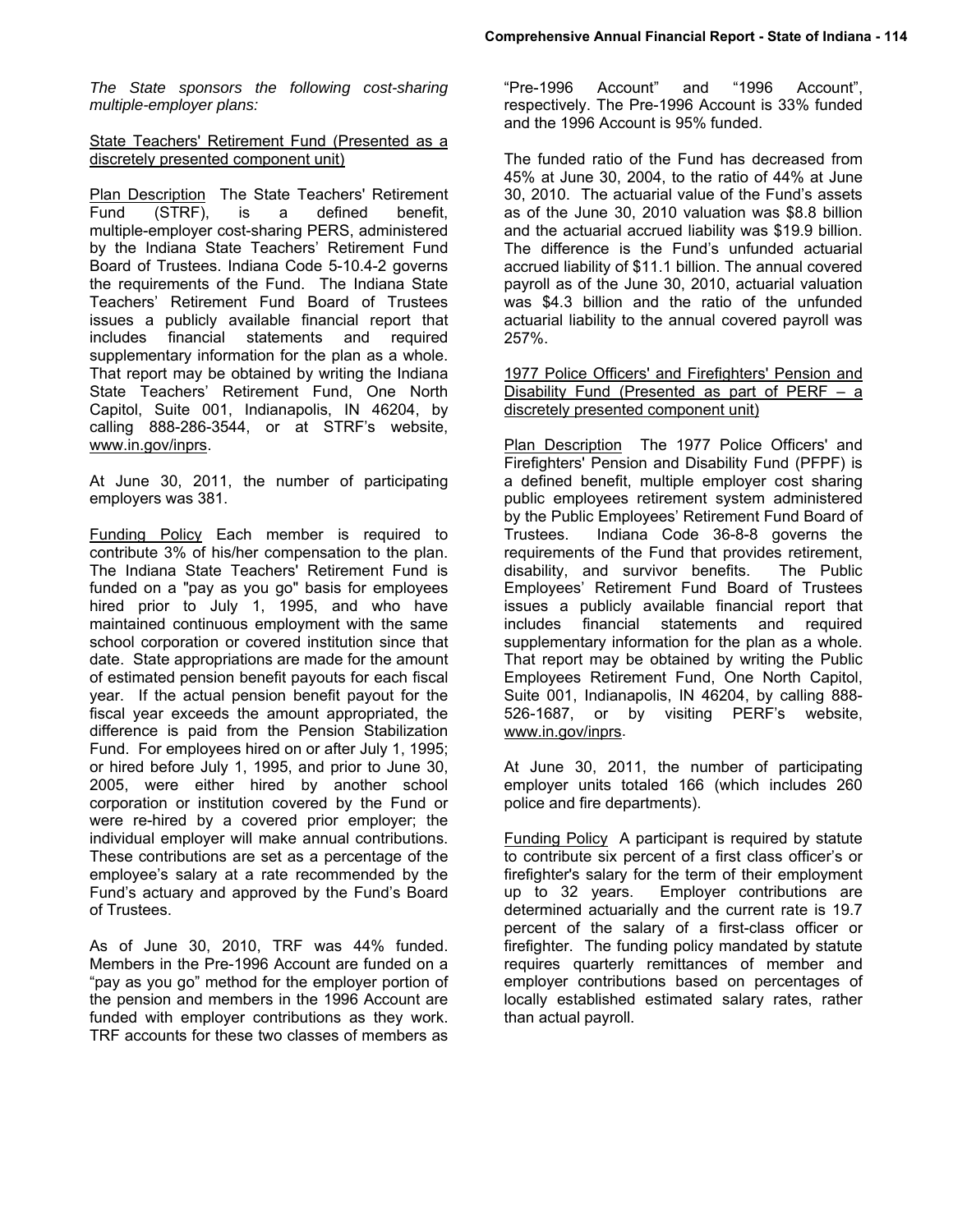The annual required contributions, percentage contributed, and three-year historical trend information, for the cost sharing, multiple-employer plans are as follows:

| <b>STRF</b> |         |                                                                      |                                                                                                                                                                                                                                                                                                                                                                |
|-------------|---------|----------------------------------------------------------------------|----------------------------------------------------------------------------------------------------------------------------------------------------------------------------------------------------------------------------------------------------------------------------------------------------------------------------------------------------------------|
|             |         |                                                                      | PFPF <sup>*</sup>                                                                                                                                                                                                                                                                                                                                              |
|             |         |                                                                      |                                                                                                                                                                                                                                                                                                                                                                |
|             |         |                                                                      |                                                                                                                                                                                                                                                                                                                                                                |
| \$          | 850,493 | \$                                                                   | 126,558                                                                                                                                                                                                                                                                                                                                                        |
|             | 86%     |                                                                      | 103%                                                                                                                                                                                                                                                                                                                                                           |
| \$          | 727,766 | \$                                                                   | 130,775                                                                                                                                                                                                                                                                                                                                                        |
|             |         |                                                                      |                                                                                                                                                                                                                                                                                                                                                                |
| \$          | 700,307 | \$                                                                   | 62,881                                                                                                                                                                                                                                                                                                                                                         |
|             | 101%    |                                                                      | 102%                                                                                                                                                                                                                                                                                                                                                           |
| \$          | 706,366 | \$                                                                   | 64,285                                                                                                                                                                                                                                                                                                                                                         |
|             |         |                                                                      |                                                                                                                                                                                                                                                                                                                                                                |
| \$          | 678,050 | \$                                                                   | 117,773                                                                                                                                                                                                                                                                                                                                                        |
|             | 100%    |                                                                      | 113%                                                                                                                                                                                                                                                                                                                                                           |
| \$          |         | \$                                                                   | 133,196                                                                                                                                                                                                                                                                                                                                                        |
|             |         |                                                                      |                                                                                                                                                                                                                                                                                                                                                                |
|             |         |                                                                      |                                                                                                                                                                                                                                                                                                                                                                |
|             |         |                                                                      |                                                                                                                                                                                                                                                                                                                                                                |
|             |         |                                                                      |                                                                                                                                                                                                                                                                                                                                                                |
|             |         |                                                                      |                                                                                                                                                                                                                                                                                                                                                                |
|             |         |                                                                      |                                                                                                                                                                                                                                                                                                                                                                |
|             |         | 675,682<br>STRF - State Teachers' Retirement Fund - Pre-1996 Account | PFPF - 1977 Police Officers and Firefighters' Retirement Fund (Administered by PERF)<br>* - year ended December 31 for 2008; June 30 for 2009 and 2010. Actuarial valuation<br>date changed from January 1 to June 30 beginning with June 30, 2009 valuation. For<br>the fiscal year ending June 30, 2009, the first six months are included in the 2008 data. |

*The State sponsors the following defined contribution plan:* 

Legislators' Retirement System – Legislators' Defined Contribution Plan (Presented as part of PERF – a discretely presented component unit)

Plan Description The Legislators' Defined Contribution Plan (IC 2-3.5-5), a single employer defined contribution plan applies to each member of the General Assembly who was serving April 30, 1989 and files an election under IC 2-3.5-3-1(b), and each member of the General Assembly who is elected or appointed after April 30, 1989. The plan is administered by the Board of Trustees' of the Public Employees' Retirement Fund. The Public Employees' Retirement Fund Board of Trustees issues a publicly available financial report that includes financial statements and required supplementary information for the plan as a whole. That report may be obtained by writing the Public Employees Retirement Fund, One North Capitol, Suite 001, Indianapolis, IN 46204, by calling 888- 526-1687, or by visiting PERF's website, www.in.gov/inprs.

Funding Policy For the Legislators' Defined Contribution Plan, each participant is required to contribute 5 percent of annual salary. In addition, the state of Indiana is required to contribute a percentage of the member's annual salary on behalf of the participant as determined by PERF and confirmed by the State Budget Agency each year. Effective January 1, 2011 the rate was established at 10.0 percent. For the LDB Plan, the amount required to actuarially fund participants' retirement benefits, as determined by the PERF Board of Trustees on the recommendation of the actuary, is to be appropriated from the state of Indiana General Fund.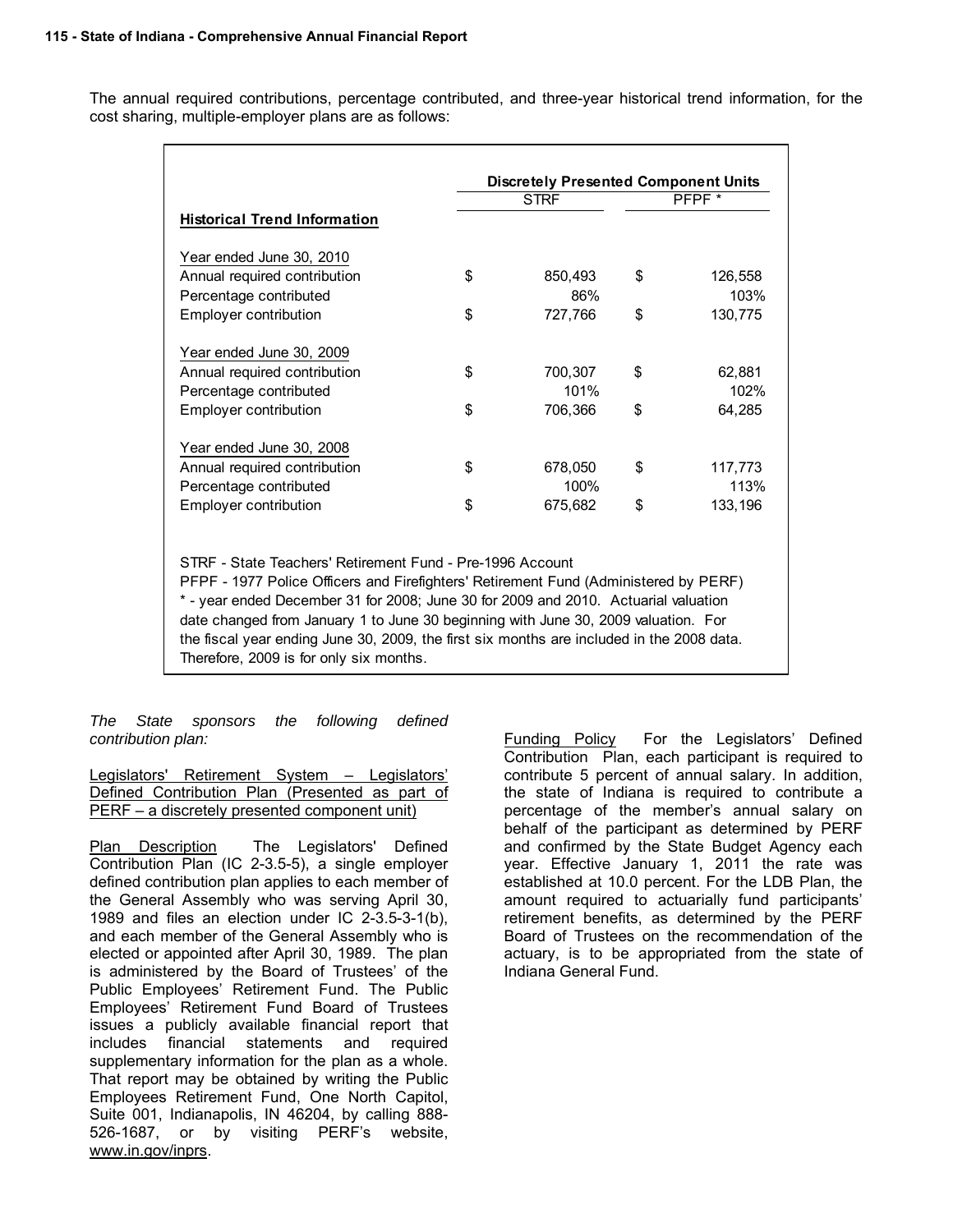#### **F. Other Postemployment Benefits**

#### *Defined Benefit Plans*

Plan Descriptions The State of Indiana sponsors and contributes to four single-employer defined benefit healthcare plans: State Personnel Plan (SPP); Legislature Plan (LP); Indiana State Police Plan (ISPP); and the Conservation and Excise Police Plan (CEPP). The SPP and LP are administered by the State Personnel Department. The Indiana State Police administer the ISPP. The CEPP is administered by the Indiana State Excise Police and Indiana Conservation Officers Health Insurance Committee. All four plans provide medical plan health care benefits to eligible State employee retirees and beneficiaries. The medical benefits provided to retirees are the same benefit options afforded active employees. Benefit options afforded active employees. provisions for each plan are established and may

be amended by Indiana Code 5-10-8 *et seq*. Separate financial reports are not issued for these plans.

Funding Policy and Annual OPEB Cost The contribution funding policy for each of the four plans is on a pay-as-you-go cash basis. The State of Indiana's annual other postemployment benefit (OPEB) cost (expense) for each plan is calculated based on the annual required contribution (ARC) of the employer, an amount actuarially determined in accordance with the parameters of GASB Statement 45. The ARC represents a level of funding that, if paid on an ongoing basis, is projected to cover normal cost each year and to amortize any unfunded actuarial liabilities (or funding excess) over a period not to exceed thirty years.

The State of Indiana's annual OPEB cost for the current year and the related information for each plan are as follows (dollar amounts in thousands):

| <b>State</b><br>Personnel<br><b>Healthcare</b><br>Plan | Legislature's<br><b>Healthcare</b><br>Plan | Indiana State<br><b>Police</b><br><b>Healthcare</b><br>Plan | Conservation<br>and Excise<br><b>Police Health</b><br><b>Care Plan</b> |  |
|--------------------------------------------------------|--------------------------------------------|-------------------------------------------------------------|------------------------------------------------------------------------|--|
|                                                        |                                            |                                                             |                                                                        |  |
| Pay-as-you-go                                          | Pay-as-you-go                              | Pay-as-you-go                                               | Pay-as-you-go                                                          |  |
| See next chart                                         | See next chart                             | See next chart                                              | See next chart                                                         |  |
| \$<br>4.664                                            | 561<br>\$                                  | 30.155<br>\$                                                | \$<br>4,423                                                            |  |
| 1.093                                                  | 27                                         | 4.515                                                       | 458                                                                    |  |
| (1,258)                                                | (37)                                       | (5, 755)                                                    | (625)                                                                  |  |
| 4.499                                                  | 551                                        | 28,915                                                      | 4,256                                                                  |  |
| (16, 922)                                              | (353)                                      | (13, 787)                                                   | (1, 336)                                                               |  |
| (12, 423)                                              | 198                                        | 15.128                                                      | 2.920                                                                  |  |
| 15,615                                                 | 608                                        | 86,003                                                      | 10,180                                                                 |  |
| \$<br>3,192                                            | \$<br>806                                  | \$<br>101,131                                               | \$<br>13,100                                                           |  |
|                                                        |                                            |                                                             |                                                                        |  |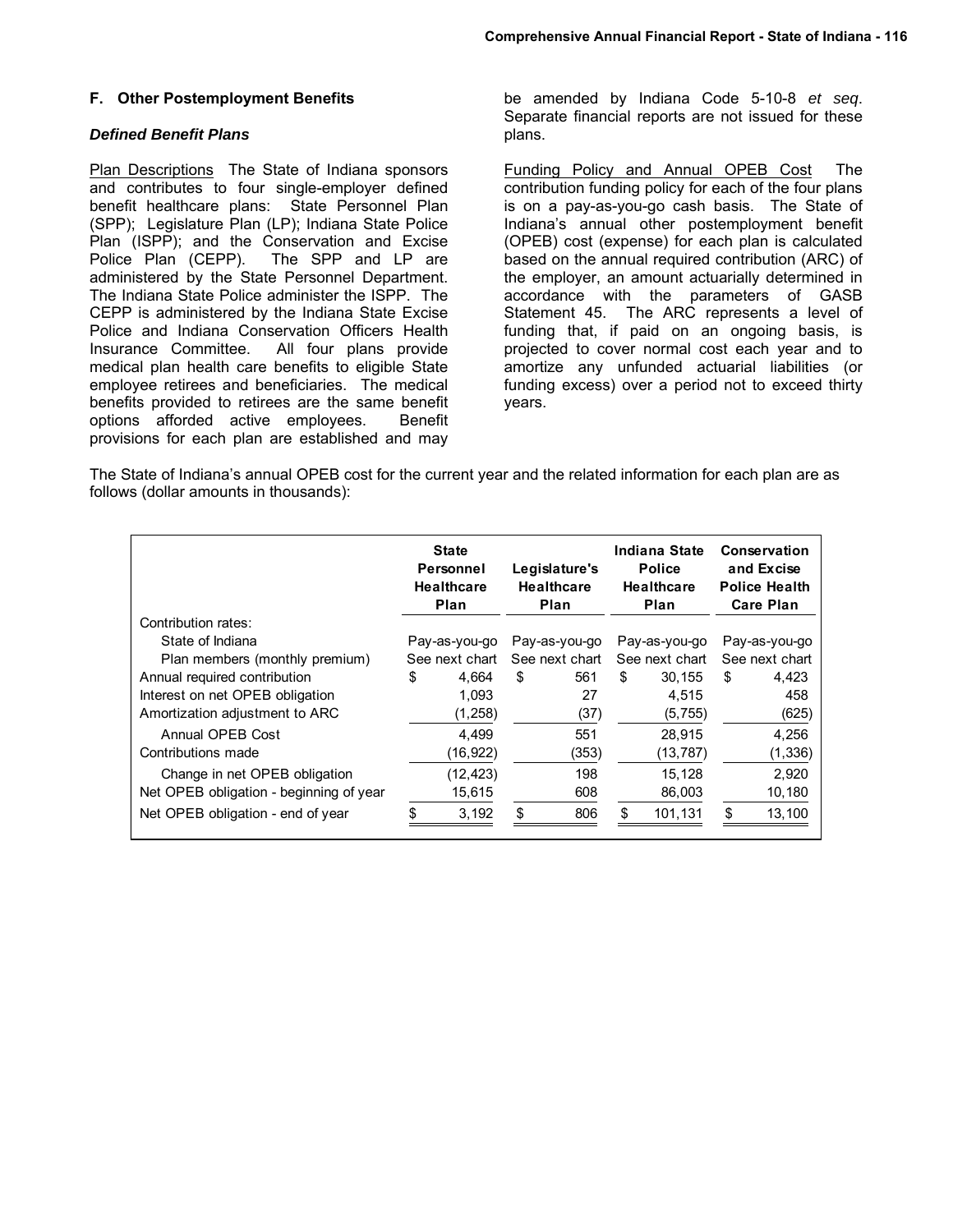The plan administrators (see plan descriptions above) establish the contribution requirements of plan members. Plan members (retirees and eligible dependents) who participate in these healthcare plans must pay the full 2011 monthly premiums (except for grandfathered LP current retirees) as shown in the following chart.

|                                                   | <b>Monthly Premium</b> |
|---------------------------------------------------|------------------------|
| State Personnel Healthcare Plan (SP) and          |                        |
| Legislature's Healthcare Plan (LP)                |                        |
| Consumer Driven Health Plan #1                    |                        |
| Single (Non-Tobacco)                              | \$<br>398.71           |
| Family (Non-Tobacco)                              | 1,134.77               |
| Consumer Driven Health Plan #2                    |                        |
| Single (Non-Tobacco)                              | 435.80                 |
| Family (Non-Tobacco)                              | 1,307.58               |
| <b>Traditional PPO</b>                            |                        |
| Single (Non-Tobacco)                              | 699.44                 |
| Family (Non-Tobacco)                              | 1,995.15               |
| Indiana State Police Healthcare Plan (ISPP)       |                        |
| Basic Plan - Medical Only                         |                        |
| Retiree Only (Pre-Medicare)                       | 248.58                 |
| Retiree Plus One Dependent                        |                        |
| (Pre-Medicare)                                    | 319.72                 |
| Retiree Only (Post-Medicare)                      | 109.47                 |
| Retiree Plus One Dependent                        |                        |
| (Post-Medicare)                                   | 131.79                 |
| Optional Plan - Medical, Dental, & Vision         |                        |
| Retiree Only (Pre-Medicare)                       | 290.68                 |
| Retiree Plus One Dependent                        |                        |
| (Pre-Medicare)                                    | 397.15                 |
| Retiree Only (Post-Medicare)                      | 127.57                 |
| Retiree Plus One Dependent                        |                        |
| (Post-Medicare)                                   | 168.18                 |
| <b>Conservation and Excise Police Health Care</b> |                        |
| Plan (CEPP)                                       |                        |
| Single - Under Age 60 (Pre-Medicare)              | 300.00                 |
| Family - Under Age 60 (Pre-Medicare)              | 450.00                 |
| Single - Age 60 -64 (Pre-Medicare)                | 200.00                 |
| Family - Age 60-64 (Pre-Medicare)                 | 300.00                 |
| Single (Post-Medicare)                            | 90.00                  |
| Family (Post-Medicare)                            | 140.00                 |

The State of Indiana's annual OPEB cost, the percentage of annual OPEB cost contributed , and the net OPEB obligation for June 30, 2009 through

June 30, 2011 for each of the plans were as follows (dollar amounts in thousands):

|                                                           | Year Ended                          | Annual<br><b>OPEB Cost</b> |                            | Percentage<br>of OPEB Cost<br>Contributed | <b>Net OPEB</b><br>Obligation |                             |
|-----------------------------------------------------------|-------------------------------------|----------------------------|----------------------------|-------------------------------------------|-------------------------------|-----------------------------|
| State Personnel Healthcare Plan                           | 6/30/2011<br>6/30/2010<br>6/30/2009 | \$                         | 4,499<br>6.105<br>7,624    | 376.1%<br>31.3%<br>23.6%                  | \$                            | 3,191<br>15,615<br>11,423   |
| Legislature's Healthcare Plan                             | 6/30/2011<br>6/30/2010<br>6/30/2009 | \$                         | 551<br>512<br>493          | 64.0%<br>61.1%<br>61.0%                   | \$                            | 806<br>608<br>409           |
| Indiana State Police Healthcare Plan                      | 6/30/2011<br>6/30/2010<br>6/30/2009 | \$                         | 28,915<br>41.224<br>34.831 | 47.7%<br>21.9%<br>22.7%                   | \$                            | 101,131<br>86.003<br>53.787 |
| Conservation and Excise Police<br><b>Health Care Plan</b> | 6/30/2011<br>6/30/2010<br>6/30/2009 | \$                         | 4,257<br>5.271<br>4,128    | 31.4%<br>24.7%<br>23.8%                   | \$                            | 13,101<br>10,180<br>6,212   |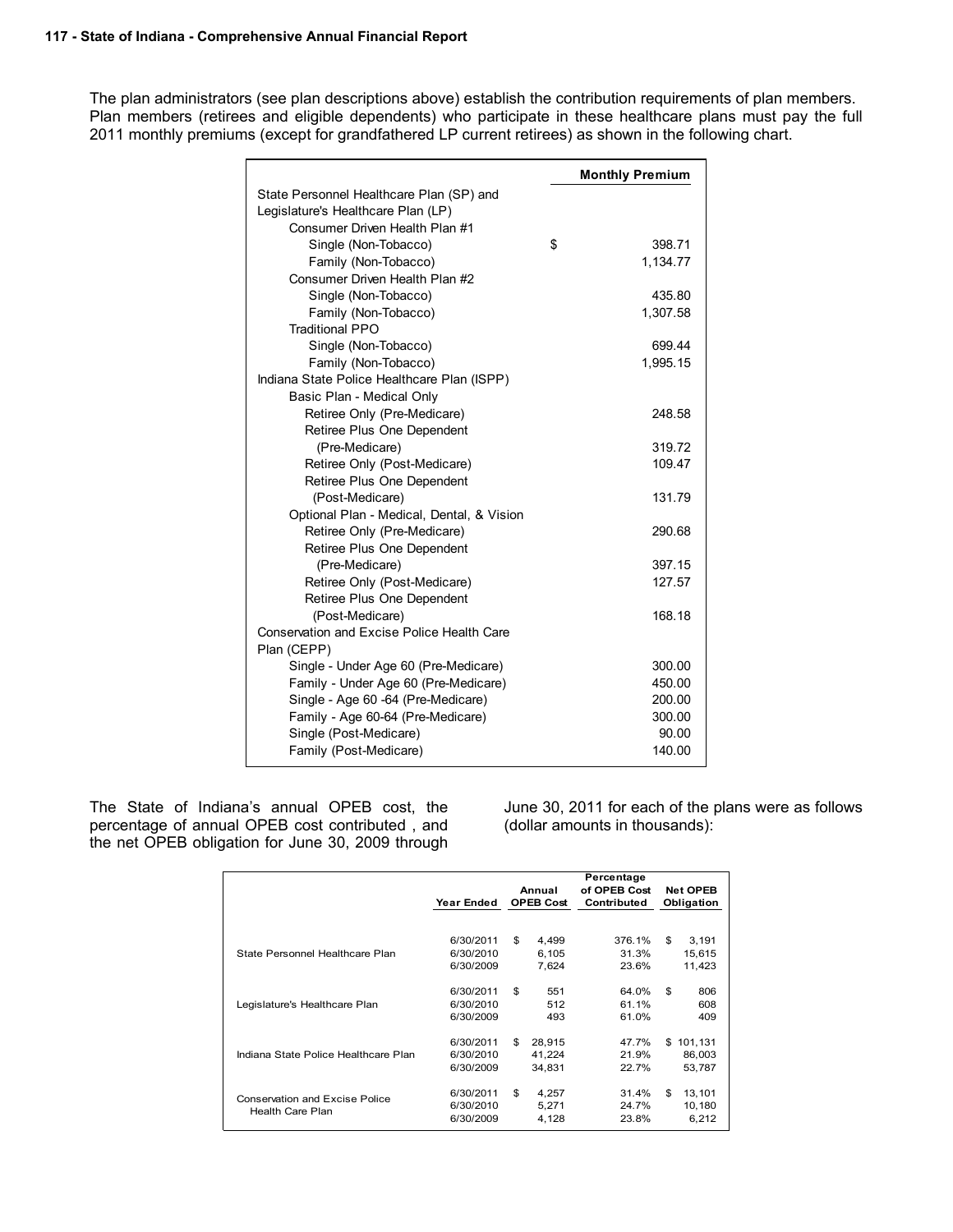Funded Status and Funding Progress The funded status of the plans as of June 30, 2011, was as follows (dollar amounts in thousands):

|                                                                        | <b>State Personnel</b><br><b>Healthcare Plan</b> | Legislature's<br><b>Healthcare Plan</b> |    | Indiana State<br>Police<br><b>Healthcare Plan</b> | <b>Conservation and</b><br><b>Excise Police</b><br><b>Health Care Plan</b> |
|------------------------------------------------------------------------|--------------------------------------------------|-----------------------------------------|----|---------------------------------------------------|----------------------------------------------------------------------------|
| Actuarial accrued liability (a)                                        | \$<br>37.733                                     | \$<br>9.092                             | S  | 306.132                                           | \$<br>49.510                                                               |
| Actuarial value of plan assets (b)                                     | 14.007                                           |                                         |    | 5,280                                             |                                                                            |
| Unfunded actuarial accrued liability                                   |                                                  |                                         |    |                                                   |                                                                            |
| $(funding excess)$ (a) - (b)                                           | \$<br>23,726                                     | \$<br>9,092                             | \$ | 300,852                                           | \$<br>49,510                                                               |
| Funded ratio (b)/(a)                                                   | 37.1%                                            | $0.0\%$                                 |    | 1.7%                                              | $0.0\%$                                                                    |
| Covered payroll (c)                                                    | N/A                                              | N/A                                     |    | N/A                                               | N/A                                                                        |
| Unfunded actuarial accrued liability                                   |                                                  |                                         |    |                                                   |                                                                            |
| (funding excess) as a percentage of<br>covered payroll $([a)-(b)]/(c)$ | N/A                                              | N/A                                     |    | N/A                                               | N/A                                                                        |

GASB 45 regulations permit employers to use the most recent available actuarial information up to two years prior to the current period. Accordingly, the State has elected to use the actuarial results for the period ending on June 30, 2010 for the period ending June 30, 2011.

Actuarial valuations involve estimates of the value of reported amounts and assumptions about the probability of events in the future. Amounts determined regarding the funded status of the plan and the annual required contributions of the employer are subject to continual revisions as actual results are compared to past expectations and new estimates are made about the future. The required schedule of funding progress presented as required supplementary information provides

multiyear trend information that shows whether the actuarial value of plan assets is increasing or decreasing over time relative to the actuarial accrued liability for benefits.

Actuarial Methods and Assumptions Projections of benefits are based on the substantive plan (the plan as understood by the employer and plan members) and include the types of benefits in force at the valuation date. Actuarial calculations reflect a longterm perspective and employ methods and assumptions that are designed to reduce short-term volatility in actuarial accrued liabilities and the actuarial value of assets.

| Significant methods and assumptions were as follows: |
|------------------------------------------------------|
|                                                      |

|                               | <b>State Personnel</b><br><b>Healthcare Plan</b> | Legislature's<br><b>Healthcare Plan</b> | Indiana State<br><b>Police</b><br><b>Healthcare Plan</b> | Conservation<br>and Excise<br><b>Police Health</b><br><b>Care Plan</b> |
|-------------------------------|--------------------------------------------------|-----------------------------------------|----------------------------------------------------------|------------------------------------------------------------------------|
| Actuarial valuation date      | 6/30/2011                                        | 6/30/2011                               | 6/30/2011                                                | 6/30/2011                                                              |
|                               | Projected unit                                   | Projected unit                          | Projected unit                                           | Projected unit                                                         |
| Actuarial cost method         | credit                                           | credit                                  | credit                                                   | credit                                                                 |
|                               | Level dollar                                     | Level dollar                            | Level dollar                                             | Level dollar                                                           |
| Amortization method           | amount, open                                     | amount, open                            | amount, open                                             | amount, open                                                           |
| Remaining amortization period | 30 years                                         | 30 years                                | 30 years                                                 | 30 years                                                               |
|                               | Market Value of                                  |                                         | Market Value of                                          |                                                                        |
| Asset valuation method        | Assets                                           | N/A                                     | Assets                                                   | N/A                                                                    |
| Actuarial assumptions:        |                                                  |                                         |                                                          |                                                                        |
| Inflation rate                | 3.0%                                             | 3.0%                                    | 3.0%                                                     | 3.0%                                                                   |
| Investment rate of return     | 7.0%                                             | 4.5%                                    | 5.3%                                                     | 4.5%                                                                   |
| Projected salary increases    | 4.0%                                             | 4.0%                                    | 4.0%                                                     | 4.0%                                                                   |
|                               |                                                  | $9.2\%$ pre-65 &                        | $9.2\%$ pre-65 &                                         | $9.2\%$ pre-65 &                                                       |
| Healthcare inflation rate     | 9.2%                                             | 10.0% post-65                           | 10.0% post-65                                            | 10.0% post-65                                                          |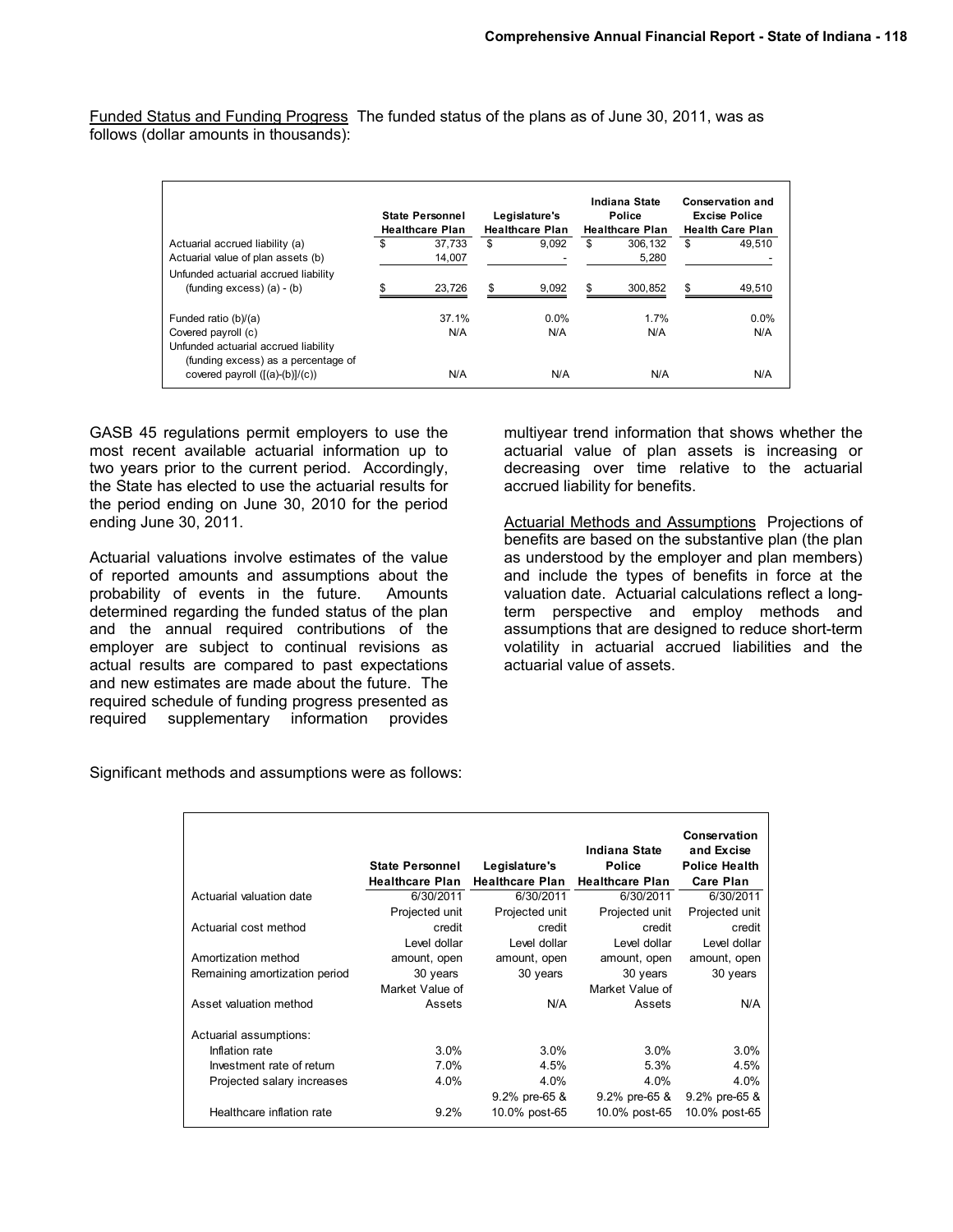GASB 45 regulations permit employers to use the most recent available actuarial information up to two years prior to the current period. The State elected to use the actuarial results for the period ending June 30, 2010 projected to June 30, 2011 with adjustments for known experience for the period ending June 30, 2011. There have been no material changes in the retiree health benefits or contribution requirements from the most recent available actuarial valuation for the period ending June 30, 2010 except for the pre-funding of retiree health benefits for ISPP and SPP. However, the actuarial valuation date and the healthcare inflation rates were updated for the actuarial results projected to June 30, 2010.

#### *Defined Contribution Plan*

Plan Description The State of Indiana sponsors one single employer defined contribution OPEB plan established as a trust fund, the Retiree Health Benefit Trust Fund, in IC 5-10-8-8.5. The State established this trust fund to provide funding for the retiree health benefit plan developed under IC 5-10- 8.5. The plan is a benefit to employees who retire and are eligible for and have received a normal, unreduced or disability retirement benefit (as determined by statutes and codes governing a State public employee retirement fund). Qualified retirees of the State are eligible to receive retirement medical benefits from this Plan. Retirees' and/or covered dependents' qualifying health insurance and medical costs are eligible for reimbursement from their reimbursement account, subject to Plan conditions and limitations.

Plan Provisions Benefit provisions for this plan are established or may be amended by the State legislature. The State Budget Agency of the State of Indiana is the administrator of the plan pursuant to Indiana Code 5-10-8-8.5. The plan establishes a retirement medical benefits account for elected officers, appointed officers, and employees of the executive, legislative, and judicial branches of state government to pay for participants' medical insurance after retirement. Benefits are entitled to be received from this account for a participant who: a) is eligible for and has applied to receive a normal, unreduced or disability retirement benefit under the Public Employees' Retirement Fund; or b) has completed at least 10 years of service as an elected or appointed officer; or c) has completed at least 15 years of service with the state for an employee. A surviving spouse or IRS dependent of a retired participant is allowed to receive the benefit

from this account. Amounts credited to a retired participant are forfeited if the participant dies without a surviving spouse or IRS dependent.

The trust meets the requirements of a qualified OPEB trust. The trust is qualified under section 115 of the Internal Revenue Code.

Contributions The State is required to make annual contributions to the account based on the following schedule:

| Employee's Age                | <b>Annual State</b><br>Contributions |
|-------------------------------|--------------------------------------|
| Less than 30                  | \$500                                |
| At least 30, but less than 40 | \$800                                |
| At least 40, but less than 50 | \$1,100                              |
| At least 50                   | \$1.400                              |

An additional bonus contribution is to be made upon a participant's retirement with normal unreduced benefits if the retirement occurs between July 1, 2007 and July 1, 2017, and the retiree on the last day of service has completed at least 15 years of service or 10 years of service as an elected or appointed officer. The additional bonus contribution amount is one thousand dollars (\$1,000) multiplied by the participant's years of service (rounded down to the nearest whole year).

At June 30, 2011, the plan participants consisted of:

| <b>Description</b>                 |              |      | <b>Number</b> |
|------------------------------------|--------------|------|---------------|
| Active participants with accounts, |              |      | 30,037        |
| not yet retired                    |              |      |               |
| Retired                            | participants | with | 3.760         |
| accounts                           |              |      |               |
| Total                              |              |      | 33,797        |

At June 30, 2011, plan participants' retirement medical plan account balances totaled \$207.6 million which consisted of \$121.6 million in unretired active participants' accounts and \$86.0 million in retired participants' accounts.

This plan is a defined contribution individual account for GASB 45 purposes. The employer subsidy is defined in terms of an annual contribution<br>to an individual account. Plan assets are to an individual account. maintained in the Retiree Health Benefit Trust Fund created by the State as a dedicated trust fund.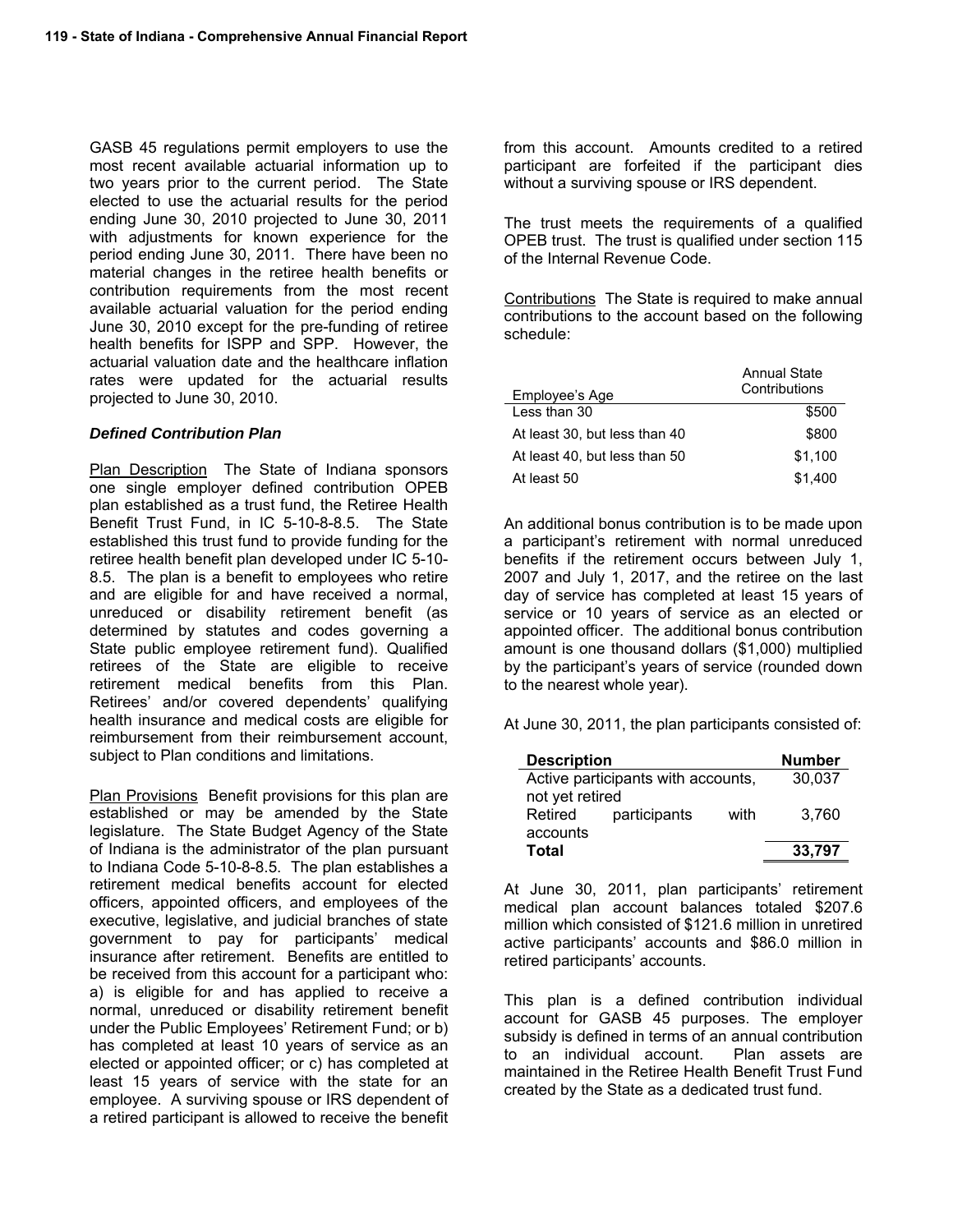The trust fund consists of cigarette tax revenues deposited in the fund under IC 6-7-1-28.1(7) and other appropriations, revenues, or transfers to the trust fund under IC 4-12-1. The plan benefits satisfy the condition of being a defined contribution OPEB benefit and by definition, there is no unfunded liability.

For the fiscal year ending June 30, 2011, the State contributed \$27.2 million to the State Retiree Health Fund. Another \$24.9 million was contributed by state agencies that are funded by federal or dedicated funds for their portion of funding. The total contribution for the fiscal year was \$52.1 million. The retiree contribution includes the bonus contributions of \$1,000 per year of service to employees retiring after July 1, 2007 who also met certain minimum age and service requirements. The annual required contribution for the year is \$50.6 million.

#### **G. Pollution Remediation Obligations**

Nature and source of pollution remediation obligations: Five state agencies have identified themselves as responsible or potentially responsible parties to remediate fifty-six pollution sites pursuant to the State's implementation of GASB 49, Accounting and Financial Reporting for Pollution Remediation Obligations effective July 1, 2008. Obligating events for the cleanup of these sites include the federal Superfund law, being named by a regulator to remediate hazardous wastes and contamination, violation of the Resource Recovery and Conservation Act, being named in a lawsuit, and voluntarily assuming responsibility because of imminent threats to human health and the environment.

Amount of the estimated liability, methods and assumptions used for the estimate, and the potential for changes: The State's total estimated liability is \$41.3 million of which \$8.7 million is estimated to be payable within one year and \$32.6 million estimated to be payable in more than one year. State agencies calculated their estimated liabilities using various approaches including existing agreements, contractor bids/surveys, records of decisions from regulators, matching requirements under the Superfund law, previous actual costs to cleanup similar sites, investigation activities, well known and recognized estimation methods, and through the sampling and knowing the size and volume of existing contamination at a site. Superfund site estimated liabilities also applied a rolling thirty year liability as this was the number of years determined to be reasonably

estimable. The estimated liabilities of state agencies are subject to annual review and adjustment for changes in agreements, laws, regulations, court decisions, price increases or decreases for goods and services used in cleanup, and other relevant changes that come to light.

Estimated recoveries reducing the liability: The estimated recoveries total \$10.9 million. Of this total, \$0.2 million is unrealizable or has not yet been realized and has been applied to reduce the State's total estimated liability. Estimated recoveries include the proceeds from the sale of stock from a bankruptcy court settlement, coverage of allowable costs by the State's Excess Liability Trust Fund (ELTF), a credit received for work performed on another Superfund site, and a court order. The ELTF state law states that if insufficient funds exist to pay claims neither the State nor the Fund are liable for unpaid claims. The State recognized \$0.3 million of program revenue for two sites whose realized recoveries exceeded the pollution remediation liability.